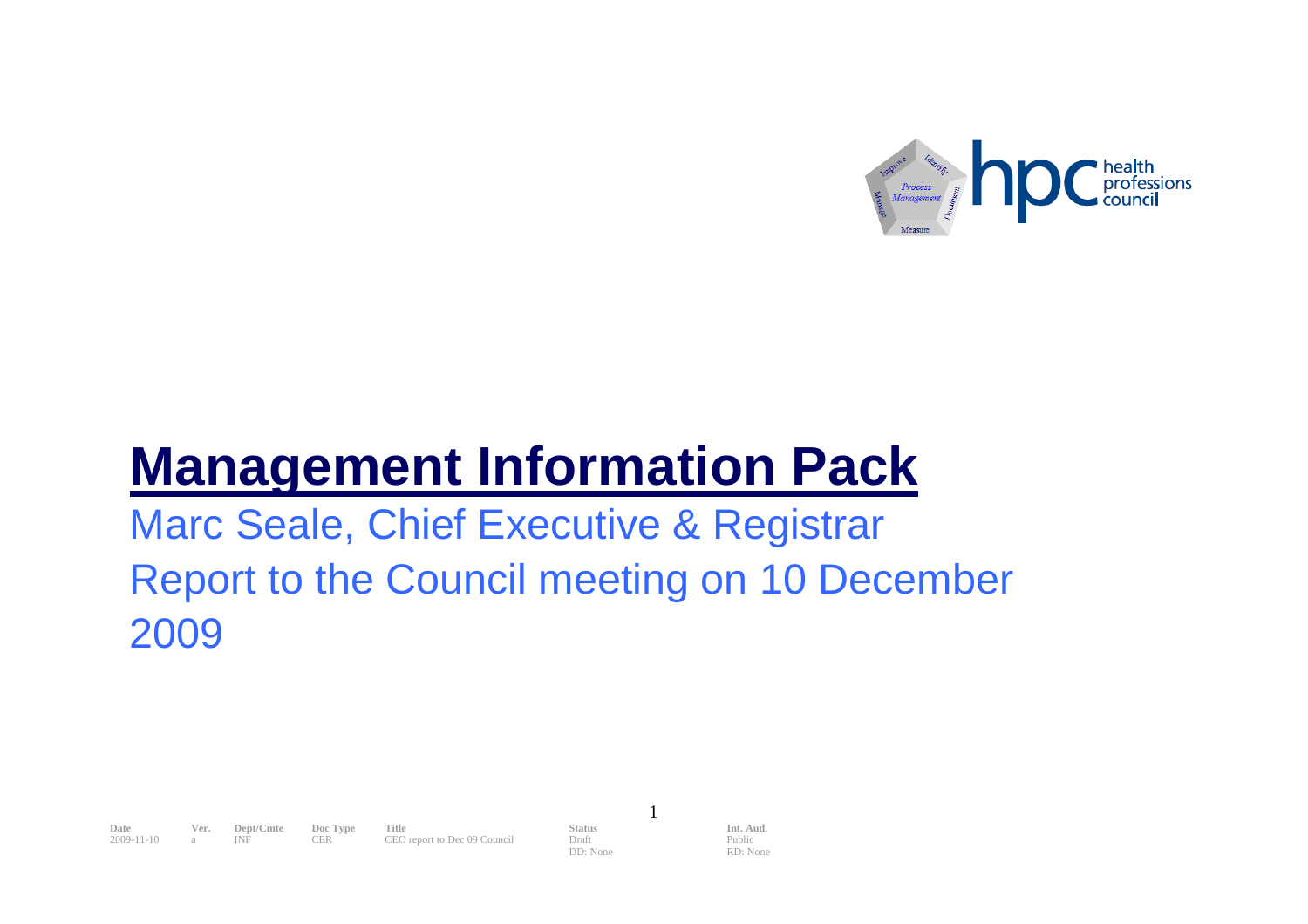# **Chief Executive's Report to Council meeting on 10 December 2009 Contents**

| <b>Department</b><br>Chief Executive - Mr M Seale | Page<br>2 |
|---------------------------------------------------|-----------|
| Business process improvement - Mr R Dunn          | 3         |
| Communications - Ms J Ladds                       | 5         |
| Education – Ms A Gorringe                         | 9         |
| Facilities management - Mr S Hall                 | 12        |
| Finance - Mr G Butler                             | 13        |
| Fitness to practise – Ms K Johnson                | 15        |
| Human resources - Ms T Haskins                    | 18        |
| Information technology - Mr G Gaskins             | 20        |
| Partners programme - Ms K Neuschafer              | 22        |
| Policy and standards - Mr M Guthrie               | 23        |
| Registration - Mr R Houghton                      | 26        |
| Secretariat - Ms L Hart                           | 29        |

DD: None

2

Public RD: None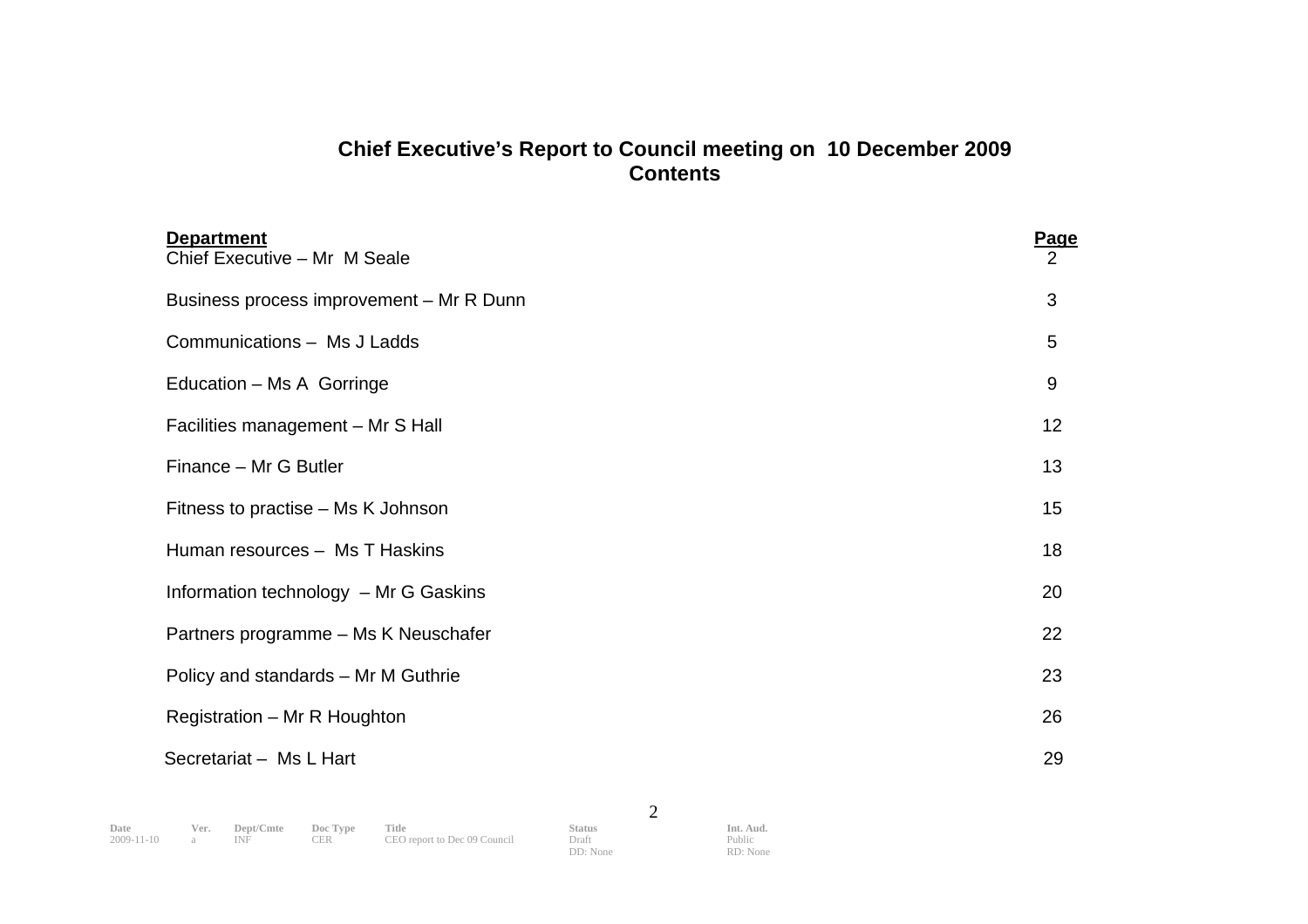| <b>Chief Executive - Mr Marc Seale</b>                                              |            |                                                     |        |  |  |  |  |  |  |  |  |  |  |
|-------------------------------------------------------------------------------------|------------|-----------------------------------------------------|--------|--|--|--|--|--|--|--|--|--|--|
| 1. Completed Meetings 1 September to 30 November 2009                               |            | Dept of Health Legislation Project Board            | 16 Nov |  |  |  |  |  |  |  |  |  |  |
| Northern Ireland Office                                                             | 2 Sept     | Sports Therapists meeting                           | 17 Nov |  |  |  |  |  |  |  |  |  |  |
| Northern Ireland Ambulance Service                                                  | 2 Sept     | Listening Event, Eastbourne                         | 18 Nov |  |  |  |  |  |  |  |  |  |  |
| Healthcare Science Programme Board                                                  | 7 Sept     | Denis Postle                                        | 24 Nov |  |  |  |  |  |  |  |  |  |  |
| <b>NHS Education for Scotland</b>                                                   | 8 Sept     | <b>CHRE Regulators Forum</b>                        | 24 Nov |  |  |  |  |  |  |  |  |  |  |
| 'The Future of the NHS' seminar                                                     | 9 Sept     | <b>Andrew Samuels</b>                               | 25 Nov |  |  |  |  |  |  |  |  |  |  |
| <b>CLEAR annual conference</b>                                                      | 10-12 Sept | <b>Physio First</b>                                 | 25 Nov |  |  |  |  |  |  |  |  |  |  |
| Department of Health                                                                | 18 Sept    | <b>College of Occupational Therapists</b>           | 26 Nov |  |  |  |  |  |  |  |  |  |  |
| Office of Health Professions Adjudicator                                            | 18 Sept    | <b>NHS Employers</b>                                | 30 Nov |  |  |  |  |  |  |  |  |  |  |
| Association of Traditional Chinese Medicine                                         | 21 Sept    | <b>Welsh Assembly Government (Minister)</b>         | 30 Nov |  |  |  |  |  |  |  |  |  |  |
| <b>Hearing Aid Council</b>                                                          | 22 Sept    |                                                     |        |  |  |  |  |  |  |  |  |  |  |
| Listening Event, Darlington                                                         | 23 Sept    | 2. Scheduled Meetings                               |        |  |  |  |  |  |  |  |  |  |  |
| Listening Event, Scarborough                                                        | 24 Sept    | <b>SMAE</b> Institute                               | 1 Dec  |  |  |  |  |  |  |  |  |  |  |
| <b>IBMS Congress</b>                                                                | 28 Sept    | <b>Scottish Government (Minister)</b>               | 8 Dec  |  |  |  |  |  |  |  |  |  |  |
| Isle of Man event                                                                   | 1 Oct      | Institute/Society of Chiropodists & Podiatrists     | 11 Dec |  |  |  |  |  |  |  |  |  |  |
| Isle of Man Government                                                              | 2 Oct      | Dept of Health MSC meeting                          | 14 Dec |  |  |  |  |  |  |  |  |  |  |
| Dept of Health, Social Services & Public Safety                                     | 6 Oct      | <b>British Association of Dramatherapists</b>       | 21 Dec |  |  |  |  |  |  |  |  |  |  |
| <b>Conservative Party Conference</b>                                                | 7 Oct      | <b>British Chiropody &amp; Podiatry Association</b> | 21 Dec |  |  |  |  |  |  |  |  |  |  |
| <b>Complementary and Natural Healthcare Council</b>                                 | 9 Oct      | Department of Health                                | 23 Dec |  |  |  |  |  |  |  |  |  |  |
| Listening Event, Milton Keynes                                                      | 15 Oct     |                                                     |        |  |  |  |  |  |  |  |  |  |  |
| <b>Scottish Social Services Council</b>                                             | 26 Oct     |                                                     |        |  |  |  |  |  |  |  |  |  |  |
| Scottish Government's National Regulation Event                                     | 27-28 Oct  |                                                     |        |  |  |  |  |  |  |  |  |  |  |
| Department of Health                                                                | 29 Oct     |                                                     |        |  |  |  |  |  |  |  |  |  |  |
| Psychotherapists and Counsellors debate                                             | 2 Nov      |                                                     |        |  |  |  |  |  |  |  |  |  |  |
| Dept of Health, Social Services & Public Safety                                     | 4 Nov      |                                                     |        |  |  |  |  |  |  |  |  |  |  |
| UKCP 'Resolution, Revolution or Reversal?'                                          | 7 Nov      |                                                     |        |  |  |  |  |  |  |  |  |  |  |
| 'Regulating for outcomes' Institute for Government                                  | 9 Nov      |                                                     |        |  |  |  |  |  |  |  |  |  |  |
| summit                                                                              |            |                                                     |        |  |  |  |  |  |  |  |  |  |  |
| <b>Welsh Assembly Government</b>                                                    | 10 Nov     |                                                     |        |  |  |  |  |  |  |  |  |  |  |
| Skills for Health launch 'Core Standards for Assistant<br>Practitioners in England' | 12 Nov     |                                                     |        |  |  |  |  |  |  |  |  |  |  |
| 'The London 2012 Games: Planning and delivering<br>medical services'                | 13 Nov     |                                                     |        |  |  |  |  |  |  |  |  |  |  |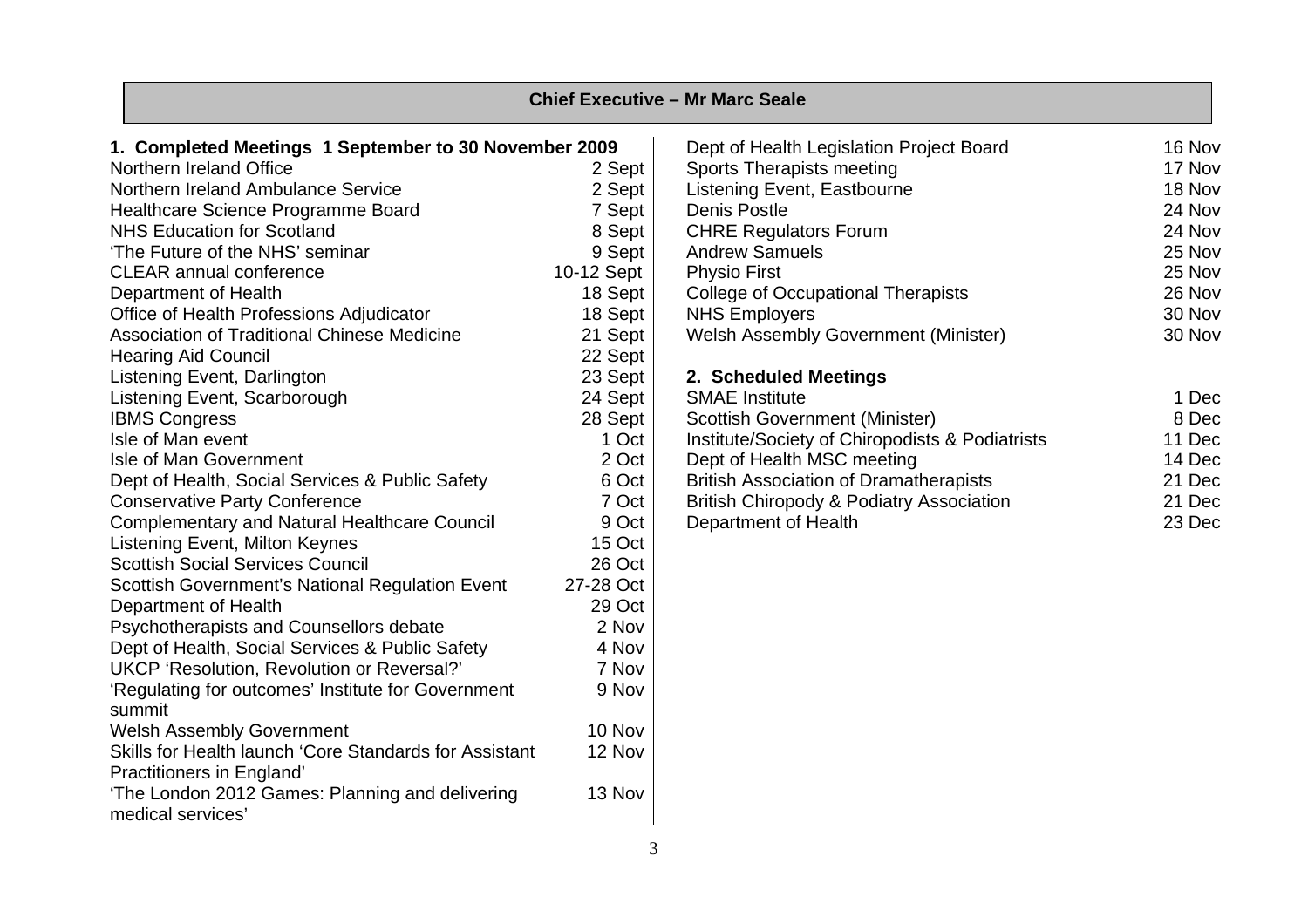#### **1. Human Resources**

There are no changes.

#### **2. Quality Management System (QMS) review meetings and internal audits**

An internal audit schedule for 2009-10 is ongoing. Projects, Policy and Standards, Communications and Registrations have been audited.

Information security work in light of the Poynter Review continues.

Analysis of Feedback and Customer Service are continuing on a monthly basis.

#### **3. QMS process updates**

Information security parameters are being evaluated to match ISO27001 and CISMP as best practice. This will be ongoing for the remainder of the financial year.

Finance Department processes have been updated, following review by Gary Butler and the Finance team.

Fitness to Practise processes have been updated in light of the business analysts work associated with the FTP IT project.

Communications processes have been updated following a major review.

Information risk training is ongoing across HPC employees.

# **4. British Standards Institute (BSI)Audit**

The latest audit by BSI took place on 21 October 2009. This covered Communications, Customer Service, Finance and Grandparenting. Our registration was maintained with no nonconformities. Our auditor indicated that our efforts to train all employees on the use of ISO9001 are some of the best she has seen, and verbally highlighted our commitment to quality. BSI hope to use HPC as a case study.

#### **5. Business Continuity**

Minor changes to supporting information are being made to ensure the pack is as user friendly as possible.

#### **7. Information & Data Management**

Our response to the Poynter Review has been presented to the Audit Committee.

Continued planning is taking place round integration of all intranet based information sources, Springfield, QMS and "Intranet" in conjunction with Tony Glazier in Communications.

Archive relocation: This is awaiting finalisation of insurance cover for the archived materials in transit. An audit of part of the archive is taking place, (scheduled to be completed by the end on November) to improve document security. The audit of the hardcopy archive continues and will be completed before moving to the new supplier.

#### **8. Risk Register**

Greg Ross-Sampson & Roy Dunn met the Home Office risk expert to learn from best practice in central government.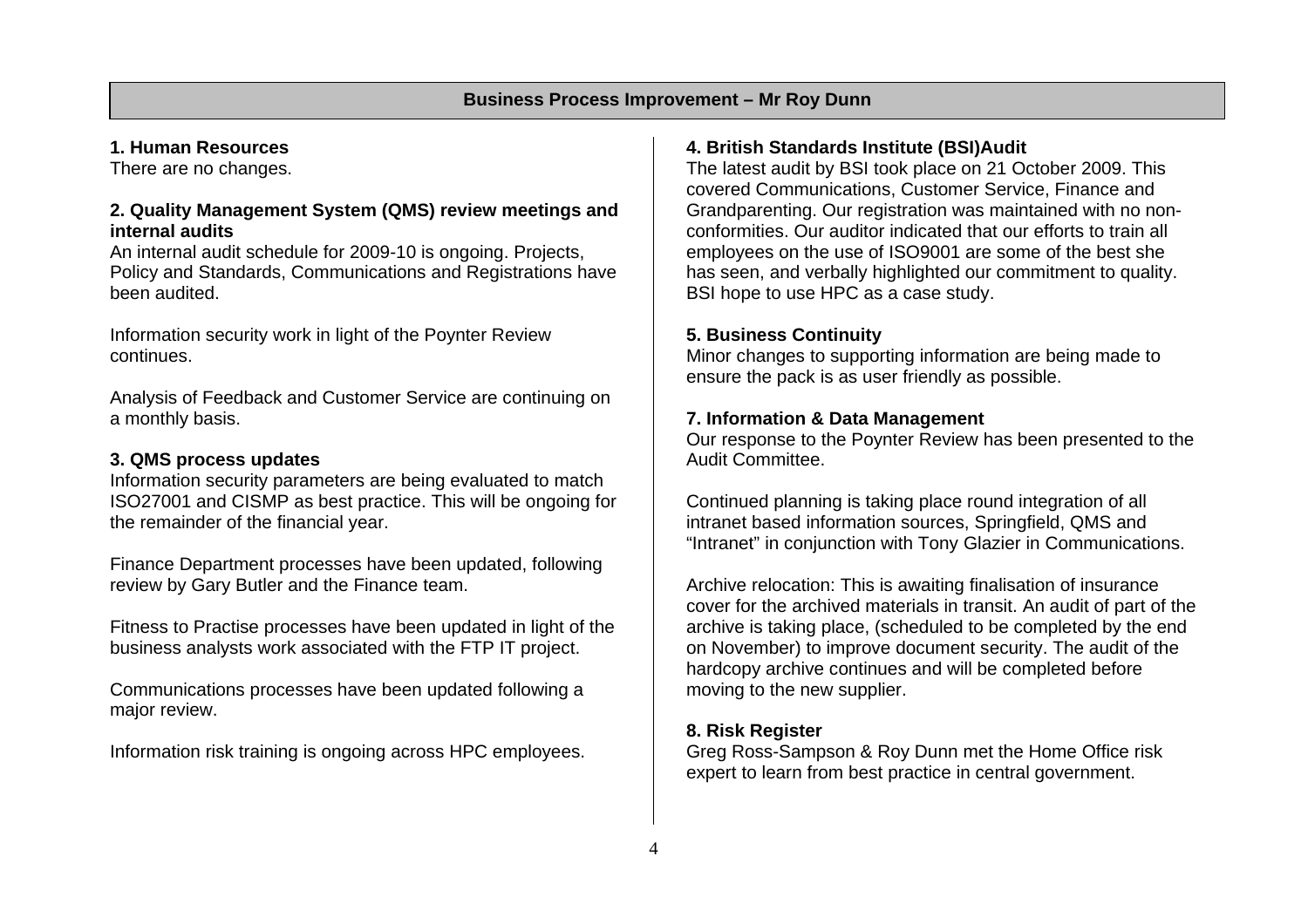#### **1. Media and campaigns**

In October, we distributed approximately 200,000 public information leaflets to 6,000 waiting rooms in GP surgeries as well as to Numark and independent pharmacies throughout the UK. The leaflets are also available to order through www.leaflets2u.com, an online library, which enables practice managers to refill their waiting rooms with our leaflets free of charge. The public information materials continue to be promoted to our registrants through a flyer which is included in the registration renewal certificates and the materials are available at all of our events.

In this quarter we have also commissioned research which will inform the work we undertake with referrers. GfK Healthcare has been commissioned to undertake research in two phases. The first phase will identify who our "referrers" are (ie GPs, practice nurses or others) and to what extent members of the public are being referred to NHS or private sector health professionals. The second part of the research will test awareness of the HPC with this key group, identify key messages and optimum ways to reach these professionals. We anticipate the research will be used to inform our communications work in the 2010-11 communications workplan.

In addition to this work, we have been developing a registration logo for use by our registrants to demonstrate their registration status. This piece of work has been informed by research undertaken on our behalf by Ipsos MORI which addressed the value and usability of such a logo with members of the public and our registrants. This feedback has informed the development of the logo which is now in the final design stage. Guidance for the use of the logo is currently being developed

along with terms and conditions of usage and it is likely that the logo will be available for use in spring 2010.

## **2. Public affairs and stakeholder communications**

The Chair and Chief Executive represented the **HPC at the Conservative, Labour and Liberal Democrat party conferences** which were held in September and October this year. As a member of the 'Health Hotel', along with 45 other organisations (including statutory bodies, charities and trade unions) we took part in a number of activities including consultations with parliamentarians from the health teams of the three main political parties, Health Hotel receptions and fringe meetings. These events were well-attended by political representatives and key stakeholders and were a good opportunity for us to communicate our role in protecting the public as well as providing an opportunity to discuss future health policies and the direction of professional regulation with key opinion formers.

This year, for the first time, the HPC held fringe meetings with fringe partners the Care Quality Commission (CQC), the General Medical Council (GMC), and the Nursing and Midwifery Council (NMC). The fringe meetings had health representatives from the Conservative and Liberal Democrat parties and the Chair of the Commons Health Select Committee who discussed their vision for the future of healthcare regulation in the UK. The meetings were chaired by representatives from the King's Fund and our fringe partners also had representatives speaking on the panel.

The Public Affairs and Stakeholder Manager and the Policy Manager also represented the HPC at the **Scottish National Party Annual Conference** in Inverness. Almost 2000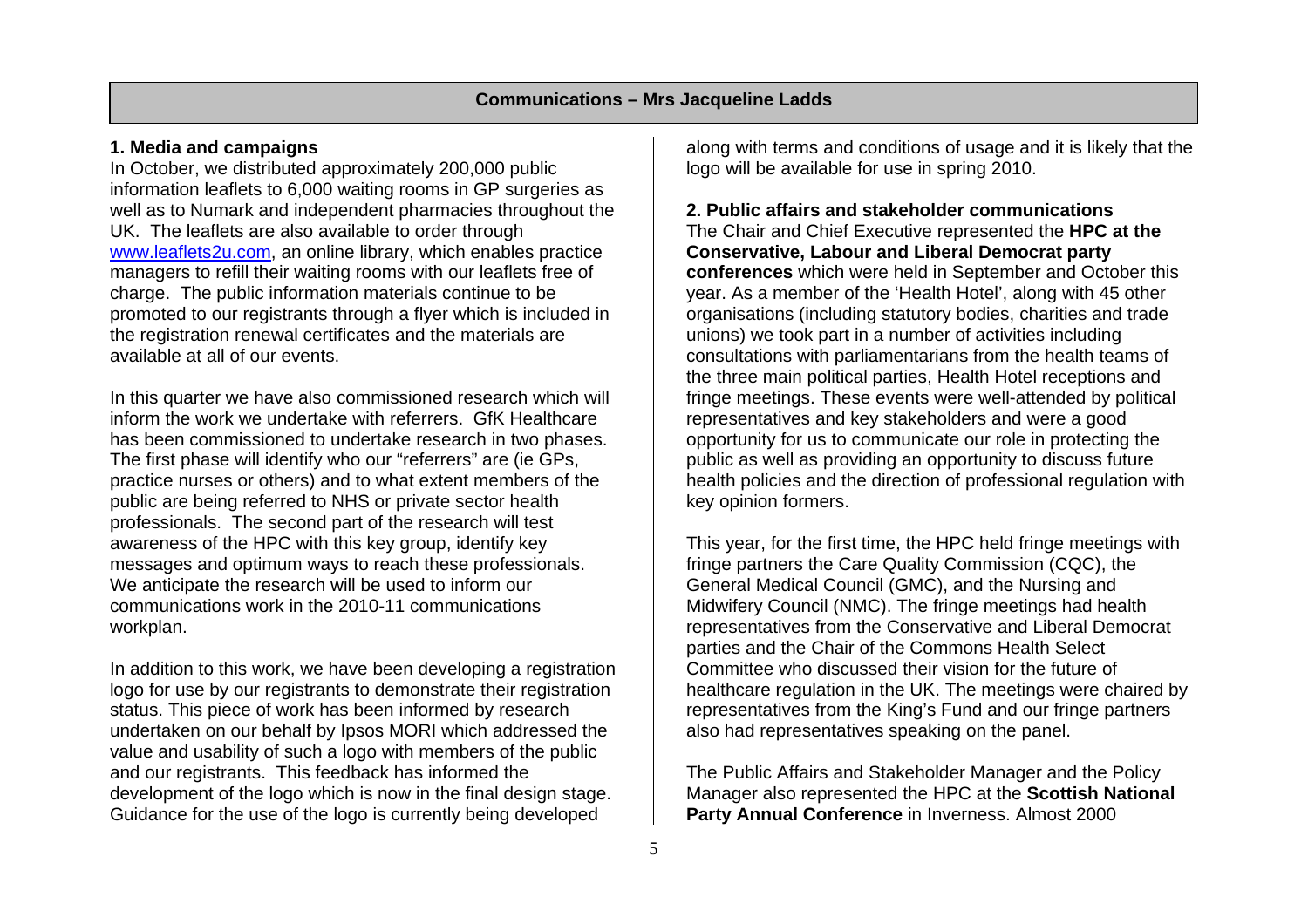delegates attended the conference over the four days and the HPC exhibition stand afforded an ideal opportunity to engage with Members of Scottish Parliament (MSPs) and conference delegates, including other health organisations. The first Minister for Scotland, Alex Salmond MSP, visited the stand and the Cabinet Secretary for Health and Wellbeing, Nicola Sturgeon MSP, once again voiced her thanks for our presence at the conference. The HPC will also be exhibiting at the **Democratic Unionist Party (DUP) annual party conference in Belfast** on 21 November.

#### **3. Web**

In preparation for the migration to a new internet service provider we have been developing a new web server to host HPC websites. This major piece of work has included improving the infrastructure of the main site giving us more resilience and flexibility going forward.

This work has been closely linked to the online renewal project, and will also allow us to implement improved statistical reporting tools for HPC's various websites.

As part of the new intranet development, the Web Manager has been working to update the information held on the existing site to ensure a smooth transfer to the new site and ensuring that all departments are aware of the developments. As part of this development we will be integrating our Quality Management System into the new site which means that our business processes are far more integrated with all other information on the intranet making it easier to update and access. The Web Manager is continuing to carry out testing on the new site ahead of its launch in the coming months.

# **4. Publications**

#### **Standards, guidance and education publications**

- Revised Major change supplementary information for education providers, published October 2009.
- Guidance for students on the standards of conduct, performance and ethics, to be published January 2010.
- Guidance on health and character how we consider information that applicants or registrants declare (title tbc), to be published January 2010.
- Information for witnesses, to be published Spring 2010.
- Standards of proficiency for hearing aid dispensers, to be published Spring 2010.

**HPC In Focus:** The following issues of the bi-monthly enewsletter have been published since the last report.

- HPC In Focus 25, distributed Friday 2 October 2009.
- HPC In Focus 26, to be distributed Friday 4 December 2009.

#### **Issues Brief**

A weekly email which provides the Executive with a summary of news and issues relevant to the activities of our external stakeholders has been launched. Areas covered include Department of Health consultations or reports, parliamentary questions or debates and news from other regulators and professional bodies.

# **5. Events**

We are now part way through our series of Listening Events. Since the last report Listening Events have been organised in Darlington, Scarborough and Milton Keynes. All three events and the forthcoming event in Eastbourne were fully booked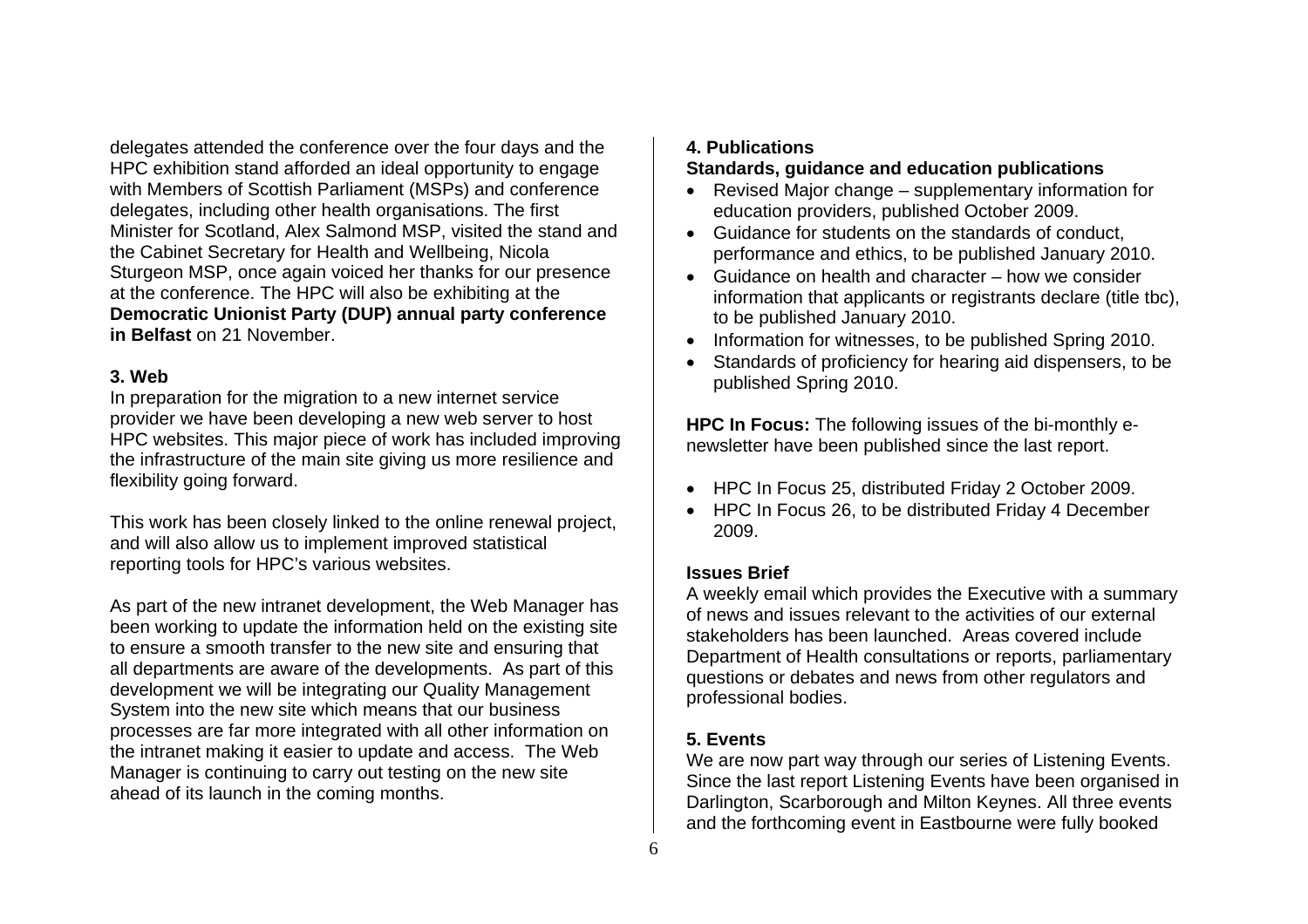within a very short period of time. As with previous Listening Events we received positive feedback from the registrants who attended. Further Listening Events are planned for February and March 2010 in Exeter, Truro, Shrewsbury and Swansea.

The HPC organised an information event for registrants on the Isle of Man. There are just over 250 registrants on the Isle of Man, all of whom were invited to attend one of the two sessions run on 1 October. Marc Seale gave a presentation on the HPC, this was followed by an in-depth look at the CPD standards and audit process. A detailed question and answer session followed. The feedback from this event was again extremely positive.

The HPC has continued to have a presence at a range of stakeholder and registrant facing exhibitions and conferences across the UK. This includes taking a stand and having speaker slots at the following:

- British Association of Sport and Exercise Sciences Annual Conference, Leeds
- Division of Health Psychology, Aston
- Independent Living Scotland, Glasgow
- Division of Clinical Psychologists Faculty of Children and Young People Conference, Royal Holloway, London
- British Association of Dramatherapists, Oxford
- Biomedical Science Congress, Birmingham

#### **6. Communications work for organisational activities psychotherapists and counsellors**

We are continuing to monitor media coverage and social networking websites as well as respond to journalist queries. Our position statement has been updated and "lines to take" for journalist queries have been drafted. A media plan, which covers proactive and reactive strategies, has been drafted to support the activities that will be taking place between now and the end of the year.

#### **Private sector hearing aid dispensers**

We anticipate the closure of the Hearing Aid Council and transfer of its Register to take place at the end of March 2010, subject to the legislative process.

Forthcoming activities will include meetings with employers (led by the Policy and Standards Department), a welcome letter to registrants and a communications campaign to promote the transfer to members of the public. Recent activities have included regular meetings with the Hearing Aid Council in preparation for the transfer as well as meetings with the largest professional body, British Society of Hearing Aid Audiologists (BSHAA), and attendance at their annual conference. The Draft Order, which is subject to a debate, and affirmative resolution in both the House of Commons and the House of Lords, has been laid in Parliament and we are currently drafting a briefing note for the debate in the House of Lords.

In preparation for the transfer, we have drafted a communications plan which outlines key messages, audiences and risks and highlights key activities. The communications team is represented on the project group and the plan will be monitored and reviewed at each project meeting.

# **CPD audit process**

The CPD talks programme is continuing with more than 200 talks delivered to 12,000 registrants across the whole of the UK. In the current round of Listening Events, the CPD audit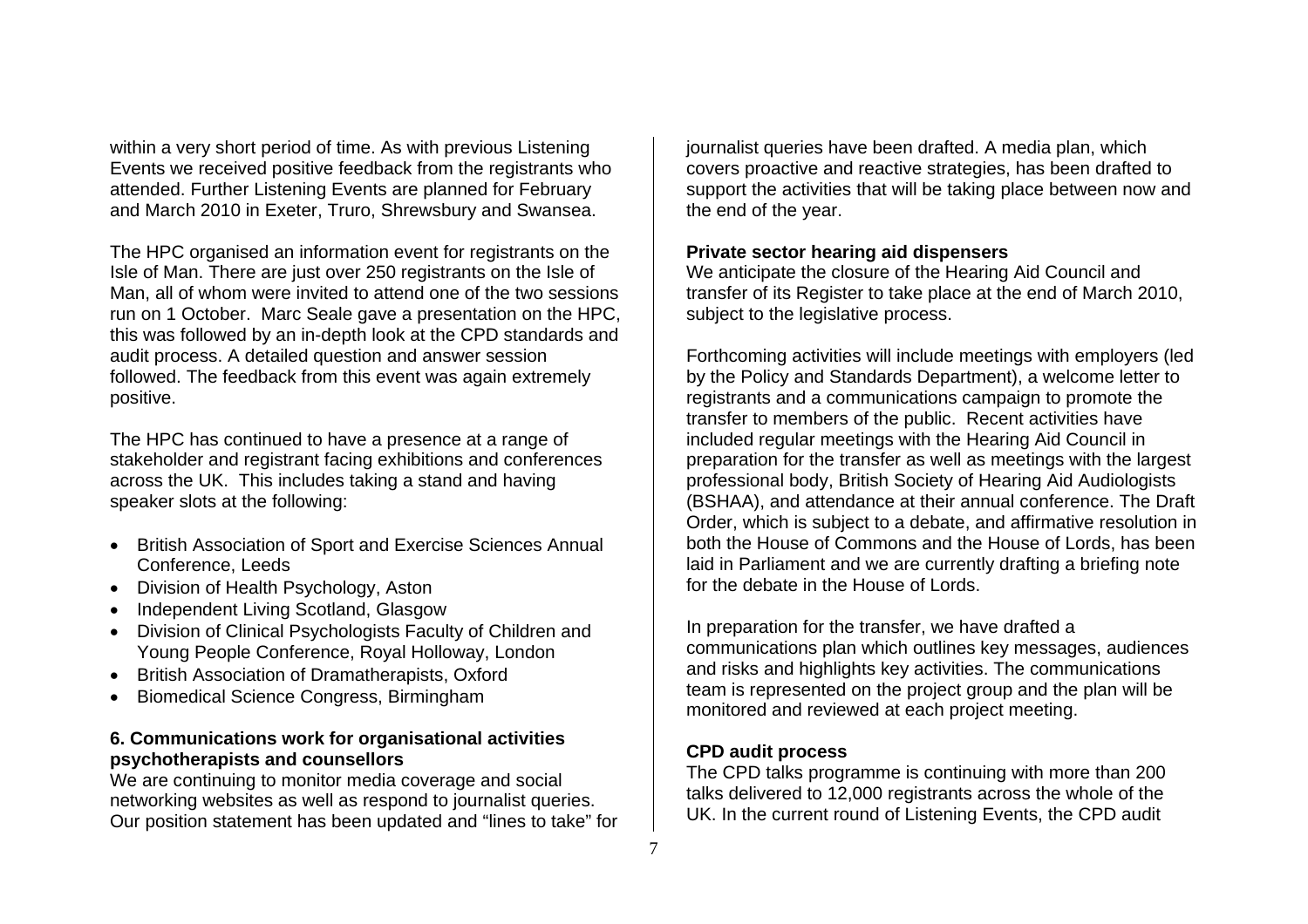process has been given priority and each event includes a shortened version of the CPD presentation with the majority of the discussion group time being dedicated to the CPD audit process.

The first report on the CPD audit process is being prepared for publication. We intend to publish the results for the first four professions to be audited and the report will also include detailed information on the background to the HPC's CPD standards and how we have implemented the assessment process as well as case studies from CPD assessors.

#### **Registration renewals**

We have been working closely with the registration team to support the registration renewal process. Set out below is the programme of work that we have undertaken in this quarter in partnership with the registration team.

Representatives from the communications and registration teams have held meetings with representatives from each of the professional bodies before the registration renewal forms are issued. Articles in professional journals, news items on websites and in newsletters are all methods of communication that we are using to stress the importance of renewing registration on time.

We have also been continually reviewing and updating the information on our website to ensure that the very latest information is clearly available. Letters and posters have been sent to a range of employers and service managers across the professions, including information sent to every ambulance station in the UK. The professional bodies have also distributed letters and posters to email lists of managers.

The results from the professions that have renewed so far have been outstanding. We have had the highest successful renewals since we began in 2003 with 97.4% of paramedics renewing on time. This was followed closely by clinical scientists with 97.2%. The lapsing rates for all the professions that have renewed so far are listed in the table below.

|                            | Lapsed (%) | Lapsed (%) | Lapsed (%) |
|----------------------------|------------|------------|------------|
| <b>Profession</b>          | 2005-06    | 2007-2008  | 2009-2010  |
| Paramedics                 | 13.7%      | 6.0%       | 2.6%       |
| <b>Orthoptists</b>         | 12.3%      | 7.0%       | 4.6%       |
| Prosthetists / orthotists  | 12.0%      | 11.3%      | 3.8%       |
| <b>Clinical Scientists</b> | 8.1%       | 7.4%       | 2.8%       |
| Speech and language        |            |            |            |
| therapists                 | 7.5%       | 7.6%       | 4.0%       |

The new area of the website aimed at students, trainees and approved programme lecturers provides information for students, which includes information on applying for registration, application forms and guidance notes. An audiovisual presentation is now available to view with information on the role of the Health Professions Council, information on regulation, how to apply for registration and how to stay registered. Powerpoint slides and handouts have been produced to complement the audio-visual presentation. They aim to allow lecturers to deliver the above information in their own style. The transcript for the presentation could also serve as a tool for delivering the slides.

The HPC's new voluntary guidance on conduct and ethics for students based on the standards of conduct, performance and ethics is due to be published in late autumn and will be located in the student information section of the website.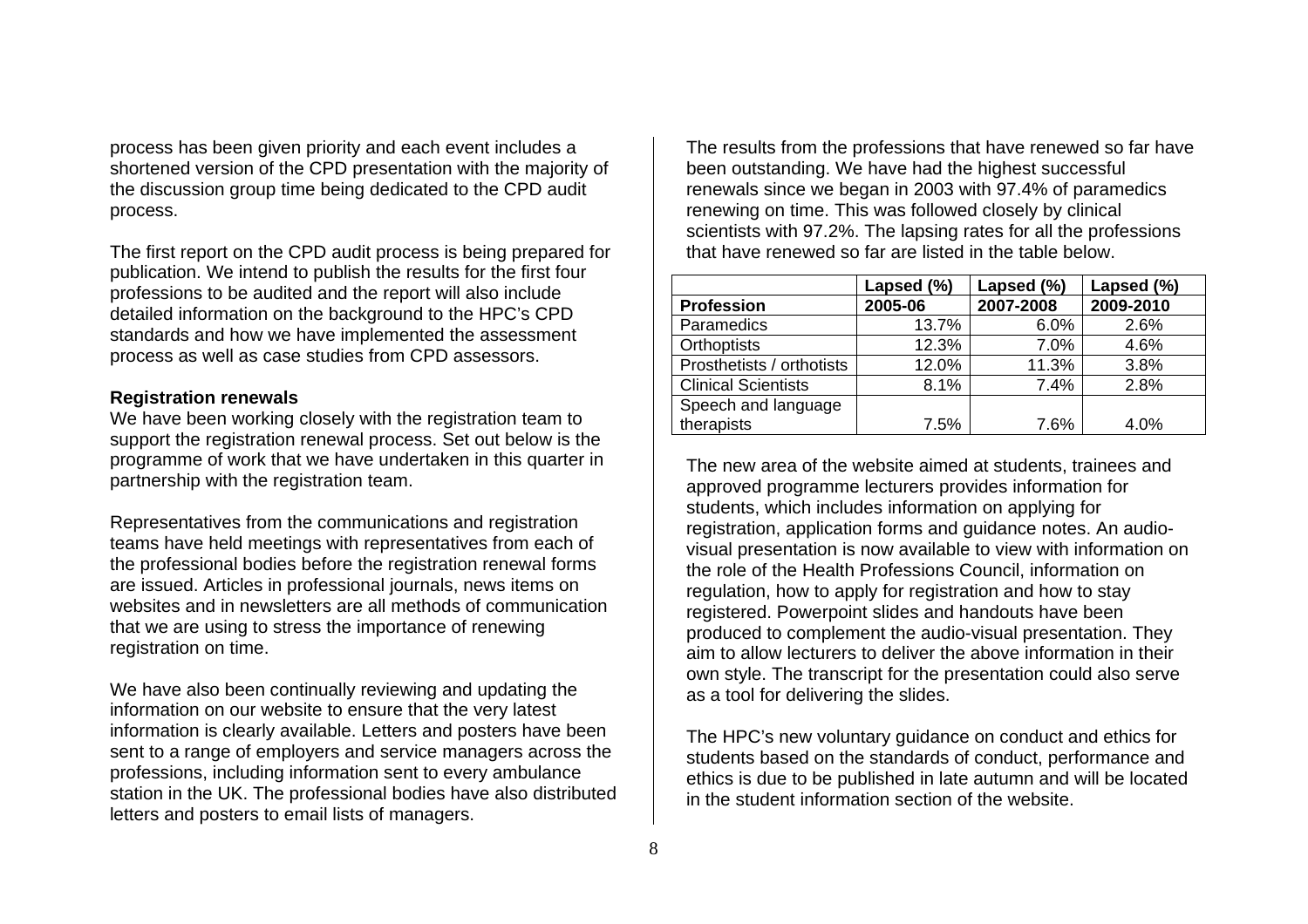# **1. Approval process**

The Department has spent the last few months finalising the schedule of approval visits for the current 2009-10 academic year. There are currently 40 visits, covering 72 programmes. The schedule is now closed from Sept 2009 – May 2009, as we require six months notice. Education providers have until December 2009 to request a visit before July 2010.

# **2. Annual monitoring process**

The Department has spent the last few months finalising the review of the annual monitoring process in the 2008-2009 academic year and preparing for the 2009-2010 academic year. For the 2009-2010 academic year, it is anticipated that there will be six annual monitoring assessment days held in March (2), May (2) and June (2) 2010. There will also be a number of submissions considered by visitors, by correspondence between July- September 2010. Consequently, it is envisaged that the majority of annual monitoring visitors report will be considered by the Education and Training Panels in May, June and July 2010.

# **3. Major change process**

The Department has spent the last few months finalising major change submissions from the 2008-2009 academic year and receiving new submissions in the 2009-2010 academic year. Since 1 September 2009, the Department has received 21 major change submissions. These submissions covered 30 programmes.

# **4. Practitioner psychologists**

The Department has spent the last few months strengthening their communications work and arranging relevant operational activities with practitioner psychologist programmes. Specific activities have included:

- Amending and developing further FAQs on the education section of the website;
- Amending the lists of approved programmes (current and historic);
- Completing the process for assessing the unconcluded BPS re-accreditation visits from the 2008-2009 academic year. 5 reports were considered by visitors at an assessment day in late September and the recommendations agreed by the Education & Training Panel in October;
- Scheduling required approval visits in the 2009-10 academic year. 13 (87%) out of the required 15 visits have now been scheduled. The remaining 2 programmes have until December 2009 to secure dates with us;
- Scheduling of approval visits to new programmes in the 2009-10 academic year (2 visits, covering 4 programmes have been scheduled.);
- Holding six seminars for education providers across the UK. 80 attendees have already signed up.
- Presented at BPS conference for 'Trainers in Clinical Psychology' (approximately 65 attendees)

# **5. Communications with education providers and stakeholders**

The Department circulated the second edition of 'Education Update' in October 2009 www.hpc-uk.org/education/update/). This included information about the seminars, annual monitoring requirements for 2009-10 and revised publications. It also included a feedback questionnaire, which is open until the end of November 2009. An analysis of this feedback will be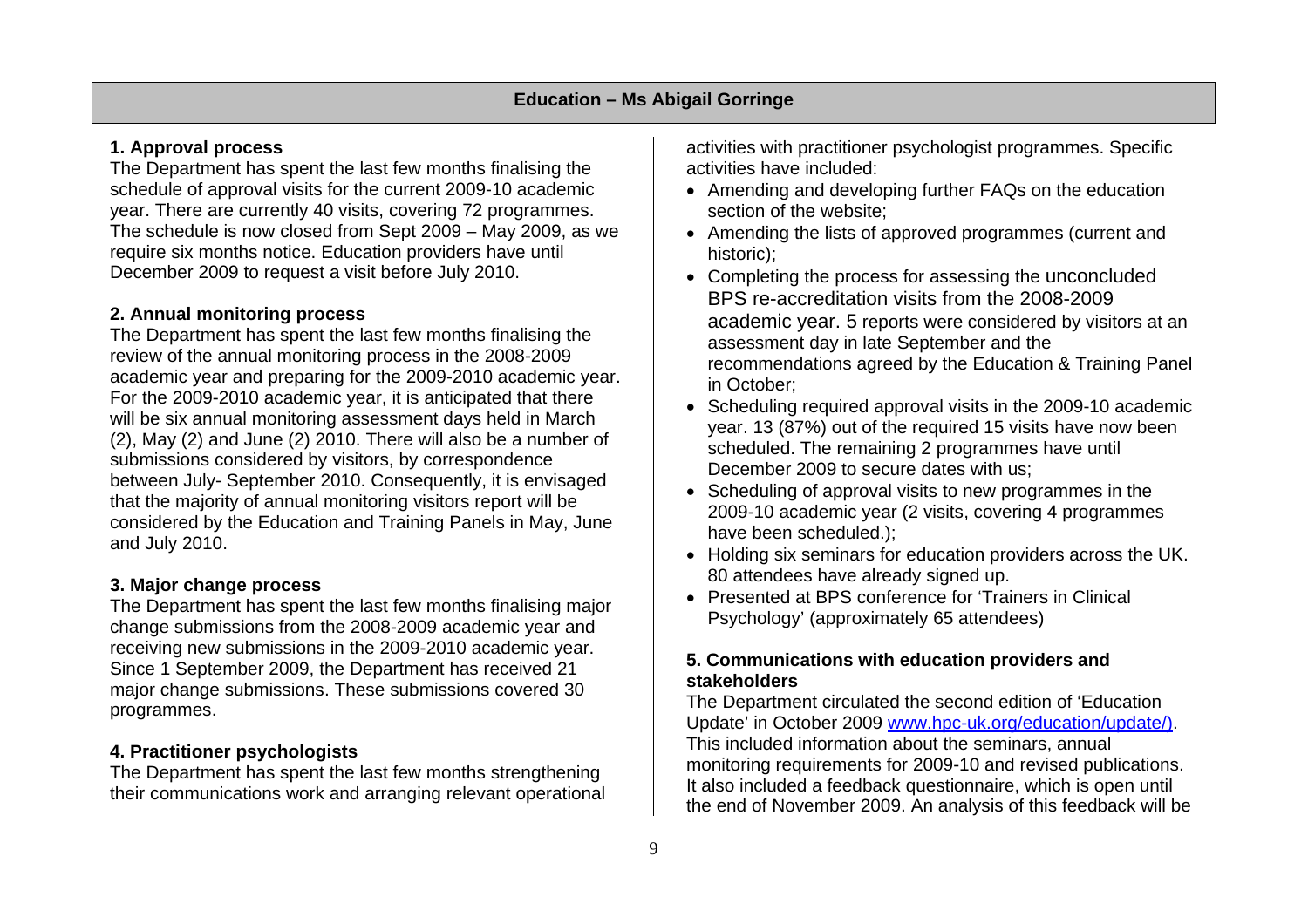discussed at the next meeting of the Education and Training **Committee** 

In October 2009, the revisions to three publications were complete, namely the 'major change – supplementary information for education providers', standards of proficiency for radiographers and standards of proficiency for chiropodists/ podiatrists. Copies of all publications were sent to education providers and key stakeholders as part of the Education Update mailing in October.

The Department worked with the Communications Department to launch a new section of the website for students. (www.hpcuk.org/students) in October 2009. There are a variety of new resources which include an audio-visual presentation and presentation slides and handouts. These resources can either be accessed by students direct from the website, or downloaded and used by teaching staff in the delivery of their programme. It is envisaged that these resources will replace face-to-face students visits by members of the Executive in a much more accessible and efficient manner.

The work in the Department has focused heavily on the annual series of seminars to education providers on the last few months. There six events across the UK with 80 attendees already signed up to attend. The workshops have been used to communicate changes to our standards of education and training and also to gather education providers' views on extending professional regulation into the field of postregistration qualifications. These views will be collated and used by the Executive as a basis for future work in this area.

Members of the Department have met the following groups in October and November 2009;

- British Psychological Society conference;
- CHRE good practice seminar;
- UK Interprofessional Group Working Party for Further and Higher Education;
- Education Inter-Regulatory Group;
- Academic Registrars' Group subjects allied to medicines;
- Welsh Assembly Government;
- Department of Health Office of the Chief Scientific Officer (CSO)/Modernising Scientific Careers Programme; and
- NHS Education for Scotland.

#### **6. Partners**

The Department has spent the last few months working with the Partners Department to secure the appointment of additional practitioner psychologist visitors and hold refresher training sessions for a large proportion of existing visitors.

Two two-day refresher training sessions for visitors were held in October 2009 and a third two-day refresher training session in due to be held in early December 2009. It is anticipated that 56 visitors will have attended refresher training by the end of the year.

There is a training session for new visitors planned in January 2010. There are 13 confirmed visitors (practitioner psychologists and hearing aid dispensers) and a potential 8 more (clinical scientists, practitioner psychologists and hearing aid dispensers).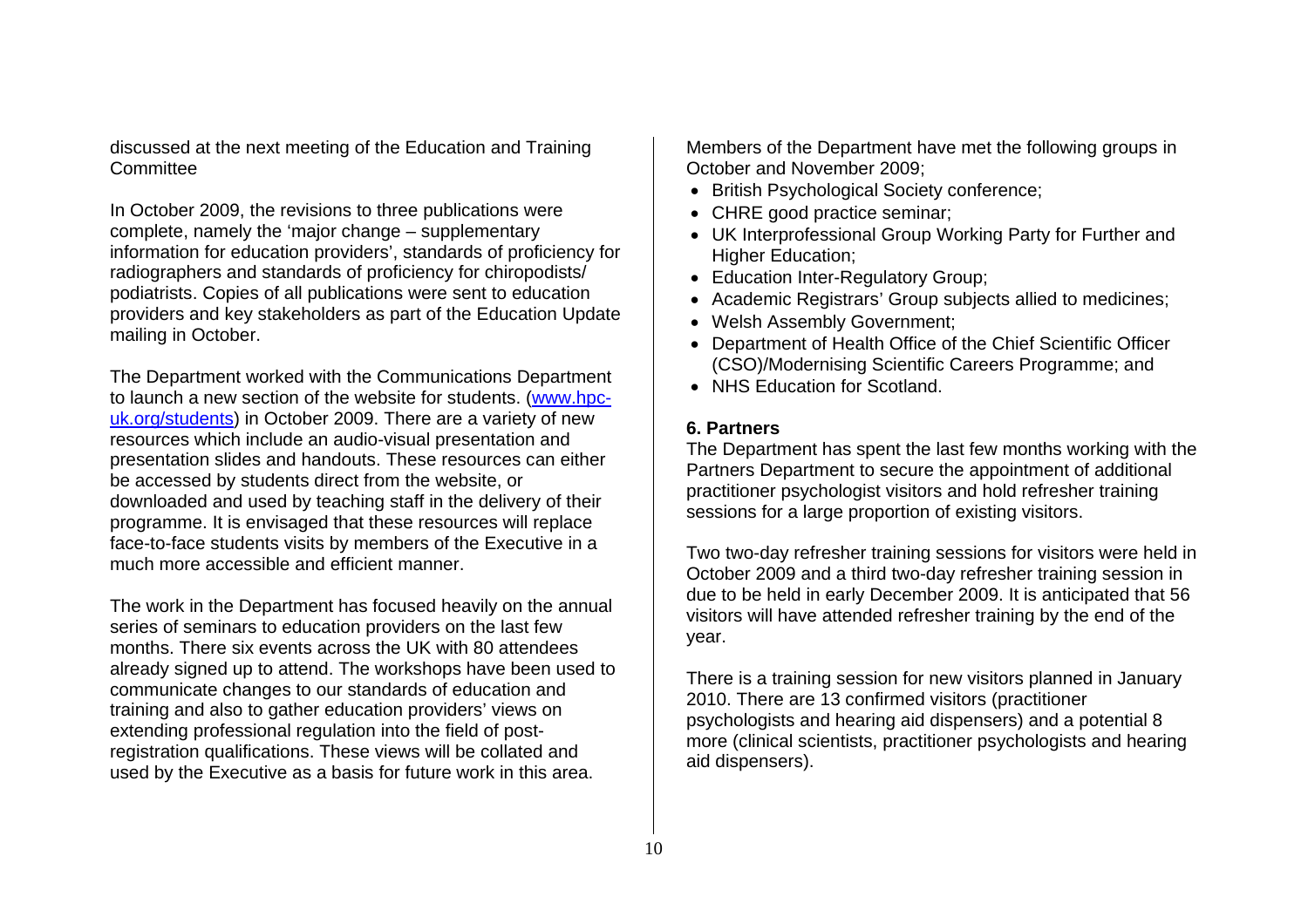#### **7. Employees**

Natalie Fraser joined the Department from the Registrations Department) as Education Administrator on 9 November 2009. Interviews were held for a new Team PA/Administrator position in October 2009 and it is anticipated that the successful candidate will join in December 2009. Plans have begun to arrange for the maternity cover of Abigail Gorringe from February – December 2010.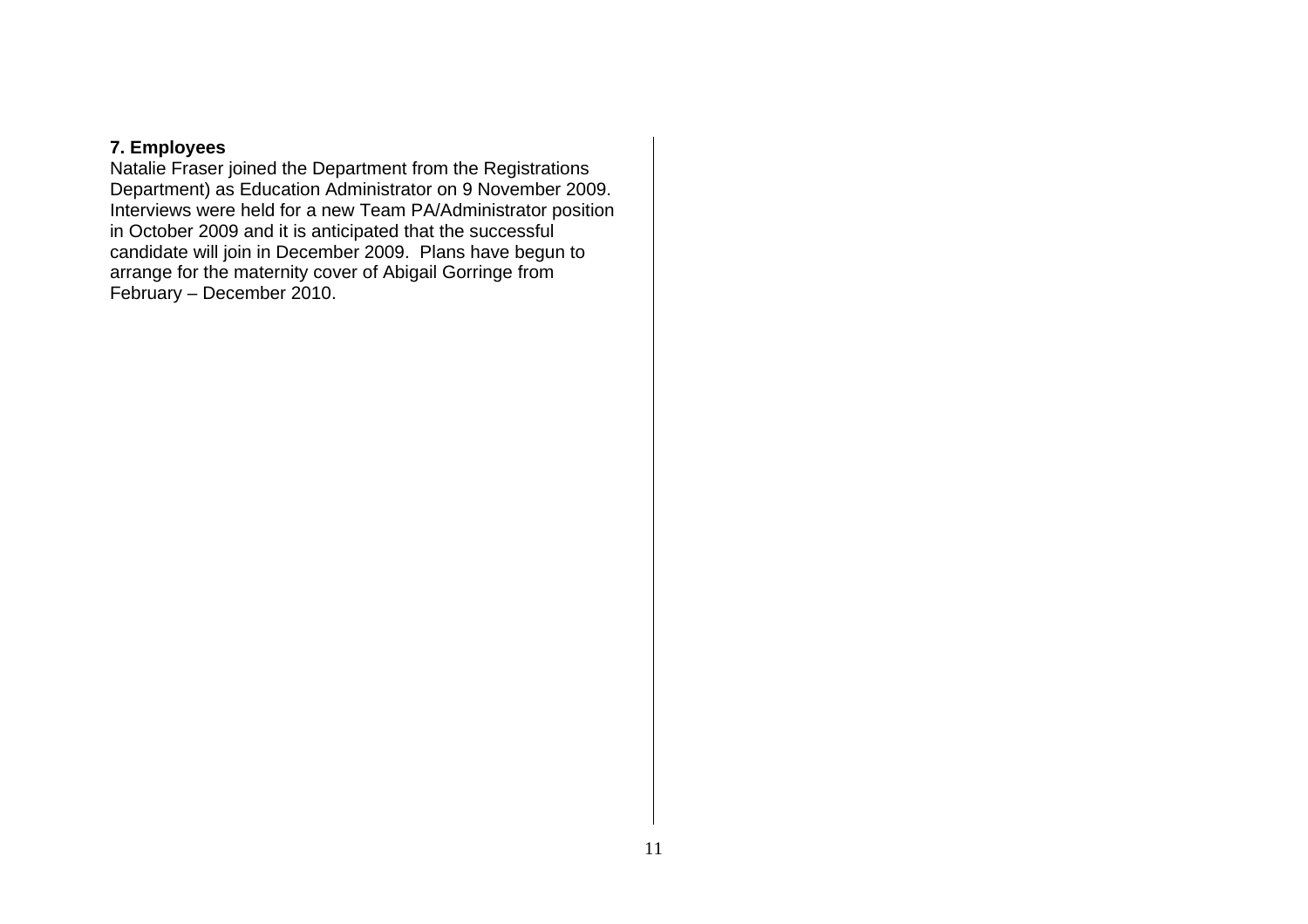#### **1. Staffing**

There are six permanent employees including the Facilities Manager. Services provided include reception, building maintenance, postroom, catering, health & safety, insurance and building project management.

# **2. 22-26 Stannary Street Building Project**

The Phase 2 project was completed 4 weeks ahead of schedule with the Policy and Project Management teams moving into the office space on 15 September. All users of the new office accommodation and Meeting Room have voted it a success. The final account is still being agreed between our consultants and the contractors but initial indications suggest that this will come in on budget.

#### **3. Other building works**

The replacement central heating boiler for Park House has been installed and commissioned. The replacement external windows and doors to the Park House kitchen have also been installed. Additional Access Control throughout the building will be installed late November/early December

#### **4. Health & Safety**

The Fire and Safety Team were trained in their roles on 4 September 2009. The Facilities Manager is scheduled to undertake formal training in early December with a view to obtaining the Institute of Occupational Safety and Health (IOSH) qualification in Managing Safely.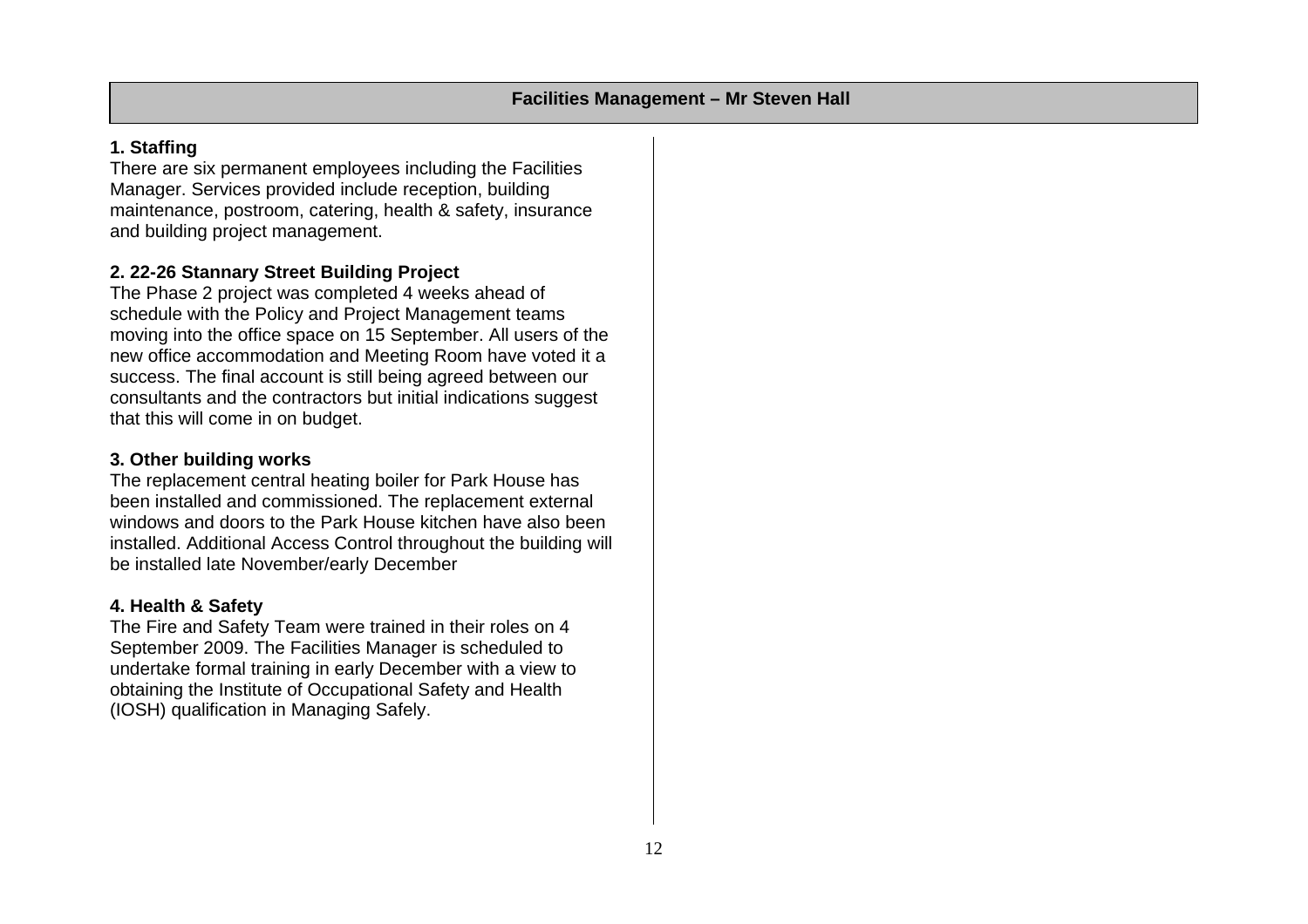#### **1. General**

Since the last Council meeting, the Finance Department has produced the August and September 2009 Management Accounts.

#### **2. Supplier payments**

At the end of September, 99% by value of the £557K Creditor payments (September Aged Creditor Listing) were in the 30 days or less category.

# **3. Fee adjustments and income receipts handling**

At 2 November, there was no backlog in registrant direct debit cancellations and amendments against a 2 day backlog target. We had 3 day processing backlog on rejected payments/ refunds against a two day backlog target and no backlog on mid-cycle lapsing of registrants. The banking of registrant cheques is up-to-date and there is 2 day backlog on credit card reconciliations against a two day backlog target. When they occurred backlogs were due to an increase in registration workload and postal disputes.

# **4. Income Collection cycle**

Direct debit collections of registrants' fees (cover approximately 83% of registrants) are processed by the Finance Department, with collections made two months in advance. Arts therapist, biomedical scientist, dietitian and operating department practitioner collections occurred in October and November. Chiropody collections are scheduled for early December. Most of the income comprises of renewal fees collected.

#### **5. Funds under Management**

At 2 November, the Business Reserve account balance was £0.3M, earning an interest rate of 0.065% per annum. £2.8M

was invested in the Nat West Special Interest-bearing Account (SIBA) on a rolling monthly basis, earning 0.48% per annum. The following were invested for 1 month at fixed rates: £0.5M invested in Barclays money market account earning 0.32%, £1M in Lloyds TSB money market account earning 0.25% and £1m with Nat West earning 0.72%. The investment portfolio (excluding £95k portfolio cash) at the end of October was valued at £1.78M. The investment portfolio value including cash & money market instruments was £1.88M. This compares with £1.71M at end of July 2009.

# **6. Pensions**

In October, there were 59 active members in the Friends Provident Scheme and no active members in the Capita Flexiplan Scheme, excluding the 6 "notional" members.

# **7. Employee training and employment levels**

There are seven full-time permanent employees in the department with one additional permanent post to be filled. Temporary employees are periodically hired to cover for those on annual or sickleave and to help achieve Finance Department service level targets.

# **8. Sage system support and development**

A small version upgrade to the Sage accounting system took place in mid September. Sage training is planned for the whole Finance team in November.

# **9. Significant Financial Projects/Issues (next few months)**

- IFRS financial statements to 31 March 2009 have been prepared in draft form and is being reviewed by the auditors.
- The 2011 Fees project is in review.
- The six month re-forecast process has been completed.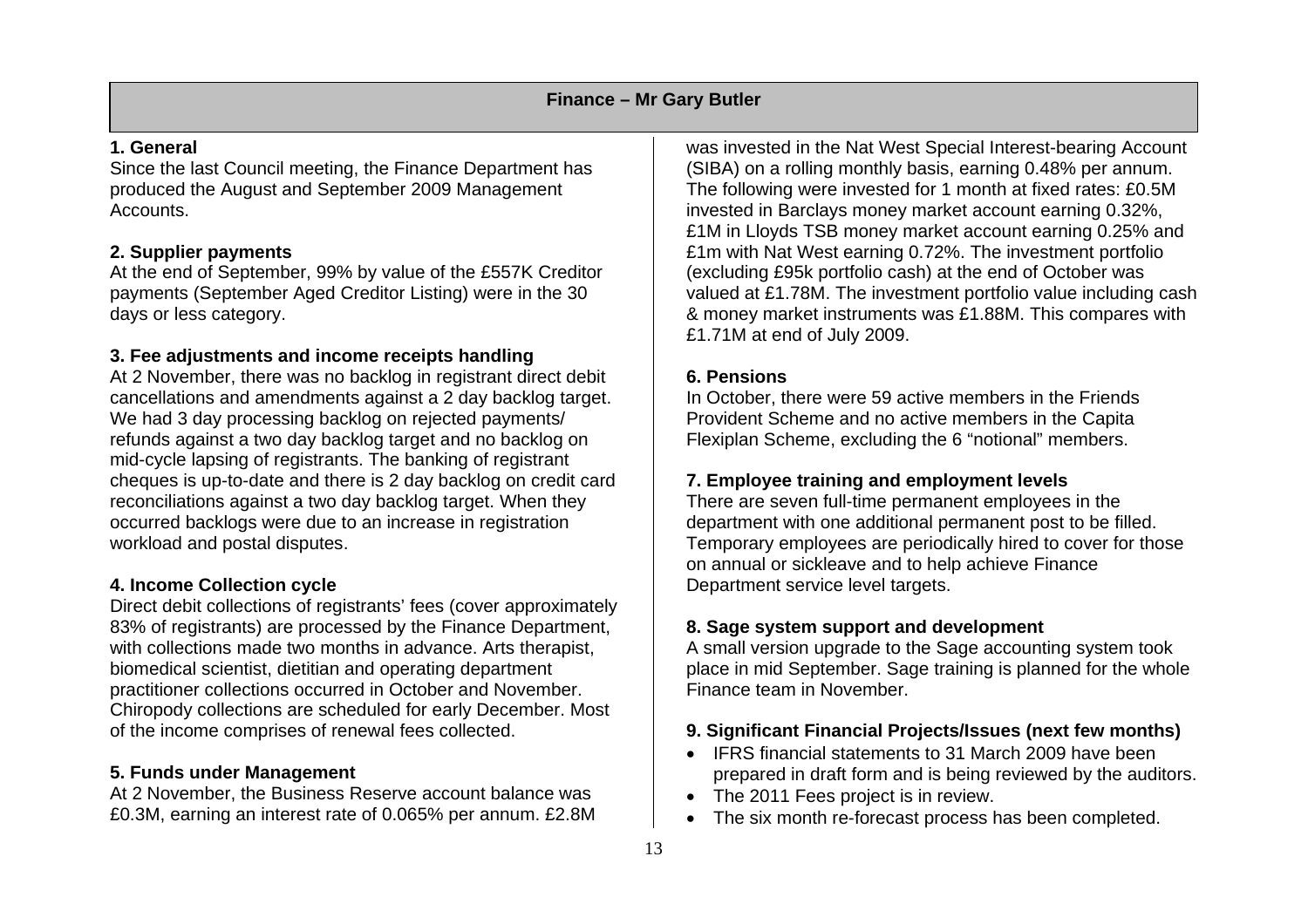- The Five Year plan has been revised.
- The annual budget process (including projects) has been initiated.
- PKF is due to complete the internal audit review of Finance Department in November.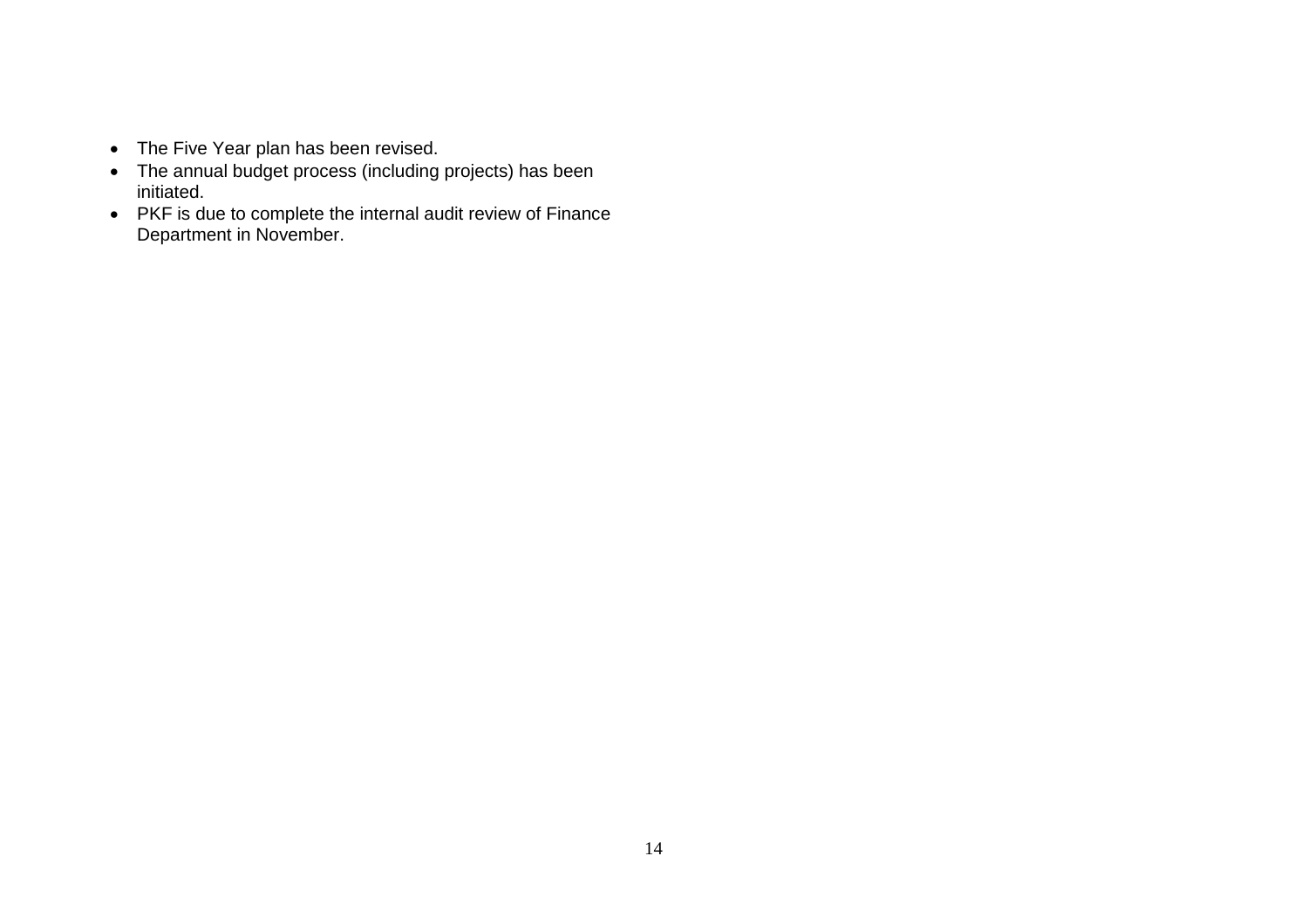#### **1. Final Hearings**

66 cases were concluded between August and October 2009. The mean and median length of time from receipt of case to conclusion of final hearing was 19 and 18 months respectively.

There were 213 ongoing Conduct and Competence and Health cases at the end of October 2009. 128 of those cases have a date fixed for hearing and a further 29 are ready to be fixed by the scheduling team.

#### **2. Review Hearings**

28 review hearings took place between August and October 2009. At the end of October there were 99 registrants subject to a suspension or conditions of practice order.

#### **3. Interim Orders**

At the end of October there were 32 cases that are subject to an interim order. 18 of these cases were in the Investigating Committee. 5 of those cases have had the observation letter sent out. The remaining 14 cases were within the remit of the Conduct and Competence Committee with 6 cases fixed for a final substantive hearing and 2 cases awaiting fixing. 9 interim order applications were considered between August and October 2009 and a further 24 interim order applications were reviewed.

#### **4. Investigating Committee**

198 new allegations or enquiries were received between August and October 2009. At the end of October, there were 382 open allegations or enquiries. 96 of those cases had not yet met the standard of acceptance for allegations. Of the cases 286 cases within the pre-Investigating Committee remit 209 cases were between 0 and 4 months old, 47 are between 5 and 8 months old, 16 are between 9 and 12 months old. The remaining 14 cases range from 13 to 33 months. 52 cases have had a notice of observation sent to the registrant,

Of the cases at the Pre-Investigating Panel stage at the end of October, the average age of case (from date received to 31 October 2009) is a mean of 4 months and a median of 3 months.

The case to answer rate for the current year is 60%.

# **5. Health and Character**

271 health and character declarations were received between August and October 2009. At the end of October there were 108 open cases. The number of open live cases at the end of every month is expected fall as the number of new admission decreases and the renewal period for occupational therapists and practitioner psychologists come to an end.

#### **6. Protection of title**

67 new complaints about misuse of title were received between August and October 2009. At the end of there were 51 open protection of title complaints.

# **7. Registration Appeals**

Three new appeals were received between August and October 2009. There were 13 open registration appeal cases at the end of October 2009

#### **8. High Court Appeals**

The case of Lloyd Subner was considered by the High Court on 23 October 2009. The appeal was rejected and the decision to strike the registrant was upheld. The case of Richard Howlett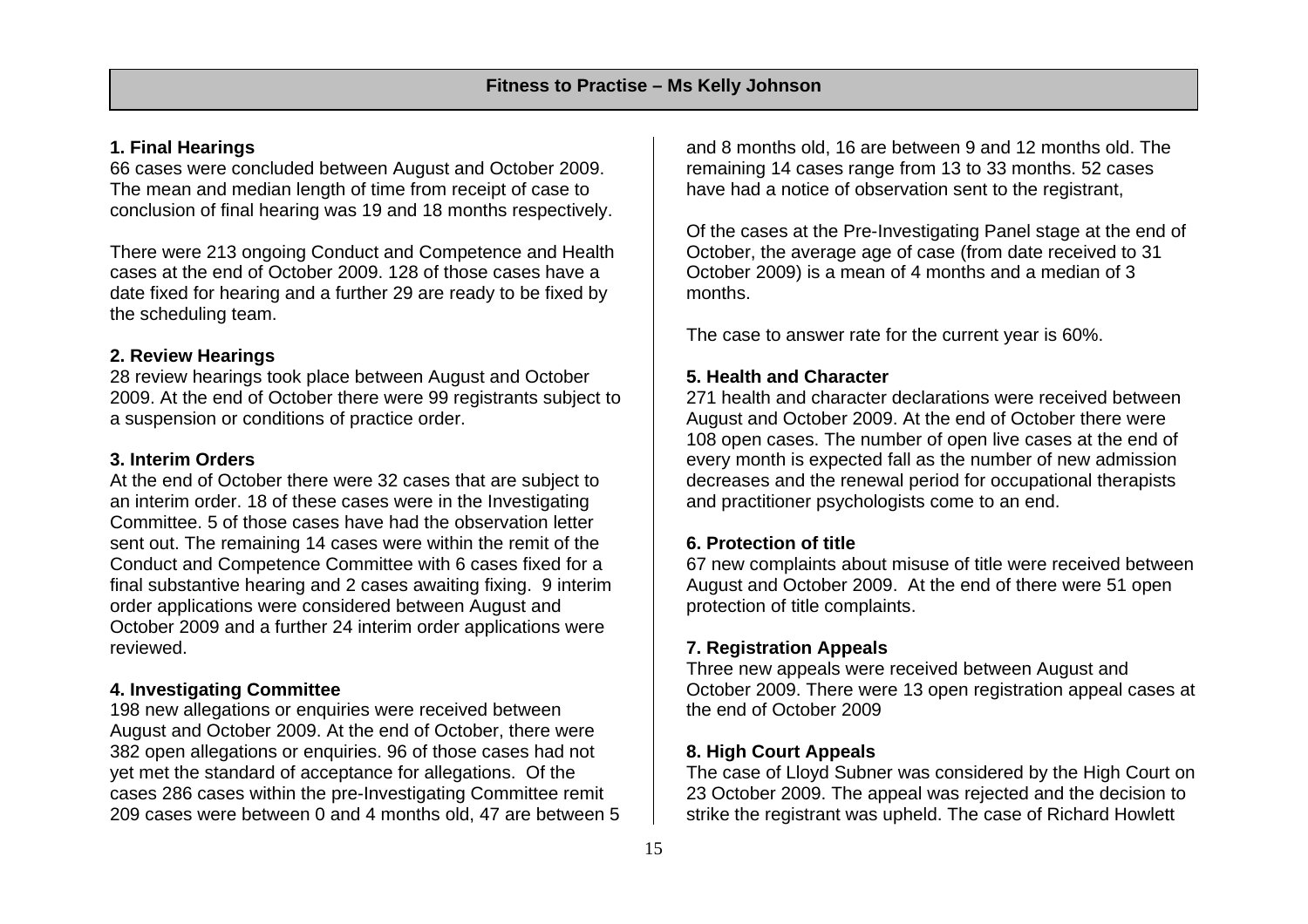has been fixed for hearing by the High Court on 8 and 9 December 2009. We are awaiting dates in three other cases. In two other cases we are applying to the High Court for an extension to the interim order.

#### **9. CHRE**

Costs have now been recovered from CHRE in a withdrawn Section 29 case.

#### **10. Court of Appeal**

The judgement in the case of Stanley Muscat was handed down on 21 October 2009. The appeal was rejected and the decision to strike Mr Muscat from the register was upheld.

#### **11. Meetings**

| 3 Aug      |
|------------|
| 5 Aug      |
| 6 Aug      |
| 1 Sept     |
| 14 Sept    |
| 16/17 Sept |
| 23 Sept    |
| 24 Sept    |
| 30 Sept    |
| 1 Oct      |
| 2 Oct      |
| 6/7 Oct    |
| 7 Oct      |
| 8 Oct      |
| 9 Oct      |
| 12 Oct     |
| 12 Oct     |
| 13 Oct     |
|            |

| <b>Football Association</b>                    | 15 Oct    |
|------------------------------------------------|-----------|
| <b>CHRE Good Practice Seminar</b>              | 16 Oct    |
| <b>Hearing Aid Council</b>                     | 19 Oct    |
| <b>Independent Safeguarding Authority</b>      | 20/21 Oct |
| High Court: Lloyd Subner                       | 23 Oct    |
| <b>Scottish Social Care Council</b>            | 26 Oct    |
| <b>Scottish Counter Fraud Service</b>          | 27Oct     |
| <b>Blake Lapthone Tarlo Lyons</b>              | 28 Oct    |
| South East Coast Ambulance Service             | 29 Oct    |
| <b>British Psychoanalytic Council</b>          | 30 Oct    |
| Case Management System Vendors                 | $2/3$ Nov |
| <b>General Social Care Professions Council</b> | 2 Nov     |
| Jon Dee, PKF                                   | 4 Nov     |
| <b>Tim Bailey, CHRE</b>                        | 5 Nov     |
| <b>British Psychological Society, Wales</b>    | 9 Nov     |
| Nick Clarke, Department of Health              | 11 Nov    |
| <b>UBIQUS</b>                                  | 11 Nov    |
| Case Management System Vendor1                 | 6 Nov     |
| <b>Kingsley Napley</b>                         | 19 Nov    |
| <b>Hearing Aid Council</b>                     | 19 Nov    |
| Benjamin James and Talitha Burson, BDB         | 20 Nov    |
| <b>Employer Event: London</b>                  | 24 Nov    |
| Case Management System Vendor                  | 25 Nov    |
| High Court: James Rice                         | 25 Nov    |
| <b>Employer Event: Cardiff</b>                 | 26 Nov    |

#### **12. Resources**

We are currently recruiting three case managers with interviews taking place on 23 and 25 November. One of these positions is to replace a resignation and the other two posts are additional headcounts for 2009/10. Two temporary Case Support Officers joined Case Teams 1 and 2 in November to help with the administrative aspects of the case work. We are looking at this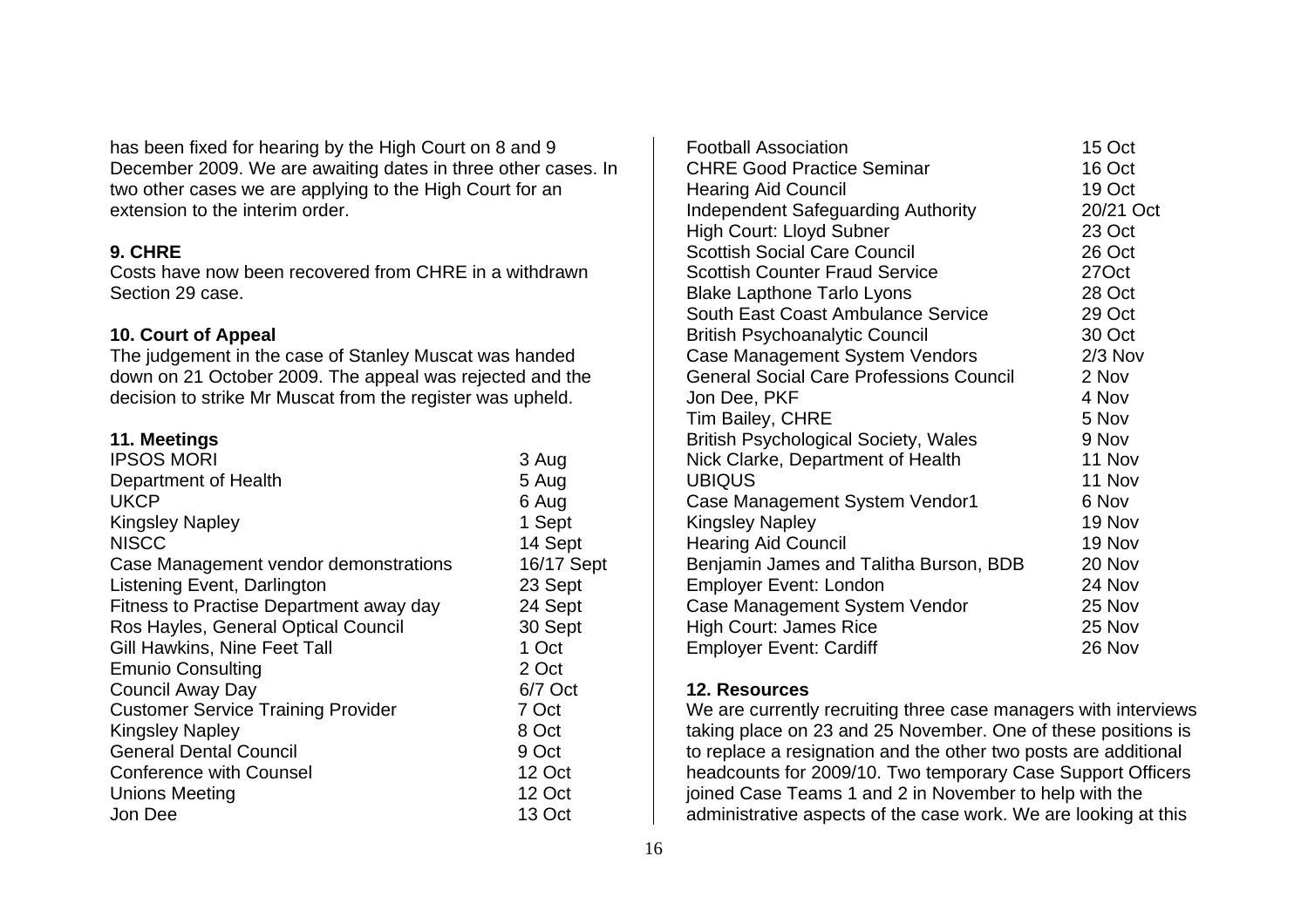role as an alternative to increasing numbers of Case Managers in 2010/11.

The Administration Co-ordinator role has been made an Administration Manager role to give line management responsibility and prepare for future growth of the administration team. We currently have a temp to aid us in the management of FTP invoices and this will be recruited as a permanent Team Administrator role towards the end of November.

Akua Dwomoh-Bonsu joined the department as a Hearings Officer in 16 November 2009.

#### **13. Other**

The CHRE audit of the initial stages of the fitness to practise process is due to begin on 30 November 2009 and is scheduled to take place for a 6 week period.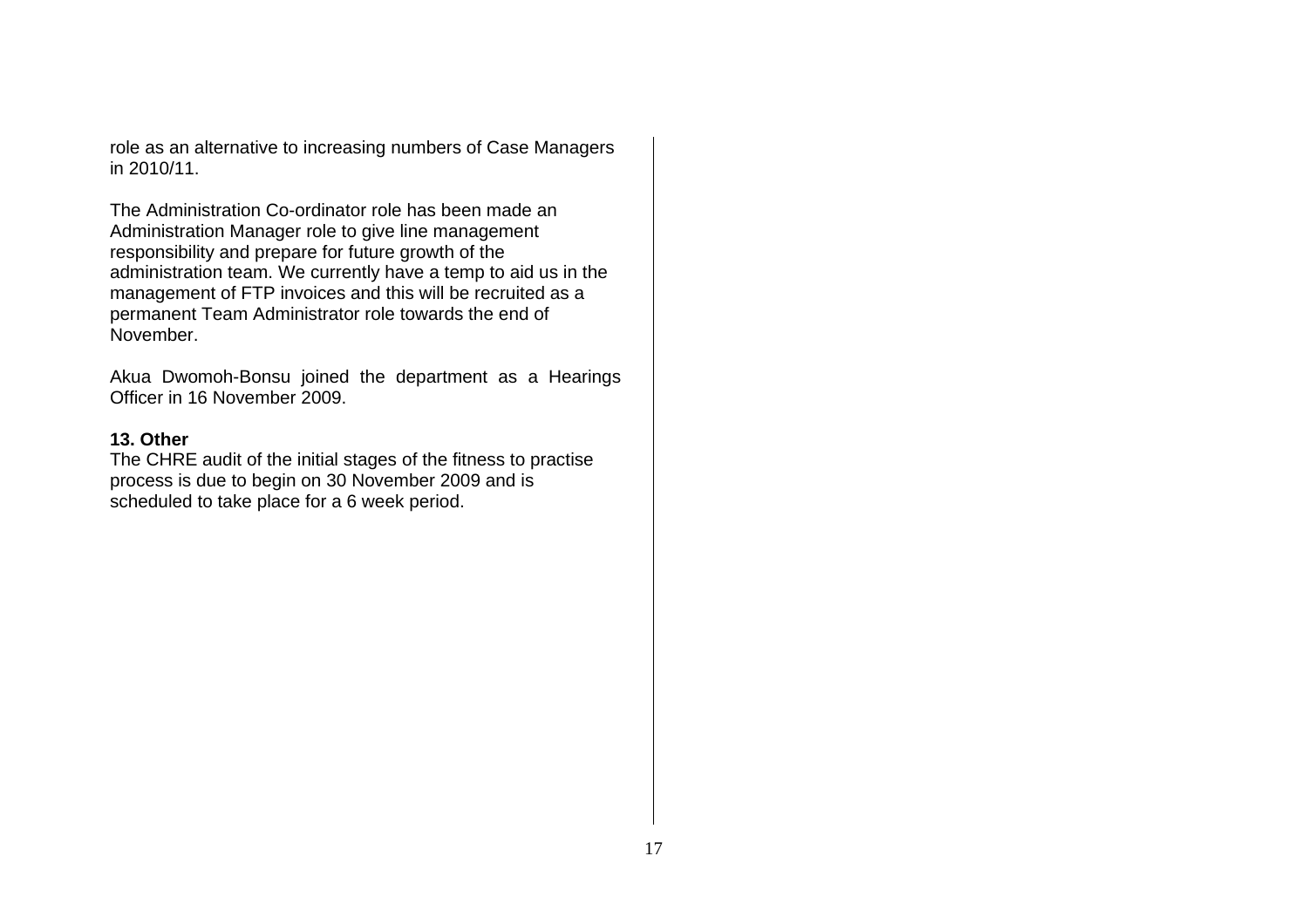#### **1. Employee resourcing Human Resources**

Following first and second interviews in October, Rachel Watson has been appointed to the vacant post of Human Resources Manager and joined the HPC on 17 November.

# **Policy and Standards**

The new two-year fixed term post of Policy Manager has been filled by Megan Scott following interviews in September. Megan's promotion to Policy Manager leaves a Policy Officer vacancy of that will be advertised before the end of the year.

#### **Education**

Following interviews on 24 September, Natalie Fraser, currently a Registration Adviser, has been appointed to the vacant post of Education Administrator with effect from 11 November 2010.

The new post of Team PA and Administrator was offered to Liz Craig after interviews in late October. Liz starts at the HPC in early December.

# **Fitness to Practise**

We have just advertised three Case Manager vacancies with interviews scheduled for 23 and 25 November. Two of these posts are new, and the third is to replace Victoria Adams who has resigned.

Interviews were held on 9 October for two new Hearings Officer posts. Akua Dwomoh-Bonsu and Etmonia Iwugo were appointed and will take up their posts in November.

#### **Registration**

Recruitment is currently in progress for a Registration Adviser vacancy arising from Natalie Fraser's move to the Education Department.

The last round of Registration Adviser interviews in September resulted in the appointments of Jamie Hunt and Robert Bransbury (fixed term).

#### **2. Other HR activities Training**

Organisation of training on running effective Annual Performance Development Reviews for new line managers and managers requiring refresher training is in progress.

#### **Exit interview data**

Following analysis of the exit interview data in June, a report has been written up and presented to the Executive Management Team and to the Finance and Resources Committee.

#### **Employee Consultation Arrangements**

The first meeting of the Employee Consultation Group took place on 12 October, and further meetings have been scheduled at 3 monthly intervals throughout 2010.

#### **Review of Pay Process**

The existing pay process and policy has been in place since the formation of the HPC and needs to be reviewed. We must ensure that pay processes and policies are appropriate for an organisation of the HPC's size and type, fair, as transparent as possible and also compliant with relevant laws.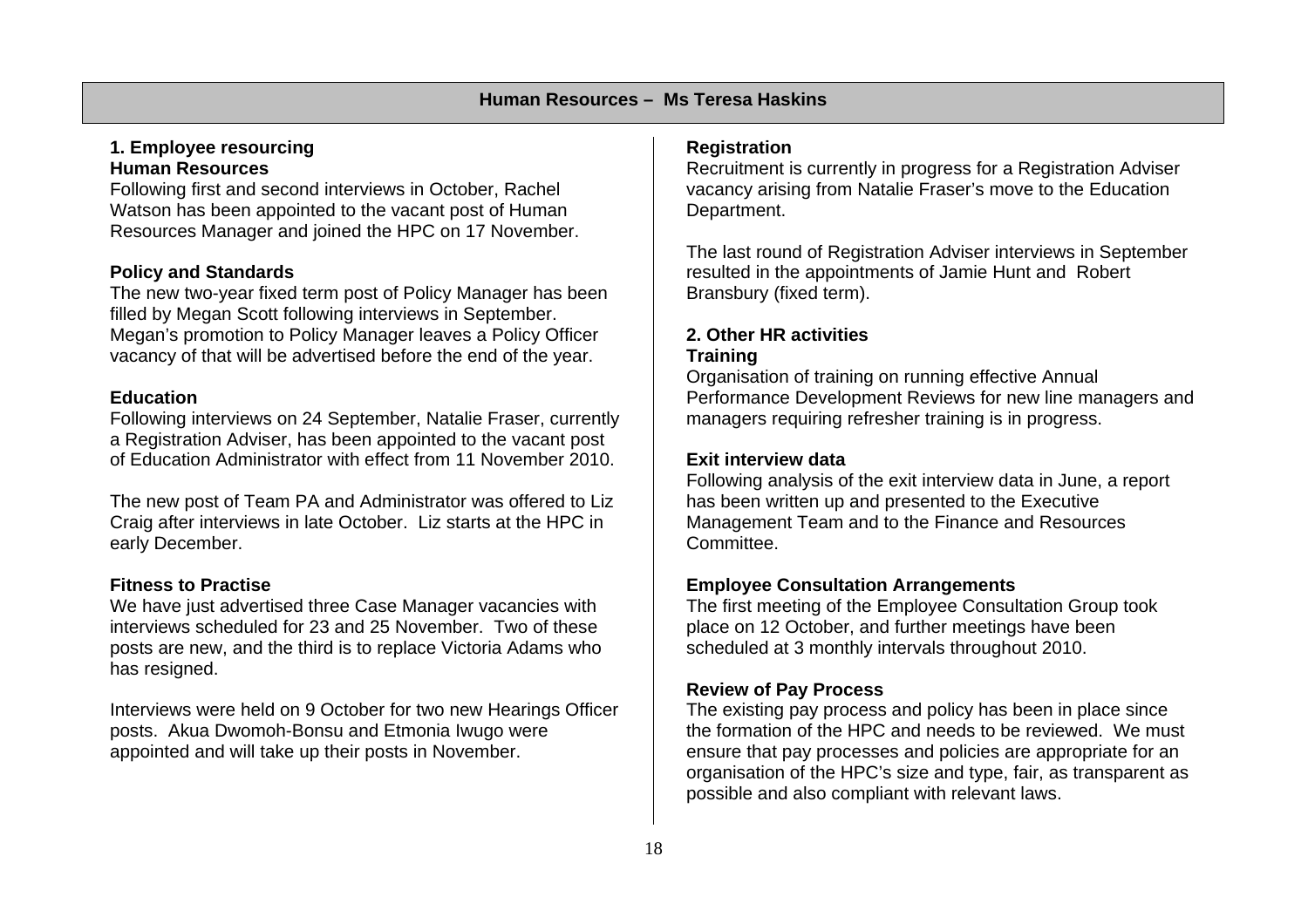To help carry out the review and to provide an independent and external perspective, we have engaged the services of **QCG**, <sup>a</sup> specialist remuneration consultancy. The aims of the review are to:

- ensure consistency between existing employees and new recruits;
- check pay levels to ensure that they are market competitive;
- identify areas of risk, including compliance with employment law;
- assess and improve the transparency of the process
- simplify processes that may be unnecessarily complex;
- ensure costs are controlled on an ongoing basis
- consider elements of reward best practice that engage, motivate and retain good people.

The review focuses on process and policy, and we have stressed to employees that it is unlikely to have a significant impact on individual's rates of pay.

QCG will report back to the Executive Management Team in December. A paper will be submitted to Finance and Resources Committee in February 2010, in advance of the next Remuneration Committee in March 2010.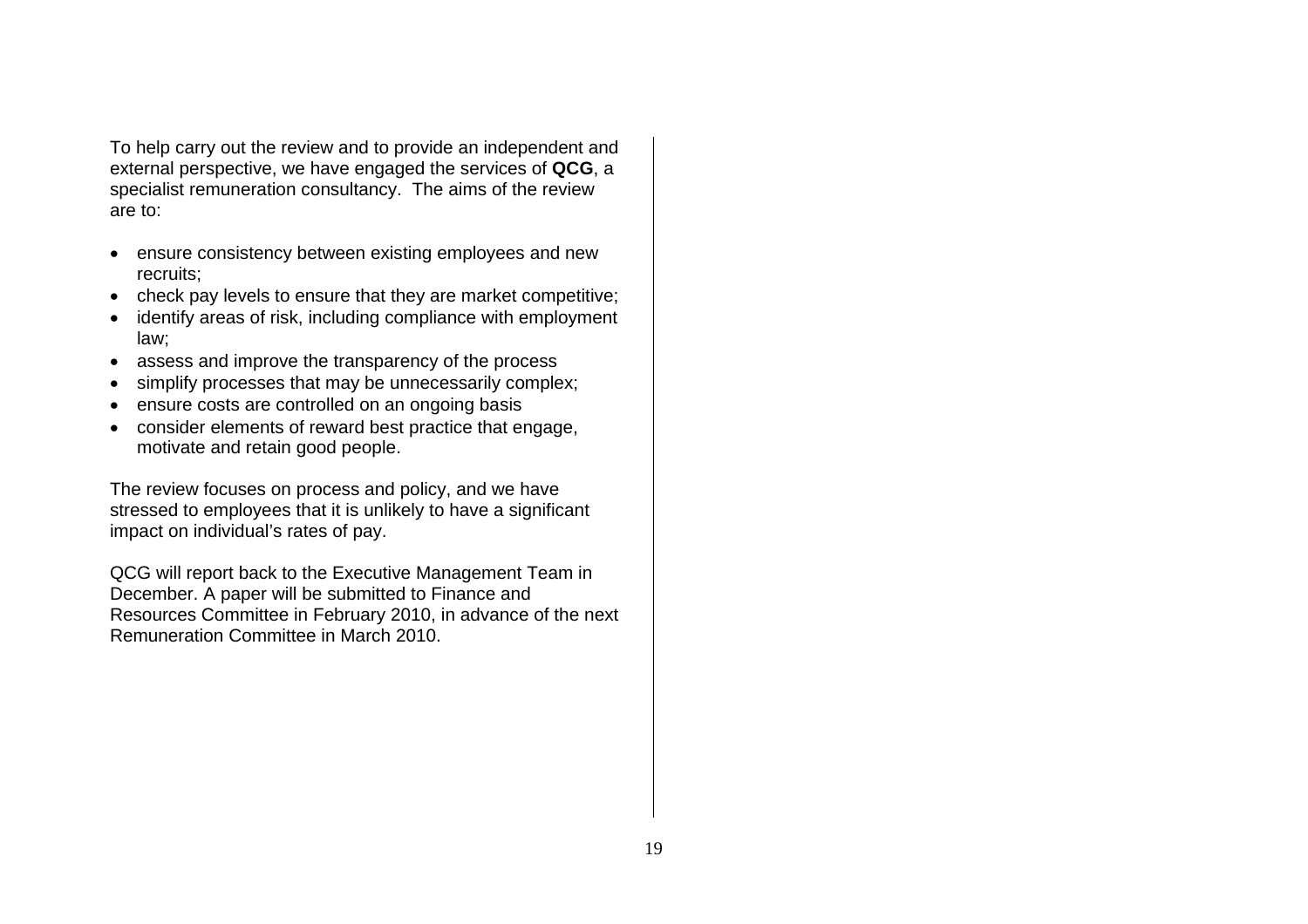#### **Information Technology – Mr Guy Gaskins**

**Strategic objective 1 –** "*To drive efficiencies within the organisation by the use of Information Technology and Information Systems."* 

- **Desktop technology rollout project** The final desktop replacement has been scheduled with the Finance Department for early December.
- **Laptop replacement project** A number of different makes and models of laptop have been considered and a short list of two chosen for final selection. An audit of the current laptop usage is commencing and laptop usage is being challenged department by department. Following selection of the laptop make and model we will design the changes to the infrastructure to allow their operation on our network.
- **Starters and Leavers database** Development complete is awaiting release. The HR team is testing.
- **Online Renewals** The leased line has been delivered and connectivity has been tested. The initial tests had identified a number of issues with configuration of the infrastructure which has been sequentially addressed. We now have connectivity, the tests scripting is being completed and performance testing has begun. We are working through performance issues sequentially to achieve the desired target loading.
- **IT External Hosting Transfer project** This project will move the hosting services from the current provider to Rackspace. The project brief has been created and the project is being initiated.
- **IT Network and Server review** This activity has started and a number of virtual environments are being created to support our test and production services. We have moved a number of previously physical systems into a virtualised

environment to provide increased flexibility, resilience and maintainability.

**Strategic objective 2 –** "*To apply Information Technology within the organisation where it can create business advantage."*

- **Fitness to Practice (FTP) Case Management system project** – The project is following the plan with initial demonstrations from a range of prospective vendors completed. A Request For Proposal (RFP) has been sent out and responses received. Vendor presentations were completed in November and a project outline created for discussion within the corporate financial planning cycle.
- • **Stannary street building project** – This is now complete with the office space and meeting room being used effectively.
- $\bullet$  **Hearing Aid Council project** – Project update meetings are increasing in frequency as we get closer to the proposed take on date. HPC are expecting the first test data at the end of October.
- **Home working policy development** The IT and HR Directors have agreed amendments and the document is going through revisions.
- $\bullet$ **Education, Approvals and Monitoring service** – We have engaged with an external development company to deliver a series of small changes to the Education system. The high level requirements analysis has completed and the development team were arranged to come on-site on the week starting 26 October for an initial Health Check review. The development work was planned to start on the weeks starting 23 and 30 November.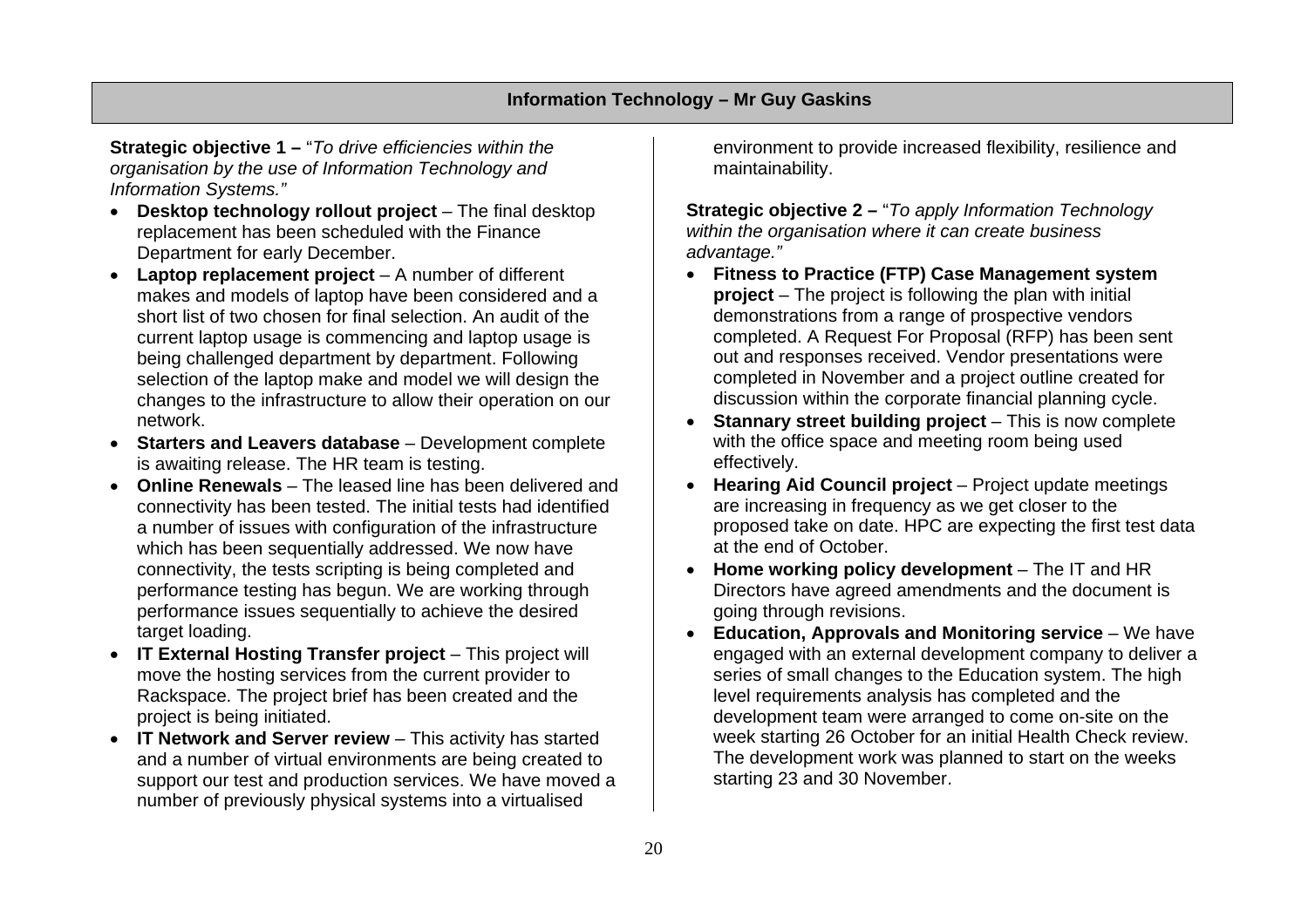**Strategic objective 3 –** "*To protect the data and services of HPC from malicious damage and unexpected events."* 

- **Network segmentation project** Phase two of the plan is complete, with new firewalls installed and configured to manage traffic through the new leased line. A new virtualised server has been deployed to provide secure remote support.
- **Network encryption project** The new encryption product has been purchased and installed. The tool allows very granular control by user and by personal computer, called Port Control. It can be used to determine who is able to write data to removable media and whether it is required to be encrypted.

Laptop full disk encryption and port control will be deployed this year with the network product being evaluated in a subsequent year.

<sup>o</sup> Initial configuration is being made and will be rolled out to the IT team before being used in a larger pilot group

# • **Service Availability**

# o **Online Register**

On 8 October between 12:30 and 15:30 the HPC experienced an internet access outage. This affected email and web browsing functionality as well as stopping the Online Register function. The cause has been attributed to a configuration issue with a newly installed pair of firewalls.

o **Registration Service (NetRegulate)**

On 22 October between 10:20 and 11:20 the HPC experienced a loss of the Registration Service. This was caused by an internal limited being reached by the backup process. This has been attributed to the

increased throughput of the system during the current renewals cycle.

although the deadline had been extended by two weeks.

o **Registration Service (NetRegulate)**  On 02 November between 10:30 and 12:30 the Registration service was taken down to perform a database recovery. A batch process had been run automatically to lapse the Orthoptists on 01 November,

**Strategic objective 4 –** "*To meet internal organisation expectations for the capability of the IT function."* 

• **Service desk tool project** – The new software has been installed and we are currently waiting for two critical patches to be released before we rollout its use to a pilot group.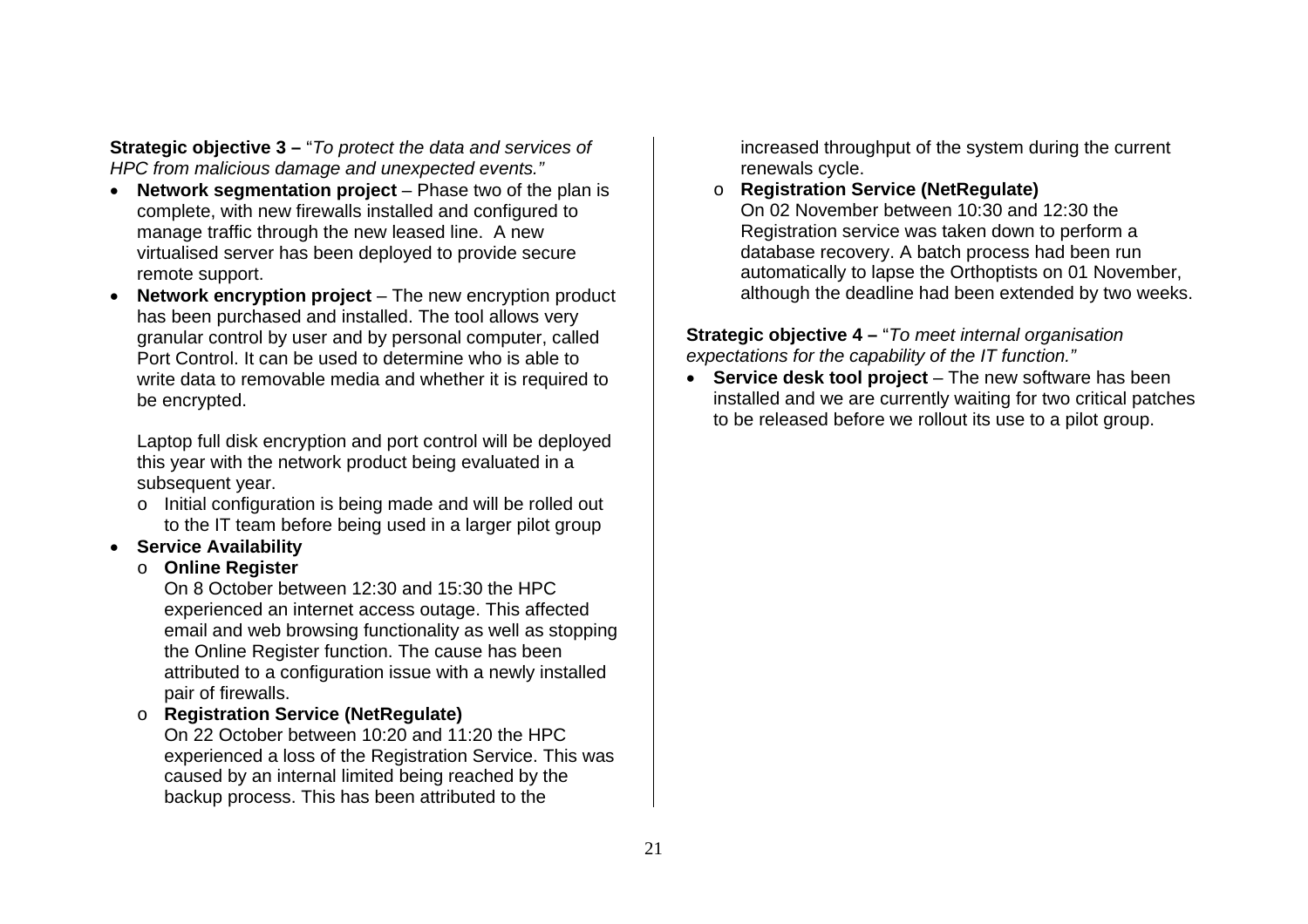## **1. Recruitment**

There was an excellent response to the radiographer Continuing Professional Development (CPD) assessors vacancies. Fifty-five applications were received to fill the nine vacancies which were advertised in HPC In Focus and the Society of Radiographers publication, Synergy News. Offers have been accepted by all successful candidates.

There was a good response to the second round of advertising for hearing aid dispenser roles. Seventeen applications were received to fill the five vacant posts. Vacancies for the Partner roles for hearing aid dispensers were advertised in HPC In Focus, the British Society of Hearing Aid Audiologists (BSHAA) News and on the Hearing Aid Council website.

Ninety-two applications were received for physiotherapist CPD assessors to fill the twelve new vacancies. The posts were advertised in HPC In Focus and Frontline. Shortlisting is in progress.

Advertising has closed to fill the few vacancies identified since practitioner psychologists came onto the Register. Applications have been received across each of the roles and modalities advertised. Shortlisting is in progress.

# **2. Partner Resignations**

There were eight partner resignations during September and October. The main reason for resignation was retirement.

# **3. Training**

There were two visitor refresher training sessions held in October. Thirty visitors were trained over the two sessions.

# **4. Partner Systems Upgrade**

There has been an upgrade of the partner database to enable multiple professional modalities to be recorded and reported on. The partner modalities for psychologists and clinical scientists have now been recorded.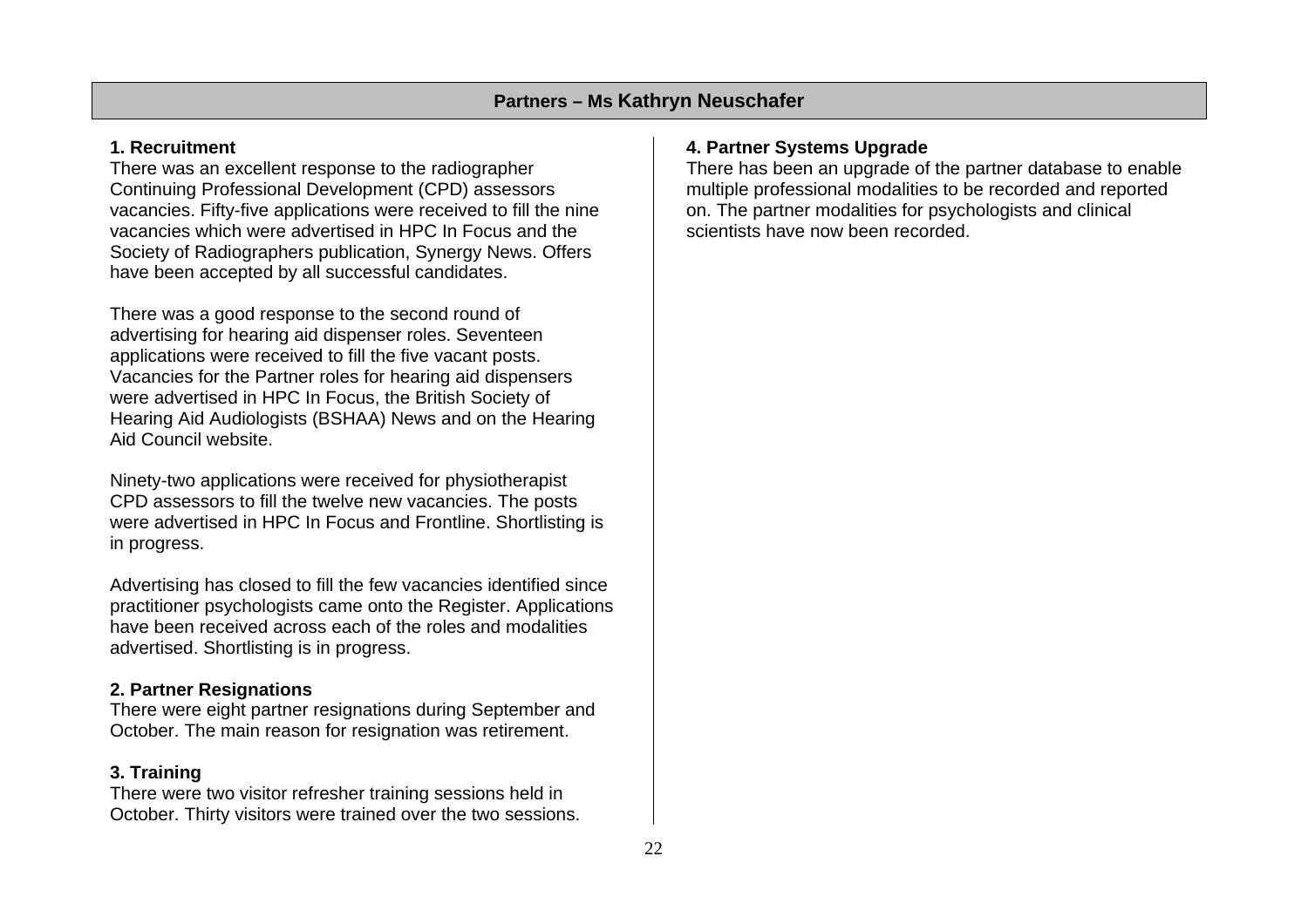| <b>Policy and Standards - Mr Michael Guthrie</b>     |          |                                                    |           |  |  |  |  |  |  |  |  |  |  |
|------------------------------------------------------|----------|----------------------------------------------------|-----------|--|--|--|--|--|--|--|--|--|--|
| 1. Meetings undertaken                               |          | CPD Presentation, Oxford, John Radcliffe           | 10 Oct    |  |  |  |  |  |  |  |  |  |  |
| <b>British Association of Sport and Exercise</b>     | 1 Sept   | Hospital                                           |           |  |  |  |  |  |  |  |  |  |  |
| Sciences Annual Conference, Leeds                    |          | No Fault Compensation Work Group,                  | 13 Oct    |  |  |  |  |  |  |  |  |  |  |
| NHS Education for Scotland (NES), Autumn             | 8 Sept   | Glasgow                                            |           |  |  |  |  |  |  |  |  |  |  |
| 2009, Edinburgh                                      |          | <b>SNP Conference, Inverness</b>                   | 15-18 Oct |  |  |  |  |  |  |  |  |  |  |
| <b>CPD Presentation, Walsall</b>                     | 9 Sept   | <b>HPC Listening Event, Milton Keynes</b>          | 15 Oct    |  |  |  |  |  |  |  |  |  |  |
| British Association for Behavioural and              | 10 Sept  | <b>AURE</b>                                        | 20 Oct    |  |  |  |  |  |  |  |  |  |  |
| <b>Cognitive Psychotherapies</b>                     |          | British Association for Counselling and            | 20 Oct    |  |  |  |  |  |  |  |  |  |  |
| Division of Health Psychology Annual                 | 10 Sept  | Psychotherapy                                      |           |  |  |  |  |  |  |  |  |  |  |
| Conference, Aston University                         |          | Scottish Social Services Council, Dundee           | 26 Oct    |  |  |  |  |  |  |  |  |  |  |
| <b>Customer Complaints Conference</b>                | 15 Sept  | Regulation Stakeholder Event, Edinburgh            | 27 Oct    |  |  |  |  |  |  |  |  |  |  |
| <b>British Dietetic Association Annual</b>           | 16 Sept  | <b>British Psychoanalytic Council</b>              | 30 Oct    |  |  |  |  |  |  |  |  |  |  |
| Conference                                           |          | <b>British Society of Hearing Aid Audiologists</b> | 7 Nov     |  |  |  |  |  |  |  |  |  |  |
| UK Inter-Professional Group Main Group               | 21 Sept  | Meeting (BSHAA), Manchester                        |           |  |  |  |  |  |  |  |  |  |  |
| Meeting                                              |          | Welsh Assembly Government, Cardiff                 | 10 Nov    |  |  |  |  |  |  |  |  |  |  |
| Liberal Democratic Party Conference,                 | 21 Sept  | Substance Misuse Policy Development Team,          | 10 Nov    |  |  |  |  |  |  |  |  |  |  |
| Bournemouth                                          |          | Cardiff                                            |           |  |  |  |  |  |  |  |  |  |  |
| Information Standards Board for Health and           | 23 Sept  | NES AHP Consensus Conference, Edinburgh            | 12 Nov    |  |  |  |  |  |  |  |  |  |  |
| <b>Social Care</b>                                   |          | Meeting with Hearing aid dispensers                | 13 Nov    |  |  |  |  |  |  |  |  |  |  |
| No Secrets NHS Advisory Group                        | 23 Sept  | professional bodies and employers                  |           |  |  |  |  |  |  |  |  |  |  |
| <b>HPC Listening Event, Darlington</b>               | 23 Sept  | <b>Sports Therapists meeting</b>                   | 17 Nov    |  |  |  |  |  |  |  |  |  |  |
| National Allied Health Professional Advisory         | 24 Sept  | <b>CPD Presentation, Westminster</b>               | 18 Nov    |  |  |  |  |  |  |  |  |  |  |
| <b>Board</b>                                         |          | Association for Independent Practitioners          | 20 Nov    |  |  |  |  |  |  |  |  |  |  |
| HPC Listening Event. Scarborough                     | 24 Sept  | Conference                                         |           |  |  |  |  |  |  |  |  |  |  |
| <b>Labour Party Conference</b>                       | 29 Sept  | Hospital Physicists Association Conference,        | 20 Nov    |  |  |  |  |  |  |  |  |  |  |
| EU-Canada Roundtable on the Mobility of the          | 29 Sept  | London                                             |           |  |  |  |  |  |  |  |  |  |  |
| <b>Skilled Workforce</b>                             |          | Modernising AHP Careers Reference Group            | 23 Nov    |  |  |  |  |  |  |  |  |  |  |
| CPD talk, Battle                                     | 30 Sept  | Meeting, London                                    |           |  |  |  |  |  |  |  |  |  |  |
| <b>British Hearing Aid Manufacturers Association</b> | 30 Sept  | London Employer Event                              | 24 Nov    |  |  |  |  |  |  |  |  |  |  |
| Meeting, Gatwick                                     |          | <b>Employer Event, Cardiff</b>                     | 26 Nov    |  |  |  |  |  |  |  |  |  |  |
| Inter-regulatory Meeting                             | 8 Oct    | New Savoy Partnership, London                      | 26/27Nov  |  |  |  |  |  |  |  |  |  |  |
| British Association for Counselling and              | 9/10 Oct | <b>British Association for Hearing Aid</b>         | 27 Nov    |  |  |  |  |  |  |  |  |  |  |
| Psychotherapy Conference, Newcastle                  |          | Audiologists                                       |           |  |  |  |  |  |  |  |  |  |  |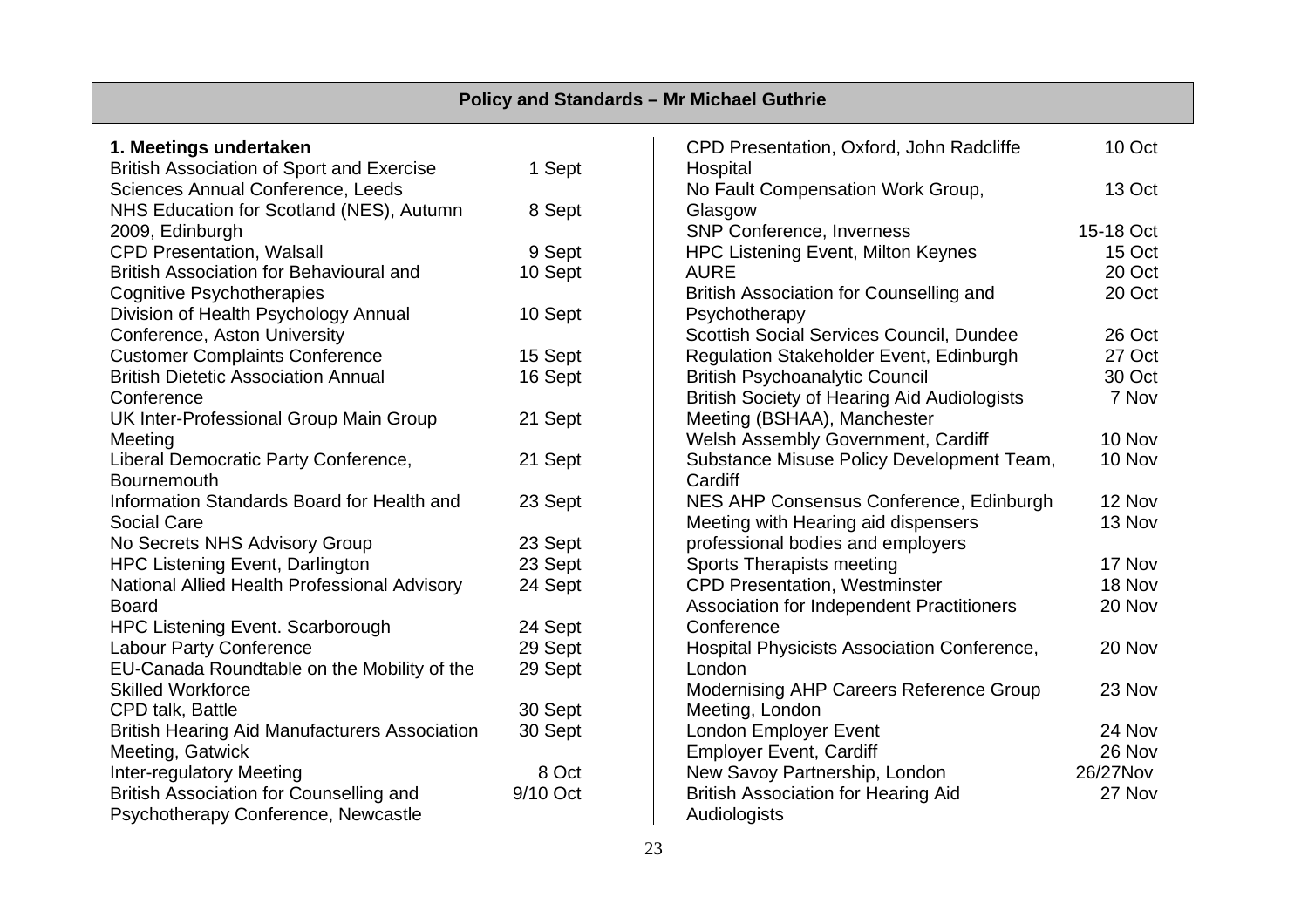| New Savoy Partnership, Psychological                 | 27 Nov |
|------------------------------------------------------|--------|
| Therapies in the NHS                                 |        |
| <b>Employer Event, Belfast</b>                       | 1 Dec  |
| <b>Employer Event, Glasgow</b>                       | 2 Dec  |
| <b>College of Occupational Therapists, Returners</b> | 2 Dec  |
| to Practice Study Day                                |        |
| No Secrets NHS Advisory Group                        | 3 Dec  |
| <b>CHRE</b> seminar, Cardiff                         | 3 Dec  |
| College of Occupational Therapists, lifelong         | 4 Dec  |
| learning                                             |        |
| <b>Architects Registration Board</b>                 | 7 Dec  |

#### **2. Consultations**

There are no open consultations.

#### **3. Closed consultations**

#### **Regulation of psychotherapists and counsellors**

The consultation on the recommendations of the Professional Liaison Group closed on 16 October 2009. More than 1,000 responses were received to the consultation.

#### **Regulation of dance movement therapists / psychotherapists**

The consultation on the potential regulation of dance movement therapists closed on 16 October 2009. We received about 20 responses to the consultation; the potential regulation of dance movement therapists was generally welcomed by those who responded.

The consultation responses are due to be considered by the Council at this meeting.

# **Setting the registration cycle for hearing aid dispensers.**

The consultation on setting the registration cycle in advance of the opening of the hearing aid dispensers part of the Register on 1 April 2010 closed on 16 October 2009.

The consultation responses are due to be considered by the Council at this meeting.

#### **4. Professional Liaison Groups Psychotherapists and Counsellors**

The Professional Liaison Group was due to reconvene on 18 and 19 November 2009, primarily to consider the standards of proficiency in light of the responses to the consultation.

This meeting was postponed to allow sufficient time to analyse the responses to the consultation.

The Council will asked to consider the analysis of responses to the consultation and to identify any next steps in this work at this meeting.

The Department has continued to meet and liaise with stakeholders in the psychotherapy and counselling field.

# **5. Hearing aid dispensers**

The Department has continued to participate in the crossdepartment project to register hearing aid dispensers.

The Section 60 Order under the Health Act 1999 is due to be debated by the Delegated Legislation Committee of the House of Commons on 3 December 2009. A date has not yet been set for consideration by the House of Lords. As this relates to a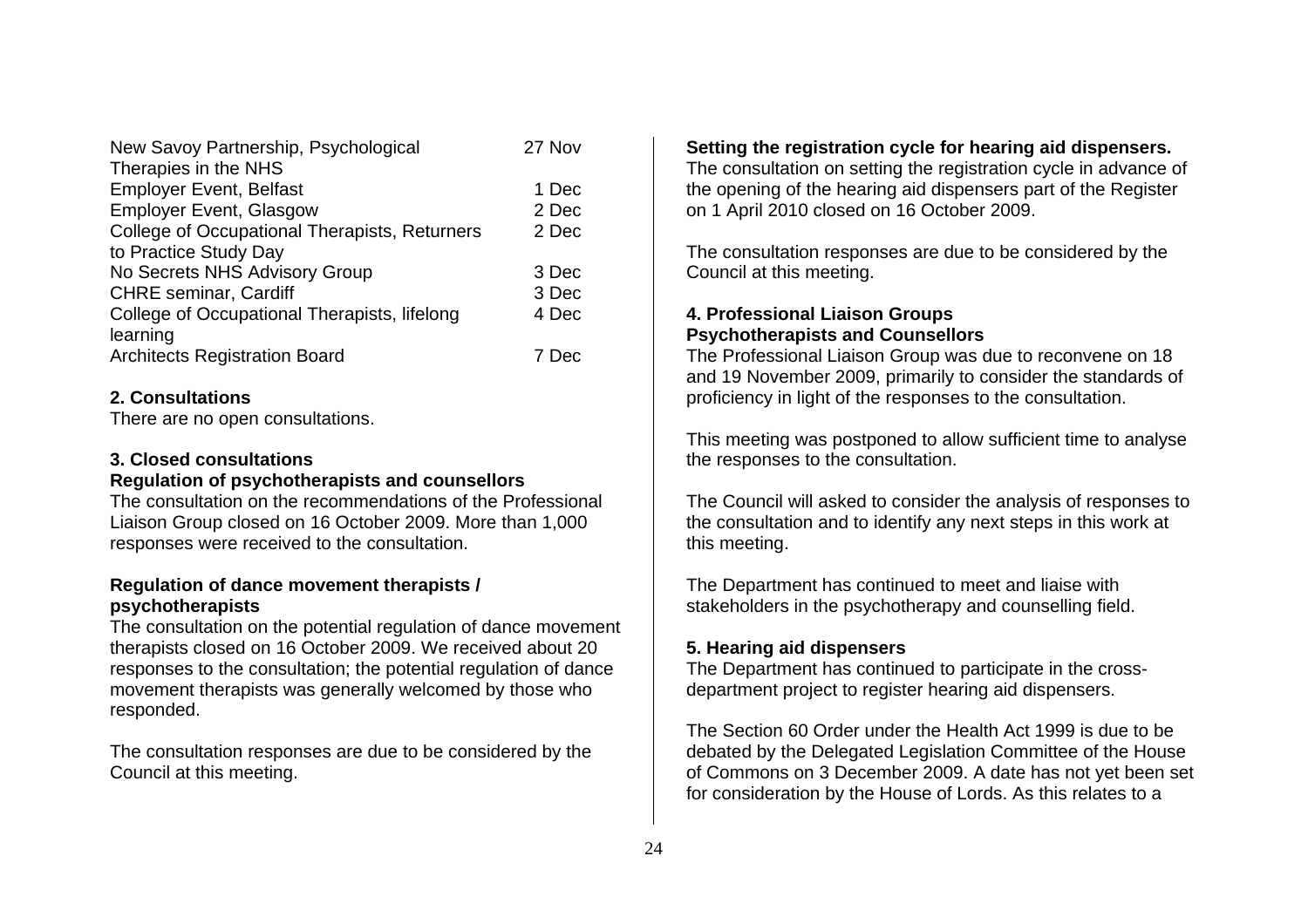profession regulated pre-devolution, this legislation does not require approval by the Scottish Parliament.

#### **6. Welsh Language scheme**

The Department is currently working with internal colleagues and the Welsh Language Board (WLB) to prepare a scheme for consultation. Welsh language schemes have to be approved by the WLB prior to consultation and therefore this project has been subject to delay.

The scheme is in an advanced stage of development following further feedback from the WLB and will be brought to a future Council meeting.

#### **7. Health references / requirements**

The Education and Training Committee has discussed and agreed a consultation on a proposal to replace the current health reference requirement for entry to the Register with a self-declaration, in line with the current requirements for renewal of registration. Subject to Council approval at this meeting, we would consult from January to April 2010 on the proposed change.

Subject to the outcome of the consultation and legislative approval for amendments to the relevant Rules, the requirements could be changed in 2011.

#### **8. CPD profiles**

The Department is continuing to review profiles and liaise with the relevant professional bodies.

#### **9. Guidance on health and character and guidance for students on conduct and ethics**

These publications were approved by the Council at previous meetings and are in the publication process.

#### **10. CHRE performance review 2009/10**

The Department is working with other colleagues to put together the HPC's submission to the Council for Healthcare Regulatory Excellence (CHRE) Performance Review 2009/2010.

#### **11. Generic standards of proficiency**

A small group of members of the Education and Training Committee met on 28 September 2009 to begin the process of reviewing the generic standards of proficiency. A further meeting is planned in January 2010 and it is currently anticipated that the Education and Training Committee will consider a paper about this work at its March 2010 meeting.

#### **12. Revalidation**

The Council is due to consider a further paper on the revalidation project at this meeting.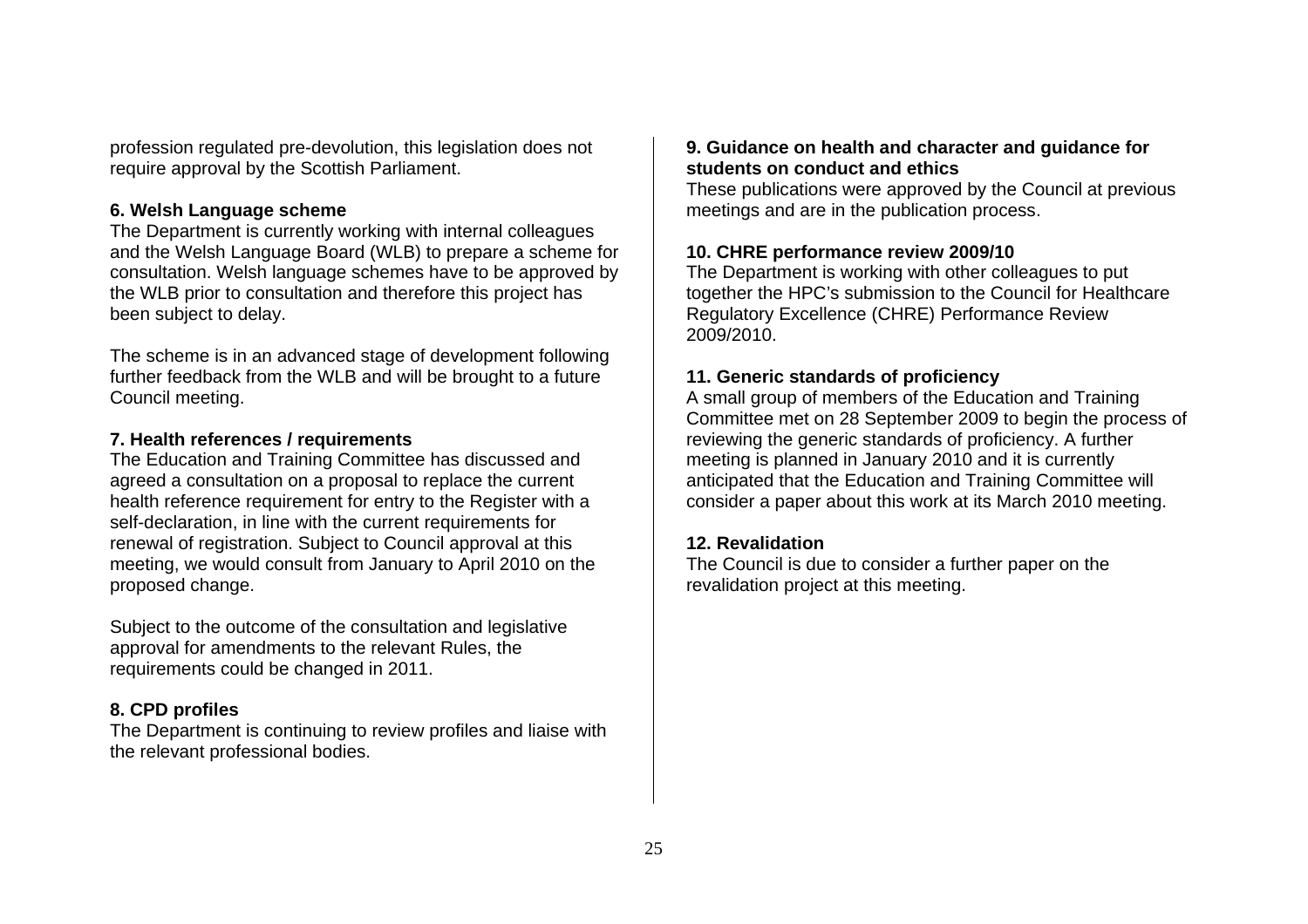#### **1. Operational Performance a) Telephone Calls**

The Registration Department answered 81.7% of all calls within 30 seconds which exceeds our service standard of answering 80% of calls within 30 seconds.

**i) UK Telephone Calls -** During the period from 1 July 2009 to 31 October 2009 the team received a total of 56,788 telephone calls which is 566 more than the same period two years ago and 93% of these calls were answered. The team answered 52,096 telephone calls which is a 37% increase on the number of telephone calls answered during the same period two years ago. The high volume of telephone calls has been driven by an increased understanding by registrants and employers of the importance of completing and returning renewals forms within the specified timescales. The Department has also received telephone calls from practitioner psychologists who are renewing their registration for the first time and from registrants who have been selected for continuing professional development audit for the first time. The recent disruption in the postal service has also had a direct affect on the number of telephone calls received.

**ii) International Telephone Calls -** During the period from 1 July 2009 to 31 October 2009 the team received a total of 4,498 telephone calls which is 361 more than the same period one year ago and 97% of these calls were answered.

#### **b) Application Processing**

**i) UK Applications -** A total of 6,485 new applications were received during this period and 6,240 individuals were registered, which is 452 less than the same period last year. Applications took on average seven working days to process

which is within our service standard of processing applications within ten working days of receipt.

Applications for readmission also took seven working days to process which is within our service standard of processing applications within ten working days of receipt.

**ii) International Applications -** A total of 720 new international applications were received in this period and 445 individuals were registered which is 63 less than the same period last year. Applications were on average being processed within six to eight weeks of receipt which exceeds our service standard of processing applications within three months of receipt of all documents.

**iii) Grandparenting Applications - A total of 21 new** grandparenting applications were received in this period and six individuals were registered.

# **c) Emails**

**i) UK Emails - The team received approximately 100 emails** per day and responded to these on average within two days of receipt which is well within our service standard of five working days.

**ii) International Emails -** The team received approximately 20/30 emails per day and managed to respond to these on average within two days of receipt which compares favourably with our service standard of five working days response time.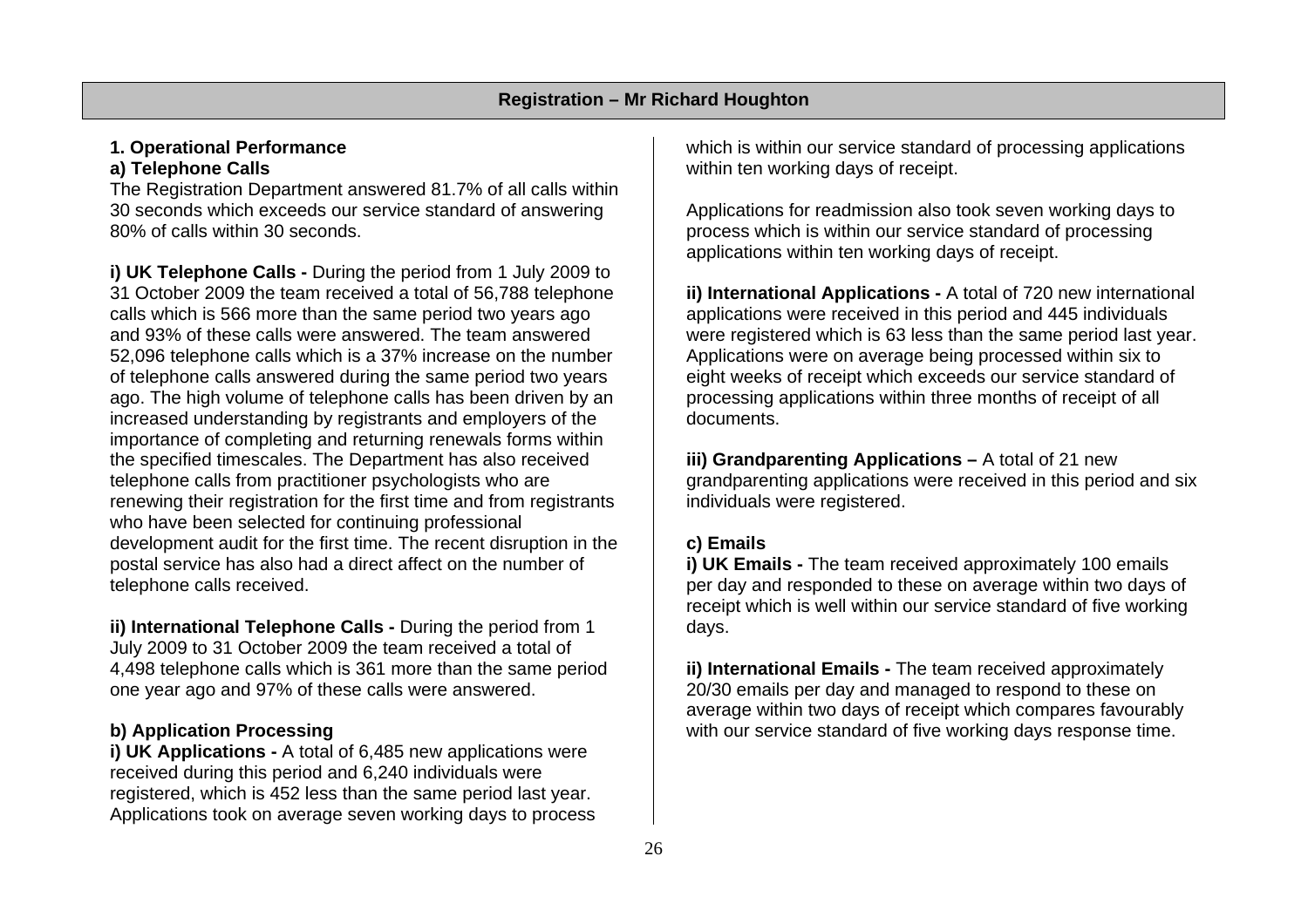#### **d) Continuing Professional Development (CPD) Audit**

We requested CPD profiles from: 2.5 per cent of clinical scientists, prosthetists / orthotists and speech and language therapists at the beginning of July 2009.

- 2.5 per cent of occupational therapists at the beginning of August 2009.
- 2.5 per cent of biomedical scientists at the beginning of September 2009.

Assessment days continued to be held throughout the period.

#### **e) Registration Renewals**

At the start of July, all registered clinical scientists, prosthetists / orthotists and speech and language therapists were invited to renew their registration for the next two-year cycle. Registrants were given until the 30 September 2009 to renew their registration for the 2009/11 registration period. As a result of the disruption with the postal service the final date that registrants could return their renewal form was extended until the 16 October 2009. This year a record number successfully renewed their registration.

Clinical scientists 97.2% Prosthetists / orthotists 96.2% Speech and language therapists 96%

This is excellent news for these professions. Compared to the last renewal period for these professions the improvement is clear; 92.6% of clinical scientists, 88.7% of prosthetists / orthotists and 92.4% of speech and language therapists renewed two years ago.

The Registration Department has introduced a number of new initiatives to improve the renewal rate which has involved introducing a process to obtain new contact details for all those registrants who have their renewal form sent back to HPC in the returned mail. The Department also now sends letters to all employers that employ registrants who have not returned their renewal form one month before the end of the renewal period.

The Registration and Communication Departments have also worked with a number of stakeholders to remind registrants about the importance of renewing their registration. We distributed letters, information and posters via professional body networks and promoted renewal dates on websites and in professional body journals and magazines. This collaborative working with professional bodies has made a real difference and prevented many professionals from lapsing off the HPC Register

At the start of August 2009, 30,548 renewal forms were sent to occupational therapists and as a result of the ongoing postal disruption the closing date for receipt of renewal forms from occupational therapists was extended from the 31 October 2009 until the 16 November 2009. This year a record number successfully renewed their registration with a total of 1,534 occupational therapists lapsing from the Register which is 5% of the original number of registrants invited to renew. This is a good improvement on 2007 when 8.3% of occupational therapists lapsed from the Register.

At the start of August 2009, 15,526 renewal forms were also sent to practitioner psychologists and, due to it being the first registration renewal cycle for practitioner psychologists, the closing date for receipt of renewal forms for practitioner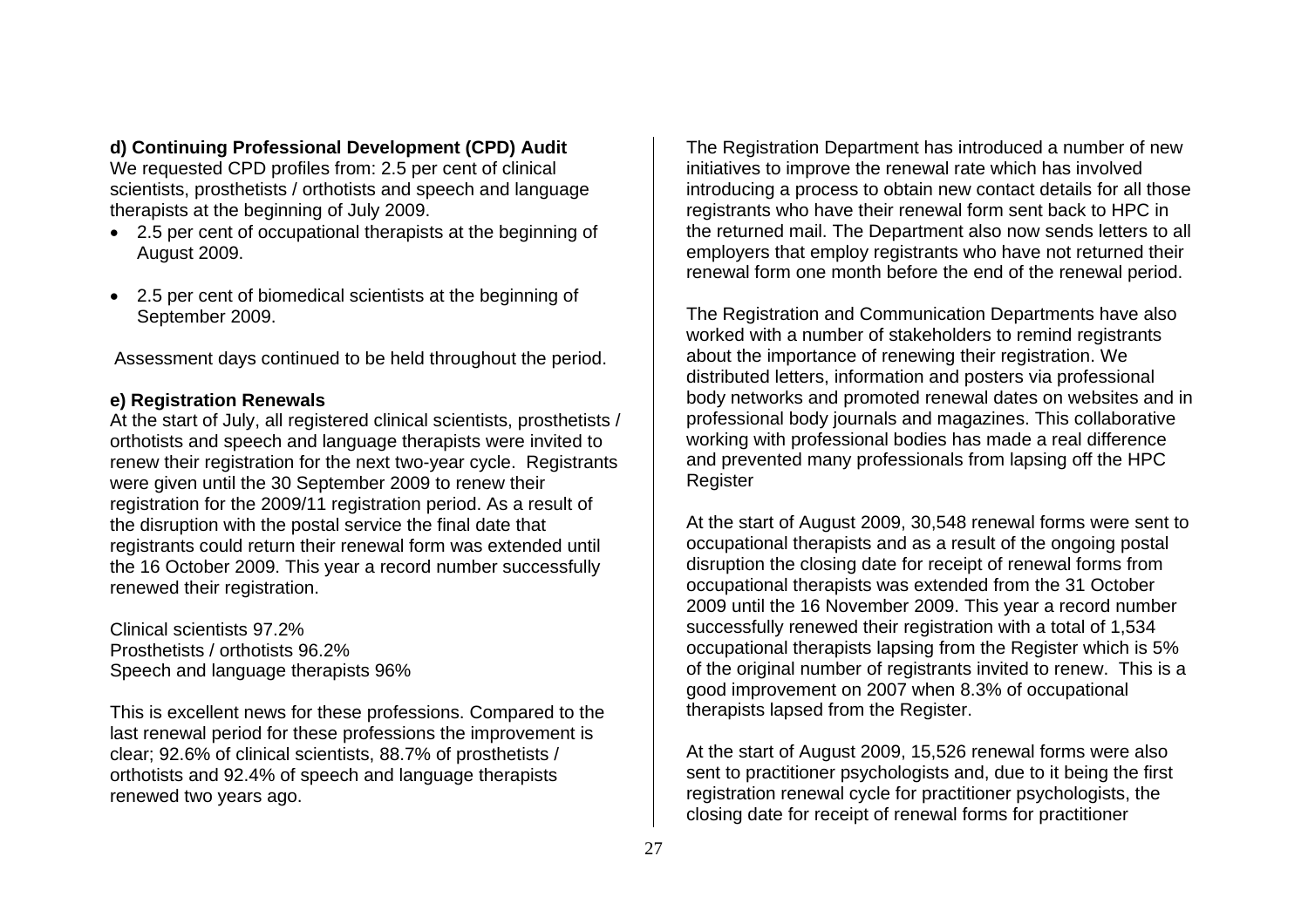psychologists has been extended from the 31 October 2009 until the 30 November 2009. As at 17 November 2009, 13,333 had renewed their registration.

At the start of September 2009, 22,560 renewal forms were sent to biomedical scientists. As at 17 November 2009, 18,935 had renewed their registration.

#### **2. Resource**

#### **a) Employees**

The Department is operating within the budgeted headcount.

#### **3. National Customer Service Week (NCSW)**

The Registration Department led the HPC's NCSW celebrations across HPC during the week commencing 5 October 2009. NCSW is designed to raise awareness of customer service and the vital role it plays within an organisation.

By supporting NCSW, we showed our dedication and support to customer service by highlighting its value to the HPC and sending out a meaningful message to others.

The week's events were organised by members of the Cross Department Team (CDT) and the events included:

Daily quiz Job shadowing Customer service story competition Four cross departmental training sessions which focused on resolving issues and building reputation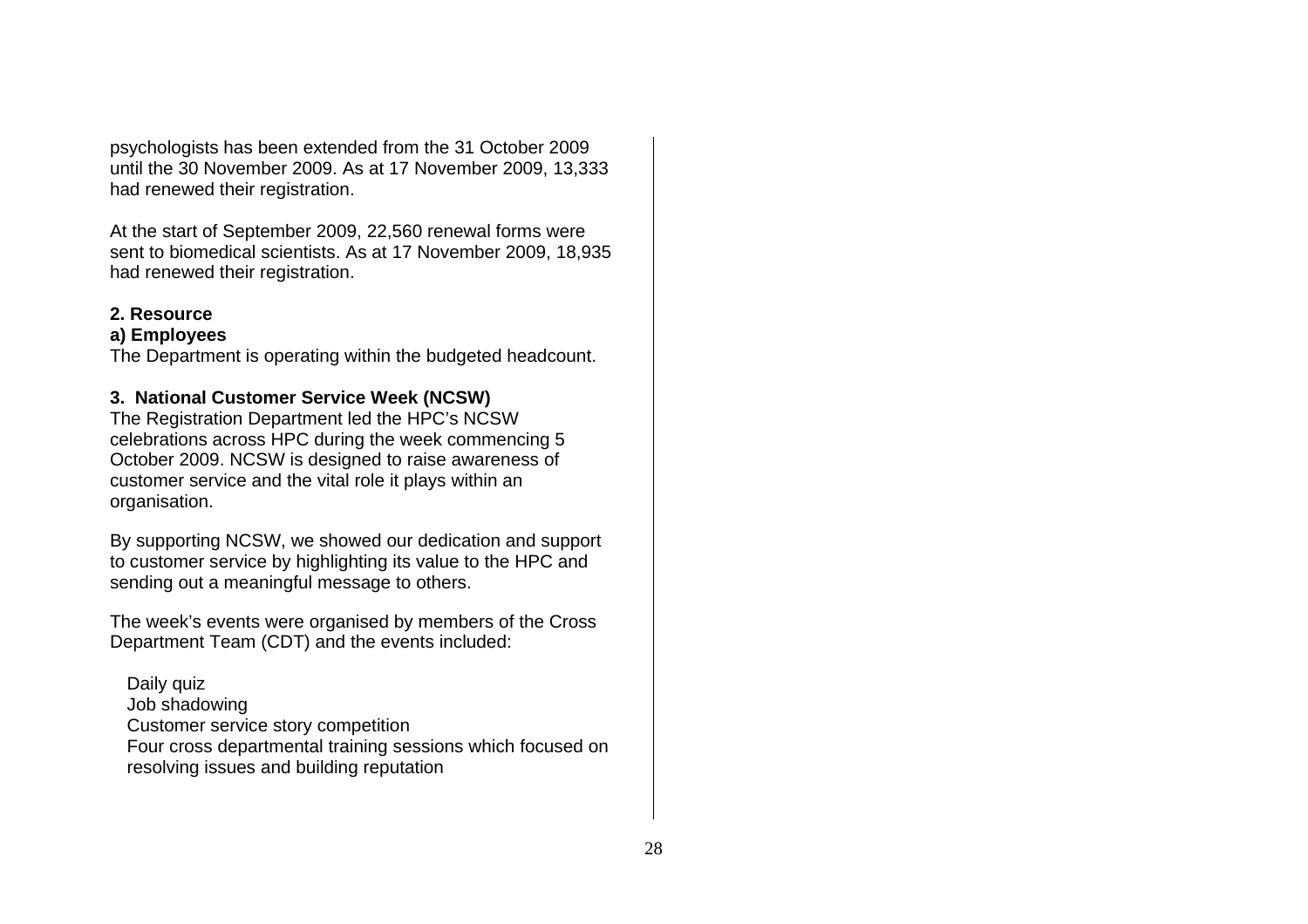#### **Secretariat – Ms. Louise Hart**

**1.** "**Committee-specific" training for committee members**  Since the appointment of the committees in July, "committeespecific" training has been carried out with the Finance and Resources, Audit, Communications, Fitness to Practise and Education and Training Committees.

Should you wish to discuss further training opportunities available to members such as the attendance at listening events or on an education approval visit, please do not hesitate to contact Louise Hart or a member of the Secretariat team. Alternatively, further information can be found on the members' extranet.

#### **2. Council 'Awayday' evaluation**

Thank you to all those members that took the time to complete the evaluation form following the Council awayday at Stormont in October. This is an important exercise and ensures that the away days continue to meet the needs of the Council members, and informs the future training plans and strategy.

#### **3. Registration Appeal Chair training**

As you may know, HPC holds registration appeal meetings every 2-3 months to consider appeals received from registrants refused entry to the Register. These are chaired by a Council member (not on the Education and Training Committee (ETC)) and the meetings usually last all day.

We are looking to increase the pool of Registration Appeals Chairs and so in late October, I wrote to all Council members inviting those members who were not on ETC to attend Registration Appeals Chair training on 10 February 2010 following the Finance and Resources Committee. The response was positive and further details on the training will be

distributed to members in due course. For those yet to respond, we are still able to accommodate more members so please contact Secretariat should you wish to attend.

#### **4. External meetings**

Members of the Secretariat attended the following meetings:-

| Listening Event, Milton Keynes                   | 15 Oct |
|--------------------------------------------------|--------|
| <b>CHRE Good practice seminar</b>                | 20 Oct |
| <b>Scottish Social Services Council</b>          | 26 Oct |
| General Social Care Professions Council, Ireland | 2 Nov  |
| Listening Event, Eastbourne                      | 18 Nov |
| <b>Employer Event, London</b>                    | 24 Nov |

#### **5. Training for employees**

Members of the Secretariat attended the following training:-

| Freedom of Information and Data Protection | 28 Sept   |
|--------------------------------------------|-----------|
| - How they work together                   |           |
| Data Protection Compliance Conference      | 8-9 Oct   |
| Finance for non-financial managers         | 15-16 Oct |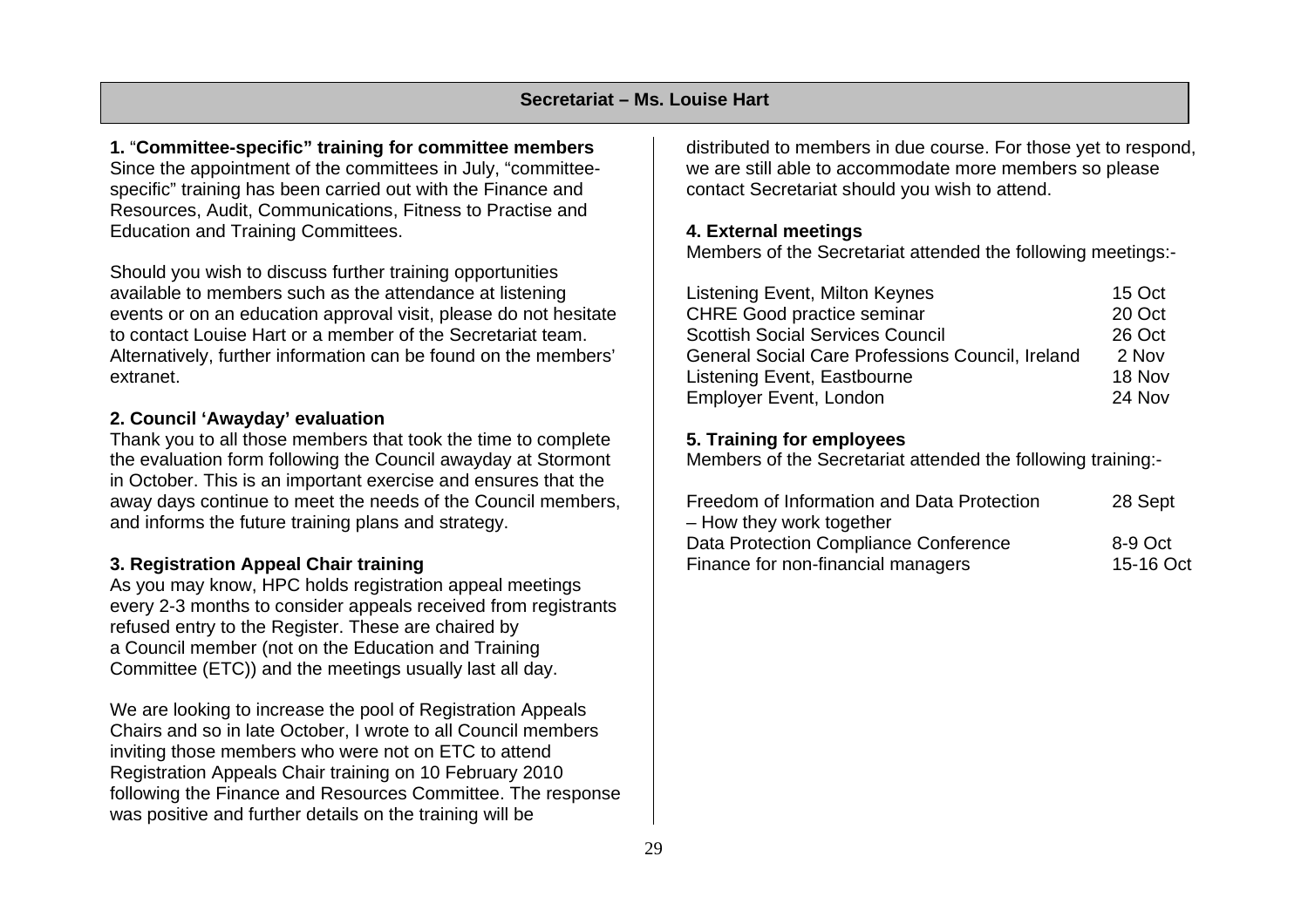# **Management Information Pack**

Marc Seale, Chief Executive & Registrar Report of figures for April 2009 to October 2009 to **Council** 

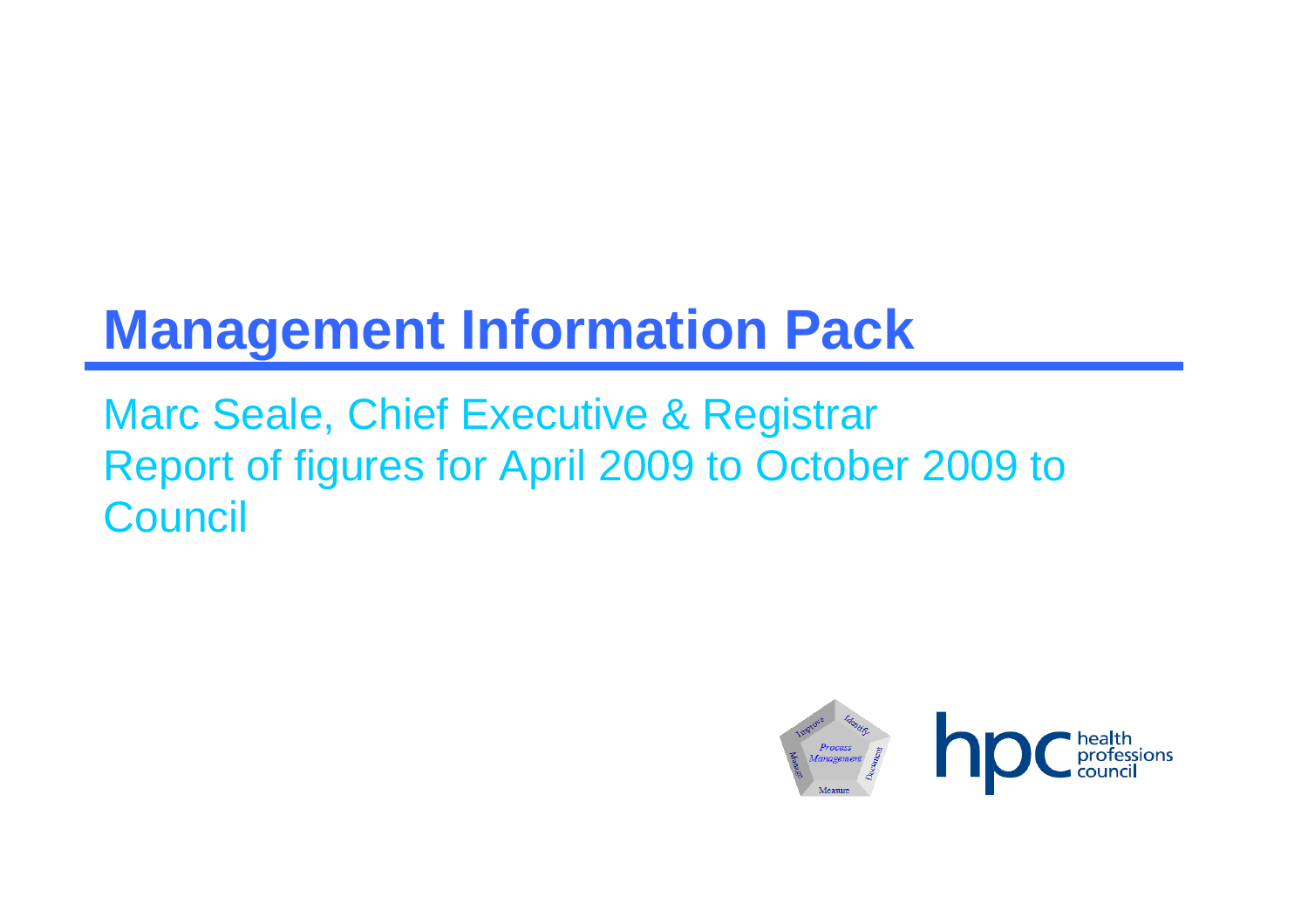#### **Figures for Council 10 December 2009 Management Reporting Information to Council Health Professions Council**

| <b>Education</b>                                         | Programme approvals and visits                                 | 2a                      |
|----------------------------------------------------------|----------------------------------------------------------------|-------------------------|
|                                                          | Programme monitoring                                           | 2 <sub>b</sub>          |
|                                                          | Major change submissions                                       | 2c                      |
| Feedback                                                 | Feedback                                                       | $\mathbf{3}$            |
| <b>Finance</b>                                           | Consolidated Income and Expenditure                            | 4a                      |
|                                                          | Consolidated Income budgeted & actual                          | 4 <sub>b</sub>          |
|                                                          | Consolidated expenditure budgeted & actual                     | 4c                      |
|                                                          | <b>Consolidated Department Monthly Variances</b>               | ${\bf 5}$               |
|                                                          | <b>Consolidated Balance Sheet</b>                              | $\bf 6$                 |
|                                                          | Consolidated Cash Flow Actual and Forecast                     | $\overline{\mathbf{7}}$ |
| <b>Fitness to Practise</b>                               | <b>Total Cases Considered</b>                                  | 8a                      |
|                                                          | Enquiries and allegations: source                              | 8b                      |
|                                                          | Panel Hearings, Decisions                                      | 9                       |
|                                                          | Cases Pending: Investigating Committee                         | 10a                     |
|                                                          | Cases Pending: Conduct and Competence, Health & Review Hearing | 10 <sub>b</sub>         |
| <b>Registration Appeals</b>                              | <b>Registration Appeals</b>                                    | 11                      |
| <b>Protection of Title</b>                               | Protection of Title                                            | 12                      |
| <b>Health and Character</b>                              | <b>Health and Character Declarations</b>                       | 13                      |
| <b>Human Resources</b>                                   | HR Information                                                 | 14                      |
| <b>Information &amp; IT</b>                              | IT Infrastructure                                              | 15                      |
| <b>Office Services</b>                                   | Mail Volume                                                    | 16                      |
| <b>Registration</b>                                      | HPC Number of Registrants by Profession                        | 17                      |
| <b>Grandparenting Registrations</b>                      | Status of grandparent applications at end of each month        | 18                      |
|                                                          | New Grandparent Applications Received                          | 19                      |
|                                                          | <b>Grandparent Registrations</b>                               | 20                      |
| <b>International Registrations</b>                       | Status of international applications at end of each month      | 21                      |
|                                                          | New International Applications Received                        | 22                      |
|                                                          | International Registrations                                    | 23                      |
| <b>UK Registrations</b>                                  | Status of UK applications at end of each month                 | 24                      |
|                                                          | New UK Applications Received                                   | 25                      |
|                                                          | Renewal Information                                            | 26                      |
| <b>Grandparent, International &amp; UK Registrations</b> | <b>Application Types Received</b>                              | 27                      |
|                                                          | New Registrants                                                | 28                      |
|                                                          | Registration Telephone Information                             | 29                      |
|                                                          | Number of registrants with supplementary prescribing rights    | 30                      |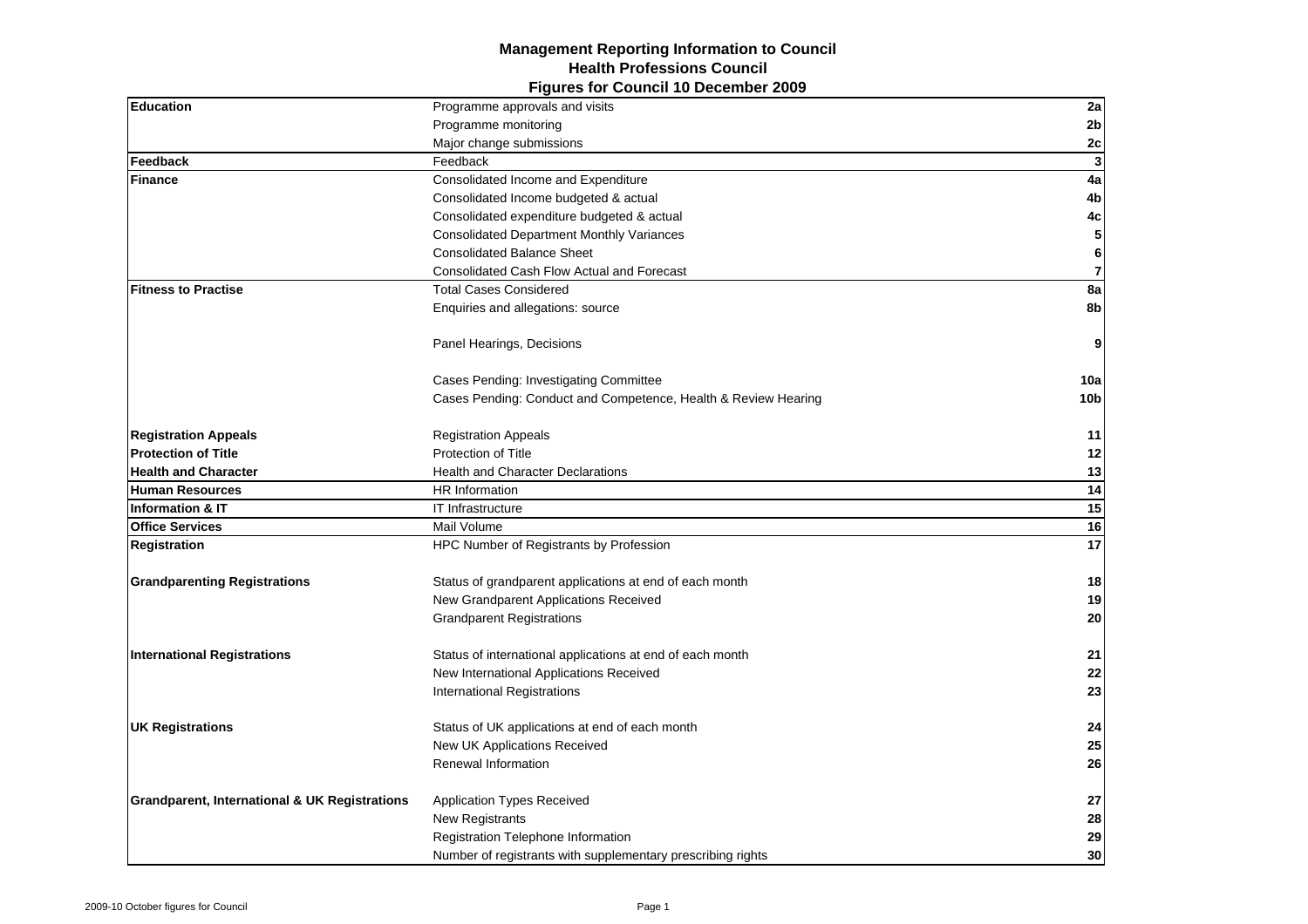



|                                    | 12008 |  |  |  |  |  |  | 2009 |  |  |  |  |  | 2010 |                                                                                                 | 2005/6   2006/7   2007/8   2008/9 |            |            |            | 09/10      |
|------------------------------------|-------|--|--|--|--|--|--|------|--|--|--|--|--|------|-------------------------------------------------------------------------------------------------|-----------------------------------|------------|------------|------------|------------|
|                                    |       |  |  |  |  |  |  |      |  |  |  |  |  |      | Apr May Jun Jul Aug Sep Oct Nov Dec Jan Feb Mar Apr May Jun Jul Aug Sep Oct Nov Dec Jan Feb Mar | <b>FYE</b>                        | <b>FYE</b> | <b>EVE</b> | <b>FYE</b> | <b>YTD</b> |
| <b>Overview of approval visits</b> |       |  |  |  |  |  |  |      |  |  |  |  |  |      |                                                                                                 |                                   |            |            |            |            |
| <b>Number of visits</b>            |       |  |  |  |  |  |  |      |  |  |  |  |  |      |                                                                                                 | $\overline{0}$                    | 101        | 63         | 12         | 20         |
| Number of programmes visited       |       |  |  |  |  |  |  |      |  |  |  |  |  |      |                                                                                                 | 27                                | 117        | 86         | 84         | 48         |



|                                    | 2008 |    |  |  |  |  |  |  | 2009 |  | 2010 |    |  |  |  |  |  |                                                                                                 |  |  |  |  |            |                 | 2005/6 2006/7 2007/8 2008/9 | 09/10      |            |
|------------------------------------|------|----|--|--|--|--|--|--|------|--|------|----|--|--|--|--|--|-------------------------------------------------------------------------------------------------|--|--|--|--|------------|-----------------|-----------------------------|------------|------------|
|                                    |      |    |  |  |  |  |  |  |      |  |      |    |  |  |  |  |  | Apr May Jun Jul Aug Sep Oct Nov Dec Jan Feb Mar Apr May Jun Jul Aug Sep Oct Nov Dec Jan Feb Mar |  |  |  |  | <b>FYE</b> | <b>FYE</b>      | <b>FYE</b>                  | <b>FYE</b> | <b>YTD</b> |
| Reason for programme visited       |      |    |  |  |  |  |  |  |      |  |      |    |  |  |  |  |  |                                                                                                 |  |  |  |  |            |                 |                             |            |            |
| New programme (pre-registration)   |      |    |  |  |  |  |  |  |      |  |      |    |  |  |  |  |  |                                                                                                 |  |  |  |  |            | 18 I            | 32 <sub>l</sub>             | 21         | 15         |
| New programme (post-registration)  |      |    |  |  |  |  |  |  |      |  |      |    |  |  |  |  |  |                                                                                                 |  |  |  |  |            | 29              |                             |            |            |
| New profession                     |      |    |  |  |  |  |  |  |      |  |      |    |  |  |  |  |  |                                                                                                 |  |  |  |  |            | 16 <sup>1</sup> |                             | $\Omega$   |            |
| Result of a major change           | 19   |    |  |  |  |  |  |  |      |  |      | 19 |  |  |  |  |  |                                                                                                 |  |  |  |  |            | 32 <sub>l</sub> | 26                          | 53         | -31        |
| <b>Result of annual monitoring</b> |      |    |  |  |  |  |  |  |      |  |      |    |  |  |  |  |  |                                                                                                 |  |  |  |  |            |                 |                             |            |            |
| <b>I</b> Other                     |      |    |  |  |  |  |  |  |      |  |      |    |  |  |  |  |  |                                                                                                 |  |  |  |  |            | 21              |                             |            |            |
| <b>Total</b>                       | 20   | 10 |  |  |  |  |  |  |      |  |      | 24 |  |  |  |  |  |                                                                                                 |  |  |  |  | <b>25</b>  | 117             | 61                          |            | 48         |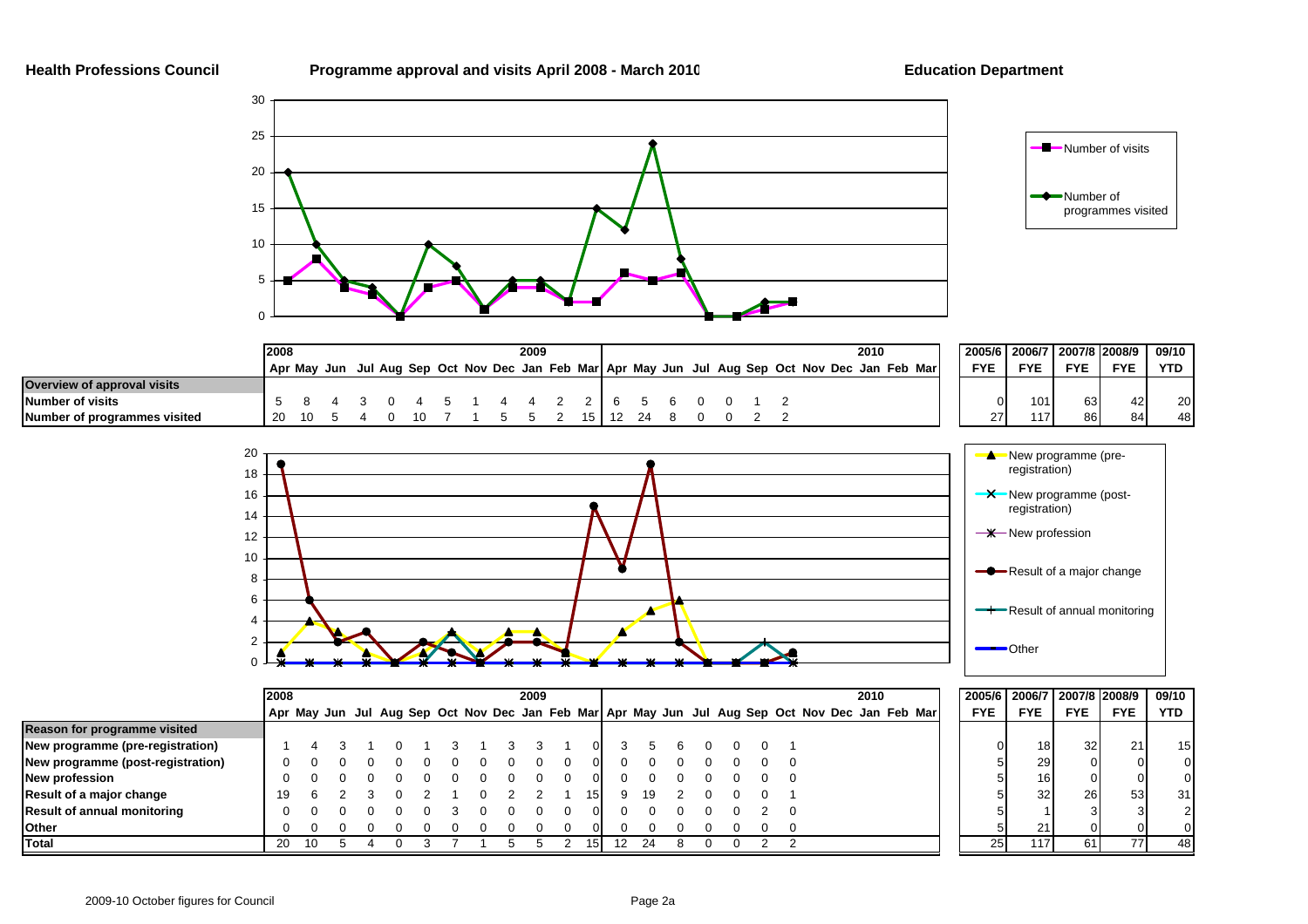**Health Professions Council Programme Monitoring April 2008 - March 201 0**

**Education Department**





|                               | 2008 |  |                     |   |  | 2009 |                |      |  |  |  |                                                                                                 | 2010 |  | 2005/6   2006/7   2007/8  2008/9   09/10 |            |                  |                  |            |
|-------------------------------|------|--|---------------------|---|--|------|----------------|------|--|--|--|-------------------------------------------------------------------------------------------------|------|--|------------------------------------------|------------|------------------|------------------|------------|
|                               |      |  |                     |   |  |      |                |      |  |  |  | Apr May Jun Jul Aug Sep Oct Nov Dec Jan Feb Mar Apr May Jun Jul Aug Sep Oct Nov Dec Jan Feb Mar |      |  | <b>FYE</b>                               | <b>FYE</b> | <b>FYE</b>       | <b>FYE</b>       | <b>YTD</b> |
| Annual monitoring submissions |      |  |                     |   |  |      |                |      |  |  |  |                                                                                                 |      |  |                                          |            |                  |                  |            |
| <b>Declarations</b>           |      |  | 0 0 0 4 26 24 45 25 |   |  |      |                |      |  |  |  |                                                                                                 |      |  | 113                                      | $Q_{A}$    | 143              | 1431             | 13         |
| Audit                         | 19.  |  |                     | റ |  |      | 0 0 6 21 36 33 |      |  |  |  |                                                                                                 |      |  | 51                                       |            | 135 <sub>1</sub> | 135 <sup>1</sup> | 30         |
| <b>Total</b>                  |      |  |                     |   |  | 45   |                | 58 I |  |  |  |                                                                                                 |      |  | 164                                      | 278        | 278              | 278              | 43         |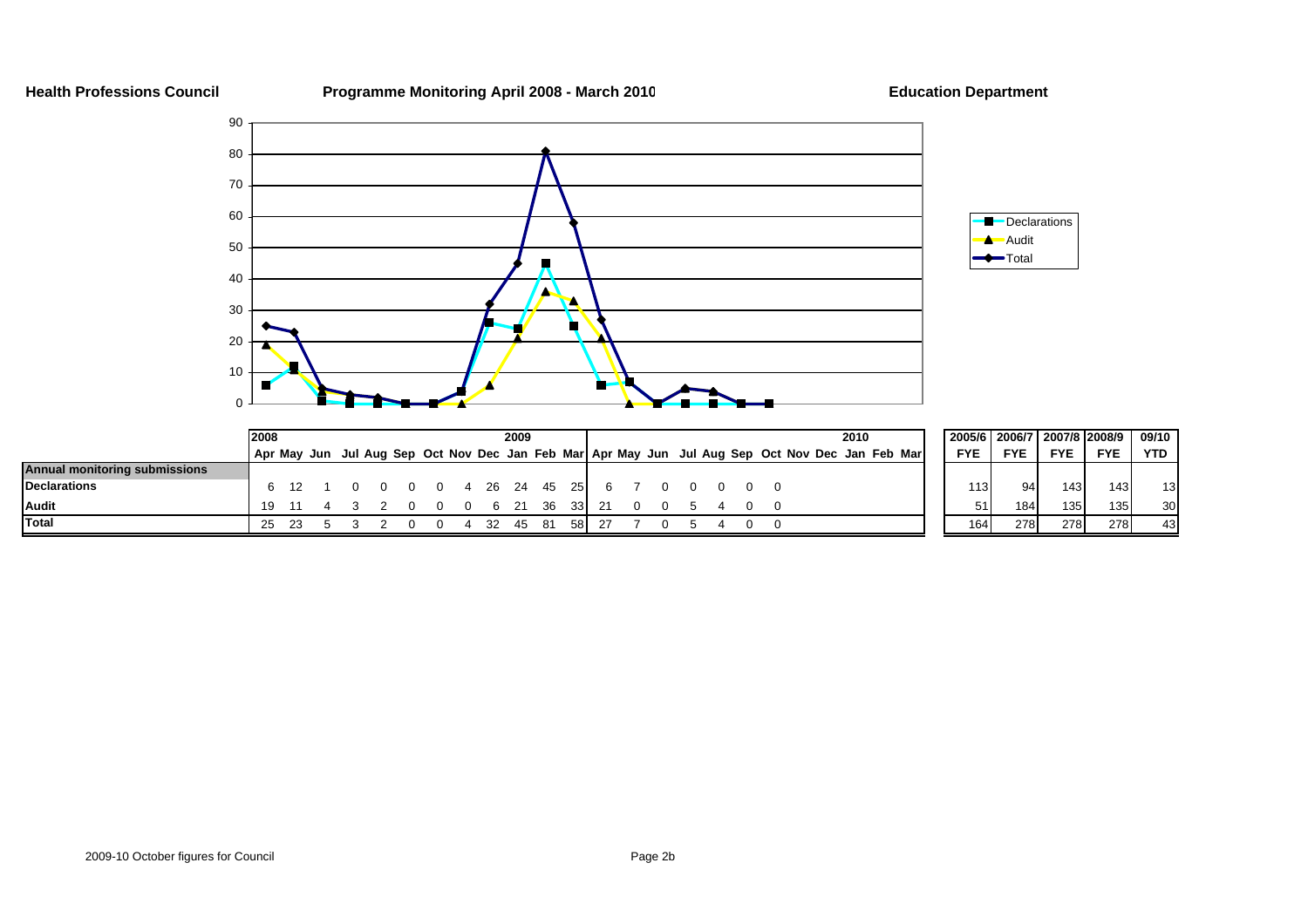**Health Professions Council Major change submissions April 2008 - March 201 0**

**Education Department**



|                                 | 2008 |  |  |  |  | 2009 |  |  |     |  | 2010                                                                                            | 2005/6   2006/7 |            | 2007/8 2008/9 |            | 09/10      |
|---------------------------------|------|--|--|--|--|------|--|--|-----|--|-------------------------------------------------------------------------------------------------|-----------------|------------|---------------|------------|------------|
|                                 |      |  |  |  |  |      |  |  |     |  | Apr May Jun Jul Aug Sep Oct Nov Dec Jan Feb Mar Apr May Jun Jul Aug Sep Oct Nov Dec Jan Feb Mar | <b>FYE</b>      | <b>FYE</b> | <b>FYE</b>    | <b>FYE</b> | <b>YTD</b> |
| <b>Major change submissions</b> |      |  |  |  |  |      |  |  |     |  |                                                                                                 |                 |            |               |            |            |
| Number of submissions           |      |  |  |  |  |      |  |  |     |  |                                                                                                 |                 |            | 62            |            | 65         |
| Number of programmes considered |      |  |  |  |  |      |  |  | ີາຂ |  |                                                                                                 | 25.             | 97         | 109           | 141.       | 113        |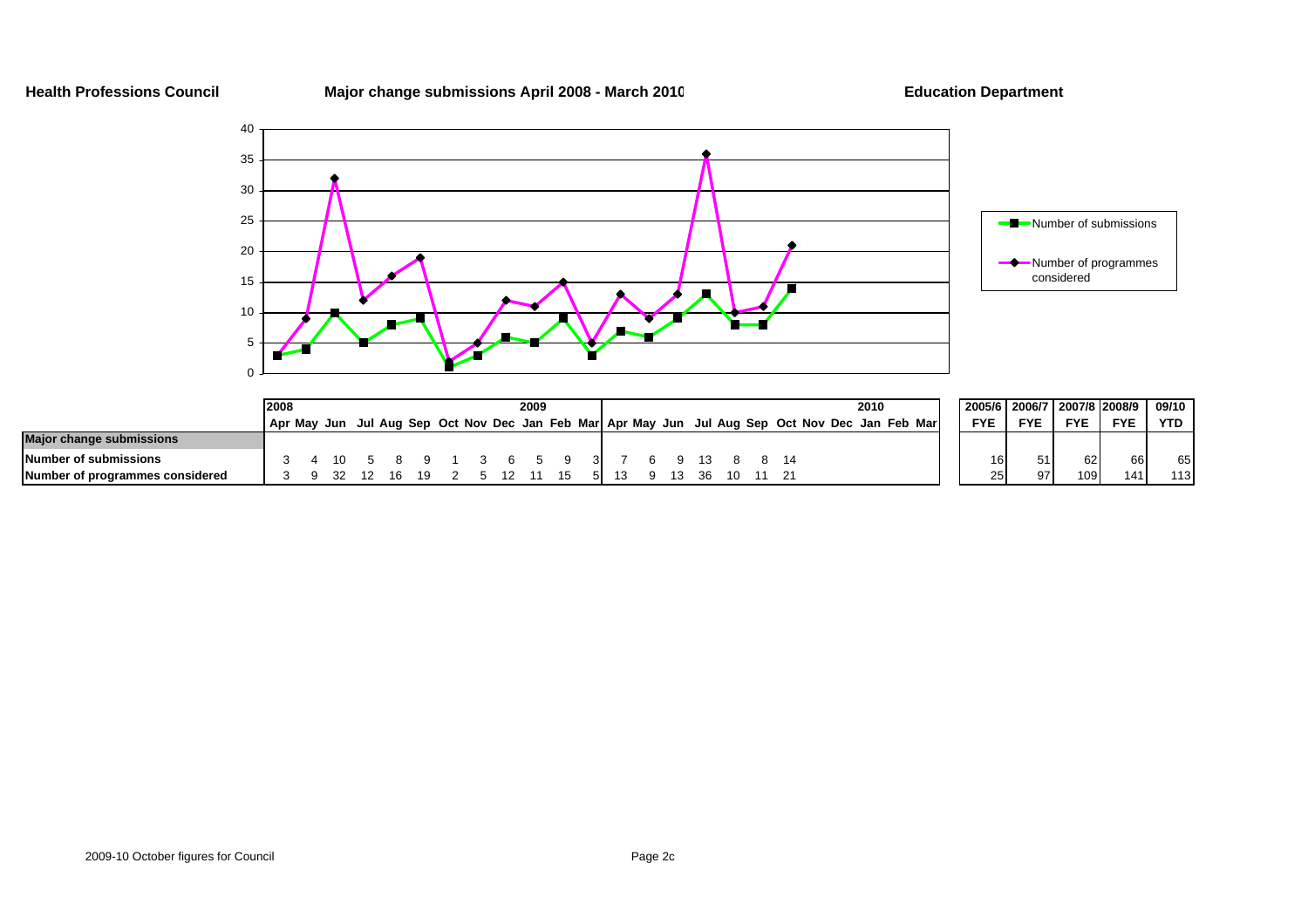**Health Professions Council Feedback April 2008 to March 2010**



|                             | 2008 |     |     |     |          |     |          |     |          | 2009 |          |          |     |          |     |          |    |          |     |          |         | 2010 |     |     |            |                 |                 | 2005/6   2006/7   2007/8   2008/9 |            | 09/10          |
|-----------------------------|------|-----|-----|-----|----------|-----|----------|-----|----------|------|----------|----------|-----|----------|-----|----------|----|----------|-----|----------|---------|------|-----|-----|------------|-----------------|-----------------|-----------------------------------|------------|----------------|
|                             | Apr  | May | Jun | Jul | Aug      | Sep | Oct      | Nov | Dec      | Jan  | Feb      | Mar      | Apr | May      | Jun | Jul      |    | Aug Sep  | Oct |          | Nov Dec | Jan  | Feb | Mar | <b>FYE</b> |                 | <b>FYE</b>      | <b>FYE</b>                        | <b>FYE</b> | <b>YTD</b>     |
| <b>Application process</b>  |      |     |     |     |          |     |          |     |          |      |          |          | ΩL  | $\Omega$ |     | $\Omega$ |    | $\Omega$ |     | 0        |         |      |     |     |            | 39 <sup>l</sup> | 23              | 28                                | 29         | $\overline{0}$ |
| <b>Registration process</b> | 44   | 47  | 130 | 34  | 34       | 20  | 13       | 11  |          |      |          |          | 9   | 6        |     | 5        | 17 | 25       |     | 11       |         |      |     |     |            | 169             | 88              | 122                               | 361        | 77             |
| <b>External comms</b>       |      |     | O   |     |          |     |          |     | 0        | 0    |          | ΟI       |     | $\Omega$ |     |          |    | 0        |     | 0        |         |      |     |     |            | 24              | 6               |                                   |            |                |
| <b>Responsiveness</b>       |      | 0   | 0   |     | 0        |     | $\Omega$ |     | 0        | 0    |          | ΟI       |     | $\Omega$ |     | $\Omega$ |    |          |     | 0        |         |      |     |     |            |                 |                 |                                   |            |                |
| <b>Partner management</b>   |      |     | 0   |     | $\Omega$ |     | 0        |     | $\Omega$ |      | $\Omega$ |          |     |          |     |          |    |          |     | 0        |         |      |     |     |            |                 |                 |                                   |            |                |
| <b>Rules/legislation</b>    |      |     | O   |     | $\Omega$ |     |          |     | $\Omega$ |      |          | $\Omega$ |     |          |     |          |    |          |     | $\Omega$ |         |      |     |     |            | 17              | 11              | 10                                |            |                |
| <b>Other</b>                |      | 3   | 10  |     |          |     |          |     |          |      |          |          |     |          |     |          |    |          |     |          |         |      |     |     |            |                 | 16              | 18 <sup>1</sup>                   |            | 15             |
| <b>Total complaints</b>     | 54   | 60  | 141 | 45  |          | 27  | 19       | 15  | 15       | 12   |          |          |     |          |     | 9        | 23 | 28       |     | 15       |         |      |     |     |            | 262             | 262             | 186                               | 445        | 103            |
|                             |      |     |     |     |          |     |          |     |          |      |          |          |     |          |     |          |    |          |     |          |         |      |     |     |            |                 |                 |                                   |            |                |
| Positive feedback           |      |     |     |     | 6        |     |          |     |          |      |          |          |     |          |     | 9        |    | 9<br>6   |     | 11       |         |      |     |     |            | 187             | 19 <sup>l</sup> | 27                                | 37         | 48             |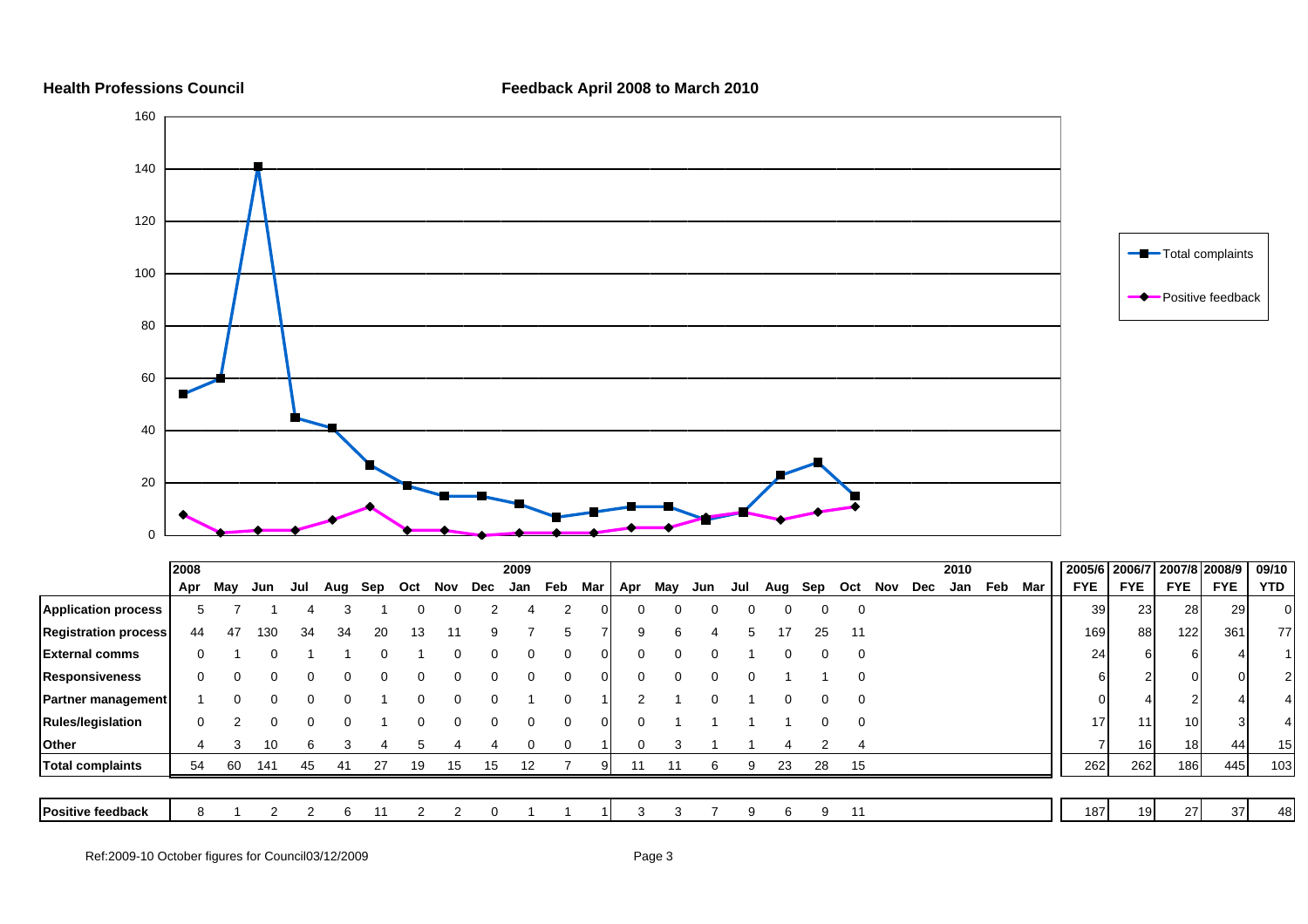|                                    | 2009           |          |       |                |             |          |       |      |      | 2010 |      |      | <b>Total to</b> | <b>Budget</b> |          | <b>Annual</b> |
|------------------------------------|----------------|----------|-------|----------------|-------------|----------|-------|------|------|------|------|------|-----------------|---------------|----------|---------------|
|                                    | April          | May      | Jun   | Jul            | Aug         | Sep      | Oct   | Nov  | Dec  | Jan  | Feb  | Mar  | <b>YTD</b>      | <b>YTD</b>    | Variance | <b>Budget</b> |
|                                    | £000           | £000     | £000  | £000           | £000        | £000     | £000  | £000 | £000 | £000 | £000 | £000 | £000            | £000          | £000     | £000          |
| <b>INCOME</b>                      |                |          |       |                |             |          |       |      |      |      |      |      |                 |               |          |               |
|                                    |                |          |       |                |             |          |       |      |      |      |      |      |                 |               |          |               |
| Registration Income                | 1,142          | 1,138    | 1,176 | 1,227          | 1,180       | 1,173    | 1,351 |      |      |      |      |      | 8,388           | 8,686         | (298)    | 15,559        |
| Cheque/credit card write off       | $\Omega$       | $\Omega$ | (3)   | 0              | $\mathbf 0$ | $\Omega$ |       |      |      |      |      |      | (2)             | 0             | (2)      | 0             |
| <b>TOTAL INCOME*</b>               | 1,142          | 1,138    | 1,173 | 1,227          | 1,180       | 1,173    | 1,351 |      |      |      |      |      | 8,386           | 8,686         | (300)    | 15,559        |
| <b>EXPENDITURE</b>                 |                |          |       |                |             |          |       |      |      |      |      |      |                 |               |          |               |
| <b>Chief Executive</b>             | 20             | 21       | 27    | 28             | 21          | 31       | 26    |      |      |      |      |      | 174             | 188           | 14       | 322           |
| Council & Committees               | (34)           | 96       | 8     | 37             | 3           | 24       | 45    |      |      |      |      |      | 178             | 289           | 110      | 448           |
| Communications                     | 28             | 108      | 101   | 101            | 139         | 84       | 150   |      |      |      |      |      | 712             | 566           | (146)    | 1,076         |
| Depreciation                       | 38             | 26       | 36    | 34             | 38          | (11)     | 28    |      |      |      |      |      | 189             | 264           | 75       | 453           |
| Education                          | 59             | 77       | 56    | 40             | 41          | 47       | 60    |      |      |      |      |      | 381             | 422           | 42       | 766           |
| <b>Facilities Manangement</b>      | 53             | 70       | 55    | 65             | 75          | 108      | 65    |      |      |      |      |      | 491             | 573           | 81       | 912           |
| Finance                            | (25)           | 114      | 95    | 47             | 38          | 61       | 57    |      |      |      |      |      | 387             | 359           | (28)     | 636           |
| <b>Fitness to Practise</b>         | 140            | 717      | 440   | 453            | 509         | 595      | 502   |      |      |      |      |      | 3,356           | 3,227         | (129)    | 5,582         |
| Human Resources & Partners         | 48             | 83       | 39    | 96             | 32          | 48       | 71    |      |      |      |      |      | 417             | 536           | 119      | 743           |
| <b>IT Department</b>               | (50)           | 174      | 110   | 3              | 68          | 57       | 83    |      |      |      |      |      | 445             | 511           | 66       | 944           |
| <b>Operations Office</b>           | 29             | 38       | 33    | 33             | 45          | 43       | 33    |      |      |      |      |      | 254             | 268           | 14       | 451           |
| Policy & Standards                 | 25             | 13       | 15    | 17             | 23          | 28       | 37    |      |      |      |      |      | 158             | 237           | 79       | 417           |
| President                          | $\overline{2}$ | 5        | 5     | $\overline{7}$ | $\mathbf 0$ | 6        | 6     |      |      |      |      |      | 32              | 29            | (3)      | 49            |
| Major Projects                     | (54)           | 42       | 59    | 15             | 6           | (8)      | 92    |      |      |      |      |      | 153             | 287           | 134      | 420           |
| Registration                       | 49             | 119      | 140   | 134            | 198         | 128      | 268   |      |      |      |      |      | 1,035           | 1,125         | 90       | 2,024         |
| Secretariat                        | 16             | 23       | 28    | 30             | 16          | 28       | 22    |      |      |      |      |      | 163             | 177           | 14       | 304           |
| <b>TOTAL EXPENDITURE</b>           | 345            | 1,727    | 1,247 | 1,141          | 1,252       | 1,267    | 1,544 |      |      |      |      |      | 8,524           | 9,059         | 534      | 15,547        |
| <b>OPERATING SURPLUS/(DEFICIT)</b> | 797            | (589)    | (74)  | 86             | (72)        | (94)     | (193) |      |      |      |      |      | (138)           | (373)         | 235      | 12            |

\* Total Income is excluding investment income

Note: No accurals have been posted for April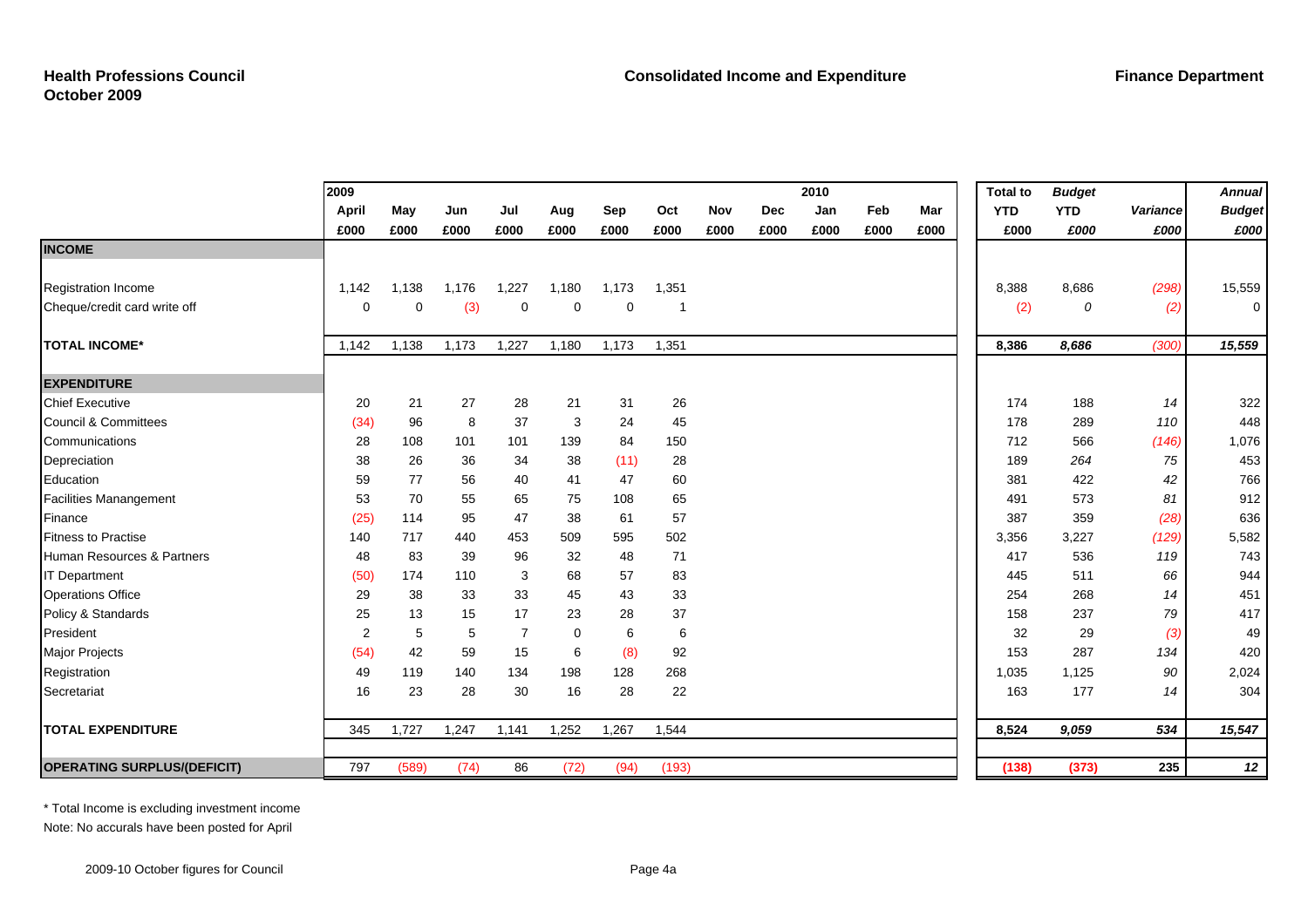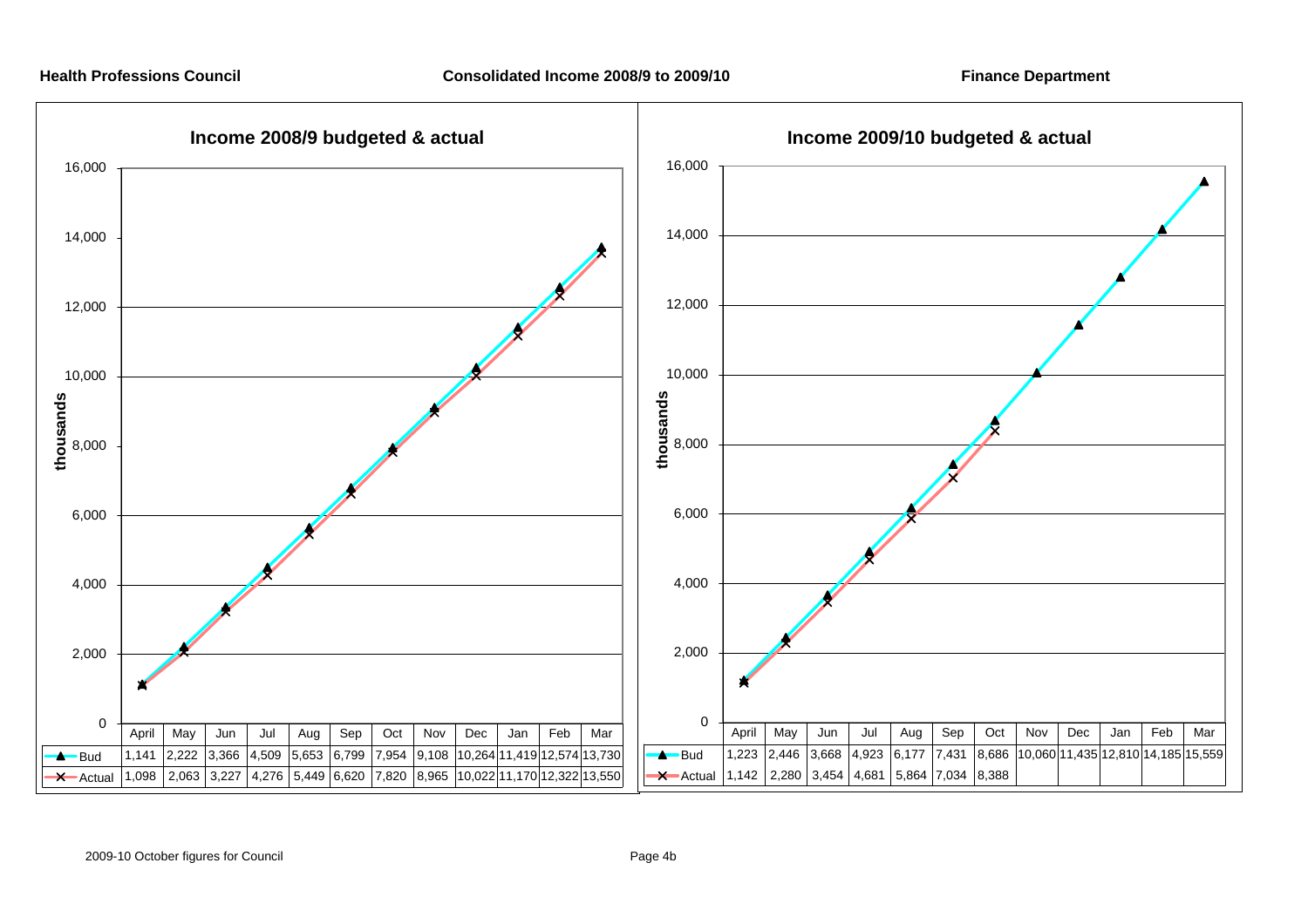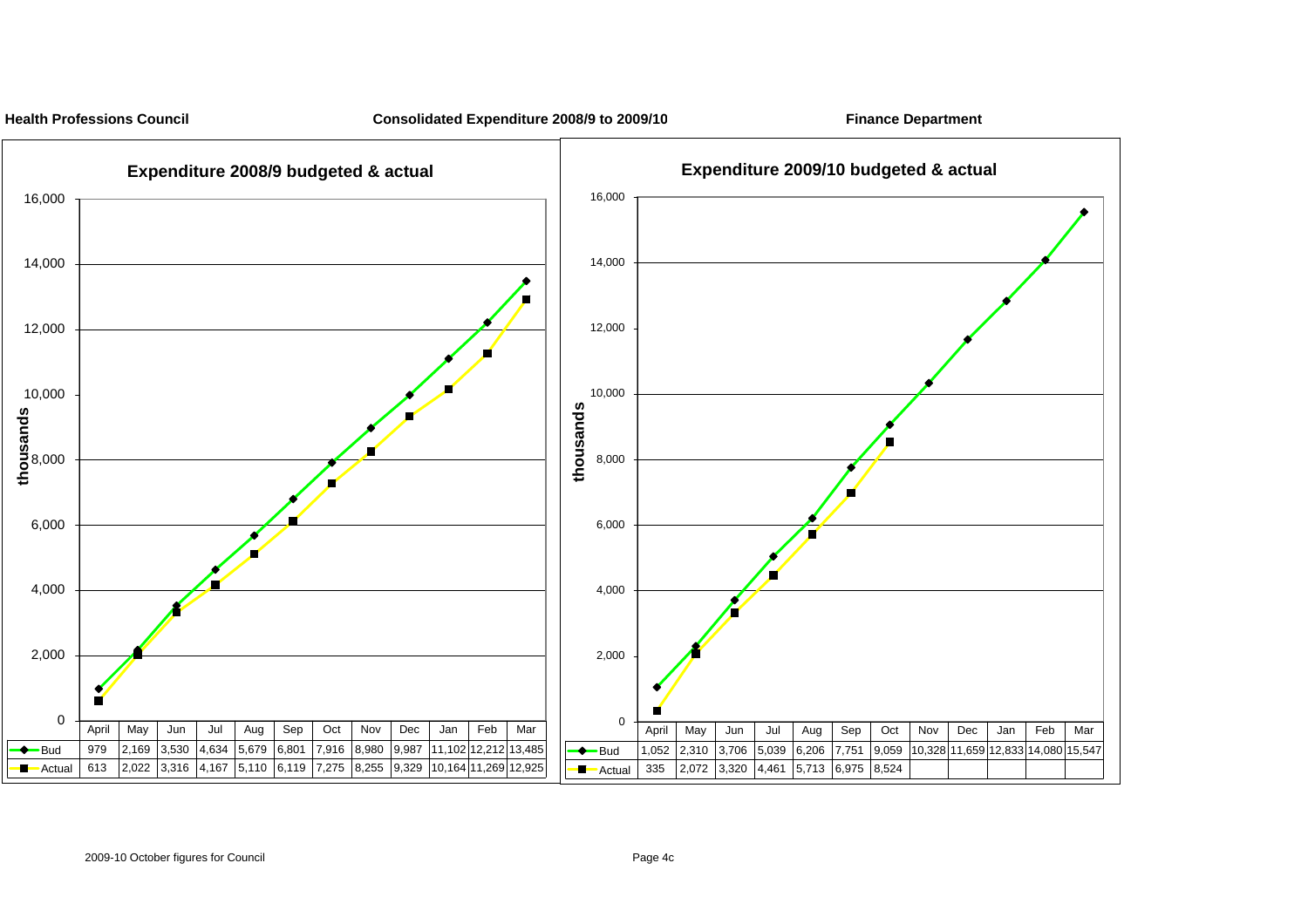|                               | 2009           |       |       |       |                |       |                |            |            | 2010 |      |      | <b>Total to</b> | <b>Budget</b> | <b>Total</b>       |
|-------------------------------|----------------|-------|-------|-------|----------------|-------|----------------|------------|------------|------|------|------|-----------------|---------------|--------------------|
|                               | April          | May   | Jun   | Jul   | Aug            | Sep   | Oct            | <b>Nov</b> | <b>Dec</b> | Jan  | Feb  | Mar  | Oct             | Oct           | <b>Expenditure</b> |
|                               | £000           | £000  | £000  | £000  | £000           | £000  | £000           | £000       | £000       | £000 | £000 | £000 | £000            | £000          | £000               |
| <b>EXPENDITURE</b>            |                |       |       |       |                |       |                |            |            |      |      |      |                 |               |                    |
| <b>Chief Executive</b>        | $\overline{7}$ | 6     | (1)   | (1)   | 6              | (4)   | $\overline{1}$ |            |            |      |      |      | 14              | 188           | 174                |
| Council & Committees          | 59             | (65)  | 17    | 46    | 2              | 24    | 27             |            |            |      |      |      | 110             | 289           | 178                |
| Communications                | $\overline{4}$ | (52)  | -1    | (8)   | (98)           | 89    | (82)           |            |            |      |      |      | (146)           | 566           | 712                |
| Depreciation                  | (38)           | 49    |       | 4     | (0)            | 49    | 10             |            |            |      |      |      | 75              | 264           | 189                |
| Education                     | 6              | (10)  | 21    | 13    | 6              | 5     | (1)            |            |            |      |      |      | 42              | 422           | 381                |
| <b>Facilities Manangement</b> | 67             | (3)   | 15    | 18    | (0)            | (23)  | $\overline{7}$ |            |            |      |      |      | 81              | 573           | 491                |
| <b>Finance</b>                | 74             | (63)  | (44)  | 4     | 13             | (7)   | (5)            |            |            |      |      |      | (28)            | 359           | 387                |
| <b>Fitness to Practise</b>    | 293            | (287) | 43    | (8)   | (50)           | (67)  | (52)           |            |            |      |      |      | (129)           | 3,227         | 3,356              |
| Human Resources & Partners    | (1)            | 39    | 95    | (38)  | 0              | 23    | $\mathbf 0$    |            |            |      |      |      | 119             | 536           | 417                |
| <b>IT Department</b>          | 110            | (113) | (41)  | 76    |                | 36    | (9)            |            |            |      |      |      | 66              | 511           | 445                |
| <b>Operations Office</b>      | 3              | (3)   | 4     | 9     | (9)            | 8     | 3              |            |            |      |      |      | 14              | 268           | 254                |
| Policy & Standards            | (1)            | 17    | 13    | 9     | 9              | 36    | (4)            |            |            |      |      |      | 79              | 237           | 158                |
| President                     | $\overline{2}$ | (1)   | (0)   | (3)   | 4              | (2)   | (2)            |            |            |      |      |      | (3)             | 29            | 32                 |
| <b>Major Projects</b>         | 62             | (27)  | 22    | 31    | 51             | 50    | (54)           |            |            |      |      |      | 134             | 287           | 153                |
| Registration                  | 65             | 28    | 5     | 33    | (20)           | 63    | (84)           |            |            |      |      |      | 90              | 1,125         | 1,035              |
| Secretariat                   | 6              | 4     | (4)   | (5)   | $\overline{7}$ | (2)   | 8              |            |            |      |      |      | 14              | 177           | 163                |
|                               |                |       |       |       |                |       |                |            |            |      |      |      |                 |               |                    |
| <b>TOTAL BUDGET VARIANCE</b>  | 717            | (480) | 148   | 180   | (72)           | 278   | (237)          |            |            |      |      |      | 534             | 9,059         | 8,524              |
| <b>TOTAL MONTHLY BUDGET</b>   | 1,052          | 1,258 | 1,396 | 1,320 | 1,180          | 1,545 | 1,307          |            |            |      |      |      |                 |               | 9,059              |
| <b>TOTAL EXPENDITURE</b>      | 345            | 1,727 | 1,247 | 1,141 | 1,252          | 1,267 | 1,544          |            |            |      |      |      |                 |               | 8,524              |

\* Total Income is excluding investment income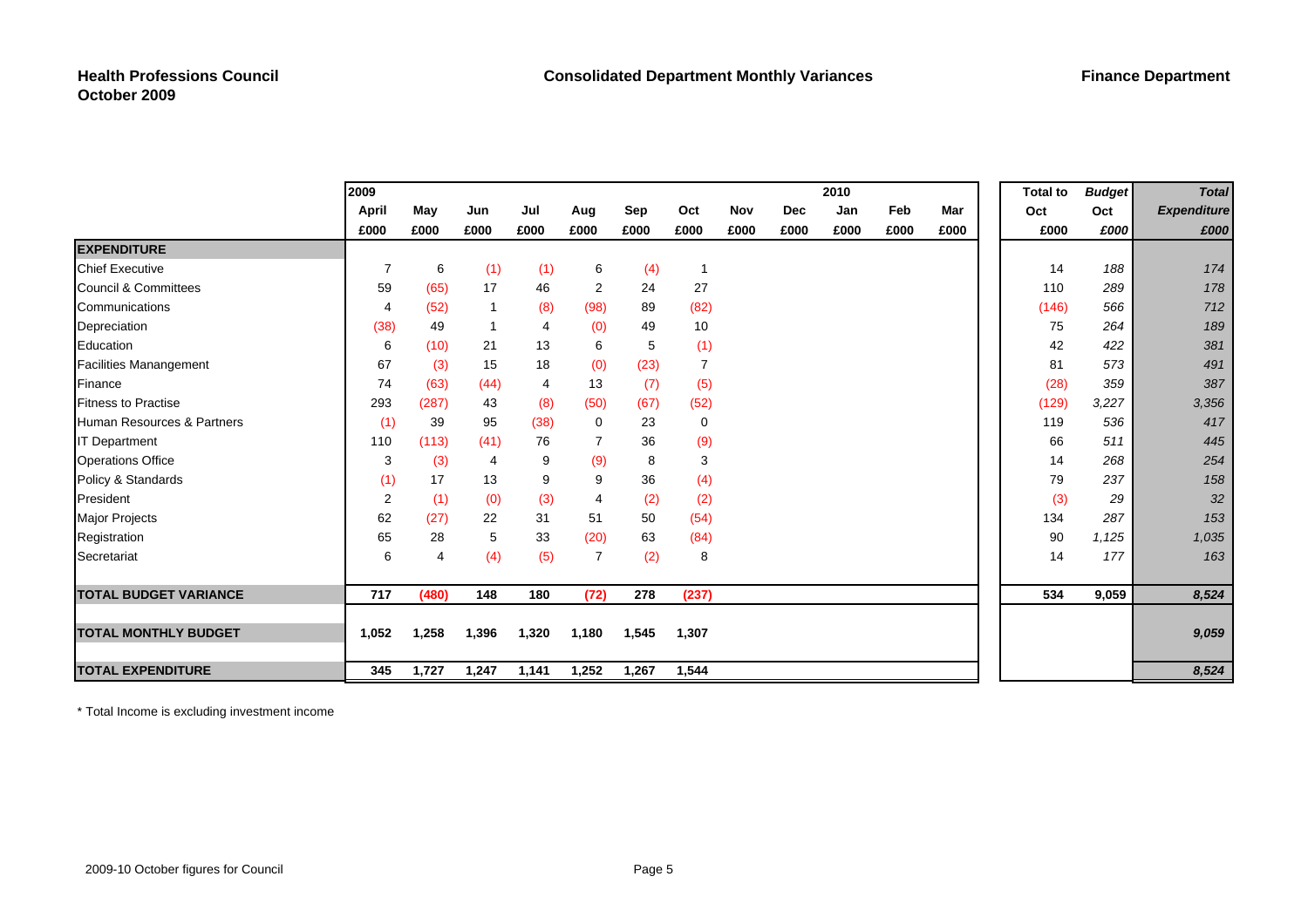|                                | <b>Actual</b> | 2009     |          |          |          |         |          |          |             |             | 2010        |             |             | <b>Budget</b> |
|--------------------------------|---------------|----------|----------|----------|----------|---------|----------|----------|-------------|-------------|-------------|-------------|-------------|---------------|
|                                | <b>Mar 09</b> | April    | May      | Jun      | Jul      | Aug     | Sep      | Oct      | Nov         | <b>Dec</b>  | Jan         | Feb         | Mar         | <b>Mar 10</b> |
|                                | £000          | £000     | £000     | £000     | £000     | £000    | £000     | £000     | £000        | £000        | £000        | £000        | £000        | £000          |
| <b>Non-current Assets</b>      |               |          |          |          |          |         |          |          |             |             |             |             |             |               |
| Property, Plant and Machinery  | 2,810         | 2.770    | 2.797    | 2.894    | 2.899    | 3,077   | 3,218    | 3,214    |             |             |             |             |             | 6,179         |
| Intangible assets              | 784           | 727      | 808      | 817      | 871      | 877     | 951      | 899      |             |             |             |             |             | 1,329         |
| <b>TOTAL FIXED ASSETS</b>      | 3,594         | 3,497    | 3,605    | 3,711    | 3,770    | 3,954   | 4,169    | 4,113    | $\mathbf 0$ | $\mathbf 0$ | 0           | $\mathbf 0$ | $\mathbf 0$ | 7,508         |
| <b>CURRENT ASSETS</b>          |               |          |          |          |          |         |          |          |             |             |             |             |             |               |
| Other current assets           | 354           | 432      | 387      | 370      | 365      | 323     | 298      | 270      |             |             |             |             |             | 182           |
| <b>Financial assets</b>        | 1,347         | 1,450    | 1,502    | 1,533    | 1,616    | 1,735   | 1,807    | 1,783    |             |             |             |             |             | 1,329         |
| Bank & Cash                    | 5,342         | 4,559    | 3,951    | 2,993    | 3,237    | 3,075   | 4,846    | 5,414    |             |             |             |             |             | 5,052         |
|                                | 7,043         | 6,441    | 5,840    | 4,896    | 5,218    | 5,133   | 6,951    | 7,467    | $\mathbf 0$ | $\mathbf 0$ | $\Omega$    | $\mathbf 0$ | $\mathbf 0$ | 6,563         |
| <b>CURRENT LIABILITIES</b>     |               |          |          |          |          |         |          |          |             |             |             |             |             |               |
| Trade and other payables       | (945)         | (403)    | (671)    | (513)    | (477)    | (534)   | (506)    | (608)    |             |             |             |             |             | (936)         |
| <b>Other Liabilites</b>        | (1,670)       | (677)    | (1, 282) | (1, 317) | (1, 184) | (1,212) | (1, 342) | (1,261)  |             |             |             |             |             | (1,787)       |
| Deferred income                | (7, 106)      | (7.058)  | (6, 229) | (5,599)  | (5,976)  | (5,943) | (7, 519) | (8, 176) |             |             |             |             |             | (8, 759)      |
|                                | (9, 721)      | (8, 138) | (8, 182) | (7, 429) | (7,637)  | (7,689) | (9, 367) | (10,045) | $\mathbf 0$ | $\Omega$    | $\Omega$    | $\mathbf 0$ | 0           | (11, 482)     |
| Total assets less liabilites   | 916           | 1,800    | 1,263    | 1,178    | 1,351    | 1,398   | 1,753    | 1,535    | $\mathbf 0$ | 0           | $\mathbf 0$ | $\mathbf 0$ | $\bf{0}$    | 2,589         |
| Represented by:                |               |          |          |          |          |         |          |          |             |             |             |             |             |               |
| <b>Revaluation Reserve</b>     | 214           | 214      | 214      | 214      | 214      | 214     | 214      | 214      |             |             |             |             |             | 652           |
| Income and expenditure account | 702           | 661      | 1,049    | 964      | 1,137    | 1,184   | 1,539    | 1,321    |             |             |             |             |             | 1,937         |
|                                | 916           | 875      | 1,263    | 1,178    | 1,351    | 1,398   | 1,753    | 1,535    | $\bf{0}$    | $\mathbf 0$ | 0           | $\mathbf 0$ | $\mathbf 0$ | 2,589         |

\* Balance sheet includes investment income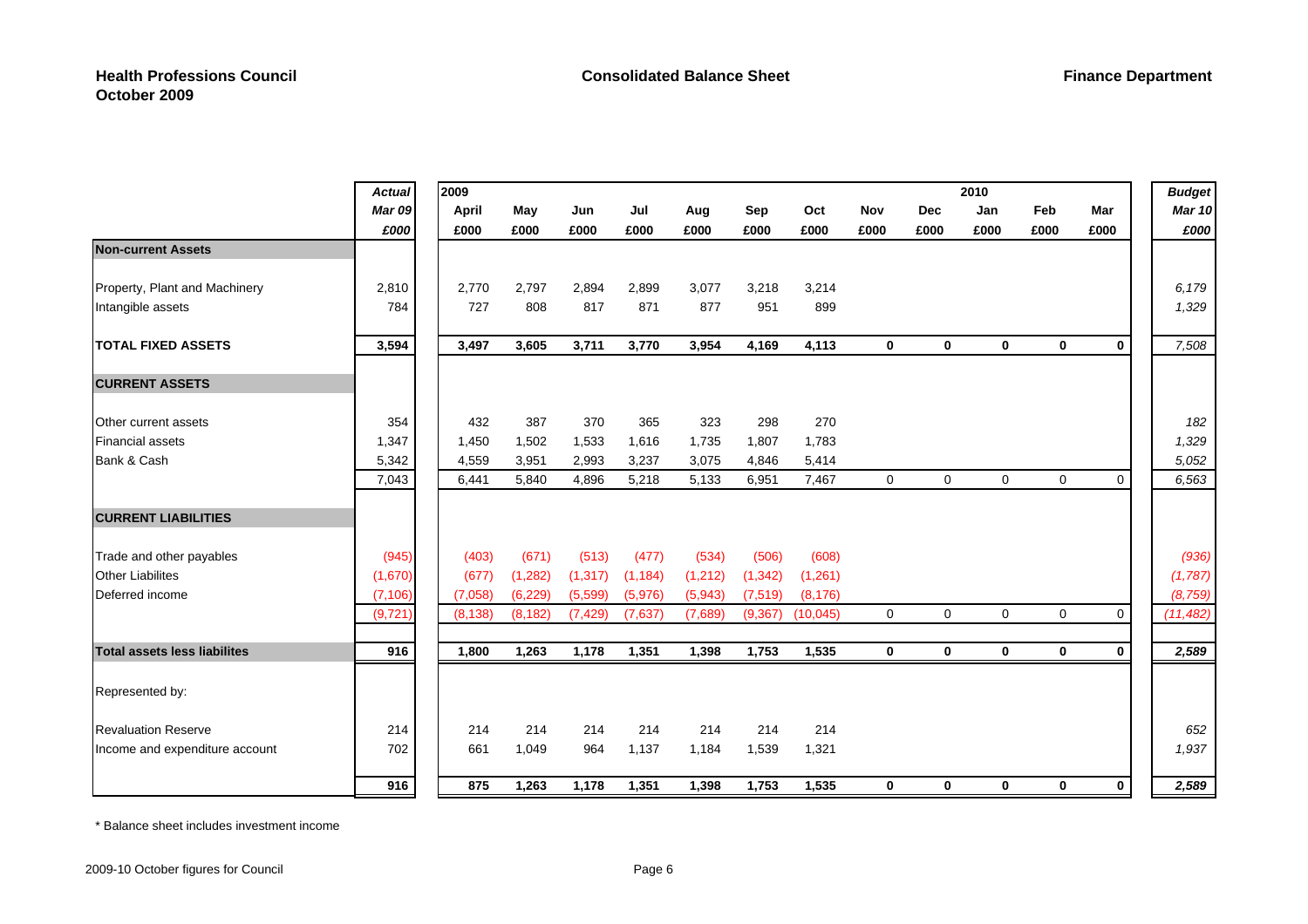# **October 2009**

|                               | <b>Actual</b> | 2009        |             |             |             |             |             |             |              |             | 2010         |              |              | <b>Total</b> |
|-------------------------------|---------------|-------------|-------------|-------------|-------------|-------------|-------------|-------------|--------------|-------------|--------------|--------------|--------------|--------------|
|                               | <b>Mar 08</b> | April       | May         | Jun         | Jul         | Aug         | Sep         | Oct         | <b>Nov</b>   | <b>Dec</b>  | Jan          | Feb          | Mar          |              |
|                               | £000          | £000        | £000        | £000        | £000        | £000        | £000        | £000        | £000         | £000        | £000         | £000         | £000         | £000         |
| <b>Opening Balance</b>        | 4,434         | 5,341       | 4,556       | 3,951       | 2,993       | 3,241       | 3,074       | 4,846       | 5,415        | 5,415       | 5,415        | 5,415        | 5,415        |              |
| <b>Registration Income</b>    | 1183          | 1,142       | 1,136       | 1,176       | 1,227       | 1,181       | 1,173       | 1,351       |              |             |              |              |              | 8,386        |
| Investment Income             | 17            | $\mathbf 0$ | 7           | 9           | 3           | 18          | 12          | 3           |              |             |              |              |              | 52           |
| <b>Investment Sales</b>       | 5             | 23          | 24          | 29          | 5           | $\mathbf 0$ | 34          | 8           |              |             |              |              |              | 123          |
| Deferred Income Movements     | 942           | 48          | (924)       | (630)       | 378         | (34)        | 1,576       | 657         |              |             |              |              |              | 1,071        |
| Department of Health funding  | 0             | $\mathbf 0$ | $\mathbf 0$ | $\mathbf 0$ | 0           | $\mathbf 0$ | 360         | $\mathbf 0$ |              |             |              |              |              | 360          |
| <b>Total Cash Receipts</b>    | 2,147         | 1,213       | 243         | 584         | 1,613       | 1,165       | 3,155       | 2,019       | 0            | $\mathbf 0$ | 0            | 0            | $\mathbf 0$  | 9,992        |
| Expenditure                   | 1621          | 353         | 1,718       | 1,235       | 1,156       | 1,252       | 1,267       | 1,544       |              |             |              |              |              | 8,525        |
| Depreciation                  | $-33$         | (33)        | (32)        | (36)        | (35)        | (38)        | 11          | (28)        |              |             |              |              |              | (191)        |
| Asset disposal / writeoff     | $\Omega$      | $\Omega$    | $\mathbf 0$ | $\mathbf 0$ | $\mathbf 0$ | $\mathbf 0$ | $\mathbf 0$ | $\mathbf 0$ |              |             |              |              |              |              |
| Aged Cred / Accrual Movements | (907)         | 1,535       | (873)       | 135         | 157         | (84)        | (103)       | (20)        |              |             |              |              |              | 747          |
| <b>Debtor Movements</b>       | 89            | 75          | (42)        | (16)        | (5)         | (43)        | (24)        | (29)        |              |             |              |              |              | (84)         |
| <b>Payments to Creditors</b>  | 770           | 1,930       | 771         | 1,318       | 1,273       | 1,087       | 1,151       | 1,467       | $\mathbf 0$  | $\Omega$    | $\mathbf{0}$ | $\mathbf{0}$ | $\mathbf{0}$ | 8,997        |
| Capital Expenditure           | 472           | 46          | 30          | 141         | 92          | 223         | 203         | (28)        |              |             |              |              |              | 707          |
| Capital write-off             | 0             | $\mathbf 0$ | $\mathbf 0$ | $\mathbf 0$ | 0           | $\mathbf 0$ | $\mathbf 0$ | $\mathbf 0$ |              |             |              |              |              | 0            |
| <b>Investment Purchases</b>   | (2)           | 22          | 47          | 83          | $\Omega$    | 22          | 29          | 11          |              |             |              |              |              | 214          |
|                               | 0             |             |             |             |             |             |             |             |              |             |              |              |              | 0            |
| <b>Other Payments</b>         | 470           | 68          | 77          | 224         | 92          | 245         | 232         | (17)        | $\mathbf{0}$ | $\mathbf 0$ | $\mathbf{0}$ | $\mathbf 0$  | $\mathbf 0$  | 921          |
| <b>Closing Balance</b>        | 5,341         | 4,556       | 3,951       | 2,993       | 3,241       | 3,074       | 4,846       | 5,415       | 5,415        | 5,415       | 5,415        | 5,415        | 5,415        |              |

\* Cash flow includes investment income

**Finance Department**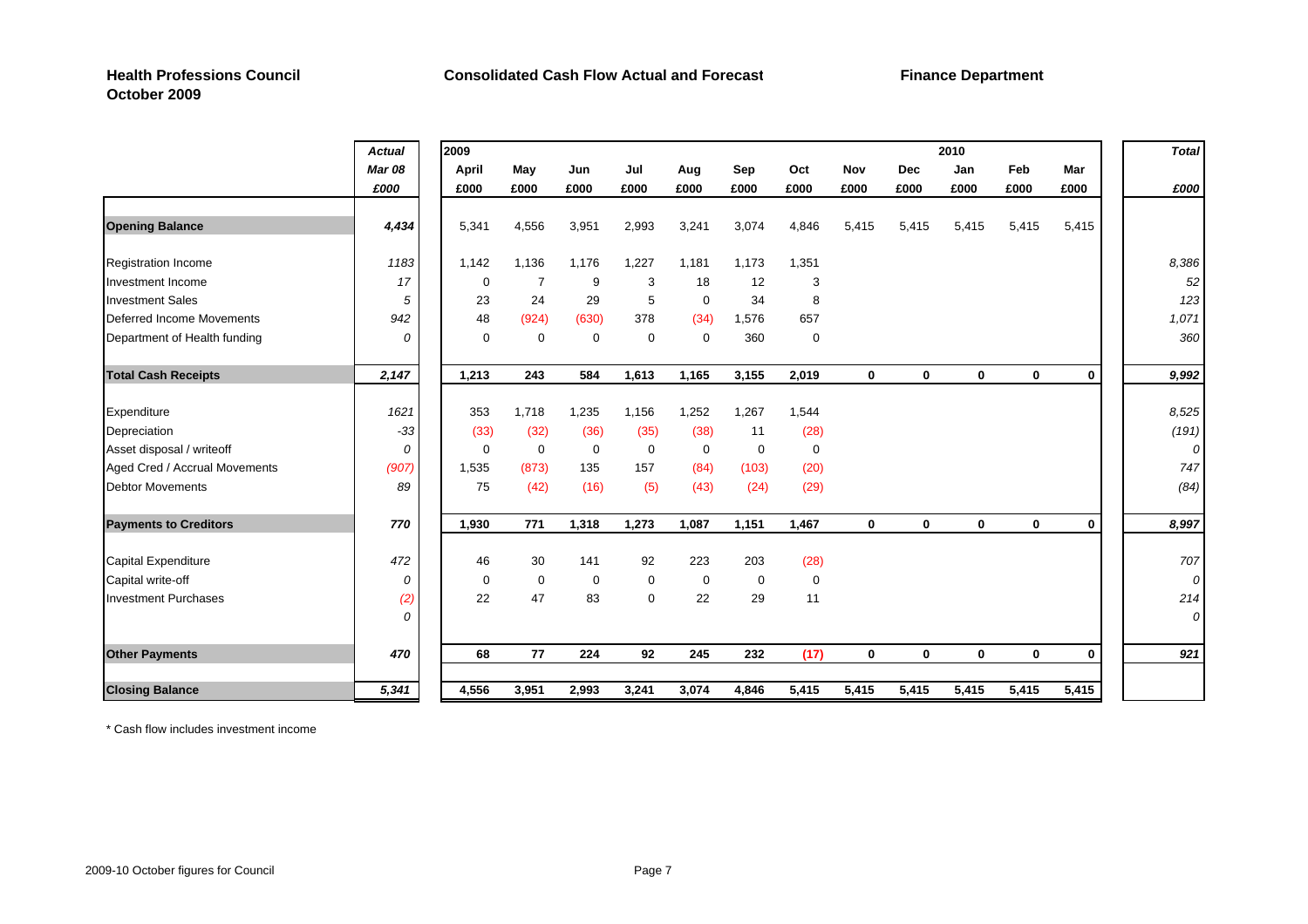

|        |                                                 | 2008                     |          |                |          |          |     |          |                  |     | 2009 |                |                 |     |                |              |                |              |                |                |     |     | 2010 |     |     | 2007/8 2008/9 |            | 09/10          |
|--------|-------------------------------------------------|--------------------------|----------|----------------|----------|----------|-----|----------|------------------|-----|------|----------------|-----------------|-----|----------------|--------------|----------------|--------------|----------------|----------------|-----|-----|------|-----|-----|---------------|------------|----------------|
|        |                                                 | Apr                      | May      | Jun            | Jul      | Aug      | Sep | Oct      | Nov              | Dec | Jan  | Feb            | Mar             | Apr | May            | Jun          | Jul            | Aug          | Sep            | Oct            | Nov | Dec | Jan  | Feb | Mar | <b>FYE</b>    | <b>FYE</b> | <b>YTD</b>     |
|        | <b>Investigating (case</b><br>to answer panels) | 30                       | 24       | 23             | 21       | 43       | 34  | 48       | 34               | 19  | 38   | 23             | 26              | 30  | 31             | 38           | 38             | 38           | 30             | 38             |     |     |      |     |     | 297           | 363        | 243            |
|        | Investigating<br>(incorrect entry)              |                          | $\Omega$ | 0              | $\Omega$ | $\Omega$ | 0   | $\Omega$ | 0                | 0   | 0    | 0              | $\Omega$        |     |                | 0            | $\mathbf 0$    | $\mathbf{0}$ | 0              | $\mathbf 0$    |     |     |      |     |     | 19            |            | $\overline{2}$ |
|        | Conduct &<br>Competence                         | 17                       | 15       | 13             | 8        |          | 14  | 17       | 16               | 24  | 25   | 20             | 23              | 20  | 19             | 27           | 26             | 24           | 37             | 35             |     |     |      |     |     | 176           | 203        | 188            |
|        | <b>Health</b>                                   | $\Omega$                 |          |                | $\Omega$ |          |     |          |                  |     |      | $\overline{2}$ | $\Omega$        |     |                | <sup>0</sup> |                |              |                |                |     |     |      |     |     | 9             |            | $\overline{2}$ |
|        | <b>Review cases</b>                             | $\overline{\phantom{a}}$ | 9        | 11             |          |          | 6   | 12       | 11               | 0   |      | 6              | 10 <sup>1</sup> | 3   | 9              | 8            | $\overline{2}$ | 9            | 9              | 10             |     |     |      |     |     | 67            | 93         | 50             |
| Panels | Interim order<br>(application)                  |                          | 2        | $\mathfrak{p}$ |          | 5        |     |          | $\boldsymbol{A}$ | 3   |      | 4              | 3               | 9   | $\overline{2}$ | 3            | 2              | 3            | $\overline{4}$ | $\overline{2}$ |     |     |      |     |     | 20            | 30         | 25             |
| Public | Interim order<br>(review)                       | 3                        |          | 3              |          | 11       | 3   | 3        | 11               |     |      | 11             |                 | 5   | 8              | 8            |                | 5            | 8              | 11             |     |     |      |     |     | 52            | 54         | 52             |
|        | <b>Total public panels</b>                      | 29                       | 31       | 29             |          | 27       | 25  | 35       | 42               | 28  | 34   | 43             | 37              | 39  | 39             | 46           | 37             | 41           | 58             | 59             |     |     |      |     |     | 343           | 384        | 319            |
|        | <b>Total panels</b>                             | 59                       | 55       | 52             | 38       | 77       | 59  | 83       | 76               | 47  | 72   | 66             | 63              | 69  | 70             | 84           | 75             | 79           | 88             | 97             |     |     |      |     |     | 640           | 747        | 562            |

**This table displays how many cases were considered by each type of panel**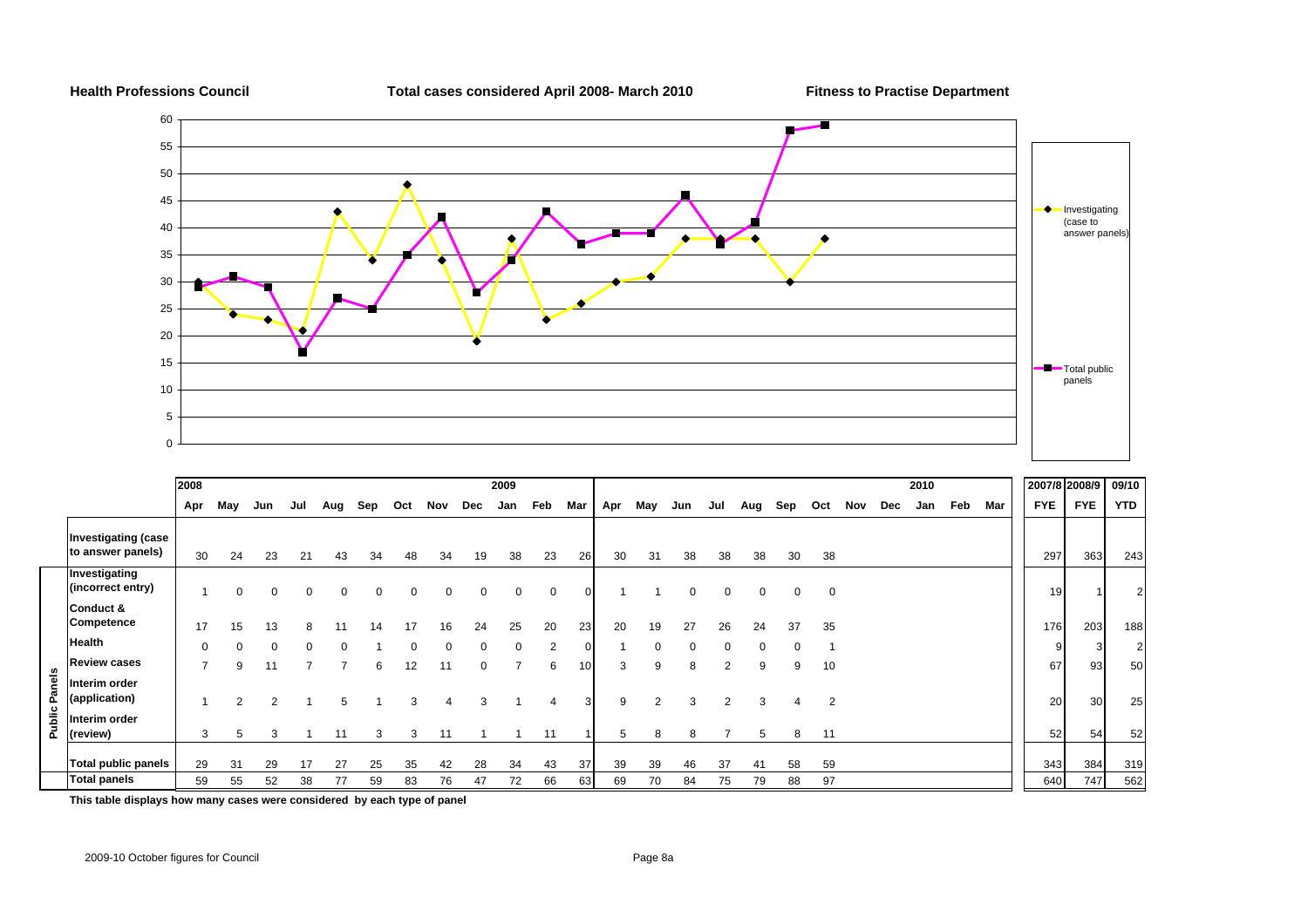

|                      |                           | 2008           |          |     |     |    |    |          |                                             |          | 2009 |    |              |    |    |    |     |    |    |                |                                     | 2010 |  | 2005/6 2006/7 |              | 2007/8 2008/9 |                 | 09/10                     |
|----------------------|---------------------------|----------------|----------|-----|-----|----|----|----------|---------------------------------------------|----------|------|----|--------------|----|----|----|-----|----|----|----------------|-------------------------------------|------|--|---------------|--------------|---------------|-----------------|---------------------------|
|                      |                           | Apr            | May      | Jun | Jul |    |    |          | Aug Sep Oct Nov Dec Jan Feb Mar Apr May Jun |          |      |    |              |    |    |    |     |    |    |                | Jul Aug Sep Oct Nov Dec Jan Feb Mar |      |  | <b>FYE</b>    | <b>FYE</b>   | <b>FYE</b>    | <b>FYE</b>      | <b>YTD</b>                |
|                      | <b>Total enquiries</b>    | 6              | 13       |     | 12  |    | 16 | 11       | 9                                           | 9        | 14   | 18 | 20           | 5  | 19 | 17 | 45  | 19 | 22 | 24             |                                     |      |  |               |              | 109           | 142             | 151                       |
|                      | <b>Employer</b>           | 3              | 3        |     | 3   |    |    | 3        |                                             | 3        | 3    | 9  | 10           | 3  | 9  | 8  | 10  | 8  | 10 | 15             |                                     |      |  |               |              | 44            | 50              | 63                        |
|                      | <b>Public</b>             | 3              |          | З   |     |    |    |          |                                             |          | 3    |    |              |    |    |    | 30  |    |    |                |                                     |      |  |               |              | 32            | 42              | 62                        |
|                      | Police                    | $\Omega$       |          |     |     |    |    |          |                                             |          |      |    |              |    |    |    |     |    |    |                |                                     |      |  |               |              |               |                 | $\overline{c}$            |
| Source of enquiry    | <b>Professional body</b>  | $\Omega$       |          |     |     |    |    |          |                                             |          |      |    |              |    |    |    |     |    |    |                |                                     |      |  |               | Not recorded |               |                 | $\overline{0}$            |
|                      | Registrant                | $\Omega$       |          |     |     |    |    |          |                                             |          |      | 0  |              |    |    |    |     |    |    |                |                                     |      |  |               |              | 13            | 19              | 9                         |
|                      |                           |                |          |     |     |    |    |          |                                             |          |      |    |              |    |    |    |     |    |    |                |                                     |      |  |               |              |               |                 |                           |
|                      | Other                     | $\Omega$       |          |     |     |    |    |          |                                             |          |      |    | 0            |    |    |    |     |    |    |                |                                     |      |  |               |              |               | 10              | 6                         |
|                      | Article 22(6)/Anon        | $\Omega$       |          |     |     |    |    |          |                                             |          |      | 4  | 0            |    |    |    |     | 2  |    | $\overline{2}$ |                                     |      |  |               |              | 14            | 15 <sub>l</sub> | 9                         |
|                      | <b>Total allegations</b>  | 18             | 22       | 27  | 49  | 29 | 19 | 41       | 33                                          | 12       | 29   | 24 | 38           | 26 | 27 | 28 | 82  | 47 | 35 | 51             |                                     |      |  | 316           | 322          | 315           | 341             | 296                       |
|                      | <b>Employer</b>           | 8              | 15       | 18  | 17  | 12 |    | 18       | 14                                          |          | 12   | 12 | -11          | 12 | 21 | 12 | 26  | 13 | 10 | 18             |                                     |      |  | 113           | 164          | 127           | 149             | 112                       |
|                      | <b>Public</b>             |                |          | 3   |     |    |    |          |                                             |          |      | 5  | -11          | 3  |    |    | 33  | 16 | 8  | 14             |                                     |      |  | 61            | 77           | 76            | 67              | 82                        |
|                      | <b>Police</b>             | 3              |          |     |     |    |    |          |                                             |          |      | 3  |              |    |    |    |     |    |    |                |                                     |      |  | 27            | 31           | 32            | 32              | 21                        |
|                      | <b>Professional body</b>  | $\Omega$       |          |     |     |    |    |          |                                             |          |      | 0  | 0            |    |    |    |     |    |    |                |                                     |      |  | 0             |              | 6             |                 | $\mathbf{1}$              |
| Source of allegation | Registrant                |                |          |     |     |    |    |          |                                             |          |      | 2  |              |    |    |    |     |    |    |                |                                     |      |  | 30            | 16           | 22            | 30              | 21                        |
|                      | Other                     |                |          |     |     |    |    |          |                                             |          |      |    |              |    |    |    |     |    |    |                |                                     |      |  | 13            |              | 3             | 14              | 14                        |
|                      | Article 22(6)/Anon        |                |          | 0   | 16  |    |    |          |                                             |          | 3    | 2  | g            | 3  | 2  | 5  | 10  | 10 |    | 9              |                                     |      |  | 57            | 23           | 49            | 48              | 45                        |
|                      | <b>Misconduct</b>         | 12             |          | 21  | 34  | 16 |    | 25       | 20                                          |          | 25   | 16 | 22           | 14 | 16 | 13 | 53  | 32 | 23 | 41             |                                     |      |  | 205           | 228          | 177           | 223             | 192                       |
|                      | <b>Lack of competence</b> | $\overline{2}$ |          |     |     |    |    |          |                                             |          |      |    | g            | 6  |    | 10 | 15  |    |    |                |                                     |      |  | 33            | 44           | 29            | 50              | 57                        |
|                      | <b>Conviction/caution</b> |                |          |     |     |    |    |          |                                             |          |      |    |              |    |    |    | 12  |    |    |                |                                     |      |  | 41            | 41           | 49            | 51              | 39                        |
| Allegation type      | <b>Health</b>             | $\Omega$       |          |     |     |    |    |          |                                             |          |      |    | 0            |    |    |    |     |    |    |                |                                     |      |  |               |              |               |                 | $\ensuremath{\mathsf{3}}$ |
|                      | Other regulator           | $\Omega$       |          |     |     |    |    |          |                                             |          |      |    |              |    |    |    |     |    |    |                |                                     |      |  |               |              |               |                 | $\overline{0}$            |
|                      | Incorrect or fraudulent   |                |          |     |     |    |    |          |                                             |          |      |    |              |    |    |    |     |    |    |                |                                     |      |  |               |              |               |                 |                           |
|                      | entry                     | 0              |          | 0   |     |    |    |          |                                             |          |      | 0  | $\mathbf{2}$ | 0  |    |    |     | 2  |    | 0              |                                     |      |  | 33            | 3            |               |                 | 5                         |
|                      | <b>Not classified</b>     | 0              | $\Omega$ | 0   | 3   | 0  | 0  | $\Omega$ | $\Omega$                                    | $\Omega$ | 0    | 0  | $\Omega$     | 0  | 0  | 0  | 0   | 0  | 0  | 0              |                                     |      |  |               |              | 24            |                 | $\Omega$                  |
|                      | <b>Total allegations</b>  |                |          |     |     |    |    |          |                                             |          |      |    |              |    |    |    |     |    |    |                |                                     |      |  |               |              |               |                 |                           |
|                      | /enquiries received       | 24             | 35       | 34  | 61  | 36 | 35 | 52       | 42                                          | 21       | 43   | 42 | 58           | 31 | 46 | 45 | 127 | 66 | 57 | 75             |                                     |      |  | 314           | 318          | 424           | 483             | 447                       |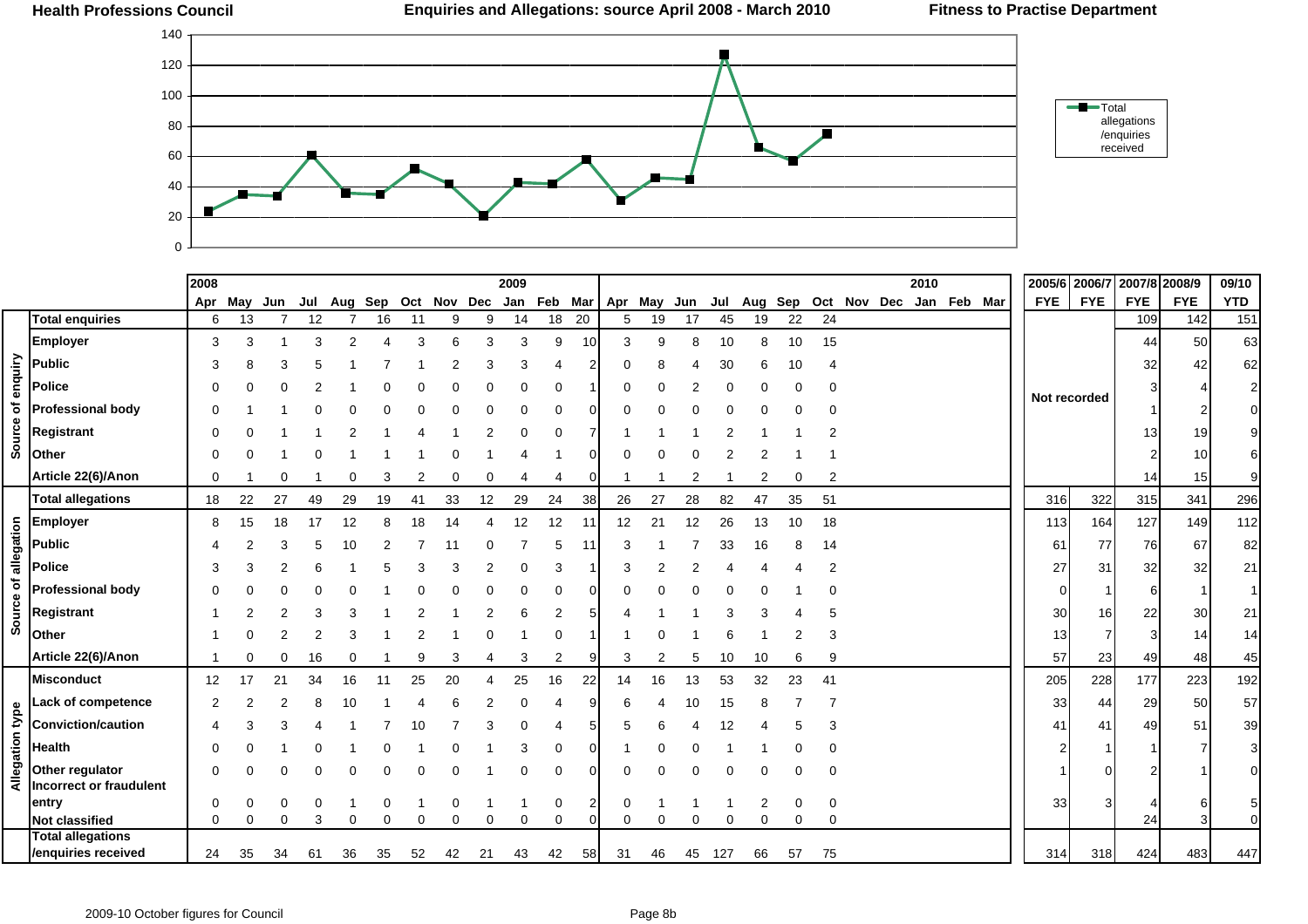

**Page 9 part 1 Panel Hearings Decisions: Conduct and Competence Cases**

|          |                               | 2008 |     |     |     |     |     |               |     |              | 2009 |     |          |     |     |     |     |     |          |              |     |     | 2010 |         |        | 2005/6 2006/7 |            | 2007/812008/9 |                 | 09/10      |
|----------|-------------------------------|------|-----|-----|-----|-----|-----|---------------|-----|--------------|------|-----|----------|-----|-----|-----|-----|-----|----------|--------------|-----|-----|------|---------|--------|---------------|------------|---------------|-----------------|------------|
|          |                               | Apr  | May | Jun | Jul | Aug | Sep | Oct           | Nov | Dec          | Jan  | Feb | Mar      | Apr | May | Jun | Jul | Aug | Sep      | Oct          | Nov | Dec |      | Jan Feb | Mar II | <b>FYE</b>    | <b>FYE</b> | <b>FYE</b>    | <b>FYE</b>      | <b>YTD</b> |
|          | <b>C&amp;C cases listed</b>   | 19   | 16  | 15  | 9   |     | 16  | 21            | 25  | 19           | 33   | 22  | 251      | 20  | 19  | 27  | 26  | 24  | 37       | 35           |     |     |      |         |        | 73            | 119        | 176           | 231             | 188        |
|          | Struck off                    |      |     | ۰.  |     |     | з   |               | 9   | $\mathbf{b}$ |      |     | 61       | 0   |     | 9   |     | 10  | 10       | <sub>5</sub> |     |     |      |         |        | 11            | 26         | 37            | 64              | 40         |
| ommittee | Suspended                     |      |     |     |     | 3   |     |               |     |              |      |     |          |     |     |     |     |     |          | 5            |     |     |      |         |        | 19            | 19         | 30            | 23 <sub>l</sub> | 22         |
| Õ        | <b>Conditions of practice</b> |      |     |     |     |     |     |               |     |              |      |     |          |     |     |     |     |     |          |              |     |     |      |         |        |               |            |               | 10              |            |
|          | <b>Caution</b>                |      |     |     | 0   |     |     |               |     |              |      |     | 3        | 6   |     |     |     |     |          | 3            |     |     |      |         |        |               | 32         | 28            | 24              | 25         |
| etence   | No further action             |      |     |     |     |     |     |               |     |              |      |     | $\Omega$ |     |     |     |     |     |          |              |     |     |      |         |        |               | 6          |               |                 |            |
| emo      | Not well founded              |      |     | 3   |     | U   | 6   | 3             | 3   |              |      |     | $3 \mid$ | 3   |     | 3   | 3   | 3   | G.       | 8            |     |     |      |         |        |               |            | 19            | 36              | 29         |
| ت<br>ಂಶ  | Adjourned/part heard          |      |     |     |     |     |     |               |     |              |      |     | 6        |     |     | 10  |     |     |          | 10           |     |     |      |         |        | 22            | 22         | 32            | 35              | 50         |
|          | <b>Cancelled</b>              |      |     |     |     |     |     | :5            |     |              |      |     | 2        | 0   | 0   | 0   | 0   | 0   |          |              |     |     |      |         |        |               |            | 24            | 21              |            |
| Conduct  | <b>Referred to Health</b>     |      |     |     | 0   | U   |     | 0             | 0   | 0            | 0    | 0   | $\Omega$ |     |     |     |     |     |          |              |     |     |      |         |        |               |            |               |                 |            |
|          | <b>Removed - consent</b>      |      |     |     |     |     |     | Not available |     |              |      |     |          |     | 0   | 0   | 0   | 0   | $\Omega$ |              |     |     |      |         |        |               |            |               |                 |            |
|          | CC cases to be heard          | 171  | 174 | 176 | 189 | 213 | 193 | 191           | 206 | 193          | 200  | 180 | 182      | 184 | 192 | 198 | 190 | 208 | 194      | 205          |     |     |      |         |        | 59            | 59         | 172           | 117             | 205        |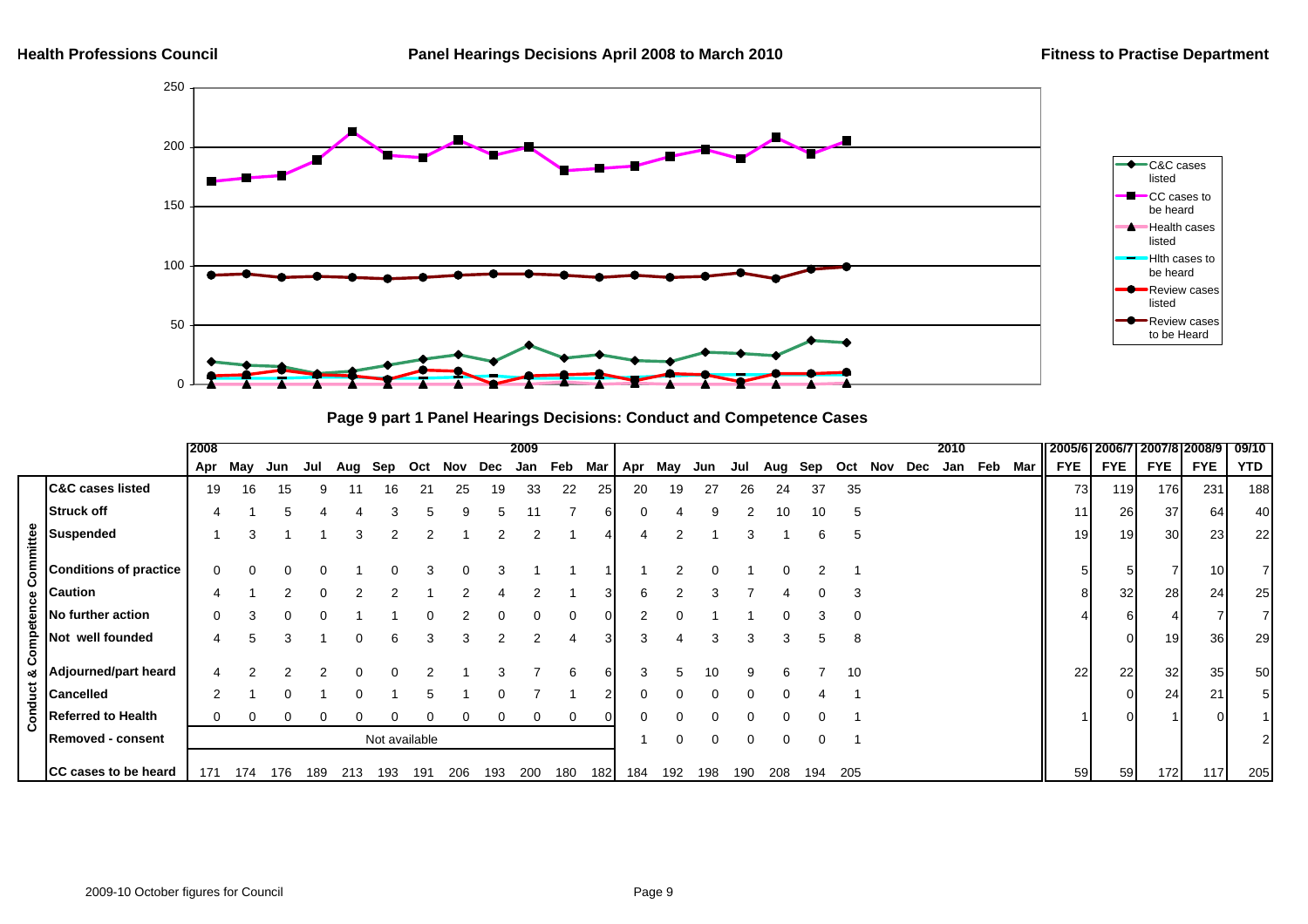#### **Page 9 contd part 2 Panel Hearings Decisions: Health and Investigating Hearings <b>Fitness to Practise Department**

|                         |                               | 2008 |     |     |     |     |     |     |              |             | 2009        |          |     |     |     |     |     |              |          |             |     |     | 2010 |             | 2005/6 2006/7 |            | 2007/8 2008/9 |            | 09/10          |
|-------------------------|-------------------------------|------|-----|-----|-----|-----|-----|-----|--------------|-------------|-------------|----------|-----|-----|-----|-----|-----|--------------|----------|-------------|-----|-----|------|-------------|---------------|------------|---------------|------------|----------------|
|                         |                               | Apr  | May | Jun | Jul | Aug | Sep | Oct | Nov          | Dec         | Jan         | Feb      | Mar | Apr | May | Jun | Jul | Aug          | Sep      | Oct         | Nov | Dec |      | Jan Feb Mar | <b>FYE</b>    | <b>FYE</b> | <b>FYE</b>    | <b>FYE</b> | <b>YTD</b>     |
|                         | <b>Health cases listed</b>    |      |     |     |     |     |     | 0   | 0            | $\Omega$    | $\mathbf 0$ | 2        |     |     |     |     |     | 0            | 0        |             |     |     |      |             | 81            |            | 9             |            | 2              |
|                         | <b>Suspended</b>              | 0    |     |     | 0   | 0   |     | 0   | 0            | 0           | 0           |          |     |     |     |     |     | 0            | 0        | 0           |     |     |      |             |               |            | 5             |            |                |
|                         | <b>Conditions of practice</b> | 0    |     |     |     |     |     | 0   | 0            | $\mathbf 0$ | $\Omega$    |          |     | 0   |     |     |     | <sup>0</sup> | ∩        | $\mathbf 0$ |     |     |      |             |               |            | 0             |            | $\overline{0}$ |
|                         | <b>Caution</b>                |      |     |     |     |     |     |     | <sup>0</sup> |             |             |          |     |     |     |     |     |              |          | $\Omega$    |     |     |      |             |               |            | $\Omega$      |            | 01             |
|                         | No further action             |      |     |     |     |     |     |     |              |             |             |          |     |     |     |     |     |              |          | $\Omega$    |     |     |      |             | 0             |            | $\Omega$      |            | $\Omega$       |
|                         | Not well founded              |      |     |     |     |     |     |     |              |             |             | 0        |     |     |     |     |     |              |          |             |     |     |      |             |               |            |               |            |                |
| <b>Health Committee</b> | Adjourned/part heard          | 0    |     |     |     |     |     |     | <sup>0</sup> |             | $\Omega$    | 0        |     |     |     |     |     | <sup>0</sup> | ∩        | 0           |     |     |      |             | Not recorded  |            |               |            | 0              |
|                         | <b>Cancelled</b>              |      |     |     |     |     |     |     | ∩            |             | $\Omega$    | 0        |     |     |     |     |     |              |          | $\Omega$    |     |     |      |             |               |            |               |            | $\overline{0}$ |
|                         | <b>Referred to C&amp;C</b>    |      |     |     |     |     |     | 0   | $\Omega$     | $\Omega$    | $\Omega$    | $\Omega$ |     |     |     |     |     | $\Omega$     | $\Omega$ | $\mathbf 0$ |     |     |      |             |               |            | $\Omega$      |            | $\overline{0}$ |
|                         | Hith cases to be heard        |      |     | 5   | h   |     |     | 5   | 6            |             | 5           | 5        |     | 6   |     |     |     |              |          | 8           |     |     |      |             |               |            |               |            | 8              |
|                         | Removed                       |      |     |     |     |     |     |     |              |             |             |          |     |     |     |     |     |              |          | 0           |     |     |      |             |               |            |               |            |                |
|                         | Amended                       |      |     |     |     |     |     |     |              |             |             |          |     |     |     |     |     |              |          | 0           |     |     |      |             |               |            |               |            |                |
| estigating              | Not well found                |      |     |     |     |     |     |     |              |             |             |          |     | 0   |     |     | 0   | $\Omega$     | 0        | 0           |     |     |      |             |               |            |               |            | $\overline{0}$ |
|                         | Adjourned/part heard          |      |     |     |     |     |     |     |              |             |             |          |     | 0   |     |     | 0   | $\Omega$     | 0        | 0           |     |     |      |             |               |            |               |            | 0              |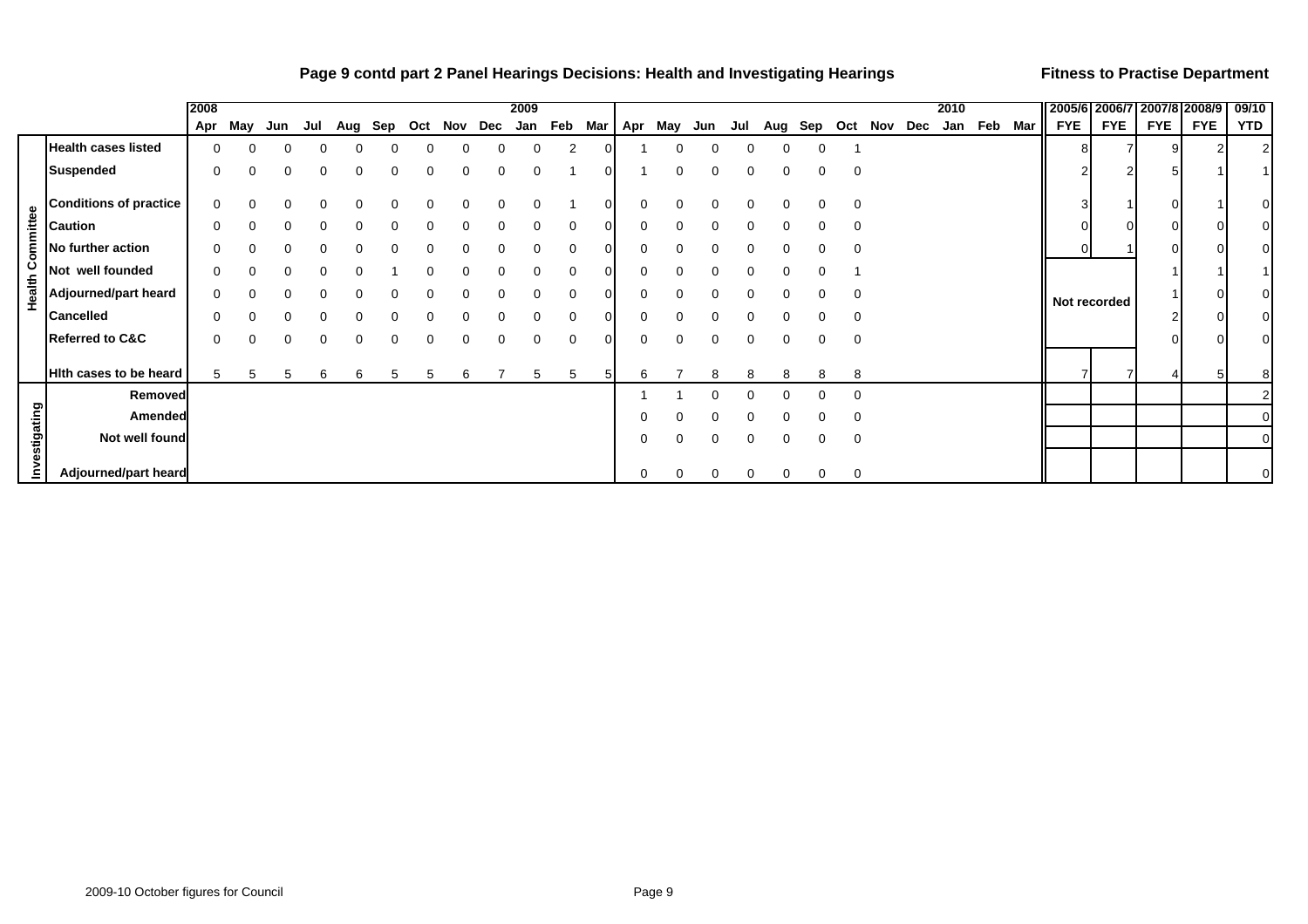#### Page 9 contd part 3 Panel Hearings, Decisions: Review Hearings **<b>Example 2 and Series 1** Fitness to Practise Department

|                 |                                                                       | 2008     |     |     |     |    |     |     |             |          |          | 2009     |                |    |               |                     |          |          |          |          |          |                 | 2010 |             |                 | 2005/6 2006/7 | 2007/8 2008/9 |            | 09/10           |
|-----------------|-----------------------------------------------------------------------|----------|-----|-----|-----|----|-----|-----|-------------|----------|----------|----------|----------------|----|---------------|---------------------|----------|----------|----------|----------|----------|-----------------|------|-------------|-----------------|---------------|---------------|------------|-----------------|
|                 |                                                                       | Apr      | May | Jun | Jul |    | Aug | Sep | Oct Nov Dec |          |          |          |                |    |               | Jan Feb Mar Apr May | Jun      | Jul      | Aug      |          |          | Sep Oct Nov Dec |      | Jan Feb Mar | <b>FYE</b>      | <b>FYE</b>    | <b>FYE</b>    | <b>FYE</b> | <b>YTD</b>      |
|                 | <b>Review cases listed</b><br><b>Struck off</b>                       | ∩        |     |     |     |    |     |     |             | 2        |          |          | 8              |    | 3<br>2        |                     | 3        |          |          |          | 10<br>2  |                 |      |             |                 | 41            | 67<br>10      | 67<br>17   | 50<br>15        |
|                 | <b>Suspension continued</b>                                           |          |     |     |     |    |     |     |             |          |          |          | $\overline{2}$ |    |               | Э                   |          |          |          |          |          |                 |      |             |                 |               | 37            | 51         | 19 <sup>l</sup> |
|                 | <b>Conditions continued</b>                                           |          |     |     |     |    |     |     |             |          |          |          | U              | U  | $\Omega$      |                     |          |          |          |          |          |                 |      |             |                 |               |               | 3          |                 |
|                 | <b>Suspension revoked</b>                                             | $\Omega$ |     |     |     |    |     |     | ი           | 2        | $\Omega$ |          | $\Omega$       |    | 0             | 0                   | $\Omega$ | 0        | 3        | $\Omega$ | 2        |                 |      |             |                 |               |               | 5          |                 |
| Review Hearings | <b>Suspension revoked</b><br>conditions imposed                       | $\Omega$ |     |     |     |    |     |     |             |          | $\Omega$ | $\Omega$ | $\Omega$       | U  | $\Omega$      | $\Omega$            | $\Omega$ | $\Omega$ | $\Omega$ |          |          |                 |      |             |                 |               |               | 3          |                 |
|                 | <b>Suspension revoked</b><br>caution imposed                          |          |     |     |     |    |     |     |             | U        | ∩        | $\Omega$ | $\Omega$       | O  | 0             | ∩                   | ∩        | O        | ∩        |          | $\Omega$ |                 |      |             | Not<br>recorded |               |               |            |                 |
| CCC and HC      | <b>Conditions revoked</b>                                             | $\Omega$ |     |     |     |    |     |     |             | $\Omega$ | $\Omega$ | $\Omega$ |                | 0  | 0             |                     | $\Omega$ | $\Omega$ |          |          | $\Omega$ |                 |      |             |                 |               |               | 2          |                 |
|                 | <b>Conditions revoked</b><br>suspension imposed                       | 0        |     |     |     |    |     |     |             | U        | ∩        | $\Omega$ | $\mathbf 0$    | 0  | 0             | <sup>0</sup>        | ∩        | $\Omega$ | ∩        |          | 0        |                 |      |             |                 |               |               |            |                 |
|                 | <b>Conditions revoked</b><br>caution imposed                          |          |     |     |     |    |     |     |             |          |          |          |                |    |               |                     |          |          |          |          | $\Omega$ |                 |      |             |                 |               |               | $\Omega$   |                 |
|                 | Adjourned/part heard<br><b>Cancelled</b><br><b>Review cases to be</b> |          |     |     |     |    |     |     | ი           | 0        | 0        | $\Omega$ |                | 0  | 0<br>$\Omega$ | ∩                   |          | 0        |          |          | $\Omega$ |                 |      |             |                 |               |               | 3          |                 |
|                 | <b>Heard</b>                                                          | 92       | 93  |     | 90  | 91 | 90  | 89  | 90          | 92       | 93       | 93       | 92             | 90 | 92            | 90                  | 91       | 94       | 89       | 97       | 99       |                 |      |             |                 | 69            | 90            | 90         | 99              |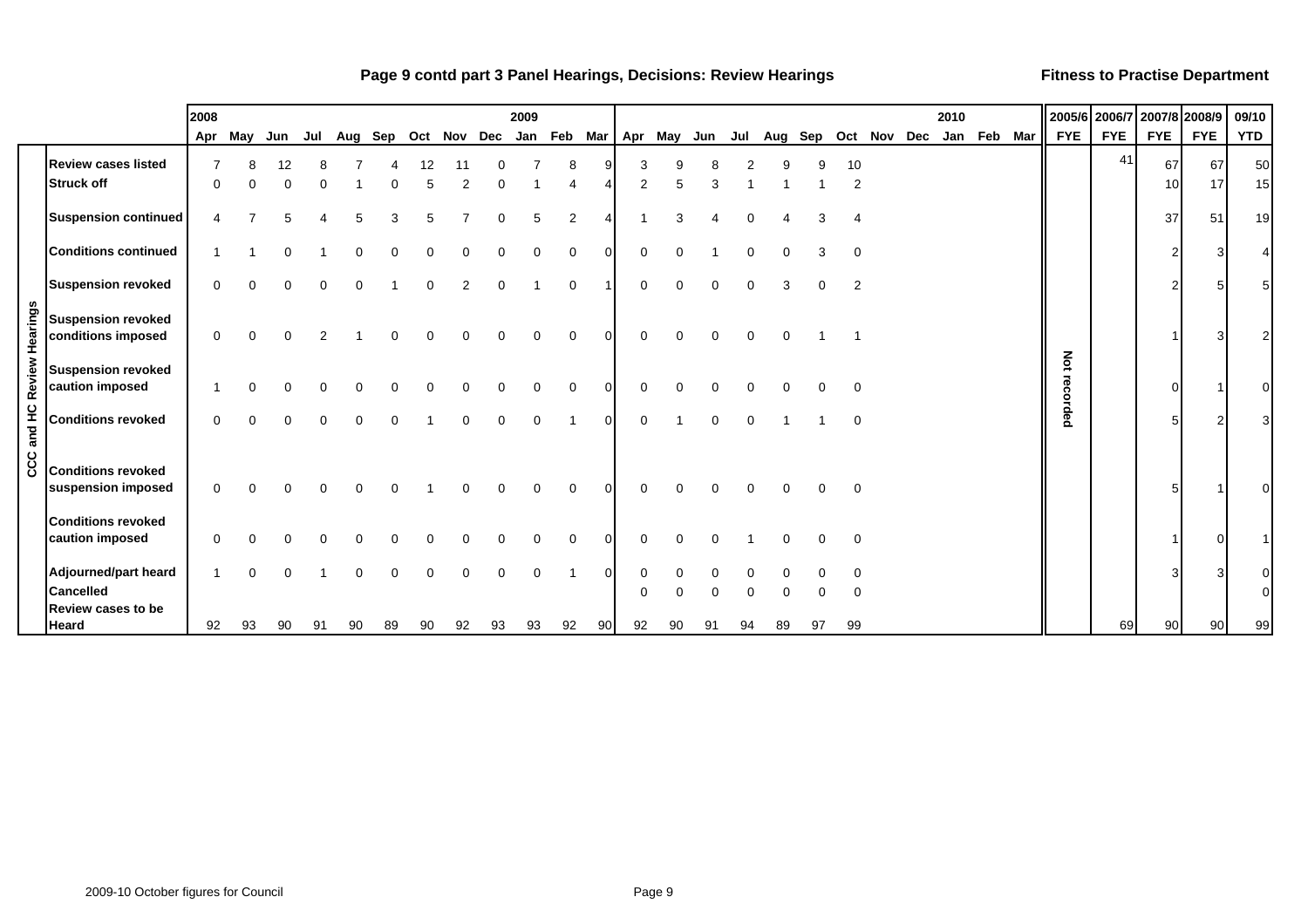

|                                       | 2008           |                |                |                |                |                |                |                     |          | 2009     |             |     |     |          |     |                |                |     |                |             | 2010 |     |     | 2005/6 |            |            | 2006/7 2007/8 2008/9 |            | 09/10          |
|---------------------------------------|----------------|----------------|----------------|----------------|----------------|----------------|----------------|---------------------|----------|----------|-------------|-----|-----|----------|-----|----------------|----------------|-----|----------------|-------------|------|-----|-----|--------|------------|------------|----------------------|------------|----------------|
|                                       | Apr            | May            | Jun            | Jul            |                |                |                | Aug Sep Oct Nov Dec |          | Jan      | Feb         | Mar | Apr | May      | Jun | Jul            | Aug Sep        |     |                | Oct Nov Dec | Jan  | Feb | Mar |        | <b>FYE</b> | <b>FYE</b> | <b>FYE</b>           | <b>FYE</b> | <b>YTD</b>     |
| <b>Enquires</b>                       |                |                |                |                |                |                |                |                     |          |          |             |     |     |          |     |                |                |     |                |             |      |     |     |        |            |            |                      |            |                |
| <b>Arts therapists</b>                |                |                |                |                |                |                |                |                     |          |          |             |     |     |          |     | 0              |                | C   |                |             |      |     |     |        |            |            |                      |            |                |
| <b>Biomedical scientists</b>          |                |                |                |                |                |                |                |                     |          |          |             |     | 2   |          | 3   | $\overline{2}$ |                | 8   | 9              |             |      |     |     |        |            |            |                      |            |                |
| <b>Chiropodists &amp; podiatrists</b> |                |                |                |                |                |                |                |                     |          |          |             |     |     |          |     | 5              |                |     |                |             |      |     |     |        |            |            |                      |            |                |
| <b>Clinical scientists</b>            |                |                |                |                |                |                |                |                     |          |          |             |     |     |          |     |                |                |     |                |             |      |     |     |        |            |            |                      |            |                |
| <b>Dietitians</b>                     |                |                |                |                |                |                |                |                     |          |          |             |     |     |          |     | 5              |                | 2   | $\overline{2}$ |             |      |     |     |        |            |            |                      |            | $\mathfrak{p}$ |
| <b>Occupational therapists</b>        |                |                |                |                |                |                |                |                     |          |          |             |     | 10  | 15       | 15  | 10             |                |     | 11             |             |      |     |     |        |            |            |                      |            | 11             |
| <b>ODPs</b>                           |                |                |                |                |                | Not available  |                |                     |          |          |             |     | 12  |          | 8   | 8              |                | 8   |                |             |      |     |     |        |            |            |                      |            |                |
| <b>Orthoptists</b>                    |                |                |                |                |                |                |                |                     |          |          |             |     |     |          |     | 0              |                |     | ∩              |             |      |     |     |        |            |            |                      |            |                |
| <b>Paramedics</b>                     |                |                |                |                |                |                |                |                     |          |          |             |     | 11  | 13       | 13  | 15             | 15             | 18  | 16             |             |      |     |     |        |            |            |                      |            | 16             |
| Physiotherapists                      |                |                |                |                |                |                |                |                     |          |          |             |     | 12  | 11       | 12  | 9              | $\overline{7}$ |     | 18             |             |      |     |     |        |            |            |                      |            | 18             |
| Practitioner psychologists*           |                |                |                |                |                |                |                |                     |          |          |             |     | N/A | N/A      | 0   | 26             | 24             | 20  | 15             |             |      |     |     |        |            |            |                      |            | 15             |
| <b>Prosthetists &amp; orthotists</b>  |                |                |                |                |                |                |                |                     |          |          |             |     |     |          |     | $\Omega$       |                | C   | $\Omega$       |             |      |     |     |        |            |            |                      |            |                |
| Radiographers                         |                |                |                |                |                |                |                |                     |          |          |             |     |     |          |     | 3              | $\overline{2}$ |     | 6              |             |      |     |     |        |            |            |                      |            |                |
| <b>SLTs</b>                           |                |                |                |                |                |                |                |                     |          |          |             |     |     |          |     | 3              | 5              | 5   | 5              |             |      |     |     |        |            |            |                      |            |                |
| <b>Total - Enquiries</b>              |                |                |                |                |                |                |                |                     |          |          |             |     | 62  | 64       | 65  | 87             | 83             | 90  | 96             |             |      |     |     |        |            |            |                      |            | 96             |
| <b>Investigating Panel</b>            |                |                |                |                |                |                |                |                     |          |          |             |     |     |          |     |                |                |     |                |             |      |     |     |        |            |            |                      |            |                |
| <b>Arts therapists</b>                |                | 3              | 6              | 8              |                | 6              | $\overline{2}$ | $\Omega$            | $\Omega$ | $\Omega$ | $\mathbf 0$ |     |     |          |     | 3              | $\overline{2}$ | 4   | 3              |             |      |     |     |        |            |            |                      |            | 3              |
| <b>Biomedical scientists</b>          | 11             | 12             | 16             | 26             | 27             | 27             | 20             | 17                  | 16       | 17       | 13          | 14  | 11  | 10       | 10  | 12             | 10             | 11  | 13             |             |      |     |     |        |            | 10         | 13                   | 14         | 13             |
| Chiropodists & podiatrists            | 17             | 17             | 19             | 27             | 28             | 29             | 34             | 36                  | 34       | 28       | 26          | 27  | 25  | 26       | 28  | 28             | 29             | 25  | 24             |             |      |     |     |        | 24         | 26         | 18                   | 27         | 24             |
| <b>Clinical scientists</b>            | $\overline{2}$ | 3              | $\overline{2}$ | 3              |                | 5              |                |                     |          | 4        | 4           |     |     |          | 3   | 3              | 3              |     |                |             |      |     |     |        |            |            |                      |            | 4              |
| <b>Dietitians</b>                     |                | $\overline{2}$ | 3              | 3              | $\overline{2}$ |                | $\Omega$       |                     |          | 0        | $\mathbf 0$ |     |     |          | 2   | 3              |                | 5   | 5              |             |      |     |     |        |            |            |                      | $\Omega$   |                |
| <b>Occupational therapists</b>        | 28             | 23             | 25             | 23             | 26             | 21             | 27             | 30                  | 29       | 26       | 27          | 29  | 33  | 33       | 29  | 34             | 33             | 40  | 38             |             |      |     |     |        | 14         | 19         | 22                   | 29         | 38             |
| <b>ODPs</b>                           | 16             | 18             | 20             | 23             | 25             | 22             | 24             | 24                  | 23       | 24       | 22          | 26  | 27  | 29       | 20  | 16             | 14             | 13  | 11             |             |      |     |     |        | 14         | 15         | 18                   | 26         | 11             |
| <b>Orthoptists</b>                    |                |                |                |                | 0              | $\Omega$       | $\Omega$       | $\Omega$            | $\Omega$ | 0        | $\Omega$    |     |     | $\Omega$ | 0   | $\Omega$       | $\Omega$       | C.  | $\Omega$       |             |      |     |     |        |            |            |                      | $\Omega$   | $\overline{0}$ |
| <b>Paramedics</b>                     | 36             | 42             | 43             | 40             | 38             | 41             | 42             | 40                  | 34       | 37       | 38          | 35  | 37  | 44       | 50  | 65             | 63             | 57  | 68             |             |      |     |     |        | 19         | 47         | 40                   | 35         | 68             |
| Physiotherapists                      | 40             | 44             | 43             | 52             | 50             | 40             | 37             | 35                  | 37       | 33       | 33          | 39  | 46  | 47       | 45  | 43             | 46             | 49  | 52             |             |      |     |     |        | 50         | 55         | 43                   | 39         | 52             |
| Practitioner psychologists*           |                |                |                |                |                |                |                |                     |          |          |             |     |     |          |     | 19             | 30             | 36  | 43             |             |      |     |     |        |            |            |                      |            | 43             |
| <b>Prosthetists &amp; orthotists</b>  | 2              | 2              | 3              | $\overline{2}$ | $\overline{2}$ | $\overline{2}$ | 2              |                     |          |          | 2           | 2   | 2   |          | 2   | $\overline{2}$ | $\overline{2}$ |     |                |             |      |     |     |        |            | 3          |                      |            |                |
| Radiographers                         | 19             | 16             | 15             | 22             | 17             | 15             | 13             | 17                  | 16       | 17       | 18          | 12  | 13  | 14       | 13  | 15             | 16             | 13  | 14             |             |      |     |     |        | 18         | 32         | 17                   | 12         | 14             |
| <b>SLTs</b>                           | 16             | 15             | 14             | 15             |                | 9              | 8              |                     |          | 5        | 6           | 5   |     | 5        | 6   | 6              |                | 10  |                |             |      |     |     |        |            | 10         | 16                   | 5          | $\overline{7}$ |
| <b>Total - Investigating</b>          | 193            | 198            | 210            | 245            | 237            | 218            | 213            | 211                 | 201      | 192      | 189         | 194 | 204 | 216      | 209 | 249            | 263            | 271 | 286            |             |      |     |     |        | 158        | 228        | 198                  | 194        | 286            |

**\* Practitioner psychologists section of register opened 1st July 2009**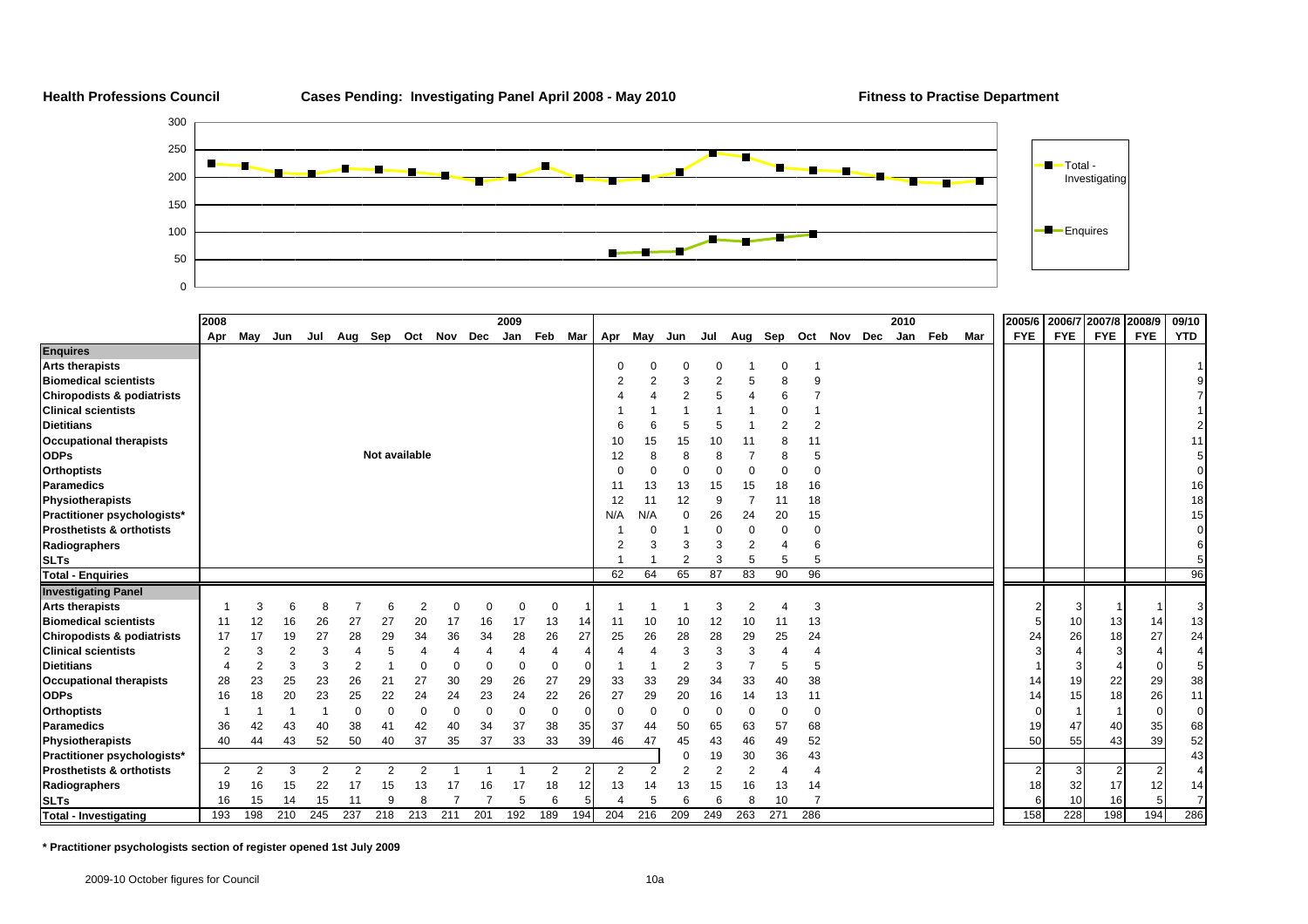



|                                        | 2008     |                |          |                |          |                |          |    |    | 2009            |          |    |          |          |     |          |         |         |                                                                                                 | 2010 |  |            | 2005/6 2006/7 2007/8 2008/9 |                |                |            | 09/10          |
|----------------------------------------|----------|----------------|----------|----------------|----------|----------------|----------|----|----|-----------------|----------|----|----------|----------|-----|----------|---------|---------|-------------------------------------------------------------------------------------------------|------|--|------------|-----------------------------|----------------|----------------|------------|----------------|
|                                        |          |                |          |                |          |                |          |    |    |                 |          |    |          |          |     |          |         |         | Apr May Jun Jul Aug Sep Oct Nov Dec Jan Feb Mar Apr May Jun Jul Aug Sep Oct Nov Dec Jan Feb Mar |      |  | <b>FYE</b> | <b>FYE</b>                  |                | <b>FYE</b>     | <b>FYE</b> | <b>YTD</b>     |
| <b>Conduct &amp; Comptence Panel</b>   |          |                |          |                |          |                |          |    |    |                 |          |    |          |          |     |          |         |         |                                                                                                 |      |  |            |                             |                |                |            |                |
| <b>Arts therapists</b>                 | 8        |                |          |                |          |                |          |    |    |                 |          | 11 | 12       | 13       |     |          |         |         |                                                                                                 |      |  |            |                             |                | 8              | 11         |                |
| <b>Biomedical scientists</b>           | 9        |                | 10       | 12             | 12       | 13             | 15       | 16 | 14 | 18              | 17       | 12 | 15       | 16       | 16  | 13       | 14      |         |                                                                                                 |      |  |            |                             | 9              |                | 12         | 11             |
| <b>Chiropodists &amp; podiatrists</b>  | 9        |                | 11       | 11             | 13       | 14             | 11       | 14 | 16 | 17              | 17       | 15 | 16       | 15       | 17  | 18       | 18      | 17      | 18                                                                                              |      |  |            | 13                          | 12             | 12             | 15         | 18             |
| <b>Clinical scientists</b>             | 5        |                |          |                |          |                |          |    |    |                 |          |    |          |          |     |          |         |         | Э                                                                                               |      |  |            |                             | $\Omega$       |                |            | 3 <sup>l</sup> |
| <b>Dietitians</b>                      |          |                |          |                |          |                |          |    |    |                 |          |    |          |          |     |          |         |         |                                                                                                 |      |  |            |                             |                |                |            | 31             |
| <b>Occupational therapists</b>         | 17       |                | 16       | 19             | 18       | 19             |          | 18 |    | 21              | 22       | 25 | 26       | 27       | 26  | 27       | 27      | 22      | 28                                                                                              |      |  |            | 12                          | 19             | 19             | 25         | 28             |
| <b>ODPs</b>                            | 19       | 20             | 19       | 18             | 19       | 16             | 16       | 15 | 16 | 20              | 19       | 15 | 19       | 22       | 25  | 25       | 23      | 22      | 20                                                                                              |      |  |            | 8                           | 9              | 18             | 15         | 20             |
| <b>Orthoptists</b>                     |          |                |          |                |          |                |          |    |    |                 |          |    |          |          |     |          |         |         | C                                                                                               |      |  |            |                             | $\Omega$       | $\Omega$       |            | $\overline{0}$ |
| <b>Paramedics</b>                      | 44       | 43             | 42       | 46             | 47       | 42             |          |    | 46 | 43              | 40       | 40 | 40       | 40       | 43  | 46       |         |         | 50                                                                                              |      |  |            | 29                          | 40             | 45             | 40         | 50             |
| <b>Physiotherapists</b>                | 28       | 29             | 34       | 31             | 35       | 34             | 34       | 38 | 35 | 35              | 28       | 30 | 29       | 30       | 34  | 27       | 32      | 30      | 29                                                                                              |      |  |            | 14                          | 16             | 28             | 30         | 29             |
| Practitioner psychologists*            |          |                |          |                |          |                |          |    |    |                 |          |    |          |          |     | $\Omega$ | 10      |         |                                                                                                 |      |  |            |                             |                |                |            | $\overline{7}$ |
| <b>Prosthetists &amp; orthotists</b>   | $\Omega$ | $\Omega$       | $\Omega$ | $\Omega$       | $\Omega$ | $\Omega$       | $\Omega$ |    |    |                 |          |    |          |          |     |          |         |         |                                                                                                 |      |  |            |                             | $\overline{0}$ | $\overline{0}$ |            |                |
| Radiographers                          | 24       | 22             | 20       | 19             | 26       | 24             | 24       | 24 | 18 | 17              | 14       | 13 | 11       | 14       | 16  | 16       | 17      | 22      | 24                                                                                              |      |  |            |                             | 14             | 23             | 13         | 24             |
| <b>SLTs</b>                            | 4        | 6              |          |                | 9        | 10             | 12       | 13 | 13 | 10              | 8        | 8  | 8        |          | 8   | 6        | 5       | 5       | 7                                                                                               |      |  |            |                             |                |                |            | $\overline{7}$ |
| <b>Total - Conduct &amp; Comptence</b> |          | 171 174        | 176      | 180            | 199      | 193            | 192 206  |    |    | 194 200 180 177 |          |    | 184      | 192      | 198 |          | 190 207 | 194 205 |                                                                                                 |      |  | 105        |                             | 124            | 171            | 177        | 205            |
| <b>Health Panel</b>                    |          |                |          |                |          |                |          |    |    |                 |          |    |          |          |     |          |         |         |                                                                                                 |      |  |            |                             |                |                |            |                |
| <b>Arts therapists</b>                 | C        |                |          |                |          |                |          |    |    |                 |          |    |          |          |     |          |         |         |                                                                                                 |      |  |            |                             | $\Omega$       | 0              |            |                |
| <b>Biomedical scientists</b>           | 0        |                |          |                |          |                |          |    | 2  | 2               | 2        |    |          |          |     |          |         |         |                                                                                                 |      |  |            |                             |                |                |            |                |
| <b>Chiropodists &amp; podiatrists</b>  | 0        | 0              | C        |                |          |                |          |    | C  | 0               | 0        |    |          |          |     |          |         |         |                                                                                                 |      |  |            |                             | ∩              |                |            |                |
| <b>Clinical scientists</b>             | 0        | O              | C        |                |          |                |          |    |    | ſ               |          |    |          |          |     |          |         |         |                                                                                                 |      |  |            |                             | $\Omega$       |                |            |                |
| <b>Dietitians</b>                      | C        |                |          |                |          |                |          |    |    |                 |          |    |          |          |     |          |         |         |                                                                                                 |      |  |            |                             | $\Omega$       |                |            |                |
| <b>Occupational therapists</b>         |          |                |          |                |          |                |          |    |    |                 |          |    |          |          |     |          |         |         |                                                                                                 |      |  |            |                             |                |                |            |                |
| <b>ODPs</b>                            | C        |                |          |                |          |                |          |    |    |                 |          |    |          |          |     |          |         |         |                                                                                                 |      |  |            |                             |                |                |            |                |
| <b>Orthoptists</b>                     |          |                |          |                |          |                |          |    |    |                 |          |    |          |          |     |          |         |         |                                                                                                 |      |  |            |                             | ∩              |                |            |                |
| <b>Paramedics</b>                      |          | ი              | C        | C              | C        | ſ              |          |    |    |                 |          |    |          |          |     |          |         |         |                                                                                                 |      |  |            |                             |                |                |            |                |
| Physiotherapists                       | $\Omega$ | O              | U        | 0              | O        | U              |          |    |    |                 |          |    |          |          |     |          |         |         |                                                                                                 |      |  |            |                             | $\Omega$       |                |            |                |
| Practitioner psychologists*            |          |                |          |                |          |                |          |    |    |                 |          |    |          |          |     |          |         |         |                                                                                                 |      |  |            |                             |                |                |            |                |
| <b>Prosthetists &amp; orthotists</b>   | 0        | $\Omega$       | 0        | $\Omega$       | $\Omega$ | $\Omega$       | 0        | 0  | 0  | $\Omega$        | $\Omega$ | U  | $\Omega$ | $\Omega$ | ŋ   |          |         |         |                                                                                                 |      |  |            | ∩                           | $\overline{0}$ | $\Omega$       |            |                |
| Radiographers                          | 2        | $\overline{2}$ | 2        | $\overline{2}$ | 2        | $\overline{2}$ | 2        |    | 2  | $\overline{2}$  |          |    |          |          |     |          |         |         | C                                                                                               |      |  |            |                             | $\overline{0}$ |                |            |                |
| <b>SLTs</b>                            |          |                |          |                |          |                |          |    |    |                 |          |    |          |          |     |          |         |         |                                                                                                 |      |  |            |                             | 0              |                |            |                |
| Total - Health                         | 5        | 5              | 5        | 6              | 6        | 6              | 6        | 6  |    | 8               | 6        | 5  | 6        | 7        | 8   | 8        | 8       | 8       | 8                                                                                               |      |  |            | 81                          | 6              | 4              | 5          | 8              |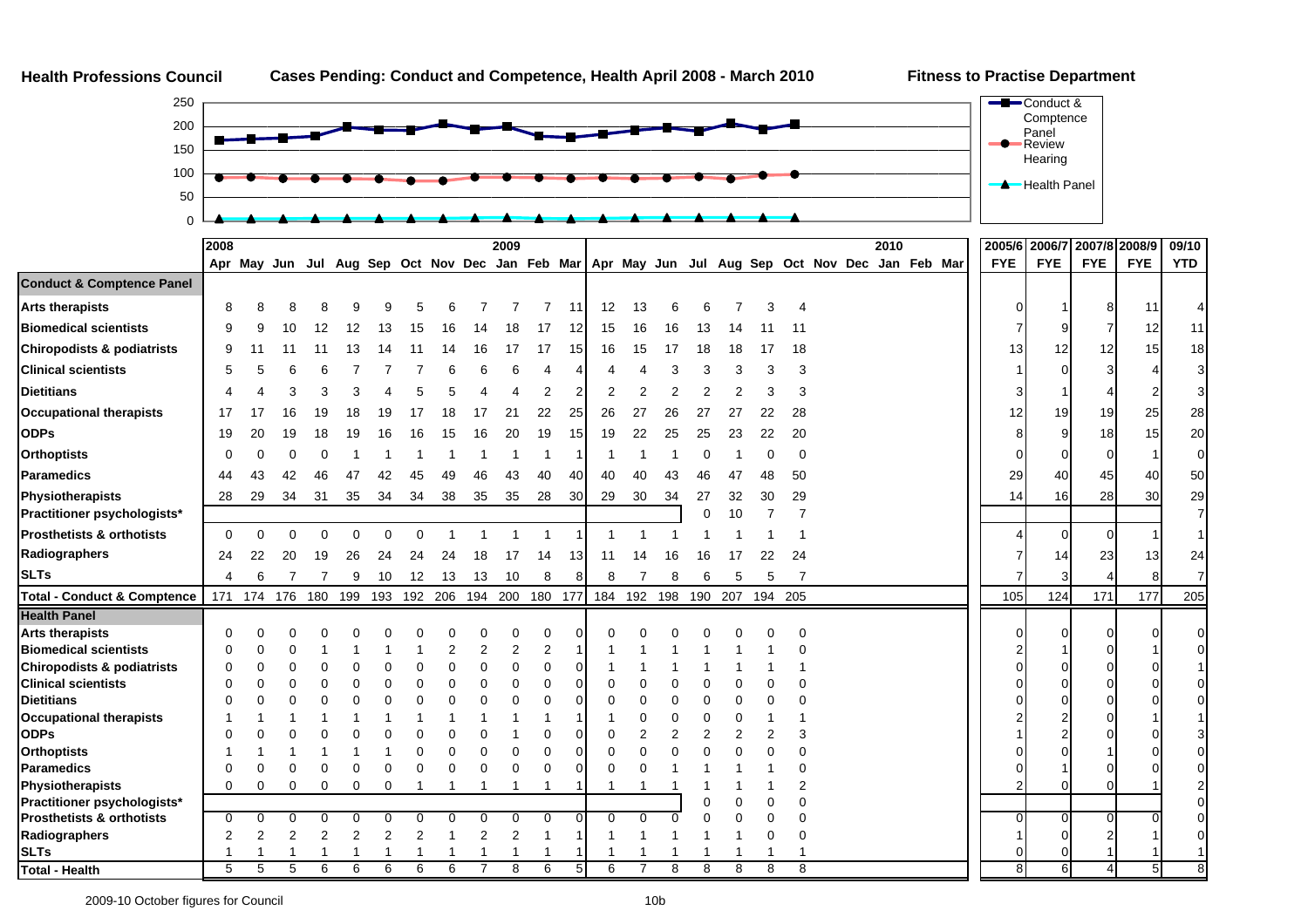|                                       | 2008 |    |    |    |              |    |    |    |    | 2009 |    |     |    |    |    |    |    |    |    |                                                                                       | 2010 |             |  |                 |                 | 2005/6 2006/7 2007/8 2008/9 |            | 09/10           |
|---------------------------------------|------|----|----|----|--------------|----|----|----|----|------|----|-----|----|----|----|----|----|----|----|---------------------------------------------------------------------------------------|------|-------------|--|-----------------|-----------------|-----------------------------|------------|-----------------|
|                                       |      |    |    |    |              |    |    |    |    |      |    |     |    |    |    |    |    |    |    | Apr May Jun Jul Aug Sep Oct Nov Dec Jan Feb Mar   Apr May Jun Jul Aug Sep Oct Nov Dec |      | Jan Feb Mar |  | <b>FYE</b>      | <b>FYE</b>      | <b>FYE</b>                  | <b>FYE</b> | <b>YTD</b>      |
| <b>Review Hearing</b>                 |      |    |    |    |              |    |    |    |    |      |    |     |    |    |    |    |    |    |    |                                                                                       |      |             |  |                 |                 |                             |            |                 |
| <b>Arts therapists</b>                | 0    | ∩  |    |    |              |    |    |    |    |      |    |     |    |    |    |    |    |    | 0  |                                                                                       |      |             |  | 0               | $\overline{0}$  |                             |            |                 |
| <b>Biomedical scientists</b>          | 5    | h  | 'n | ∽  | $\mathbf{h}$ | h  |    |    |    |      |    |     |    |    |    |    |    |    | 6  |                                                                                       |      |             |  | 5               | 61              |                             |            |                 |
| <b>Chiropodists &amp; podiatrists</b> |      |    |    |    |              |    |    |    |    |      |    |     |    |    |    |    |    |    |    |                                                                                       |      |             |  |                 | -51             |                             |            |                 |
| <b>Clinical scientists</b>            |      |    |    |    |              |    |    |    |    |      |    |     |    |    |    |    |    |    |    |                                                                                       |      |             |  |                 | 2               |                             |            |                 |
| <b>Dietitians</b>                     |      |    |    |    |              |    |    |    |    |      |    |     |    |    |    |    |    |    |    |                                                                                       |      |             |  |                 |                 |                             |            |                 |
| <b>Occupational therapists</b>        | 20   |    |    |    |              |    | 19 |    |    |      |    | 161 | 16 | 15 | 16 |    | 16 |    | 16 |                                                                                       |      |             |  |                 | 10 <sup>1</sup> | 20                          | 16         | 16 <sup>l</sup> |
| <b>ODPs</b>                           | 3    | З  |    |    |              |    |    |    |    |      |    |     |    |    |    |    |    |    |    |                                                                                       |      |             |  |                 |                 |                             |            | 6               |
| <b>Orthoptists</b>                    |      |    |    |    |              |    |    |    |    |      |    |     |    |    |    |    |    |    |    |                                                                                       |      |             |  | 0               | $\overline{0}$  |                             |            |                 |
| <b>Paramedics</b>                     | 15   | 15 | 14 | 13 | 14           | 14 | 10 | 10 | 12 | 12   | 12 | 12  | 13 |    |    |    |    |    | 13 |                                                                                       |      |             |  |                 | 9               | 15 <sup>1</sup>             | 12         | 13 <sub>l</sub> |
| Physiotherapists                      | 30   | 30 | 29 | 29 | 29           | 26 | 27 | 25 | 28 | 29   | 28 | 27  | 27 | 27 | 24 | 27 | 26 | 25 | 25 |                                                                                       |      |             |  | 18 <sup>l</sup> | 23              | 30 <sup>1</sup>             | 27         | 25              |
| <b>Practitioner psychologists*</b>    |      |    |    |    |              |    |    |    |    |      |    |     |    |    |    |    |    |    |    |                                                                                       |      |             |  |                 |                 |                             |            | 3I              |
| <b>Prosthetists &amp; orthotists</b>  |      |    |    |    |              |    |    |    |    |      |    |     |    |    |    |    |    |    |    |                                                                                       |      |             |  |                 |                 |                             |            |                 |
| Radiographers                         |      |    |    | ค  | $\mathbf{h}$ | 'n |    |    |    |      |    | 10  | 10 | 10 | 12 | 12 | 12 | 14 | 14 |                                                                                       |      |             |  |                 |                 |                             | 10         | 14              |
| <b>SLTs</b>                           | 5    | 5  | 5  | 5  | 5            | 6  | 5  | 5  | 5  | 5    | 6  |     |    |    |    |    |    |    | 5  |                                                                                       |      |             |  |                 |                 |                             |            |                 |
| <b>Total - Review hearing</b>         | 92   | 93 | 90 | 90 | 90           | 89 | 85 | 85 | 93 | 93   | 92 | 90  | 92 | 90 | 91 | 94 | 89 | 97 | 99 |                                                                                       |      |             |  | 44              | 69              | 90 <sup>1</sup>             | 90         | 99              |

#### **Page 10b contd Cases Pending: Review Hearings April 2008 - March 2010**

**\* Practitioner psychologists section of register opened 1st July 2009**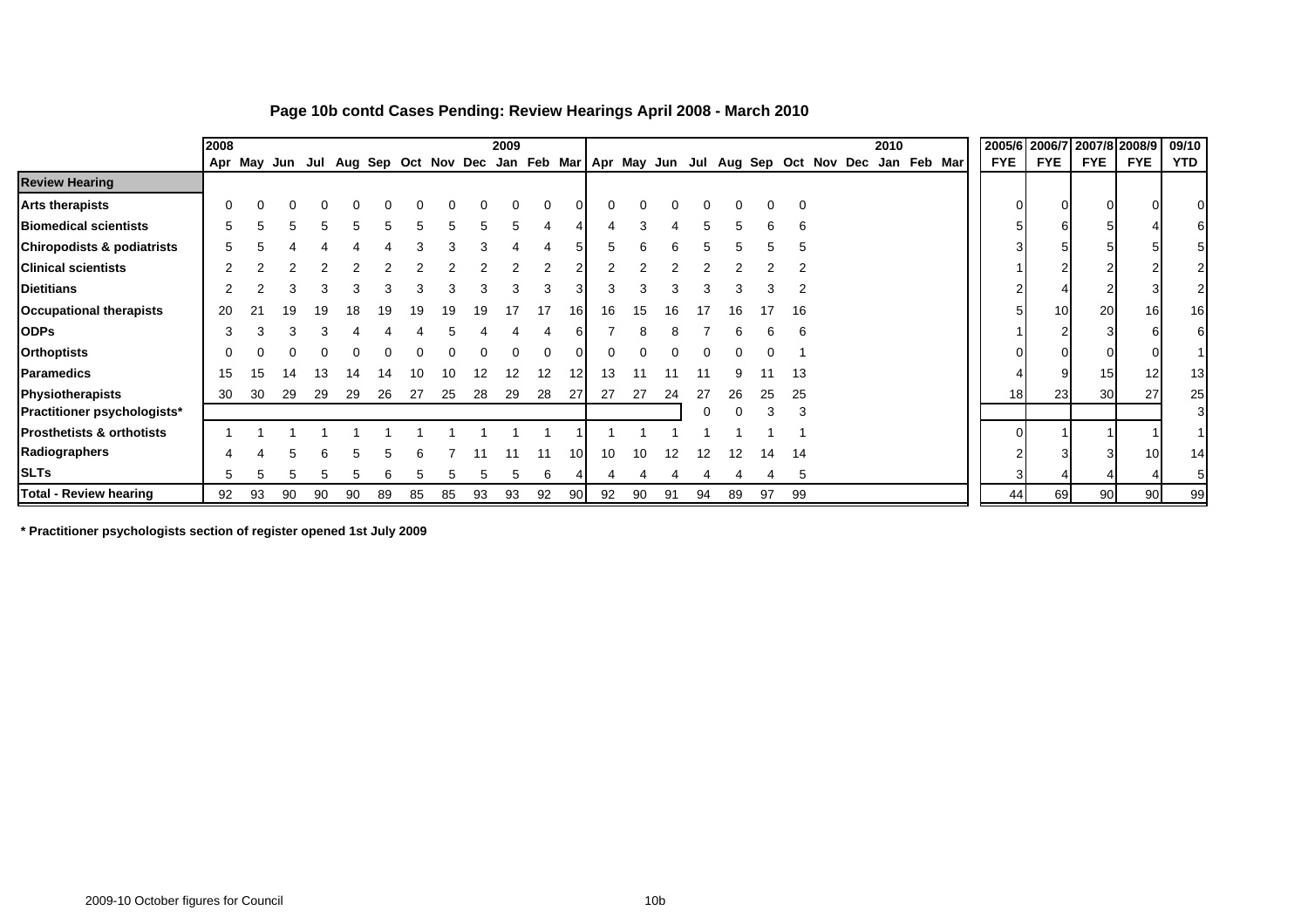#### **Health Professions Council Registration Appeals April 2008 - March 201 0**



|                             | 2008 |     |     |     |     |          |    |     |          | 2009        |          |          |     |     |          |     |     |          |     |                |     | 2010 |     |     |            | 2005/6 2006/7 2007/8 2008/9 |            |            | 09/10           |
|-----------------------------|------|-----|-----|-----|-----|----------|----|-----|----------|-------------|----------|----------|-----|-----|----------|-----|-----|----------|-----|----------------|-----|------|-----|-----|------------|-----------------------------|------------|------------|-----------------|
|                             | Apr  | May | Jun | Jul | Aug | Sep Oct  |    | Nov | Dec      | Jan         | Feb      | Mar      | Apr | May | Jun      | Jul | Aug | Sep      | Oct | Nov            | Dec | Jan  | Feb | Mar | <b>FYE</b> | <b>FYE</b>                  | <b>FYE</b> | <b>FYE</b> | <b>YTD</b>      |
| <b>Appeals received</b>     | 3    |     |     |     |     |          |    |     |          | $\mathbf b$ |          |          |     | ◠   |          |     |     |          |     |                |     |      |     |     | 91         | 104                         | 41         | 55         | 15              |
| Reviewed                    |      | 12  | 0   |     | 12  | 0        | 0  | 13  | $\Omega$ |             | 4        |          | 8   | 9   | 8        | 0   |     | 0        |     | $\mathbf{0}$   |     |      |     |     | 266        | 90                          | 65         | 55         | 25              |
| Hearings held               |      | 12  | 0   |     | 12  | $\Omega$ | 0  | 13  |          |             | 4        |          | 6   | 8   | 8        |     |     | 0        |     | $\mathbf 0$    |     |      |     |     | 266        | 90                          | 65         | 55         | 22              |
| Adjourned/postponed         |      |     | 0   |     |     |          | 0  |     |          |             | 2        | $\Omega$ | 2   |     | $\Omega$ |     |     |          |     | $\overline{0}$ |     |      |     |     | 19         | 20                          | 10         |            |                 |
| Withdrawn                   | 0    |     | 0   |     |     |          | 0  |     |          |             | $\Omega$ |          | ი   | 0   | $\Omega$ |     |     |          |     | $\mathbf 0$    |     |      |     |     | 13         | 16                          | 15         |            | OΙ              |
| Allowed                     |      |     | 0   |     |     | $\Omega$ | 0  | h   |          |             |          |          |     | 5   |          |     |     | $\Omega$ |     | $\mathbf 0$    |     |      |     |     | 128        | 33                          | 29         | 23         |                 |
| Dismissed                   | 2    |     | 0   |     |     | 0        | 0  |     |          |             |          |          |     |     | 3        |     |     |          |     | $\mathbf 0$    |     |      |     |     | 88         | 29                          | 31         | 17         |                 |
| Substitute decision         | 0    |     | 0   |     |     |          | 0  |     |          |             | 0        | ∩        | n   | 0   |          |     |     |          |     | $\mathbf 0$    |     |      |     |     |            | $\Omega$<br>ΟI              |            |            |                 |
| <b>Remit to ETC</b>         | 0    |     | 0   |     |     | 0        | 0  |     |          |             | 0        |          | 5   | ◠   |          |     |     | 0        |     | $\mathbf 0$    |     |      |     |     | 31         |                             |            |            | 10 <sup>1</sup> |
| <b>Current active cases</b> | 20   | 20  | 23  | 24  | 19  | 19       | 23 | 13  | 16       | 21          | 28       | 29       | 22  | 16  |          |     |     | 12       | 13  |                |     |      |     |     |            |                             |            |            |                 |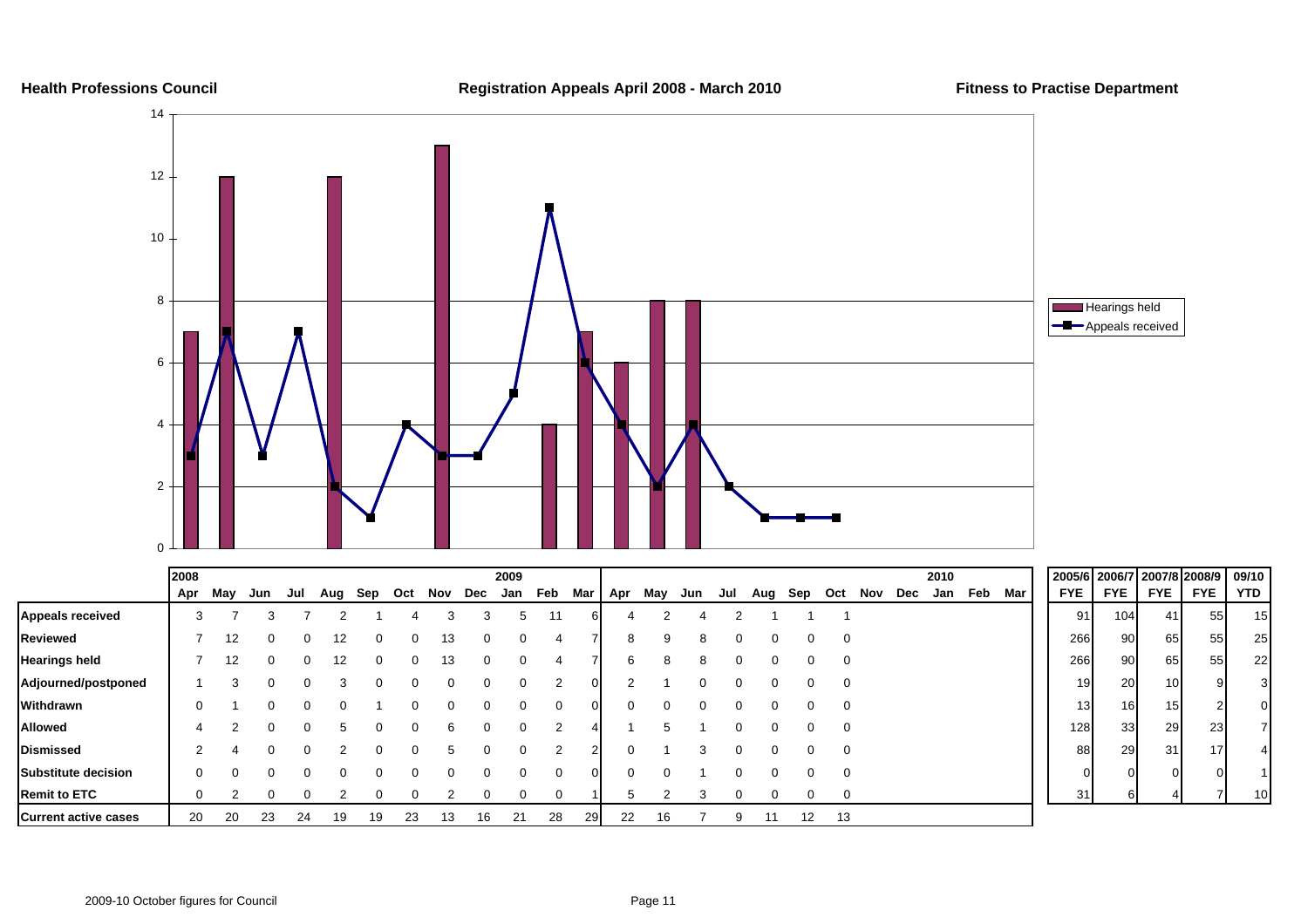**Health Professions Council Protection of Title April 2008 - March 2010 Fitness to Practise Department**



|                       | 2008 |     |     |     |     |     |     |     |     | 2009 |     |      |     |     |     |     |     |     |          |     |     | 2010 |     |     |                 |                 |            | 2005/6 2006/7 2007/8 2008/9 | 09/10 |
|-----------------------|------|-----|-----|-----|-----|-----|-----|-----|-----|------|-----|------|-----|-----|-----|-----|-----|-----|----------|-----|-----|------|-----|-----|-----------------|-----------------|------------|-----------------------------|-------|
|                       | Apr  | May | Jun | Jul | Aug | Sep | Oct | Nov | Dec | Jan  | Feb | Mar  | Apr | May | Jun | Jul | Aug | Sep | Oct      | Nov | Dec | Jan  | Feb | Mar | <b>FYE</b>      | <b>FYE</b>      | <b>FYE</b> | <b>FYE</b>                  | YTD   |
| <b>Public</b>         | 10   |     |     |     |     |     |     |     |     |      |     |      |     |     | 13  |     |     |     |          |     |     |      |     |     | 53 <sub>l</sub> | 21              | 42         | 56                          | 25    |
| <b>Police</b>         | đ    |     |     |     |     |     |     |     |     |      |     |      |     |     |     |     |     |     |          |     |     |      |     |     | 31              | 38 I            | 27         | 44                          | 20    |
| <b>HPC</b>            | O    |     |     |     |     |     |     |     |     |      |     |      |     |     |     |     |     | 0   | $\Omega$ |     |     |      |     |     |                 | 10 <sup>1</sup> |            |                             | 0     |
| Anonymous             |      |     |     |     |     |     | q   |     |     |      |     |      |     |     |     |     |     |     |          |     |     |      |     |     | 50              | <b>78</b>       | 38         | 47                          | 19    |
| Professional          | 28   |     | 24  | 16  | 14  | 29  | 22  | 20  |     |      |     | 291  | 25  | -29 | 16  | 15  | 16  | .h  | 19       |     |     |      |     |     | 225             | 137             | 103        | 233                         | 125   |
| <b>Total received</b> | 48   | 22  | 35  |     | 25  | 47  | 35  | 30  |     | 20   | 24  | 441  | 30  | 35  | 37  | 22  | 27  | 12  | 28       |     |     |      |     |     | 369             | 284             | 216        | 383                         | 189   |
| <b>Visits</b>         |      |     |     |     |     |     |     |     |     |      |     |      |     |     |     |     |     |     | ∩        |     |     |      |     |     |                 |                 |            |                             |       |
| <b>Open cases</b>     | 132  | 152 | 101 | 93  | 93  | 86  | 82  | 95  |     | 64   | 68  | 1031 |     | 67  |     | 48  | 65  | 49  | 51       |     |     |      |     |     |                 |                 |            |                             |       |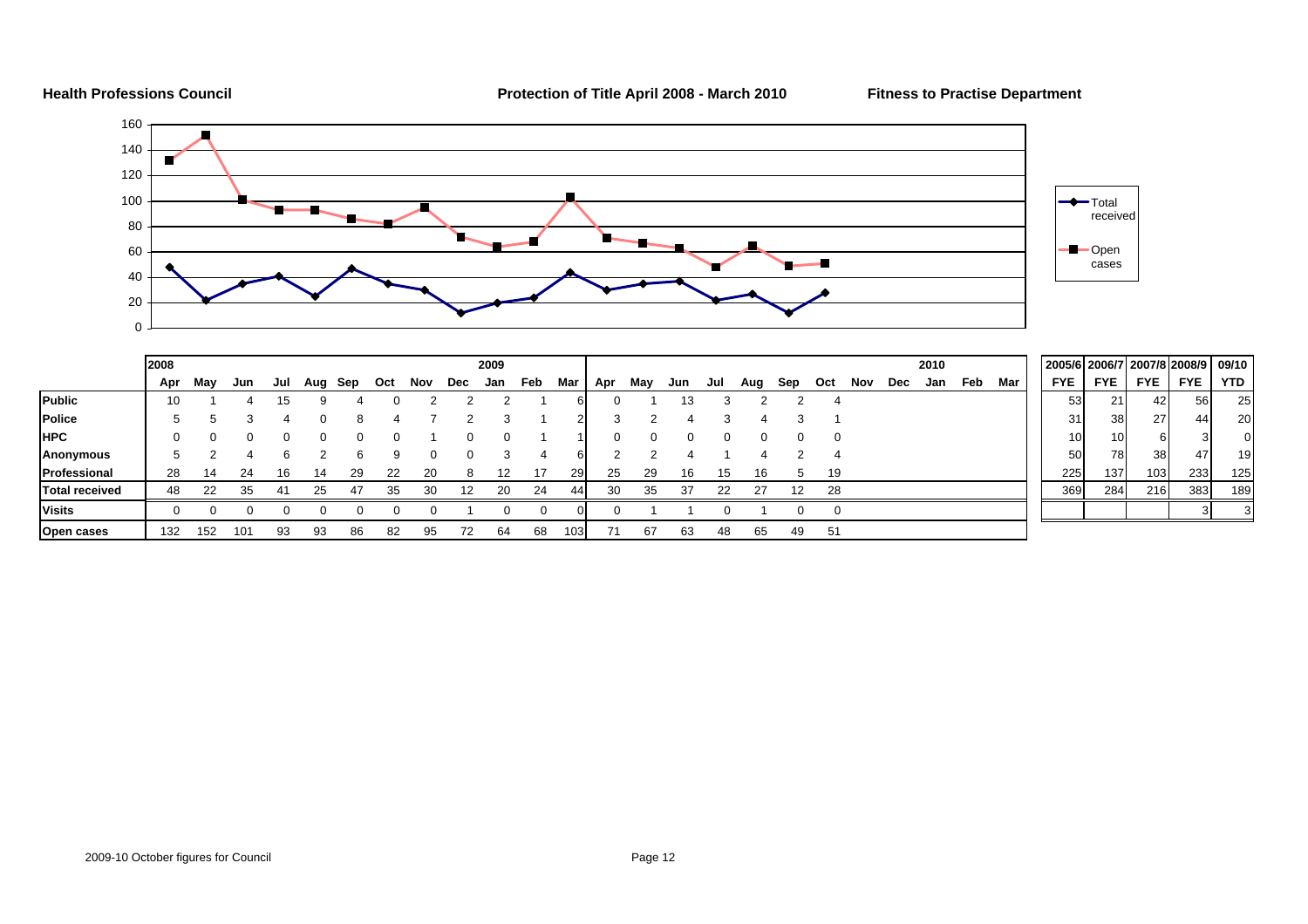

|                                                                                       | 2008 |          |     |    |    |    |    |    |                                                             | 2009 |          |     |          |    |          |          |          |         |          |             | 2010 |             | 2005/6     | 2006/7     | 2007/8 2008/9 |            | 09/10           |
|---------------------------------------------------------------------------------------|------|----------|-----|----|----|----|----|----|-------------------------------------------------------------|------|----------|-----|----------|----|----------|----------|----------|---------|----------|-------------|------|-------------|------------|------------|---------------|------------|-----------------|
|                                                                                       |      | Apr May  | Jun |    |    |    |    |    | Jul Aug Sep Oct Nov Dec Jan Feb Mar Apr May Jun Jul Aug Sep |      |          |     |          |    |          |          |          |         |          | Oct Nov Dec |      | Jan Feb Mar | <b>FYE</b> | <b>FYE</b> | <b>FYE</b>    | <b>FYE</b> | <b>YTD</b>      |
| Renewal                                                                               |      | 14       | 9   |    |    |    |    |    |                                                             |      | $\Omega$ |     |          |    |          | 9        | 14       | 54      | 30       |             |      |             | 36         | 27         | 81            | 43         | 119             |
|                                                                                       |      | 14       | 15  |    |    |    |    |    |                                                             |      | 3        |     |          |    | З        |          |          |         | 5        |             |      |             | 33         | 40         | 34            | 94         | 31              |
|                                                                                       |      | 12       | 8   | 46 | 25 | 30 |    | 15 | n                                                           |      | 10       | 161 |          |    | 15       |          | 37       | 36      | 33       |             |      |             | 165        | 150        | 158           | 248        | 201             |
| Readmission<br>admission<br><b>Readmission</b><br><b>Readmission</b><br>Self referral | 16   | 24       | 10  | 33 | 13 |    |    | 18 | 6                                                           |      | 12       |     |          | 16 |          | 25       |          |         | 18       |             |      |             | 54         | 86         | 158           | 192        | 118             |
| <b>Total received</b>                                                                 | 34   | 64       | 42  | 93 | 45 | 52 | 67 | 42 | 25                                                          | 50   | 25       | 38  | 23       | 32 | 43       | 100      |          | 70 115  | 86       |             |      |             | 288        | 303        | 431           | 577        | 469             |
| Considered by<br>panel                                                                | 18   | 34       | 24  | 39 | 40 | 49 | 38 | 55 | 23                                                          | 21   | 35       | 23  | 16       | 21 | 23       | 37       | 52       | 30      | 43       |             |      |             | n/a        | n/a        | 256           | 399        | 222             |
| Referred to FTP                                                                       | 0    | 15       |     |    |    |    |    |    |                                                             |      |          |     |          |    |          | 6        |          |         | 8        |             |      |             | n/a        | n/al       | 37            | 41         | 30              |
| Admisison rejected<br>Readmission                                                     | 0    | $\Omega$ |     |    |    |    |    |    |                                                             |      | 2        | ΩI  | $\Omega$ |    | $\Omega$ | $\Omega$ | $\Omega$ | ∩       | 0        |             |      |             | n/a        | n/a        |               |            |                 |
| rejected                                                                              | 0    | 0        |     |    |    |    |    |    |                                                             |      |          |     |          |    | 0        |          |          |         | 0        |             |      |             | n/a        | n/a        |               |            | 3 <sup>1</sup>  |
| Renewal rejected                                                                      |      |          |     |    |    |    |    |    |                                                             |      |          |     |          |    |          |          |          |         | $\Omega$ |             |      |             | n/a        | n/a        |               |            | 01              |
| Not referred to FTP                                                                   | 5    | a        |     |    | 9  | 5  | 12 | 8  | Δ                                                           | 5    | 6        | 81  | 2        | 6  |          | 5        | 3        |         |          |             |      |             | n/a        | n/al       | 34            | 82         | 31              |
| Admission accepted                                                                    | 10   |          |     | 25 | 26 | 31 | 19 | 36 | 11                                                          | 10   | 18       |     | 10       | 7  | 11       | 24       | 37       | 22      | 24       |             |      |             | n/a        | n/a        | 150           | 204        | 135             |
| ed Readmission<br>accepted<br>galaccepted                                             | 3    | 6        | 10  |    |    |    |    |    |                                                             |      |          |     |          |    |          |          |          |         |          |             |      |             | n/a        | n/a        | 19            | 51         | 17 <sup>1</sup> |
| $\begin{array}{ c c }\n\hline \mathbf{5} & \mathbf{R}\n\end{array}$ Renewal accepted  | 0    |          |     |    |    |    |    | O  | $\Omega$                                                    |      |          | ΩI  | 0        | U  |          | $\Omega$ |          |         | 3        |             |      |             | n/a        | n/a        |               |            | 5               |
| Closed before panel                                                                   |      |          |     |    |    |    |    |    |                                                             |      |          |     | 6        | 6  | 16       | 28       | 10       | 15      | 11       |             |      |             |            |            |               |            | 92              |
| Open cases                                                                            | 59   | 90       | 86  | 98 | 80 | 74 | 97 | 60 | 52                                                          | 71   | 62       | 59  | 58       | 64 | 64       | 96       | 94       | 115 108 |          |             |      |             | n/a        | n/a        | 75            | 75         | 108             |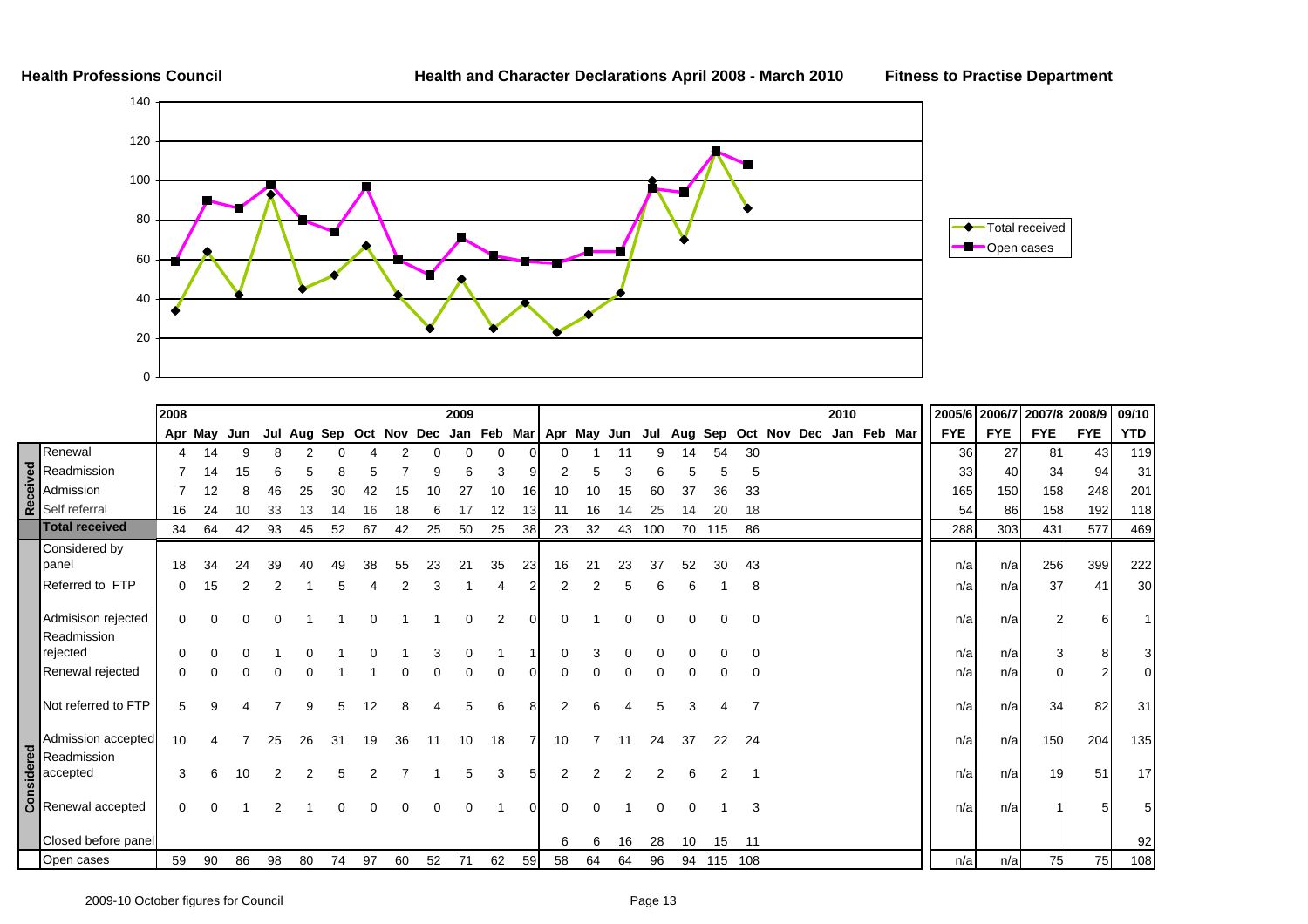

|                              | 2008 |     |     |     |     |     |     |     |     | 2009 |     |       |     |     |     |     |         |     |     |     |     | 2010 |     |       | 2005/6 2006/7 2007/8 2008/9 |            |                  |                 | 09/10 |
|------------------------------|------|-----|-----|-----|-----|-----|-----|-----|-----|------|-----|-------|-----|-----|-----|-----|---------|-----|-----|-----|-----|------|-----|-------|-----------------------------|------------|------------------|-----------------|-------|
|                              | Apr  | Mav | Jun | Jul | Aug | Sep | Oct | Nov | Dec | Jan  | Feb | Mar   | Apr | May | Jun | Jul | Aug Sep |     | Oct | Nov | Dec | Jan  | Feb | Mar   | FYE I                       | <b>FYE</b> | <b>FYE</b>       | <b>FYE</b>      | YTD   |
| <b>EMPLOYEES</b>             |      |     |     |     |     |     |     |     |     |      |     |       |     |     |     |     |         |     |     |     |     |      |     |       |                             |            |                  |                 |       |
| <b>Budgeted employees</b>    | 124  | 124 | 124 | 124 | 24  | 124 | 124 | 124 | 124 | 124  | 124 | 124   | 132 | 132 | 132 | 132 | 132     | 132 | 132 | 132 | 132 | 132  | 132 | $132$ |                             |            |                  | 124             | 132   |
| Total employees              | 110  | 116 | 119 | 121 | 120 | 118 | 115 | 114 | 113 | 113  | 112 | 116 I | 118 | 120 | 121 | 128 | 128     | 126 | 128 |     |     |      |     |       | 78                          | 79         | 107              | 116             | 128   |
| Full-time                    | 107  | 113 | 116 | 118 | 117 | 115 | 112 | 111 | 110 | 110  | 109 | 113   | 115 | 117 | 118 | 124 | 124     |     | 123 |     |     |      |     |       | 73                          | 75         | 104 <sub>1</sub> | 113             | 123   |
| Part-time                    |      |     |     |     |     |     |     |     |     |      |     |       |     |     |     |     |         |     |     |     |     |      |     |       |                             |            |                  |                 |       |
| FTE.                         | 109  |     | 118 | 120 |     |     |     |     |     |      |     |       | 117 | 119 | 20  | 126 | 126     | 24  | 126 |     |     |      |     |       | 76                          | 77         | 106              | 115             | 126   |
| Permanent                    | 106  | 110 | 113 | 116 | 116 | 114 | 111 | 111 | 110 | 110  | 109 | 113 I | 115 | 116 | 117 | 122 | 123     | 123 | 123 |     |     |      |     |       | 74                          | 781        | 101              | 113             | 123   |
| Starters (permanent)         |      |     |     |     |     |     |     |     |     |      |     |       |     |     |     |     |         |     |     |     |     |      |     |       |                             | 46         | 42               | 36              | 21    |
| Leavers (permanent)          |      |     |     |     |     |     |     |     |     |      |     |       |     |     |     |     |         |     |     |     |     |      |     |       |                             | 20         | 17               | 22              | 12    |
| Voluntary turnover%YTD*      | 20   | 21  | 19  | 19  |     | 18  |     | 20  |     | 19   | 19  | 20    | 20  |     |     | 19  | 19      | 20  | 21  |     |     |      |     |       |                             | 30         | 26               | 19 <sup>1</sup> | 19    |
| Overall turnover% YTD*       | 19   | 20  | 18  | 20  | 18  | 19  | 18  | 21  |     |      |     | 22    | 20  | 18  | 19  | 19  | 19      | 20  | 21  |     |     |      |     |       |                             |            |                  | 20              | 19    |
| Fixed-Term Contracts         |      |     |     |     |     |     |     |     |     |      |     |       |     |     |     | 6   |         |     |     |     |     |      |     |       |                             |            |                  |                 |       |
| Starters (fixed-term)        |      |     |     |     |     |     |     |     |     |      |     |       |     |     |     |     |         |     |     |     |     |      |     |       |                             |            |                  |                 |       |
| Leavers (fixed-term)         |      |     |     |     |     |     |     |     |     |      |     |       |     |     |     |     |         |     |     |     |     |      |     |       |                             |            |                  |                 |       |
| Agency days                  | 199  | 253 | 69  | 27  | 44  | 58  | 59  | 66  | 75  | 75   | 112 | 112   | 77  | 33  | 34  | 30  | 55      | 18  | 200 |     |     |      |     |       | 95                          | 2590       | 2742             | 1149            | 547   |
| % work days lost to sickness |      |     |     |     |     |     |     |     |     |      |     |       |     |     |     |     |         |     |     |     |     |      |     |       |                             |            |                  |                 |       |
| Average sick-days YTD        |      |     |     |     |     |     |     |     |     |      |     |       |     |     |     |     |         |     |     |     |     |      |     |       |                             |            |                  |                 |       |
| Sick-days                    | 88   | 67  | 76  |     | 36  | 70  | 119 | 88  | 68  |      | 46  |       | 65  |     |     |     | 40      | 79  | 53  |     |     |      |     |       | 846                         | 795        | 777              | 847             | 377   |
| O.H. Refs                    |      |     |     |     |     |     |     |     |     |      |     |       |     |     |     |     |         |     |     |     |     |      |     |       |                             | 18         | 19 <sup>1</sup>  | 27              |       |

**\* Voluntary Turnover**: This figure records voluntary resignations only and excludes leavers due to expiries of fixed term contracts, redundancies, dismissals, & compulsory retirements. Prior to April 2009 only expiries of fixed term contracts were excluded

**\* Overall Turnover:** this figure records turnover for all leavers, collected from April 2008 onwards

**FTE:** Full-time equivalent **O.H.Refs:** Occupational health referrals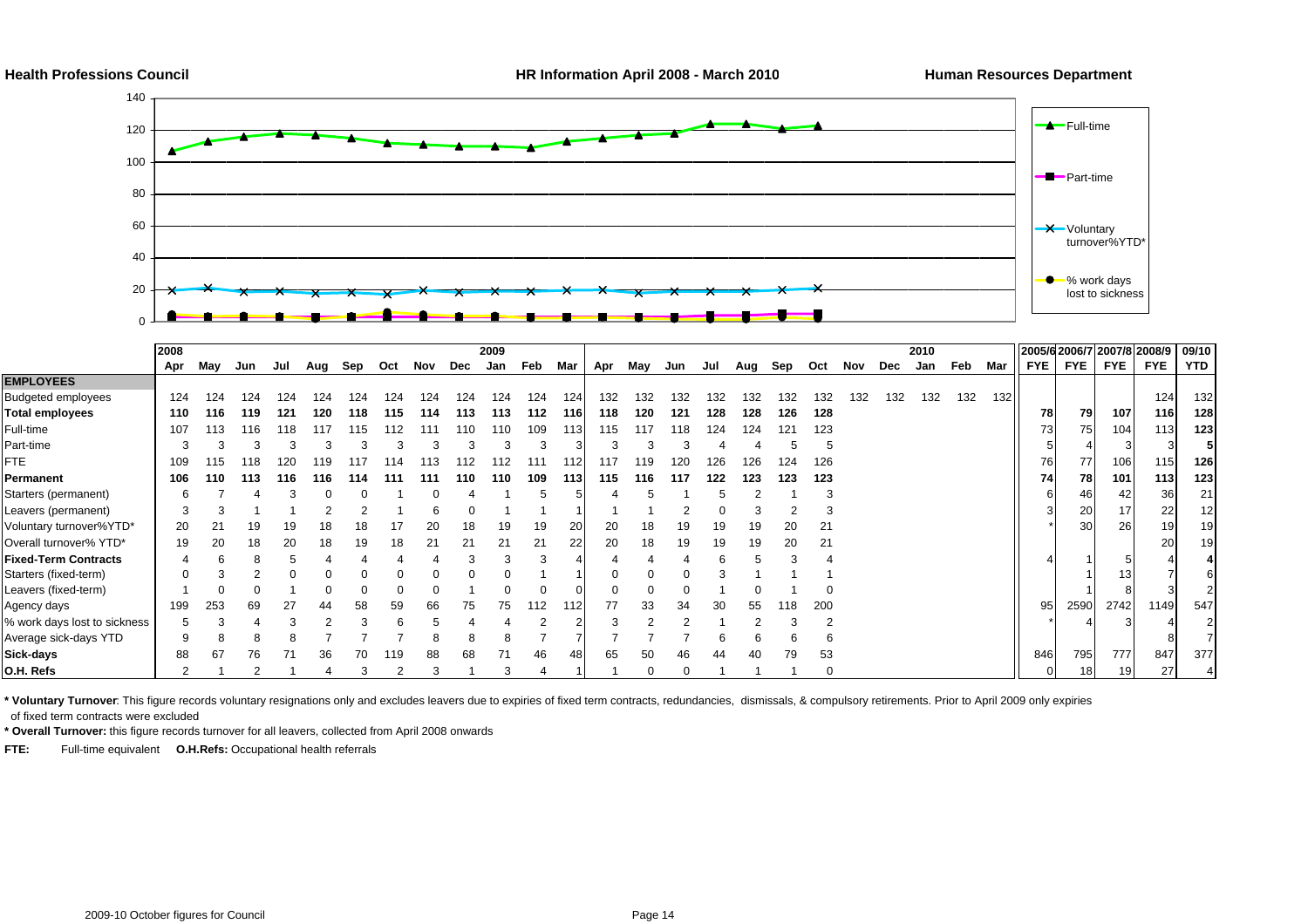

|                      | 2008                                                                                                                                       |     |     |     |     |     |     | 2009 |     |     |     |     |     |     |     |     |     |     |     | 2010 |     |     | 2005/6 2006/7 2007/8 2008/9 09/10 |       |                                        |            |            |                |  |
|----------------------|--------------------------------------------------------------------------------------------------------------------------------------------|-----|-----|-----|-----|-----|-----|------|-----|-----|-----|-----|-----|-----|-----|-----|-----|-----|-----|------|-----|-----|-----------------------------------|-------|----------------------------------------|------------|------------|----------------|--|
|                      | Apr                                                                                                                                        | Mav | Jun | Jul | Aua | Sep | Oct | Nov  | Dec | Jan | Feb | Mar | Apr | Mav | Jun | Jul | Aua | Sep | Oct | Nov  | Dec | Jan | Feb                               | Mar I | FYE I                                  | <b>FYE</b> | <b>FYE</b> | <b>FYE</b> YTD |  |
| NetRegulate reg      |                                                                                                                                            |     |     |     |     |     |     |      |     |     |     |     |     |     |     |     |     |     |     |      |     |     |                                   |       |                                        |            |            |                |  |
| system               | 100.00 98.64 100.00 100.00 100.00 100.00 100.00 100.00 100.00 100.00 100.00 100.00 99.94 99.96 100.00 99.98 100.00 100.00 99.98            |     |     |     |     |     |     |      |     |     |     |     |     |     |     |     |     |     |     |      |     |     |                                   |       | 99.90   99.99   99.87   99.89   99.98  |            |            |                |  |
| Telephone system     | 100.00 99.09 100.00 100.00 100.00 100.00 100.00 100.00 100.00 100.00 100.00 100.00 100.00 100.00 100.00 100.00 100.00 100.00 100.00 100.00 |     |     |     |     |     |     |      |     |     |     |     |     |     |     |     |     |     |     |      |     |     |                                   |       | 99.90   99.99   99.83   99.92   100.00 |            |            |                |  |
| Website availability | 100.00 100.00 100.00 100.00 100.00 100.00 100.00 100.00 100.00 100.00 100.00 100.00 100.00 100.00 100.00 99.98 100.00 100.00 99.98         |     |     |     |     |     |     |      |     |     |     |     |     |     |     |     |     |     |     |      |     |     |                                   |       | 100.00  99.99  100.00  100.00  99.99   |            |            |                |  |

| <b>Performance targets</b> | <b>Uptime</b> |  |
|----------------------------|---------------|--|
| <b>Telephone system</b>    | 98.45         |  |
| NetRegulate reg<br>system  | 97.85         |  |
| Website availability       | 98.30         |  |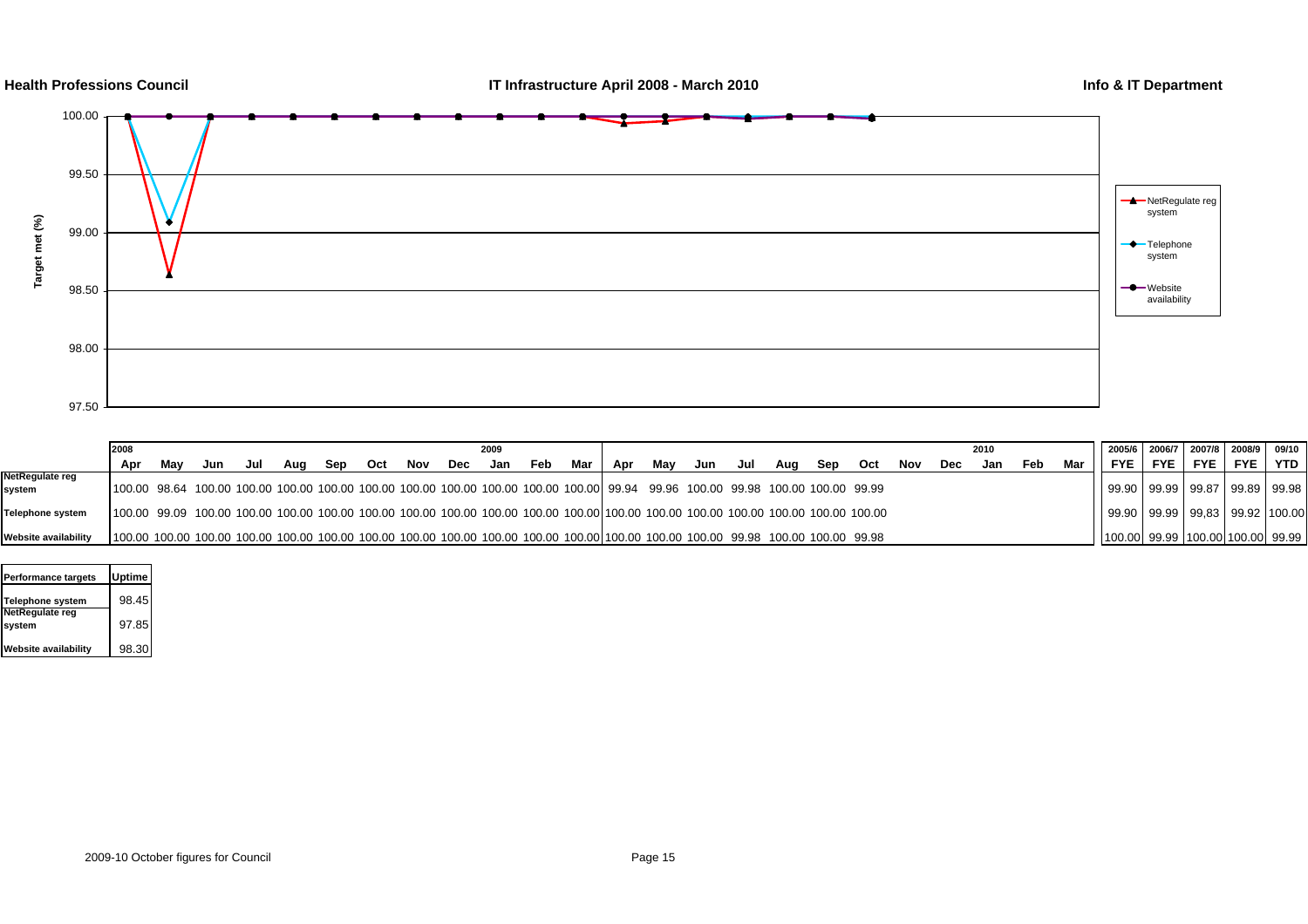

**Health Professions Council Mail Volume April 2008 - March 2010 Office Services**

|                         | 2008 |     |     |     |     |     |         |     |                                                       | 2009 |               |           |     |     |         |                 |       |             |     |     |     | 2010 |     |     | 2005/6   2006/7   2007/8   2008/9 |     |            |                             | 09/10      |
|-------------------------|------|-----|-----|-----|-----|-----|---------|-----|-------------------------------------------------------|------|---------------|-----------|-----|-----|---------|-----------------|-------|-------------|-----|-----|-----|------|-----|-----|-----------------------------------|-----|------------|-----------------------------|------------|
|                         | Apr  | May | Jun | Jul | Aug | Sep | Oct Nov |     | Dec                                                   | Jan  | Feb           | Mar   Apr |     | Mav | Jun Jul |                 | Aug   | Sep         | Oct | Nov | Dec | Jan  | Feb | Mar | <b>FYE</b>                        | FYE | <b>FYE</b> | <b>FYE</b>                  | <b>YTD</b> |
| <b>Mail bags</b>        |      |     |     | 28  | -24 | 28  | 22      | -25 |                                                       |      |               | 25        | 18  | -20 |         |                 | 88    | 93          |     |     |     |      |     |     | 654                               | 341 | 429        | 314                         | 375        |
| <b>Special Delivery</b> |      |     |     |     |     |     |         |     | 2,250 1,701 2,468 2,994 2,252 2,063 1,380 1,230 1,108 |      | 997 1,006 934 |           | 762 |     |         | 656 1,791 1,989 | 2.547 | 3,530 4,209 |     |     |     |      |     |     | 13.641                            |     |            | 10,469 19,076 20,383 15,484 |            |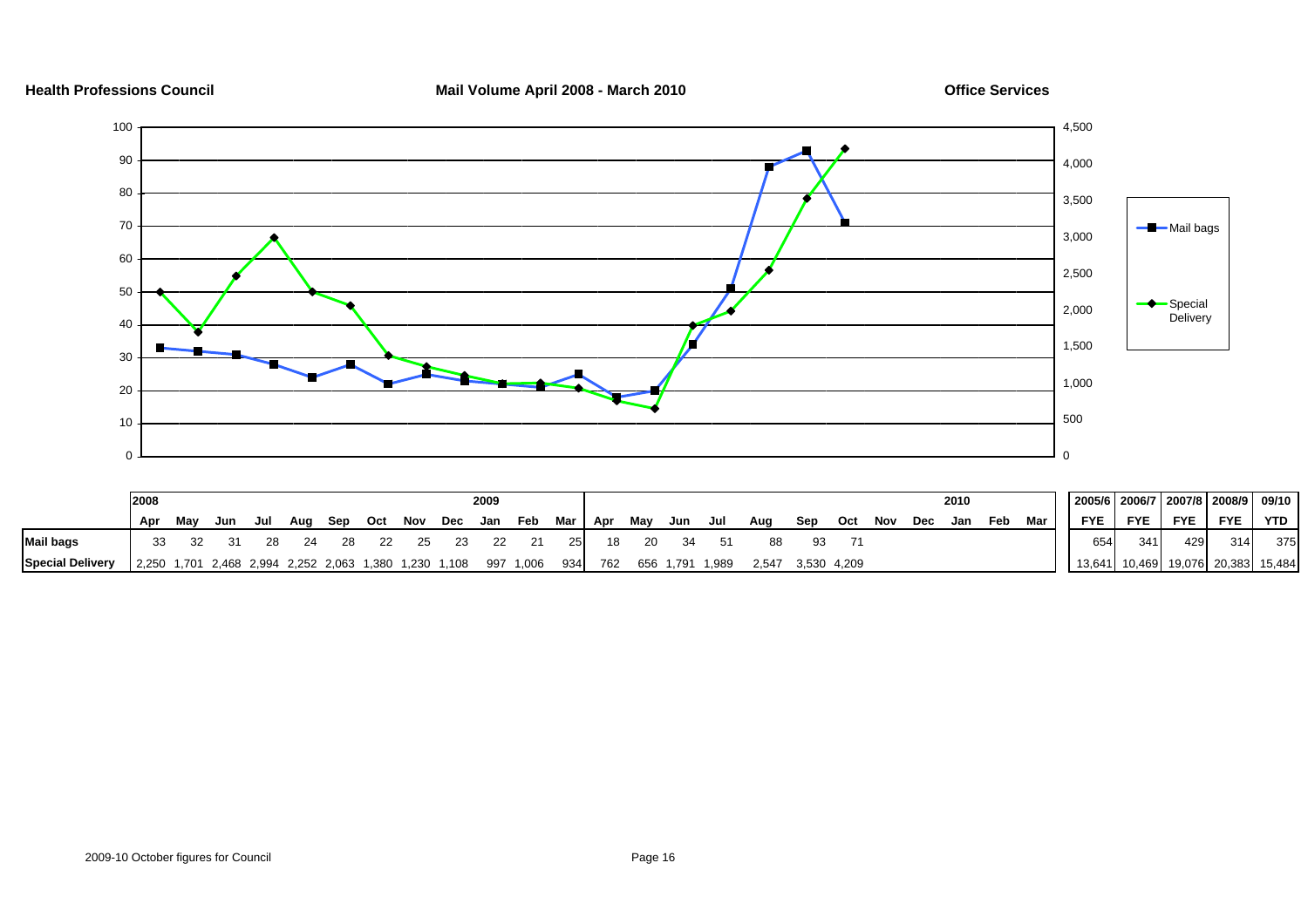



|            | 2008                                                                                                                           |       |       |                             |                                                                |       |        |       |                                                                                     | 2009                                                                                      |       |       |                                                                                                          |                      |        |                         |        |        |         |     |     | 2010 |     |     | 2006/7 2007/8 2008/9 |               |                                 | 09/10         |
|------------|--------------------------------------------------------------------------------------------------------------------------------|-------|-------|-----------------------------|----------------------------------------------------------------|-------|--------|-------|-------------------------------------------------------------------------------------|-------------------------------------------------------------------------------------------|-------|-------|----------------------------------------------------------------------------------------------------------|----------------------|--------|-------------------------|--------|--------|---------|-----|-----|------|-----|-----|----------------------|---------------|---------------------------------|---------------|
|            | Apr                                                                                                                            | Mav   | Jun   | Jul                         | Aua                                                            | Sep   | Oct    | Nov   | Dec                                                                                 | Jan                                                                                       | Feb   | Mar   | Apr                                                                                                      | Mav                  | Jun    | Jul                     | Aua    | Sep    | Oct     | Nov | Dec | Jan  | Feb | Mar | FYE I                | <b>FYE</b>    | <b>FYE</b>                      | YTD           |
| AS         | 2.523                                                                                                                          | 2.239 | 2.316 | 2.386                       | 2.403                                                          | 2.448 | 2.480  | 2.491 | 2.514                                                                               | 2.543                                                                                     | 2.560 | 2.576 | 2.592                                                                                                    | 2.602                | 2,621  | 2,636                   | 2,659  | 2,690  | 2.718   |     |     |      |     |     | 2,332                | 2,509         | 2,576                           | 2,718         |
| BS         |                                                                                                                                |       |       |                             | 21,648 21,703 21,736 21,855 21,925 22,028 22,120 22,146 22,231 |       |        |       |                                                                                     | 22.285 22.307 22.381                                                                      |       |       | 22.413 22.418 22.484                                                                                     |                      |        | 22,546                  | 22,546 | 22,569 | 22,516  |     |     |      |     |     | 22,510               | 21,560        | 22,381                          | 22,516        |
| CН         |                                                                                                                                |       |       |                             |                                                                |       |        |       | 12,948 12,879 12,850 12,111 12,302 12,441 12,519 12,518 12,533 12,554 12,568 12,581 |                                                                                           |       |       |                                                                                                          | 12,595 12,596 12,609 |        | 12,723                  | 12,812 | 12,837 | 12,875  |     |     |      |     |     | 12,657               | 13,055        | 12,581                          | 12,875        |
| CS         | 4.231                                                                                                                          | 4.249 | 4.263 | 4.294                       | 4.299                                                          | 4,311 | 4,332  | 4,319 | 4,331                                                                               | 4,349                                                                                     | 4,382 | 4,405 | 4.434                                                                                                    | 4.453                | 4.467  | 4,456                   | 4,454  | 4.434  | 4,326   |     |     |      |     |     | 4.241                | 4,183         | 4,405                           | 4,326         |
| DT         | 6.634                                                                                                                          | 6.636 | 6.139 | 6,390                       | 6.428                                                          | 6,500 | 6.582  | 6,591 | 6,614                                                                               | 6.629                                                                                     | 6.651 | 6.700 | 6.722                                                                                                    | 6.735                | 6,777  | 6,920                   | 6,995  | 7,035  | 7,097   |     |     |      |     |     | 6.267                | 6,663         | 6,700                           | 7,097         |
| ОT         |                                                                                                                                |       |       | 28,219 28,291 28,410 28,859 | 29,073 29,331                                                  |       | 29,701 |       | 29,766 29,878 29,955 30,045 30,122                                                  |                                                                                           |       |       | 30,166 30,245 30,321                                                                                     |                      |        | 30,567                  | 30,914 | 30,954 | 27,524  |     |     |      |     |     | 28,756               | 28,107        | 30,122                          | 27,524        |
| <b>ODP</b> | 9.462                                                                                                                          | 9.487 | 9.492 | 9,535                       | 9.459                                                          | 9,650 | 9.772  | 9.768 | 9.441                                                                               | 9,521                                                                                     | 9,551 | 9,587 | 9,633                                                                                                    | 9.636                | 9,645  | 9,665                   | 9,687  | 9.791  | 9,938   |     |     |      |     |     | 8.801                | 9,458         | 9,587                           | 9,938         |
| OR         | 1.239                                                                                                                          | 1.242 | 1.249 | 1.266                       | 1.268                                                          | 1.278 | 1.276  | 1.278 | 1,280                                                                               | 1.280                                                                                     | 1.280 | 1.278 | 1.276                                                                                                    | 1.275                | 1,270  | 1.277                   | 1.283  | 1.237  | 1.250   |     |     |      |     |     | 1.291                | 1,239         | 1.278                           | 1,250         |
| РA         |                                                                                                                                |       |       |                             |                                                                |       |        |       | 13,878 14,010 14,106 14,224 14,315 14,423 14,562 14,589 14,713 14,874 14,904 15,019 |                                                                                           |       |       |                                                                                                          | 15,075 15,154        | 15,186 | 15,281                  | 15,338 | 15,072 | 15,300  |     |     |      |     |     | 13,183               | 13,703        | 15,019                          | 15,300        |
| PH         |                                                                                                                                |       |       |                             |                                                                |       |        |       |                                                                                     |                                                                                           |       |       | 38,758 39,644 40,122 41,134 41,430 41,730 42,095 42,164 42,279 42,437 42,534 42,676 42,669 42,840 42,997 |                      |        | 43,700                  | 44.176 | 44,387 | 44,551  |     |     |      |     |     | 40.587               | 42,490        | 42,676                          | 44,551        |
| PYL*       |                                                                                                                                |       |       |                             |                                                                |       |        |       |                                                                                     |                                                                                           |       |       |                                                                                                          |                      |        | 15,536                  | 15,553 | 15,600 | 15.794  |     |     |      |     |     |                      |               |                                 | 15,794        |
| PO         | 838                                                                                                                            | 839   | 839   | 842                         | 842                                                            | 842   | 869    | 867   | 872                                                                                 | 874                                                                                       | 877   | 877   | 877                                                                                                      | 874                  | 876    | 873                     | 872    | 870    | 846     |     |     |      |     |     | 855                  | 832           | 877                             | 846           |
| RA         |                                                                                                                                |       |       |                             |                                                                |       |        |       |                                                                                     |                                                                                           |       |       | 23,816 23,884 24,182 24,806 24,907 25,053 25,173 25,174 25,198 25,229 25,222 25,318 25,357 25,338 25,494 |                      |        | 26,001                  | 26,217 | 26,323 | 26.466  |     |     |      |     |     | 24.278               | 23,541        | 25,318                          | 26,466        |
| SL         |                                                                                                                                |       |       |                             |                                                                |       |        |       |                                                                                     |                                                                                           |       |       | 11.426 11.445 11.468 11.669 11.776 11.877 12.038 12.050 12.052 12.107 12.127 12.169 12.195 12.186 12.203 |                      |        | 12.304                  | 12.403 | 12.458 | 12.099  |     |     |      |     |     |                      | 11,472 11,375 |                                 | 12,169 12,099 |
|            | Total  175,620 176,548 177,172 179,371 180,427 181,912 183,519 183,721 183,936 184,637 185,008 185,689 186,004 186,352 186,950 |       |       |                             |                                                                |       |        |       |                                                                                     |                                                                                           |       |       |                                                                                                          |                      |        | 204,485 205,909 206,257 |        |        | 203.300 |     |     |      |     |     |                      |               | 177,230 178,715 185,689 203,300 |               |
|            |                                                                                                                                |       |       |                             |                                                                |       |        |       |                                                                                     | the company of the company of the company of the company of the company of the company of |       |       | .                                                                                                        |                      |        |                         | .      |        |         |     |     |      |     |     |                      |               |                                 |               |

**NOTE: Information captured last day of each calendar month \* Practitioner psychologists section of register opened 1st July 2009**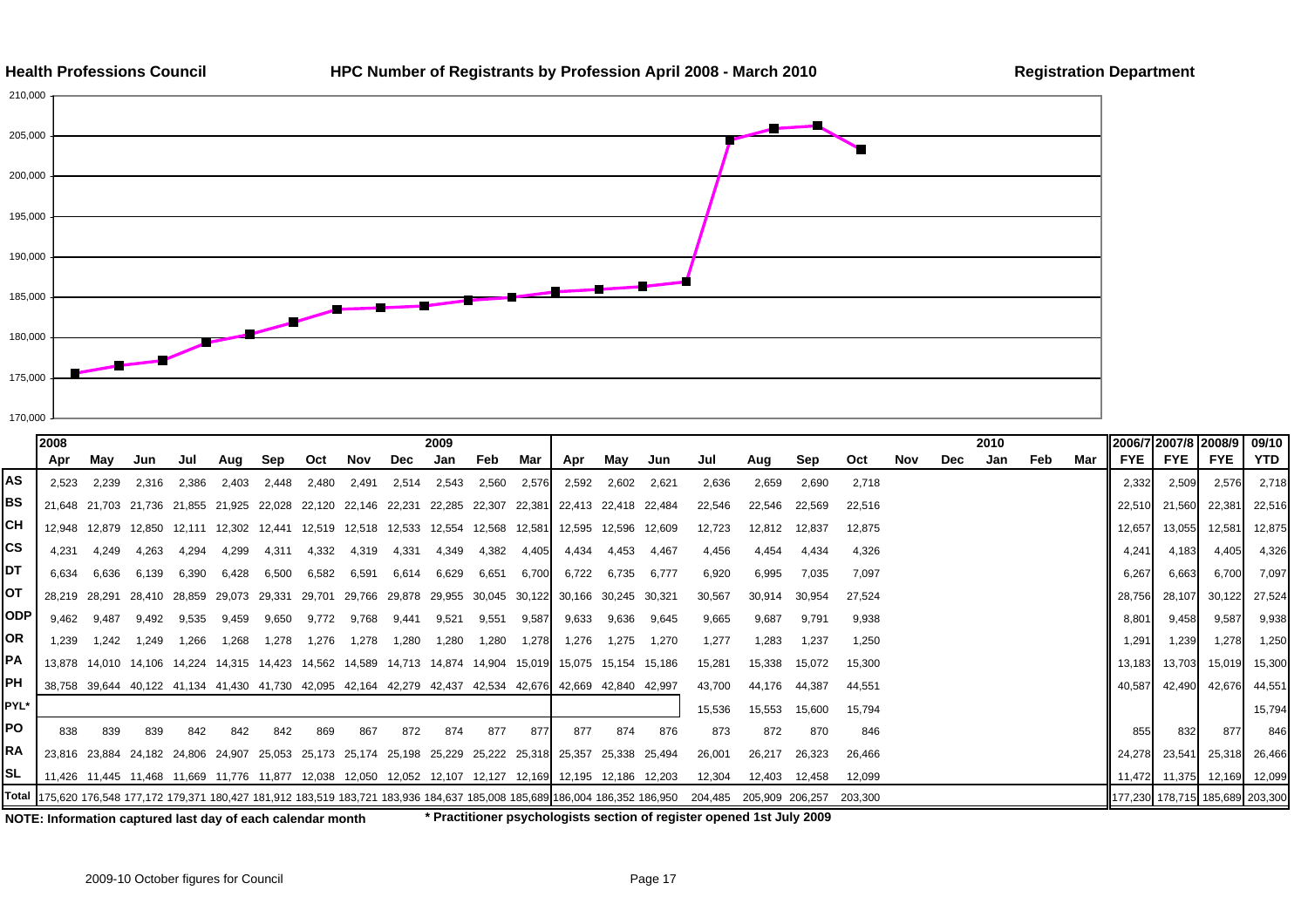

#### **Health Professions CouncilStatus of grandparent applications at end of each month April 2008 - March 2010 Registration Department**



|                    | 2009 |     |     |      |   |         |                |     |     | 2010 |     |            |     |     |     |     |     |     |     |     |     | 2011 |     |     | 09/10          |                |
|--------------------|------|-----|-----|------|---|---------|----------------|-----|-----|------|-----|------------|-----|-----|-----|-----|-----|-----|-----|-----|-----|------|-----|-----|----------------|----------------|
|                    | Apr  | May | Jun | Jul* |   | Aug Sep | Oct            | Nov | Dec | Jan  | Feb | <b>Mar</b> | Apr | May | Jun | Jul | Aug | Sep | Oct | Nov | Dec | Jan  | Feb | Mar | <b>YTD</b>     |                |
| Minimum info       |      |     |     | 3    |   | 4       | -3             |     |     |      |     |            |     |     |     |     |     |     |     |     |     |      |     |     |                |                |
| At scrutiny        |      |     |     |      | 2 | 3       | $\overline{2}$ |     |     |      |     |            |     |     |     |     |     |     |     |     |     |      |     |     |                | $\overline{2}$ |
| Pending reg<br>fee |      |     |     | 0    |   |         | $\Omega$       |     |     |      |     |            |     |     |     |     |     |     |     |     |     |      |     |     |                |                |
| <b>Total</b>       |      |     |     | 4    | ี |         |                |     |     |      |     |            |     |     |     |     |     |     |     |     |     |      |     |     |                |                |
|                    |      |     |     |      |   |         |                |     |     |      |     |            |     |     |     |     |     |     |     |     |     |      |     |     | <b>AVERAGE</b> |                |

NOTE: Information covers grandparenting applications status progress only

Represents the current workload within the grandparenting section as at the end of the month

**NB the practitioner psychologists section of register opened 1st July 2009**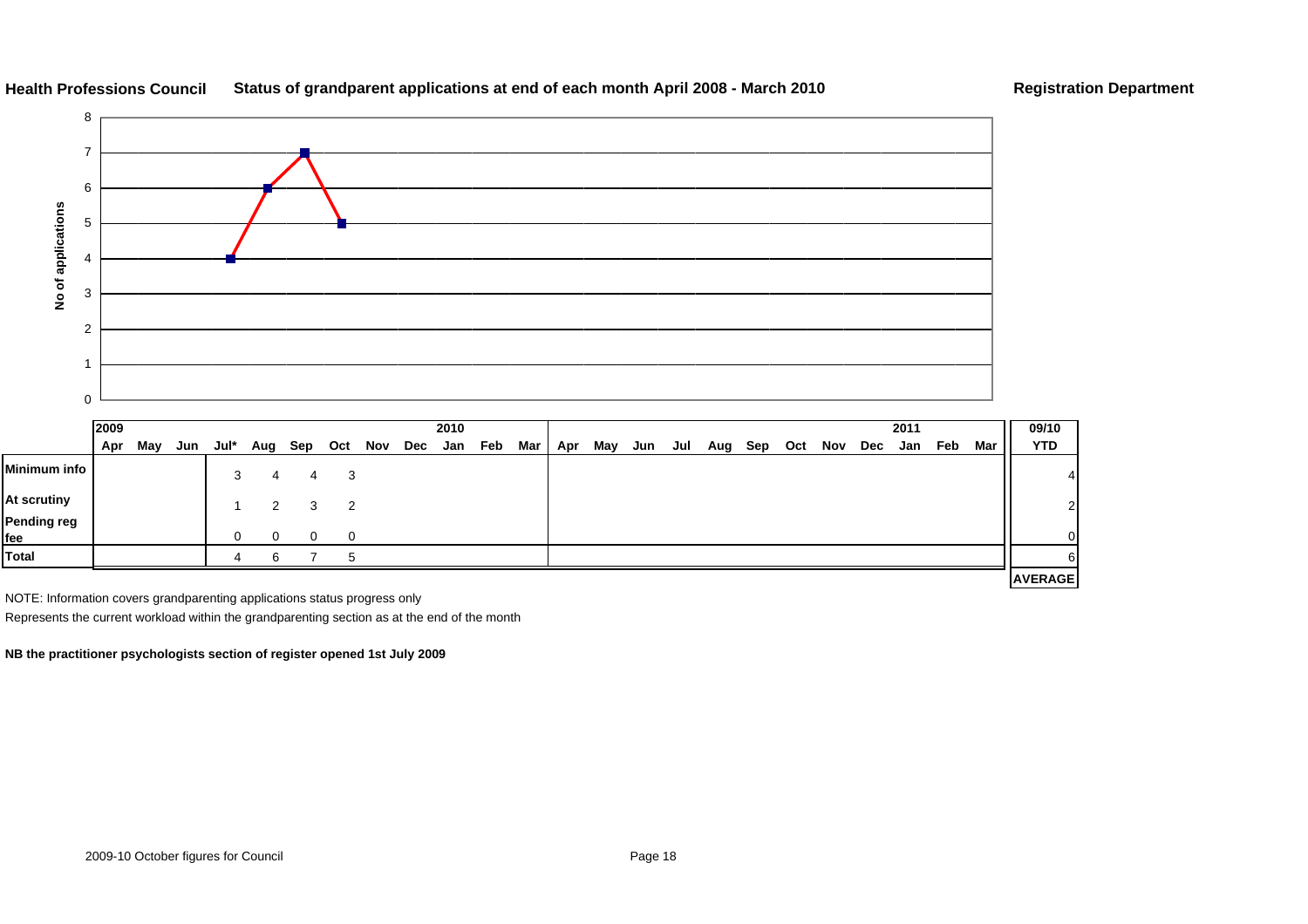#### **Health Professions Council**

#### **New Grandparent Applications Received April 2009 - March 2011 Registration Department**



|                                     | 2009 |     |     |     |  |                             | 2010 |           |         |     |                             |  | 2011 |       | 09/10 \ |
|-------------------------------------|------|-----|-----|-----|--|-----------------------------|------|-----------|---------|-----|-----------------------------|--|------|-------|---------|
|                                     | Apr  | Mav | Jun | Jul |  | Aug Sep Oct Nov Dec Jan Feb |      | Mar   Apr | May Jun | Jul | Aug Sep Oct Nov Dec Jan Feb |  |      | Mar I | YTD I   |
| <b>Practitioner psychologists *</b> |      |     |     |     |  |                             |      |           |         |     |                             |  |      |       | 211     |
| Total                               |      |     |     |     |  |                             |      |           |         |     |                             |  |      |       | 211     |

**\* Practitioner psychologists section of register opened 1st July 2009**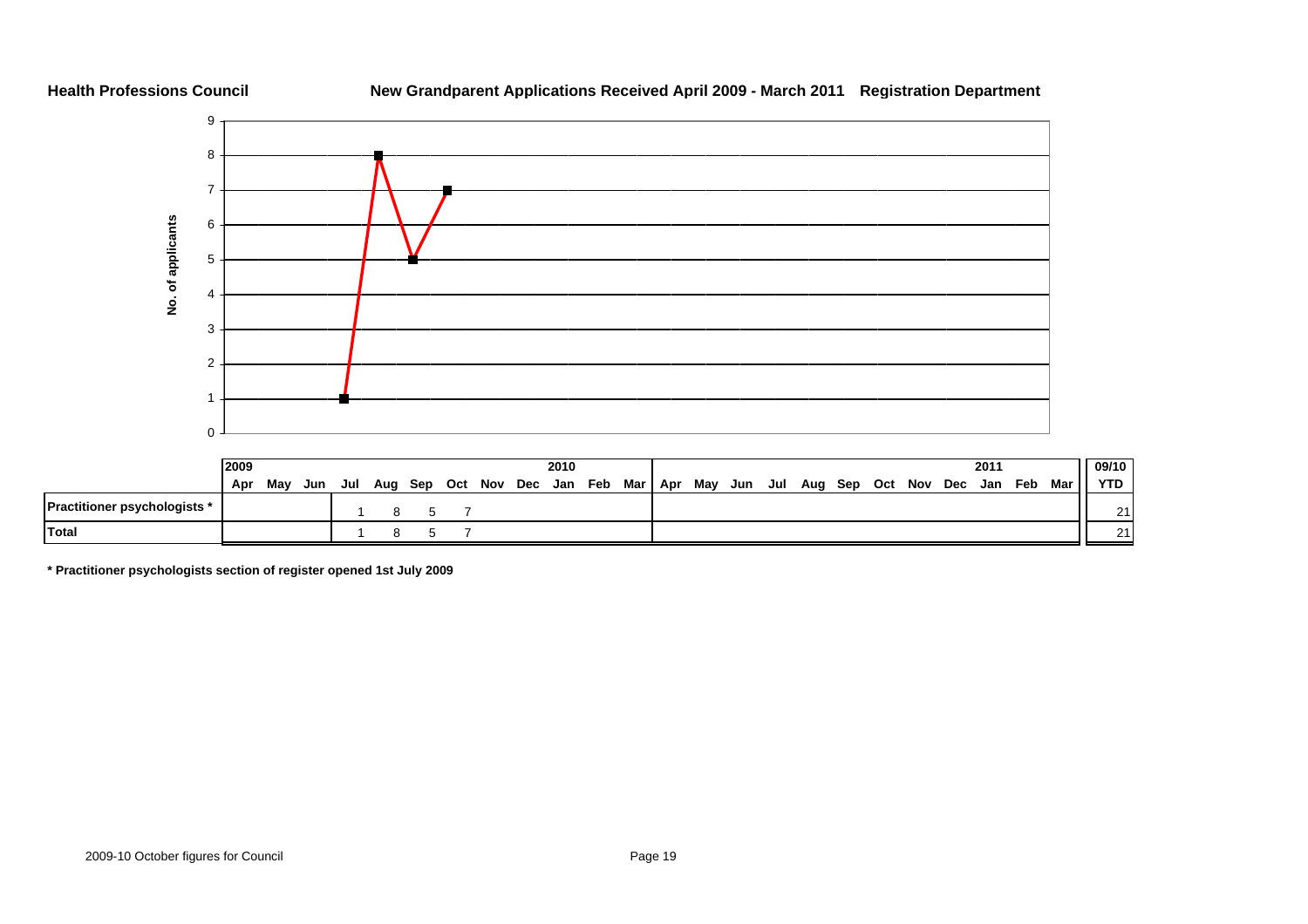

|                                     | 2009 |  |  |  |                                                                                                 | 2010 |  |  |  |  |  | 2011 |  | 09/10      |
|-------------------------------------|------|--|--|--|-------------------------------------------------------------------------------------------------|------|--|--|--|--|--|------|--|------------|
|                                     |      |  |  |  | Apr May Jun Jul Aug Sep Oct Nov Dec Jan Feb Mar Apr May Jun Jul Aug Sep Oct Nov Dec Jan Feb Mar |      |  |  |  |  |  |      |  | <b>YTD</b> |
| <b>Practitioner psychologists</b> * |      |  |  |  |                                                                                                 |      |  |  |  |  |  |      |  |            |
| Total                               |      |  |  |  |                                                                                                 |      |  |  |  |  |  |      |  |            |

**\* Practitioner psychologists section of register opened 1st July 2009**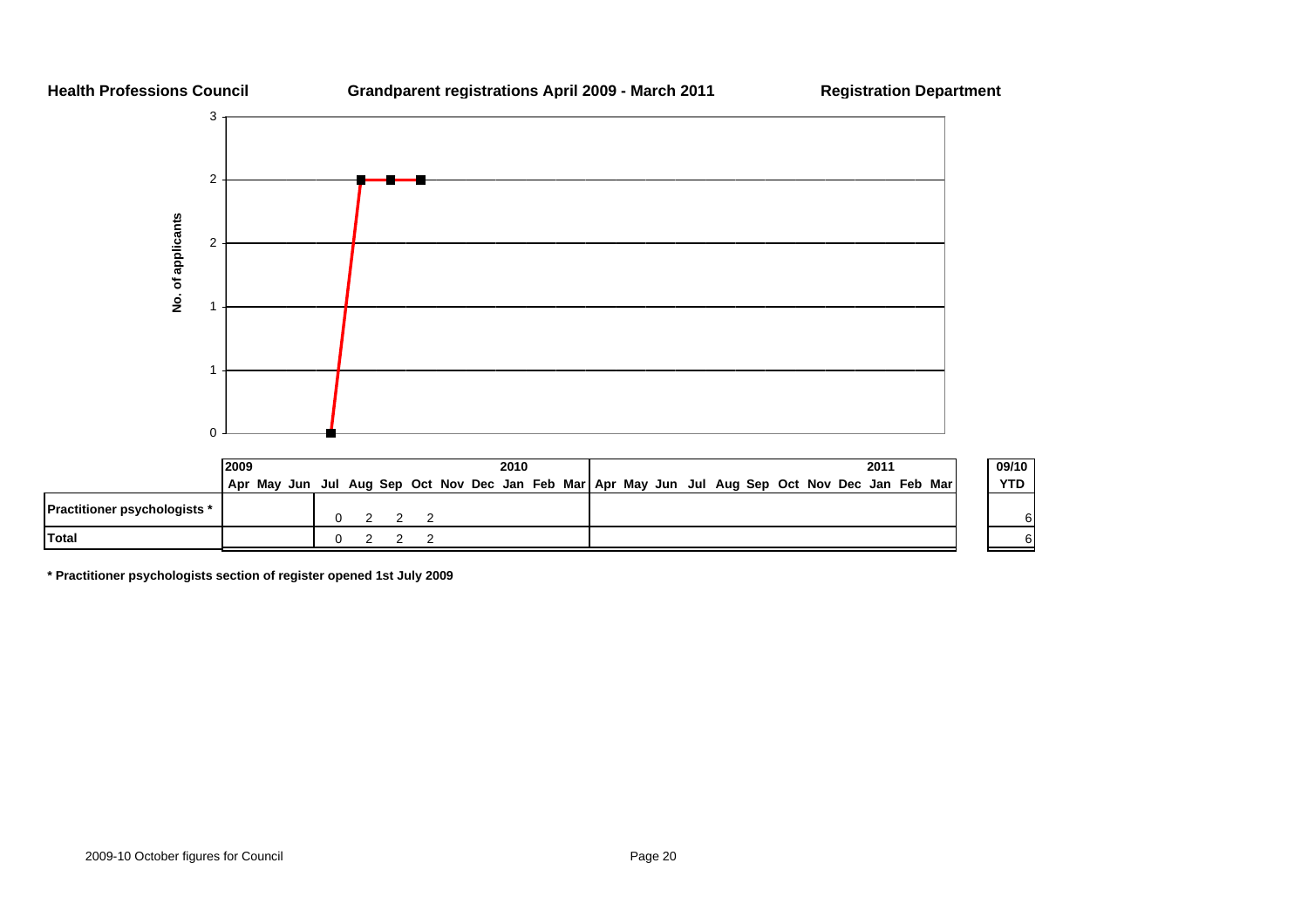

#### **Health Professions Council Status of international applications at end of each month April 2008 - March 2010 Registration Department**

222

**AVERAGE**

NOTE: Information covers international applications status progress only

Represents the current workload within the International Department as at the end of the month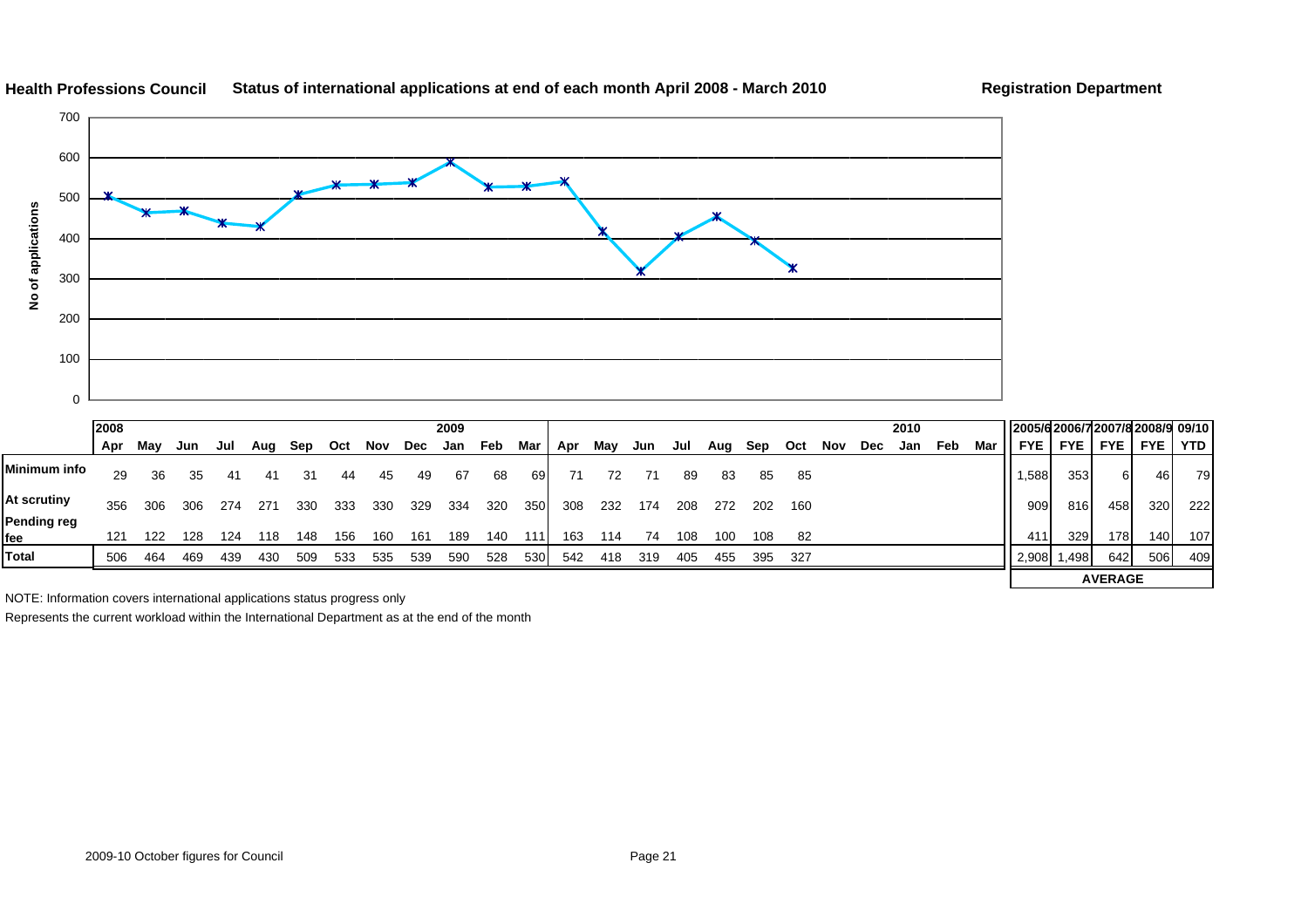

|                          | 2008     |     |     |     |     |     |     |          |     | 2009 |     |          |     |     |     |     |     |     |          |     |     | 2010 |     |     | 2005/6     | 2006/7     | 2007/8 2008/9 |            | 09/10          |
|--------------------------|----------|-----|-----|-----|-----|-----|-----|----------|-----|------|-----|----------|-----|-----|-----|-----|-----|-----|----------|-----|-----|------|-----|-----|------------|------------|---------------|------------|----------------|
|                          | Apr      | May | Jun | Jul | Aug | Sep | Oct | Nov      | Dec | Jan  | Feb | Mar      | Apr | May | Jun | Jul | Aug | Sep | Oct      | Nov | Dec | Jan  | Feb | Mar | <b>FYE</b> | <b>FYE</b> | <b>FYE</b>    | <b>FYE</b> | <b>YTD</b>     |
| <b>Arts Therapists</b>   |          |     | 0   | 3   |     |     | 0   | 2        |     | 0    | 2   |          |     |     |     |     | 0   |     | 2        |     |     |      |     |     | 14         | 15         | 14            | 16         |                |
| <b>Bio. Scientists</b>   | 22       | 19  | 34  | 28  | 19  | 30  |     | -4       | 28  | 35   | 32  | 29       | 27  | 22  | 28  | 19  | 25  | 35  | 22       |     |     |      |     |     | 756        | 496        | 323           | 307        | 178            |
| <b>Chirops/Pods</b>      |          |     |     |     |     |     |     | $\Omega$ |     |      |     |          |     |     |     |     |     |     | $\Omega$ |     |     |      |     |     | 40         | 51         | 41            | 23         | 18             |
| <b>CI Scientists</b>     |          | 6   | 5   |     |     | 3   |     |          |     | 8    |     | 5        |     |     |     | 5   |     | 5   |          |     |     |      |     |     | 65         | 62         | 59            | 50         | 34             |
| <b>Dietitians</b>        | 10       | 6   | 18  | 9   | 8   | 12  | 9   | 9        | 3   | 19   | 19  | 10       | 20  | 17  | 14  | 12  | 13  |     | 5        |     |     |      |     |     | 192        | 149        | 119           | 132        | 88             |
| <b>OTs</b>               | 29       | 25  | 28  | 12  | 23  | 31  | 45  | 47       | 28  | 53   | 37  | 46       | 30  | 27  | 24  | 19  | 44  | 33  | 19       |     |     |      |     |     | 774        | 464        | 330           | 404        | 196            |
| <b>ODPs</b>              | $\Omega$ |     |     |     |     |     |     |          |     | U    |     |          |     |     |     |     |     |     | $\Omega$ |     |     |      |     |     | 29         | 25         |               |            |                |
| <b>Orthoptists</b>       |          |     |     |     |     |     |     | 0        |     | 0    |     | $\Omega$ |     |     |     |     |     |     | $\Omega$ |     |     |      |     |     |            |            |               |            |                |
| Paramedics               | 3        |     |     |     |     |     | 8   | 0        |     | 8    | 9   | 5        |     |     |     |     | 3   |     |          |     |     |      |     |     | 17         | 39         | 23            | 461        | 25             |
| Physiotherapists         | 85       | 52  | 73  | 62  | 53  | 86  | 73  | 47       | 28  | 76   | 70  | 69       | 69  | 71  | 74  | 48  | 83  | 50  | 46       |     |     |      |     |     | 1,665      | 1,131      | 791           | 774        | 441            |
| <b>Pract Psychos</b>     |          |     |     |     |     |     |     |          |     |      |     |          |     |     |     | 2   |     | 13  | 13       |     |     |      |     |     |            |            |               |            | 39             |
| <b>Prosth/Orthotists</b> |          |     |     |     |     |     |     | 0        |     |      |     | 0        |     |     |     |     |     |     | $\Omega$ |     |     |      |     |     | 10         |            | 6             |            | $\overline{2}$ |
| Radiographers            | 34       | 32  | 49  | 21  | 19  | 25  | 34  | 19       | 25  | 33   | 25  | 48       | 25  | 25  | 37  | 29  | 26  | 26  | 23       |     |     |      |     |     | 810        | 903        | 444           | 364        | 191            |
| <b>SLTs</b>              | 14       | 10  |     |     |     | 8   | 23  | 16       |     | 24   | 18  | 14       | 11  |     | 20  | 5   | 19  | 19  | 9        |     |     |      |     |     | 249        | 153        | 139           | 154        | 92             |
| <b>Total</b>             | 213      | 157 | 222 | 157 | 134 | 205 | 229 | 145      | 122 | 258  | 218 | 230      | 194 | 187 | 216 | 146 | 233 | 195 | 146      |     |     |      |     |     | 4,626      | 3,504      | 2,300         | 2,290      | 1,317          |

**All received applications, including those that may subsequently be returned, rejected or withdrawn.**

**\* Practitioner psychologists section of register opened 1st July 2009**

2009-10 October figures for Council **Page 22** and 2009-10 October figures for Council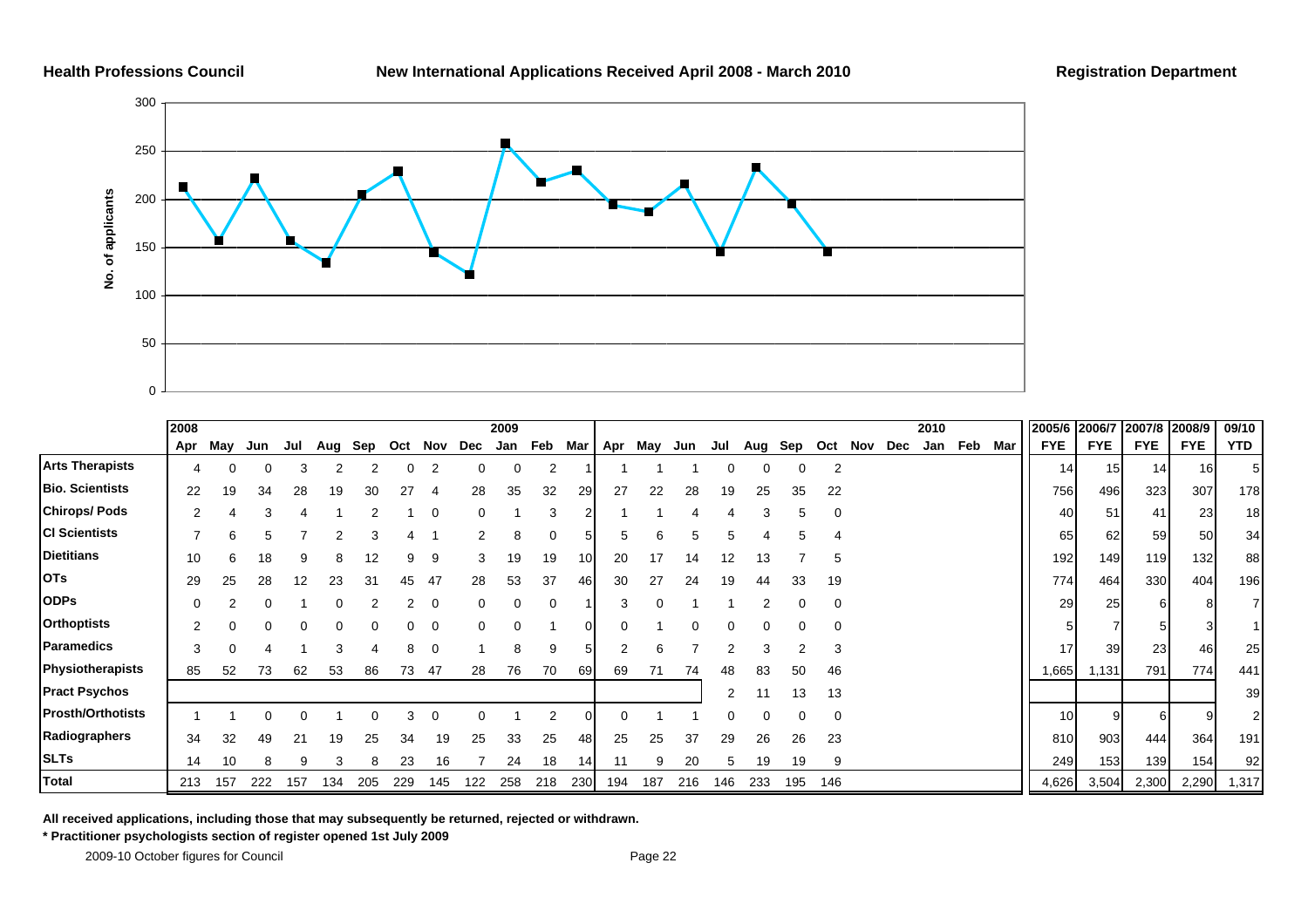

#### **International Registrations April 2008 - March 2010 Registration Department**



|                          | 2008     |          |     |     |     |     |     |             |     | 2009    |     |                 |     |     |     |     |     |              |          |         |     | 2010 |         |     | 2005/6     | 2006/7 2007/8 2008/9 |            |            | 09/10 |
|--------------------------|----------|----------|-----|-----|-----|-----|-----|-------------|-----|---------|-----|-----------------|-----|-----|-----|-----|-----|--------------|----------|---------|-----|------|---------|-----|------------|----------------------|------------|------------|-------|
|                          | Apr      | Mav      | Jun | Jul | Aug | Sep |     | Oct Nov Dec |     | Jan Feb |     | Mar             | Apr | May | Jun | Jul | Aug | Sep          |          | Oct Nov | Dec |      | Jan Feb | Mar | <b>FYE</b> | <b>FYE</b>           | <b>FYE</b> | <b>FYE</b> | YTD   |
| Arts therapists          | 0        | $\Omega$ |     | 0   |     |     | 2   |             | 0   | 0       |     |                 | 0   |     | 0   | 0   | 0   |              |          |         |     |      |         |     |            |                      |            |            |       |
| Bio. scientists          | 19       | 16       | 15  | 17  | 21  | 22  | 16  | 22          | 16  | 28      | 14  | 30 <sup>l</sup> | 8   | 18  | 20  | 14  |     | 12           | 14       |         |     |      |         |     | 417        | 439                  | 231        | 236        | 97    |
| CI scientists            |          | ŋ        |     |     |     |     |     |             |     |         |     |                 |     |     |     |     |     |              | 3        |         |     |      |         |     | 26         | 35                   | 30         | 28         | 13    |
| Chirops/pods             |          |          |     |     |     |     |     |             |     |         |     |                 |     |     |     |     |     |              |          |         |     |      |         |     | 25         | 37                   | 39         | 27         | 11    |
| Dietitians               |          |          |     | 17  |     | 9   | 16  |             | 3   | 3       | 14  | 16I             |     | 6   | 5   | 16  | 9   | $\mathbf{b}$ | 4        |         |     |      |         |     | 93         | 138                  | 94         | 97         | 52    |
| OTs                      | 23       | 28       | 17  | 24  | 19  | 8   | 8   | 41          | 24  | 28      | 28  | 35              | 32  | 29  | 14  | 32  | 16  | 9            | 9        |         |     |      |         |     | 615        | 509                  | 302        | 283        | 141   |
| <b>ODPs</b>              | 0        |          |     |     |     |     |     |             |     |         |     | $\Omega$        |     |     |     |     |     |              | $\Omega$ |         |     |      |         |     |            |                      |            |            |       |
| <b>Orthoptists</b>       | 0        |          |     |     |     |     |     |             |     |         |     |                 |     |     |     |     |     |              | 0        |         |     |      |         |     |            |                      |            |            |       |
| Paramedics               | 0        | $\Omega$ |     |     |     |     | 0   | 5           | 5   |         | 3   | 31              |     |     | 6   |     | 0   | 10           | 0        |         |     |      |         |     |            | 16                   | 14         | 22         | 19    |
| Physiotherapists         | 8        | 134      | 61  | 31  | 32  | 45  | 51  | 74          | 51  | 28      | 50  | 43              | 12  | 113 | 46  | 39  | 38  | 37           | 43       |         |     |      |         |     | 1,193      | 985                  | 567        | 608        | 328   |
| Pract Psychos *          |          |          |     |     |     |     |     |             |     |         |     |                 |     |     |     |     |     |              | 5        |         |     |      |         |     |            |                      |            |            |       |
| <b>Prosth/orthotists</b> | $\Omega$ |          |     |     |     |     |     |             |     |         |     |                 |     |     |     |     |     |              | 0        |         |     |      |         |     |            |                      | 6          |            |       |
| Radiographers            | 31       | 15       | 33  | 22  | 19  | 26  | 33  | 42          | 29  | 25      |     | 54              | 31  | 28  | 26  | 21  | 11  | 16           | 16       |         |     |      |         |     | 496        | 820                  | 428        | 336        | 149   |
| <b>SLTs</b>              | 8        | 10       | 6   |     |     | 5   | 15  | 11          | 6   |         | 13  | 13 <sup>l</sup> | 9   | 9   | 15  |     |     | 2            | 23       |         |     |      |         |     | 218        | 173                  | 134        | 105        | 73    |
| Total                    | 93       | 209      | 144 | 122 | 117 | 119 | 150 | 209         | 137 | 122     | 135 | 199             | 102 | 210 | 139 | 134 | 96  | 96           | 119      |         |     |      |         |     | 3,107      | 3,172                | 1,862      | 1,756      | 896   |

**\* Practitioner psychologists section of register opened 1st July 2009**

2009-10 October figures for Council **Page 23** Page 23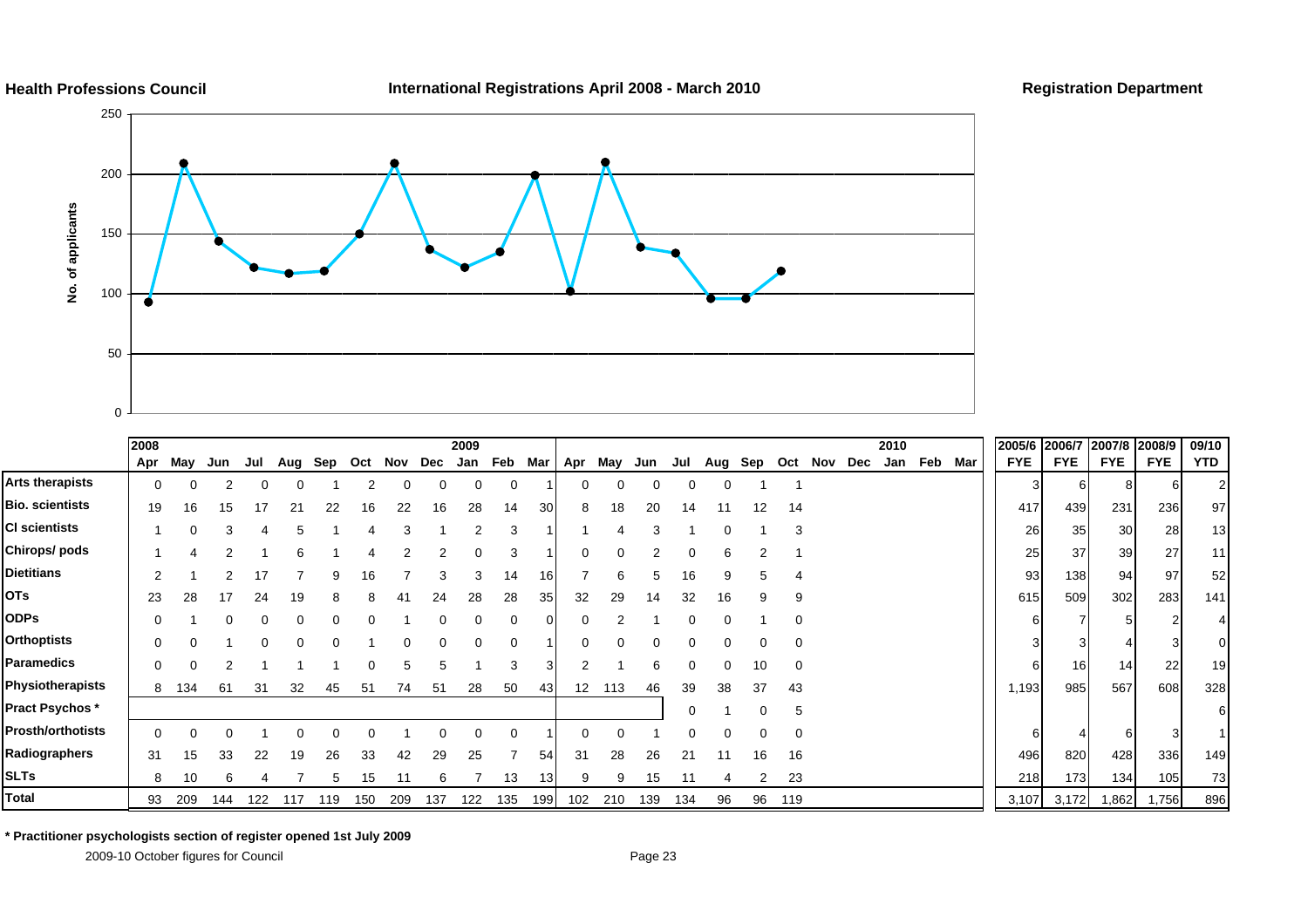#### **Status of UK applications at end of each month April 2008 - March 2010 Registration Department**



|                     | 2008 |     |     |     |     |     |     |     |     | 2009 |     |           |         |     |     |     |     |     |     |     |     | 2010 |     |     | 2005/62006/72007/82008/9 09/10 |              |                |            |                 |
|---------------------|------|-----|-----|-----|-----|-----|-----|-----|-----|------|-----|-----------|---------|-----|-----|-----|-----|-----|-----|-----|-----|------|-----|-----|--------------------------------|--------------|----------------|------------|-----------------|
|                     | Apr  | Mav | Jun | Jul | Aug | Sep | Oct | Nov | Dec | Jan  | Feb |           | Mar Apr | Mav | Jun | Jul | Aug | Sep | Oct | Nov | Dec | Jan  | Feb | Mar | <b>FYE</b>                     | <b>FYE</b> I | <b>FYE</b>     | <b>FYE</b> | <b>YTD</b>      |
| <b>Minimum info</b> | 379  | 401 | 666 | 938 | 871 | 731 | 649 | 635 | 635 | 623  | 558 | 4931      | 471     | 152 | 70  | 475 | 487 | 202 | 156 |     |     |      |     |     | 477                            | 279          | 302            | 632        | 288             |
| At scrutiny         | 18   | 29  | 52  | 40  | 62  | 38  | 25  | -22 | 22  | 19   | 22  | <b>24</b> |         | 35. | 15  | 50  |     |     |     |     |     |      |     |     | <b>33</b>                      | 84           | 51             | 31         | 17 <sup>1</sup> |
| Pending reg fee     | 3    |     |     |     |     |     |     |     |     |      |     | 21        |         |     |     |     |     |     |     |     |     |      |     |     |                                | <b>28</b>    | 6I             | ົ          | 21              |
| <b>Total</b>        | 400  | 432 | 720 | 980 | 934 | 772 | 675 | 658 | 658 | 644  | 582 | 519       | 492     | 188 | 86  | 526 | 491 | 205 | 158 |     |     |      |     |     | 512                            | 391          | 359            | 665        | 307             |
|                     |      |     |     |     |     |     |     |     |     |      |     |           |         |     |     |     |     |     |     |     |     |      |     |     |                                |              | <b>AVERAGE</b> |            |                 |

NOTE: Information covers UK applications only

Represents the current workload within the UK section as at the end of the month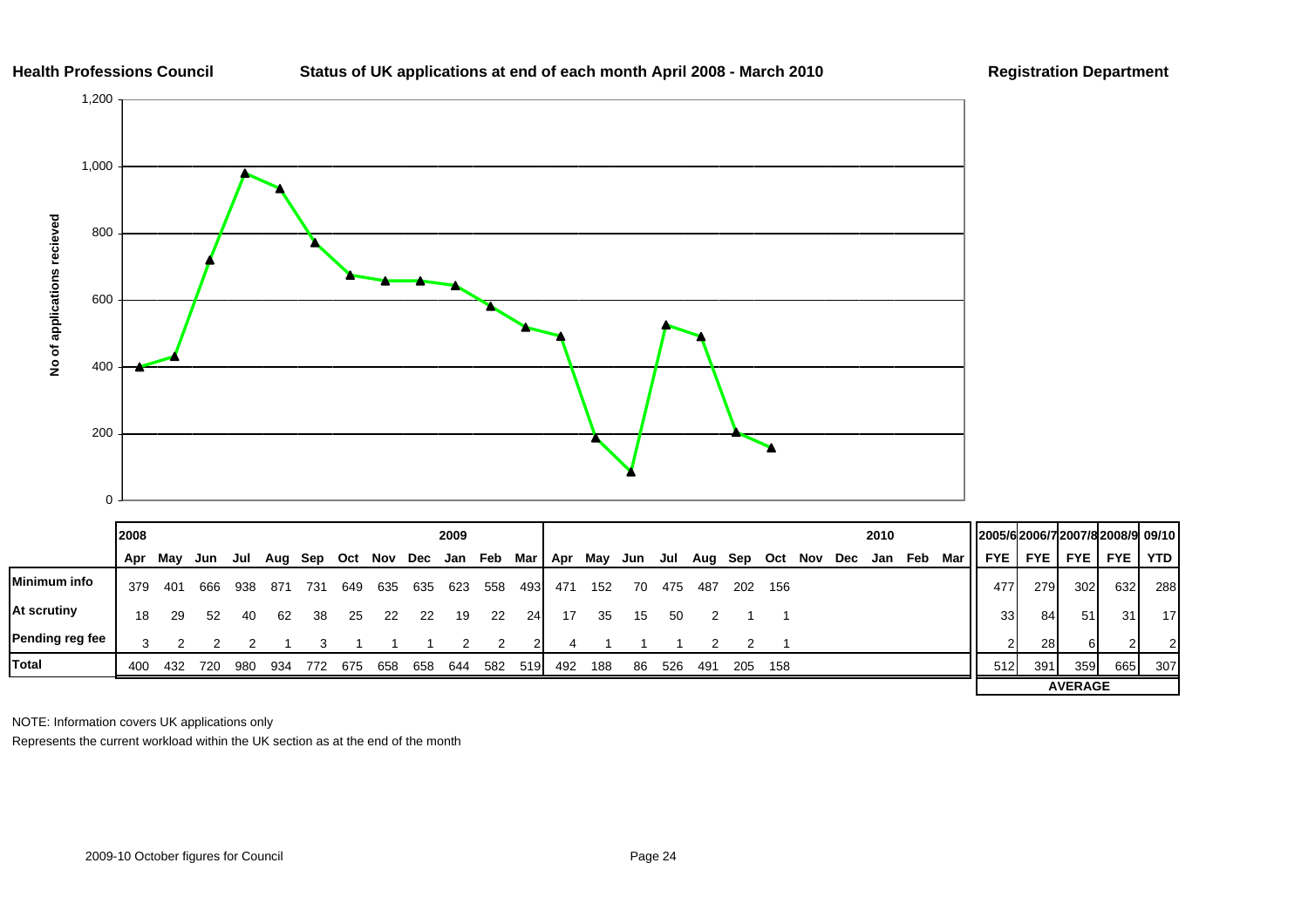#### **Health Professions Council**



#### **New UK Applications Received April 2008 - March 2010 Registration Department**

166

376

39

20

**\* Practitioner psychologists section of register opened 1st July 2009**

2009-10 October figures for Council **Page 25** and 2009-10 October figures for Council

**Total**

454 484 656 2,320 1,940 1,347 1,449 569 350 554 483 593 365 310 790 17,704 1,738 1,163 1,444 4 4 4 4 4 4 4 4 566 2,320 1,940 1,199 23,514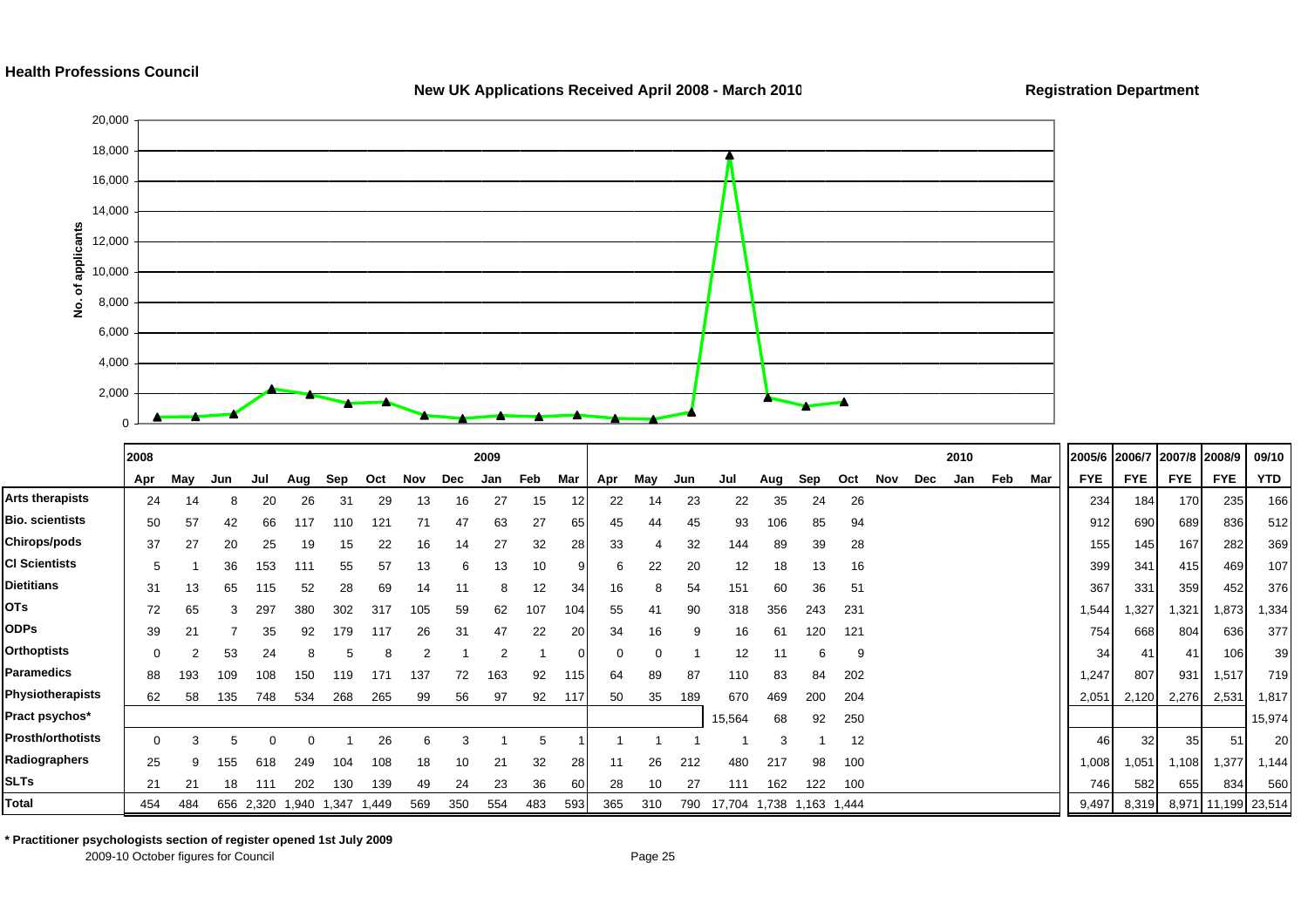

#### **Health Professions Council**

**Renewal Information April 2008 - March 2010 Registration Department**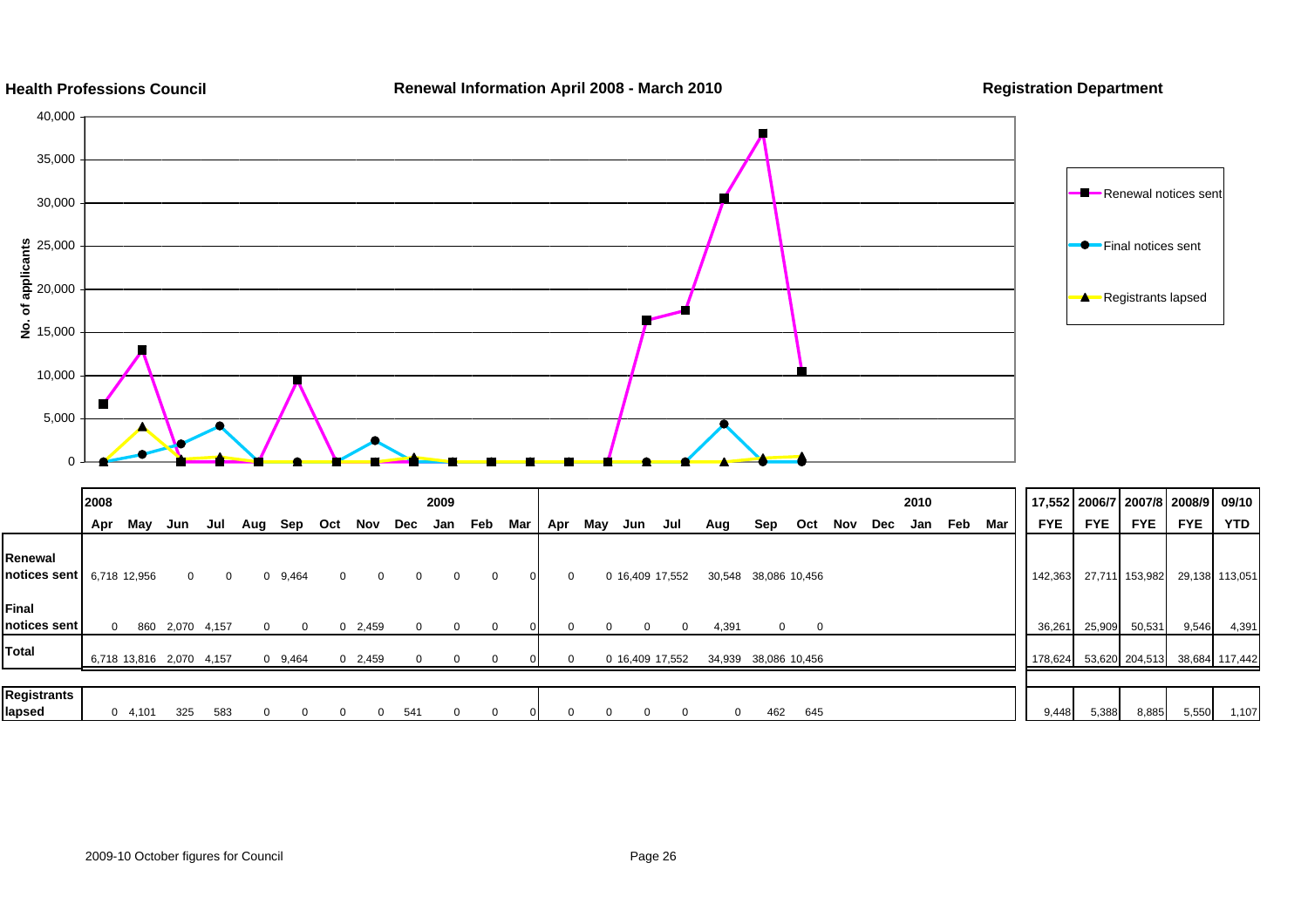



| <b>Apps</b>   | 2008 |     |     |     |                 |                             |     |     |     | 2009 |     |            |     |     |           |                          |     |     |                   |     |     | 2010 |     |     | 2005/6   2006/7   2007/8   2008/9   09/10 |            |                                    |               |       |
|---------------|------|-----|-----|-----|-----------------|-----------------------------|-----|-----|-----|------|-----|------------|-----|-----|-----------|--------------------------|-----|-----|-------------------|-----|-----|------|-----|-----|-------------------------------------------|------------|------------------------------------|---------------|-------|
| Received Apr  |      | Mav | Jun | Jul | Aug             | Sep                         | Oct | Nov | Dec | Jan  | Feb | Mar        | Apr | May | Jun       | Jul *                    | Aug | Sep | Oct               | Nov | Dec | Jan  | Feb | Mar | <b>FYE</b>                                | <b>FYE</b> | FYE I                              | <b>FYE</b>    | YTD   |
| G/pting*      |      |     |     |     |                 |                             |     |     |     |      |     |            |     |     |           |                          |     |     |                   |     |     |      |     |     | 2.479                                     | 20         |                                    |               | 21    |
| <b>Intern</b> | 213  | 157 | 222 | 157 | 134             | 205                         | 229 | 145 | 122 | 258  | 218 | <b>230</b> | 194 | 187 | 216       | 146                      | 233 | 195 | 146               |     |     |      |     |     | 4,626                                     | 3,504      | 2,300                              | 2,290         | 1,317 |
| <b>IUK</b>    | 454  | 484 |     |     |                 | 656 2,320 1,940 1,347 1,449 |     | 569 | 350 | 554  | 483 | 5931       | 365 | 310 | 790       | 17,704 1,738 1,163 1,444 |     |     |                   |     |     |      |     |     | 9,497                                     | 8,319      | 8,971                              | 11,199 23,514 |       |
| Total         | 667  | 641 |     |     | 878 2,477 2,074 | 1,552 1,678                 |     | 714 | 472 | -812 | 701 | 8231       | 559 |     | 497 1,006 | 17,851                   |     |     | 1,979 1,363 1,597 |     |     |      |     |     |                                           |            | 16,602 11,843 11,271 13,489 24,852 |               |       |
|               |      |     |     |     |                 |                             |     |     |     |      |     |            |     |     |           |                          |     |     |                   |     |     |      |     |     |                                           |            |                                    |               |       |

**NB** The data relates to application forms received, not total fees received.

**\* No grandparenting applications until practitioner psychologists section of register opened 1st July 2009**

0

2,000

**No. of applicants**

4,000

6,000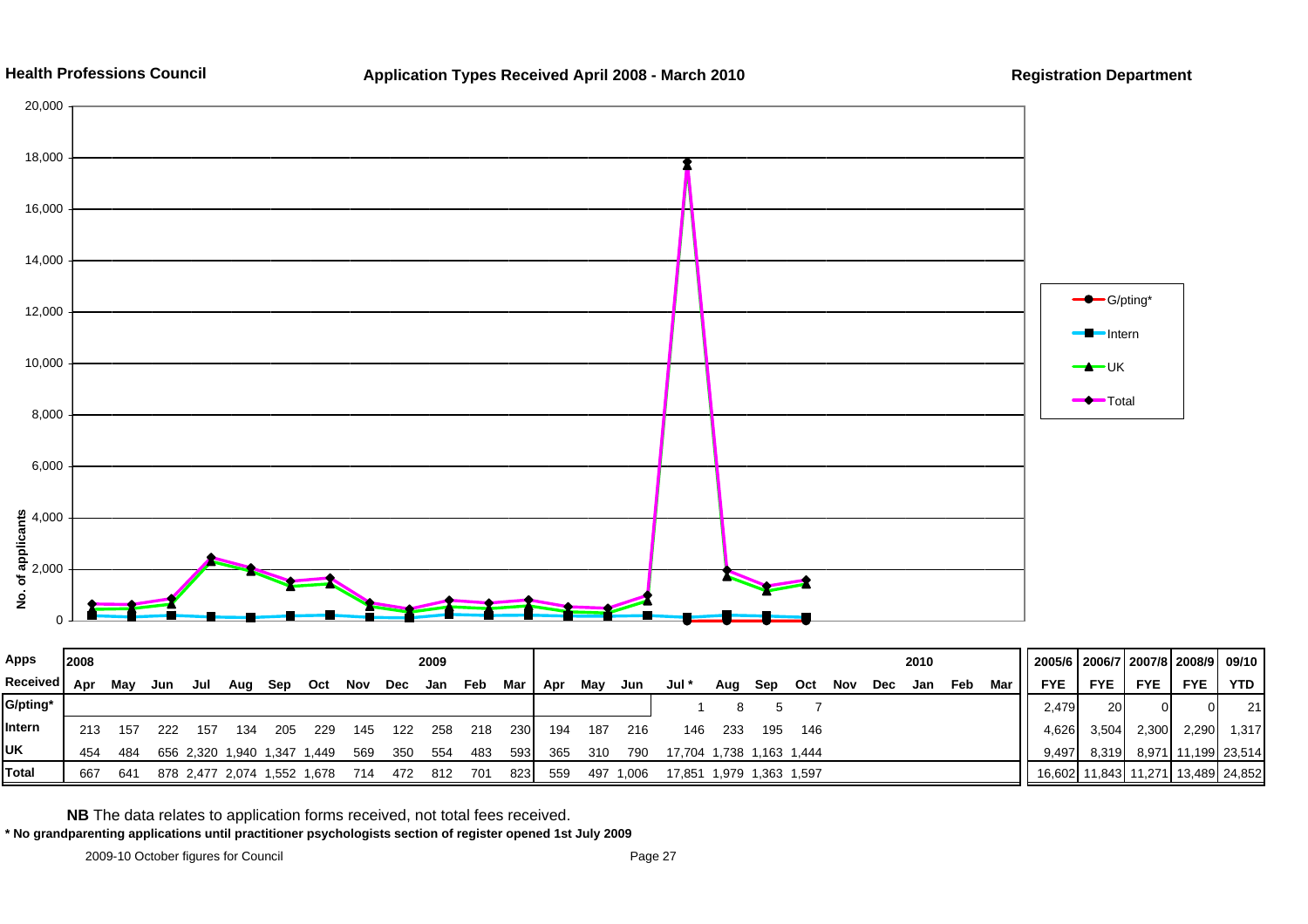

**\* No grandparenting registrations until practitioner psychologists section of register opened 1st July 2009**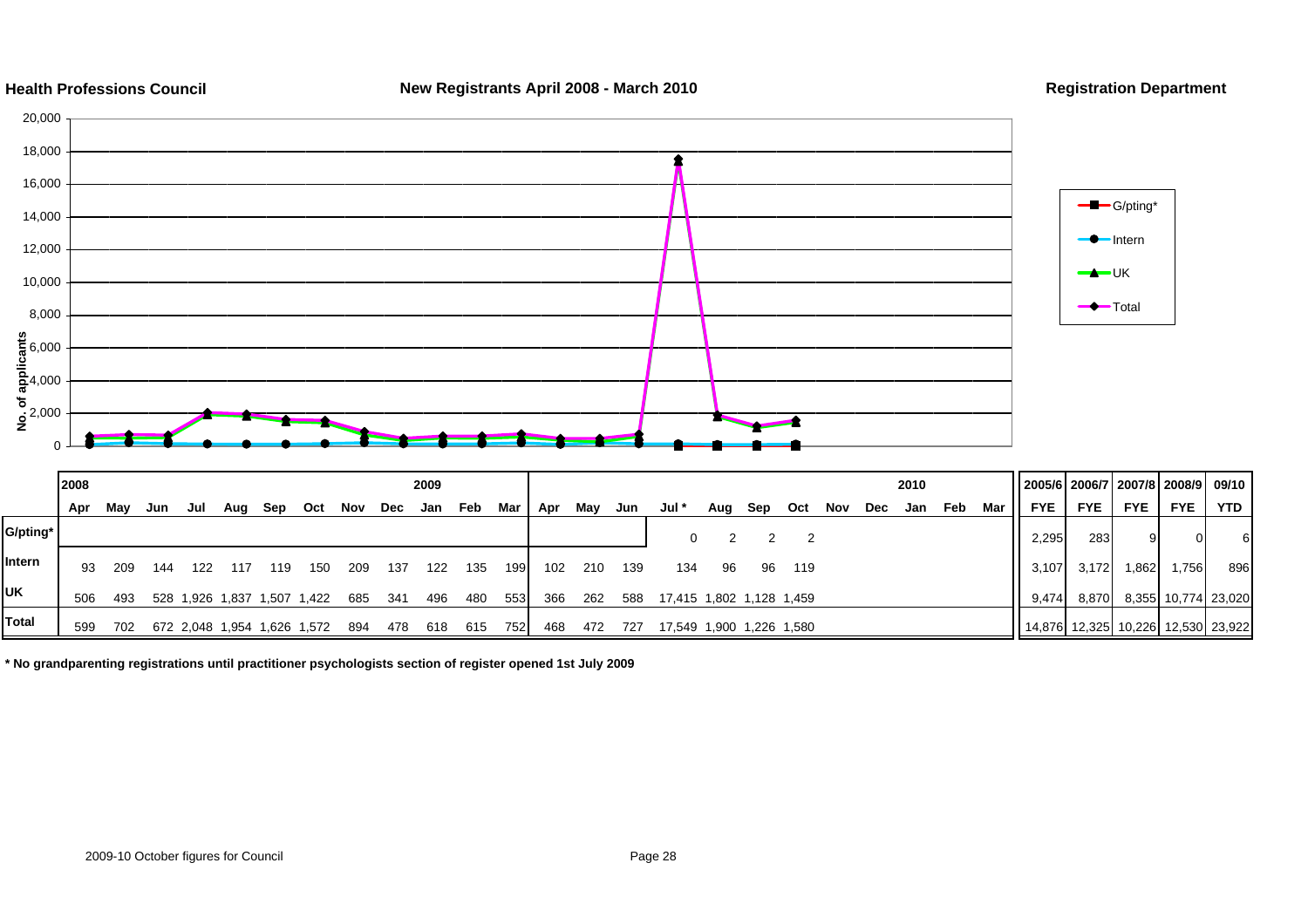

**Health Professions Council Registration Telephone Information April 2008 - March 201 0**

#### **Registration Department**

|                       | 2008  |               |       |       |       |       |       |       |       | 2009  |       |       |       |       |                                         |      |                                   |       |       |     |     | 2010 |     |     |            |            |                | 2005/6   2006/7   2007/8   2008/9   09/10 |       |
|-----------------------|-------|---------------|-------|-------|-------|-------|-------|-------|-------|-------|-------|-------|-------|-------|-----------------------------------------|------|-----------------------------------|-------|-------|-----|-----|------|-----|-----|------------|------------|----------------|-------------------------------------------|-------|
|                       | Apr   | May           | Jun   | Jul   | Aug   | Sep   | Oct   | Nov   | Dec   | Jan   | Feb   | Mar   | Apr   | May   | Jun                                     | Jul  | Aug                               | Sep   | Oct   | Nov | Dec | Jan  | Feb | Mar | <b>FYE</b> | <b>FYE</b> | <b>FYE</b>     | <b>FYE</b>                                | YTD   |
| Intl & GP             |       |               |       |       |       |       |       |       |       |       |       |       |       |       |                                         |      |                                   |       |       |     |     |      |     |     |            |            |                |                                           |       |
| Intl & GP received    | 1,306 | 1,298         | 999   | 1,078 | 762   | .180  | 1,117 | 971   | 706   | 1,058 | 1,000 | 1,257 | 1,054 | 1.046 | 1,044                                   | 999  | 1,010                             | 1,249 | 1,240 |     |     |      |     |     | 40,070     | 19,612     | 14,428         | 12,732                                    | 7,642 |
| Answered              | 1,068 | 1,046         | 948   | 1,047 | 725   | 1,018 | 1,010 | 884   | 599   | 979   | 924   | 1.149 | 1,009 | 982   | 1,699                                   | 981  | 995                               | 1,197 | 1,163 |     |     |      |     |     | 33,467     | 17,896     | 13,388         | 11,397                                    | 8,026 |
| Calls answered (%)    | 82    | 81            | 95    | 97    | 95    | 86    | 90    | 91    | 85    | 93    | 92    | 91    | 96    | 94    | 98                                      | 98   | 99                                | 96    | 94    |     |     |      |     |     | 84         | 92         | 93             | 90                                        | 96    |
| Adandoned             | 238   | 252           | 51    | 31    | 37    | 162   | 107   | 87    | 107   | 79    | 76    | 108   | 45    | 64    | 23                                      | 18   | 15                                | 52    | 77    |     |     |      |     |     | 6,627      | 1,716      | 1,040          | .335                                      | 294   |
| Avg answer time (sec) | 15    | 46            | 33    | 26    | 28    | 47    | 54    | 53    | 36    | 40    | 22    | 29    | 24    | 21    | 15                                      | 18   | 20                                | 34    | 44    |     |     |      |     |     | 25         |            | 13             | 36                                        | 25    |
| Avg talk time (min)   | 3.22  | 3.26          | 3.25  | 3.03  | 3.10  | 3.21  | 3.39  | 3.20  | 3.27  | 3.37  | 3.24  | 3.43  | 3.14  | 3.11  | 3.16                                    | 3.17 | 3.14                              | 3.06  | 3.18  |     |     |      |     |     | 2.32       | 2.64       | 2.79           | 3.25                                      | 3.14  |
| UK                    |       |               |       |       |       |       |       |       |       |       |       |       |       |       |                                         |      |                                   |       |       |     |     |      |     |     |            |            |                |                                           |       |
| <b>UK</b> received    |       | 18,235 11,490 | 8.058 | 9.432 | 5.892 | 7.680 | 7.788 | 5.938 | 3,806 | 4,959 | 3,918 | 4,822 | 3,912 |       | 3,476 6,334 10,658 11,570 15,463 19,097 |      |                                   |       |       |     |     |      |     |     | 70,233     |            | 72,488 123,967 | 92,018 70,510                             |       |
| <b>Answered</b>       | 8,322 | 9,297         | 7.765 | 9.001 | 5.662 | 7,517 | 7,596 | 5,796 | 3,780 | 4,902 | 3,889 | 4.766 | 3,896 | 3,457 |                                         |      | 6,308 10,478 11,301 14,283 16,034 |       |       |     |     |      |     |     | 50,518     | 67,493     | 91,923         | 78,293 65,757                             |       |
| Calls answered (%)    | 46    | 81            | 96    | 95    | 96    | 98    | 98    | 98    | 99    | 99    | 99    |       | 99    | 99    | 99                                      | 99   | 98                                | 92    | 84    |     |     |      |     |     | 70         | 93         | 79             | 92                                        | 96    |
| Adandoned             | 9,913 | 2,193         | 293   | 431   | 230   | 163   | 192   | 142   | 26    | 57    | 29    | 56    | 16    | 19    | 26                                      | 180  | 269                               | 1,180 | 3,063 |     |     |      |     |     | 10,719     | 6,335      | 32,034         | 13,725                                    | 4,753 |
| Avg answer time (sec) | 520   | 179           | 52    | 70    | 57    |       | 28    | 25    |       | 21    | 15    |       | 14    | 14    | 12                                      | 21   | 26                                | 61    | 118   |     |     |      |     |     | 64         |            | 102            | 85                                        | 38    |
| Avg talk time (min)   | 3.28  | 3.16          | 2.47  | 2.34  | 2.52  | 2.42  | 2,40  | 2.40  | 2.50  | 2.39  | 2.41  | 2.48  | 2.43  | 2.49  | 2.25                                    | 2.18 | 2.26                              | 2.27  | 2.35  |     |     |      |     |     | 1.78       | 2.16       | 2.65           | 2.58                                      | 2.32  |